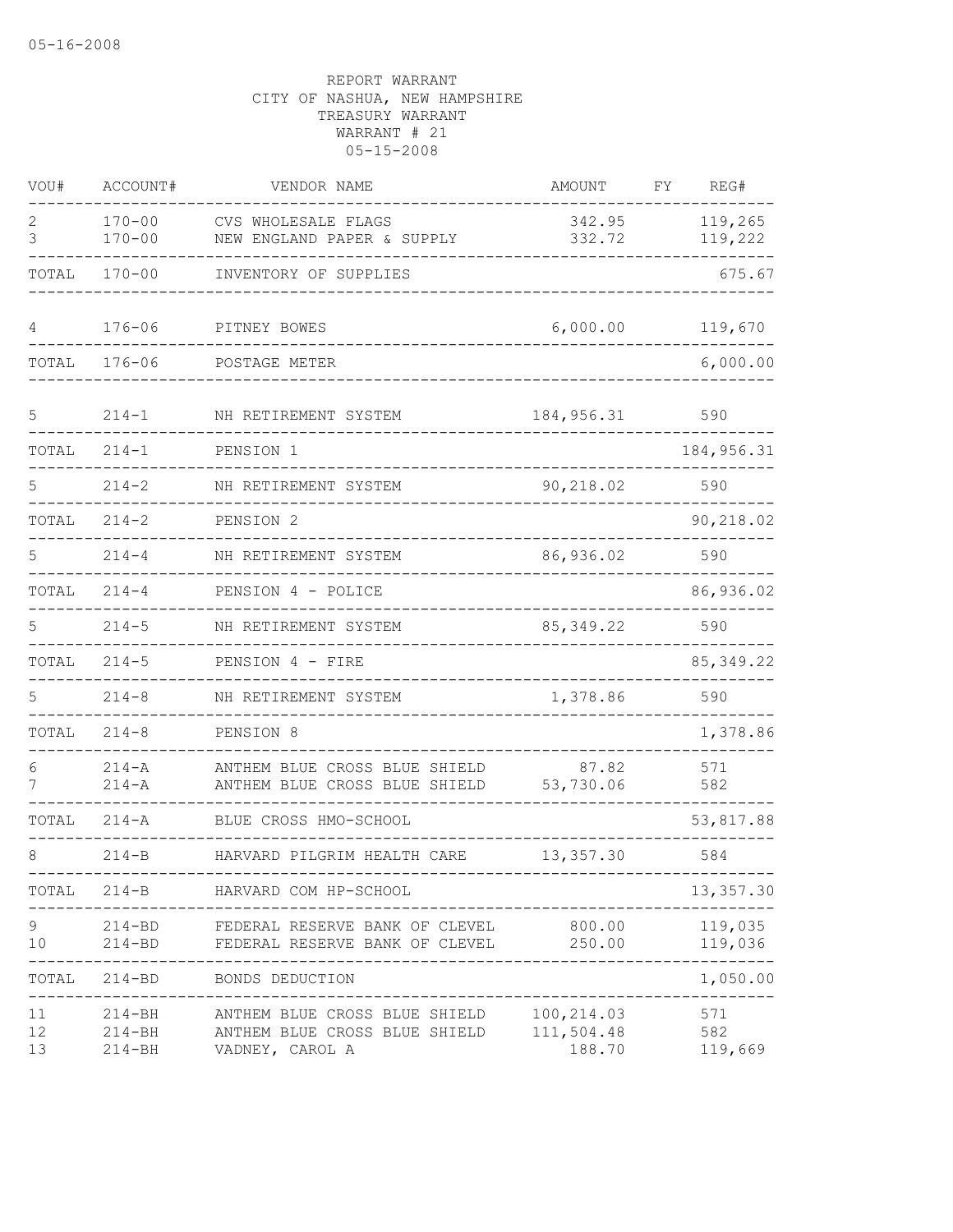| VOU#  | ACCOUNT#      | VENDOR NAME                              | AMOUNT    | FY. | REG#       |
|-------|---------------|------------------------------------------|-----------|-----|------------|
| TOTAL | $214 - BH$    | BLUE/CROSS HMO- CITY                     |           |     | 211,907.21 |
| 14    | $214-C$       | ANTHEM BLUE CROSS BLUE SHIELD            | 43.42     |     | 571        |
| 15    | $214-C$       | ANTHEM BLUE CROSS BLUE SHIELD            | 279.57    |     | 582        |
| TOTAL | $214-C$       | B/C B/S J PLAN-DED SCHOOL                |           |     | 322.99     |
| 16    | $214 - DC$    | COSTANTINI SHELLEY                       | 76.93     |     | 119,086    |
| 17    | $214 - DC$    | GAGNON PATRICIA                          | 115.00    |     | 119,189    |
| 18    | $214-DC$      | <b>GLEASON KAREN</b>                     | 192.31    |     | 119,276    |
| 19    | $214-DC$      | LAMONTAGNE LYNNE                         | 1,025.00  |     | 119,277    |
| 20    | $214-DC$      | MENARD PAUL                              | 192.31    |     | 119,239    |
| 21    | $214 - DC$    | PERAULT DAVID                            | 576.96    |     | 119,160    |
| 22    | $214 - DC$    | WINKLEMANN DEAN                          | 143.00    |     | 119,278    |
| TOTAL | $214-DC$      | DEPENDENT CARE DEDUCTION                 |           |     | 2,321.51   |
|       | 202,44 214-DI | UNUM LIFE INSURANCE                      | 540.00    |     | 119,671    |
| TOTAL | $214-DI$      | SCHOOL DISABILITY                        |           |     | 540.00     |
| 23    | $214-FR$      | HARVARD PILGRIM/FIRST SENIORIT 25,330.00 |           |     | 574        |
| TOTAL | $214-FR$      | HARVARD FREEDOM                          |           |     | 25,330.00  |
| 24    | $214-FS$      | BENEFIT STRATEGIES INC                   | 16,974.37 |     | 576        |
| 25    | $214-FS$      | BENEFIT STRATEGIES INC                   | 12,624.03 |     | 587        |
| TOTAL | $214-FS$      | FLEXIBLE SPENDING ACCOUNT -              |           |     | 29,598.40  |
| 26    | $214 - H$     | NORTHEAST DELTA                          | 2,333.40  |     | 583        |
| TOTAL | $214 - H$     | N.E.DELTA-SCHOOL                         |           |     | 2,333.40   |
| 27    | $214 - HC$    | HARVARD PILGRIM HEALTH CARE              | 40,805.46 |     | 572        |
| 28    | $214 - HC$    | HARVARD PILGRIM HEALTH CARE              | 14,935.35 |     | 584        |
| TOTAL | $214 - HC$    | HARVARD COM HP                           |           |     | 55,740.81  |
| 29    | $214 - HJ$    | ANTHEM BLUE CROSS BLUE SHIELD            | 14,619.59 |     | 571        |
| 30    | $214 - HJ$    | ANTHEM BLUE CROSS BLUE SHIELD            | 36,537.67 |     | 582        |
| 31    | $214 - HJ$    | BOTELHO BRUCE                            | 375.56    |     | 119,149    |
| 32    | $214 - HJ$    | HOVIS KRISTEN                            | 752.04    |     | 119,289    |
| 33    | $214 - HJ$    | REID GEORGE                              | 751.12    |     | 119,386    |
| 34    | $214 - HJ$    | ROY ROBERT                               | 375.56    |     | 119,385    |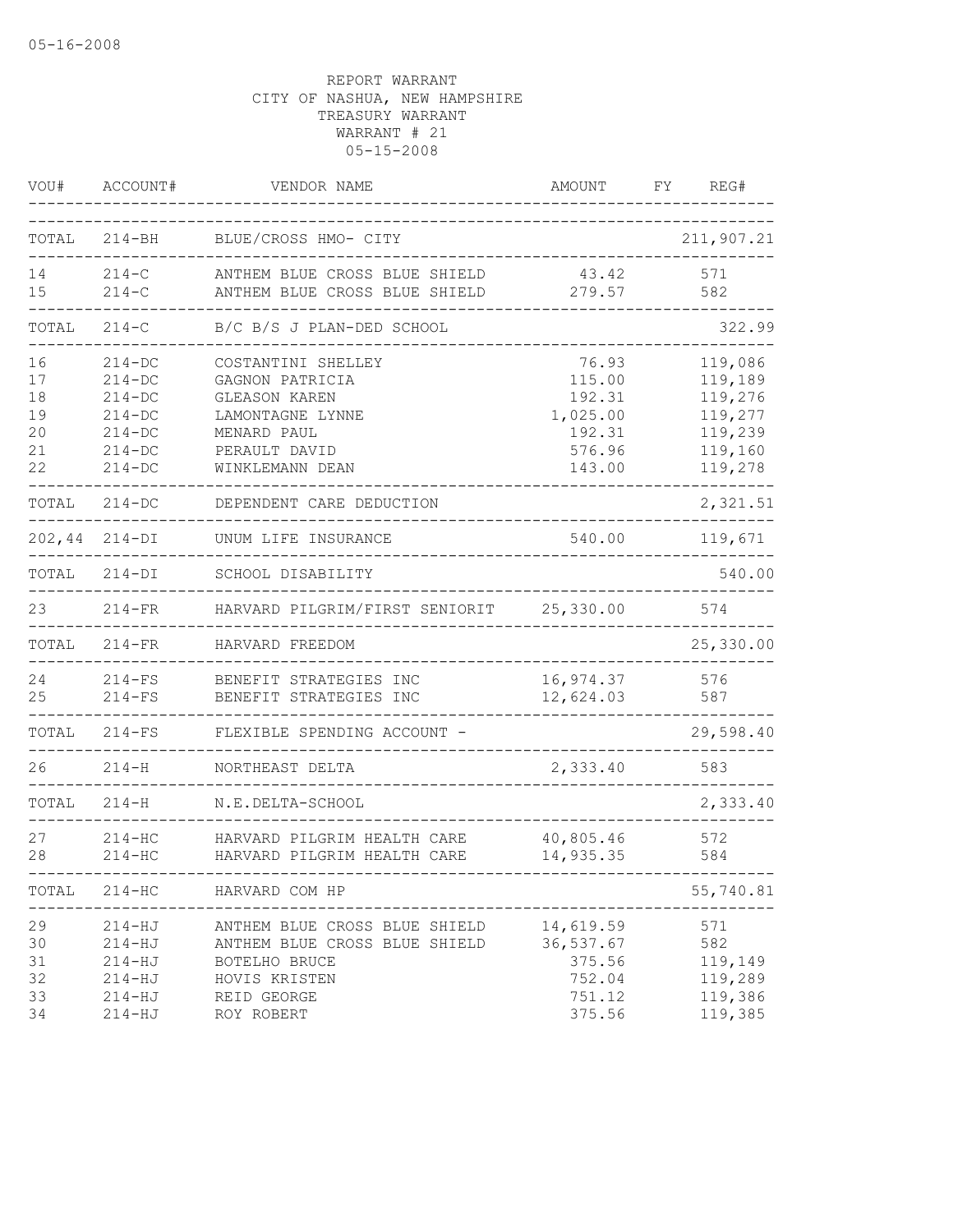| VOU#     | ACCOUNT#                 | VENDOR NAME                                                    | AMOUNT                   | REG#<br>FΥ       |        |
|----------|--------------------------|----------------------------------------------------------------|--------------------------|------------------|--------|
| TOTAL    | $214 - HJ$               | BC/BS J PLAN DED-CITY                                          |                          | 53, 411.54       |        |
| 35       | $214 - I$                | ANTHEM BLUE CROSS BLUE SHIELD                                  | 37,684.03                | 582              |        |
| TOTAL    | $214 - I$                | B/C P.O.S-SCHOOL                                               |                          | 37,684.03        |        |
| 36       | $214 - J$                | ITT HARTFORD                                                   | 7,579.43                 | 585              |        |
| TOTAL    | $214 - J$                | OPT LIFE SCHOOL                                                |                          | 7,579.43         |        |
| 37       | $214 - K$                | PROTECTIVE LIFE INSURANCE COMP                                 | 116.61                   | 589              |        |
| TOTAL    | $214 - K$                | KEMPER TERM LIFE INSURANCE                                     |                          |                  | 116.61 |
| 38       | $214 - L$                | ITT HARTFORD                                                   | 1,034.20                 | 585              |        |
| TOTAL    | $214 - L$                | TERM LIFE DEDUCTION                                            |                          | 1,034.20         |        |
| 39<br>40 | $214 - P$<br>$214-P$     | NORTHEAST DELTA<br>NORTHEAST DELTA                             | 10,859.21<br>12,035.96   | 575<br>583       |        |
| TOTAL    | $214-P$                  | NORTHEAST DELTA DEDUCTION                                      |                          | 22,895.17        |        |
| 41<br>42 | $214 - PQ$<br>$214 - PQ$ | ANTHEM BLUE CROSS BLUE SHIELD<br>ANTHEM BLUE CROSS BLUE SHIELD | 70,405.03<br>31, 146. 43 | 571<br>582       |        |
| TOTAL    | $214 - PQ$               | BC/BS POINT OF SERV- CITY                                      |                          | 101,551.46       |        |
| 43       | $214 - TD$               | NORTHEAST DELTA                                                | 20,588.70                | 583              |        |
| TOTAL    | $214 - TD$               | TEACHER DENTAL                                                 |                          | 20,588.70        |        |
| 44       | $214 - TK$               | ITT HARTFORD                                                   | 6,139.55                 | 585              |        |
| TOTAL    | $214 - TK$               | OPTIONAL LIFE DEDUCTION                                        |                          | 6,139.55         |        |
| 45       | $214 - W$                | BOSTON MUTUAL LIFE INSURANCE                                   | 15,760.53                | 586              |        |
|          |                          | TOTAL 214-W WHOLE LIFE DEDUCTION                               |                          | 15,760.53        |        |
|          |                          | 46 215-01 JOHN R SHARRY INC                                    |                          | 3,000.00 119,214 |        |
|          |                          | TOTAL 215-01 FED.RETIREMENT SUBSIDY PROGRAM                    |                          | 3,000.00         |        |
| 47       | $255 - 00$               | STATE OF NH-MV                                                 | 17,321.30                | 564              |        |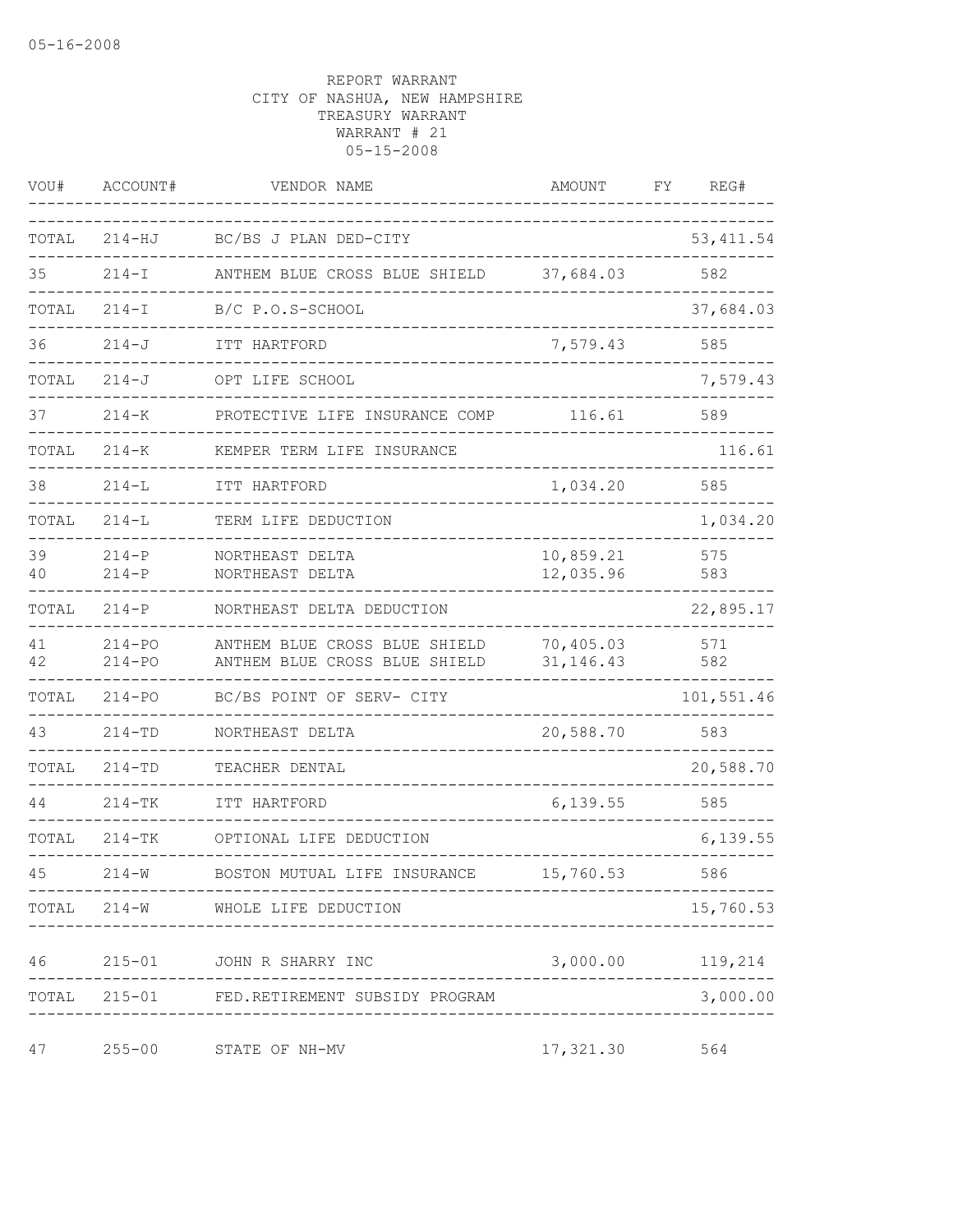| VOU#  | ACCOUNT#      | VENDOR NAME              | AMOUNT     | REG#<br>FY  |
|-------|---------------|--------------------------|------------|-------------|
| 48    | $255 - 00$    | STATE OF NH-MV           | 28,590.80  | 566         |
| 49    | $255 - 00$    | STATE OF NH-MV           | 18, 147.55 | 568         |
| 50    | $255 - 00$    | STATE OF NH-MV           | 16,263.35  | 570         |
| 51    | $255 - 00$    | STATE OF NH-MV           | 15,788.40  | 577         |
| 52    | $255 - 00$    | STATE OF NH-MV           | 16,367.25  | 580         |
| 53    | $255 - 00$    | STATE OF NH-MV           | 13,571.65  | 581         |
| 54    | $255 - 00$    | STATE OF NH-MV           | 11,691.15  | 588         |
| 55    | $255 - 00$    | STATE OF NH-MV           | 15,005.30  | 591         |
| 56    | $255 - 00$    | STATE OF NH-MV           | 10,595.60  | 592         |
| TOTAL | $255 - 00$    | STATE MVR                |            | 163, 342.35 |
|       |               |                          |            |             |
|       | 202,44 288-00 | LANDSCAPE STRUCTURES INC | 23,980.00  | 119,225     |
| TOTAL | 288-00        | SCHOOL SUSPENSE ACCOUNT  |            | 23,980.00   |
|       |               |                          |            |             |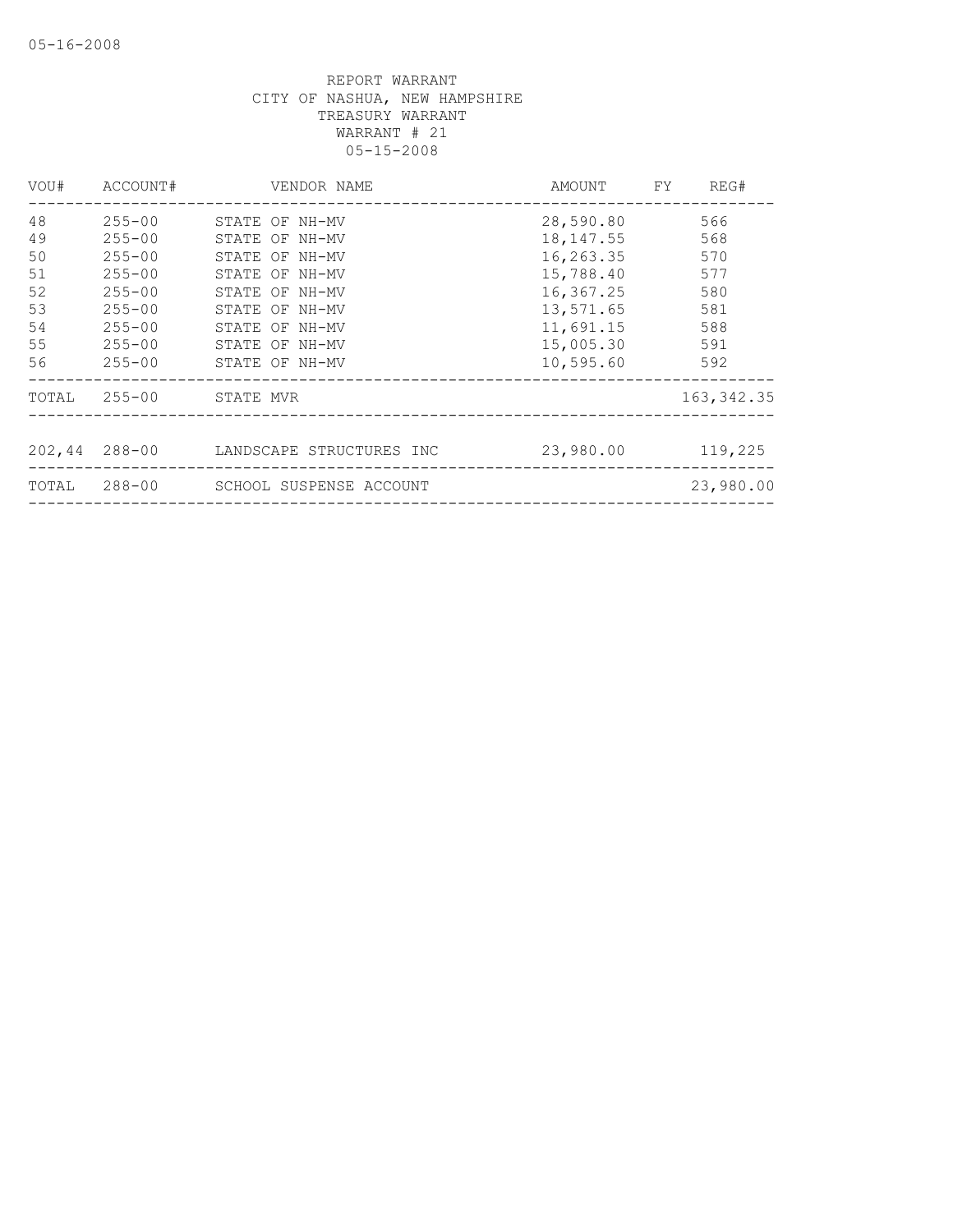| VOU#   | ACCOUNT#  | VENDOR NAME                                               | AMOUNT          | FY REG#  |
|--------|-----------|-----------------------------------------------------------|-----------------|----------|
| 57     |           | 305-53096 COMMUNICATIONS DESIGN ASSOCIAT 3,000.00 119,269 |                 |          |
| 58     | 305-59100 |                                                           | 150.00          | 119,272  |
| 59     | 305-59100 |                                                           |                 | 119,148  |
| 60     | 305-59100 | MCLEAN JIM                                                | 50.00           | 119,247  |
| 61     | 305-59100 | NEXTEL COMMUNICATIONS                                     | 31.04           | 119,747  |
| 62     | 305-59100 | O'NEIL TIM                                                | 262.50          | 119,251  |
| 63     | 305-59100 | SANCHEZ ANTONIO                                           | 150.00          | 119,270  |
| 64     | 305-74092 | JOHNSON PETER                                             | 58.88           | 119,672  |
|        |           | TOTAL 305 SRF - CIVIC & COMM ACTIVITIES                   |                 | 3,964.92 |
|        |           |                                                           |                 |          |
| 65     |           | 308-83012 ANTHEM BLUE CROSS BLUE SHIELD 22,436.01         |                 | 582      |
| 66     |           | 308-83013 ANTHEM BLUE CROSS BLUE SHIELD                   | 106, 178.80 571 |          |
| 67     | 308-83013 | ANTHEM BLUE CROSS BLUE SHIELD                             | 65,366.91       | 582      |
| 68     | 308-83016 | HARVARD PILGRIM HEALTH CARE                               | 27,385.06       | 572      |
| 69     | 308-83016 | HARVARD PILGRIM HEALTH CARE                               | 4,574.53        | 584      |
| 70     | 308-83017 | HARVARD PILGRIM HEALTH CARE                               | 69,578.16       | 572      |
| 71     | 308-83017 | HARVARD PILGRIM HEALTH CARE                               | 1,704.85        | 584      |
| 72     | 308-83018 | ANTHEM BLUE CROSS BLUE SHIELD                             | 24,152.81       | 582      |
| 73     | 308-83019 | ANTHEM BLUE CROSS BLUE SHIELD                             | 47,488.51       | 571      |
| 74     | 308-83019 | ANTHEM BLUE CROSS BLUE SHIELD 7,428.99                    |                 | 582      |
| 75     | 308-83020 | NORTHEAST DELTA                                           | 4,960.93        | 575      |
| 76     | 308-83020 | NORTHEAST DELTA                                           | 2,666.07        | 583      |
| 77     | 308-83021 | NORTHEAST DELTA                                           | 2,097.21        | 575      |
| 78     | 308-83021 | NORTHEAST DELTA                                           | 2,055.99        | 583      |
| 78     | 308-83022 | NORTHEAST DELTA                                           | 101,288.44      | 583      |
| 79     | 308-83025 | AON CONSULTING INC                                        | 1,000.00        | 119,262  |
| 80     | 308-83025 | FRED C CHURCH INC                                         | 13,750.00       | 573      |
| $8\,1$ | 308-83025 | JOHN R SHARRY INC                                         | 4,961.25        | 119,214  |
| 82     | 308-83030 | ITT HARTFORD                                              | 8,373.87        | 585      |
| 82     | 308-83031 | ITT HARTFORD                                              | 12, 212.17      | 585      |
| 83     | 308-83053 | APPLE SERVICES NASHUA                                     | 2,162.00        | 119,099  |
| 84     | 308-83053 | DYNASPLINT SYSTEMS INC                                    | 395.00          | 119,279  |
| 85     | 308-83053 | FOUR SEASONS ORTHOPAEDIC CTR                              | 1,781.00        | 119,317  |
| 86     | 308-83053 | SO NH REGIONAL MEDICAL CENTER                             | 53.69           | 119,296  |
| 87     | 308-83053 | ST JOSEPH'S HOSPITAL W/C                                  | 799.45          | 119,093  |
| 88     | 308-83054 | APPLE SERVICES NASHUA                                     | 1,023.72        | 119,099  |
| 89     | 308-83054 | APPLE THERAPY SERVICES BEDFORD                            | 1,534.00        | 119,048  |
| 90     | 308-83054 | ASSOCIATED RADIOLOGISTS PA W/                             | 32.00           | 119,295  |
| 91     | 308-83054 | BABIKIAN ROBERT A                                         | 160.09          | 119,377  |
| 92     | 308-83054 | BEDFORD AMBULATORY SURG CTR                               | 10,965.00       | 119,301  |
| 93     | 308-83054 | FERULLO TERESA                                            | 10.00           | 119,376  |
| 94     | 308-83054 | FOUR SEASONS ORTHOPAEDIC CTR                              | 2,980.00        | 119,317  |
| 95     | 308-83054 | LEWIS PHYSICAL MEDICINE ASSOC                             | 218.50          | 119,044  |
| 96     | 308-83054 | MORIARTY KEVIN S DC<br>W/C                                | 1,018.00        | 119,305  |
| 97     | 308-83054 | NASHUA ANESTHESIA PARTNERS<br>W                           | 990.00          | 119,320  |
|        |           | NH ORTHOPAEDIC SURGERY PA<br>W/C                          | 7,785.00        | 119,302  |
| 98     | 308-83054 |                                                           |                 |          |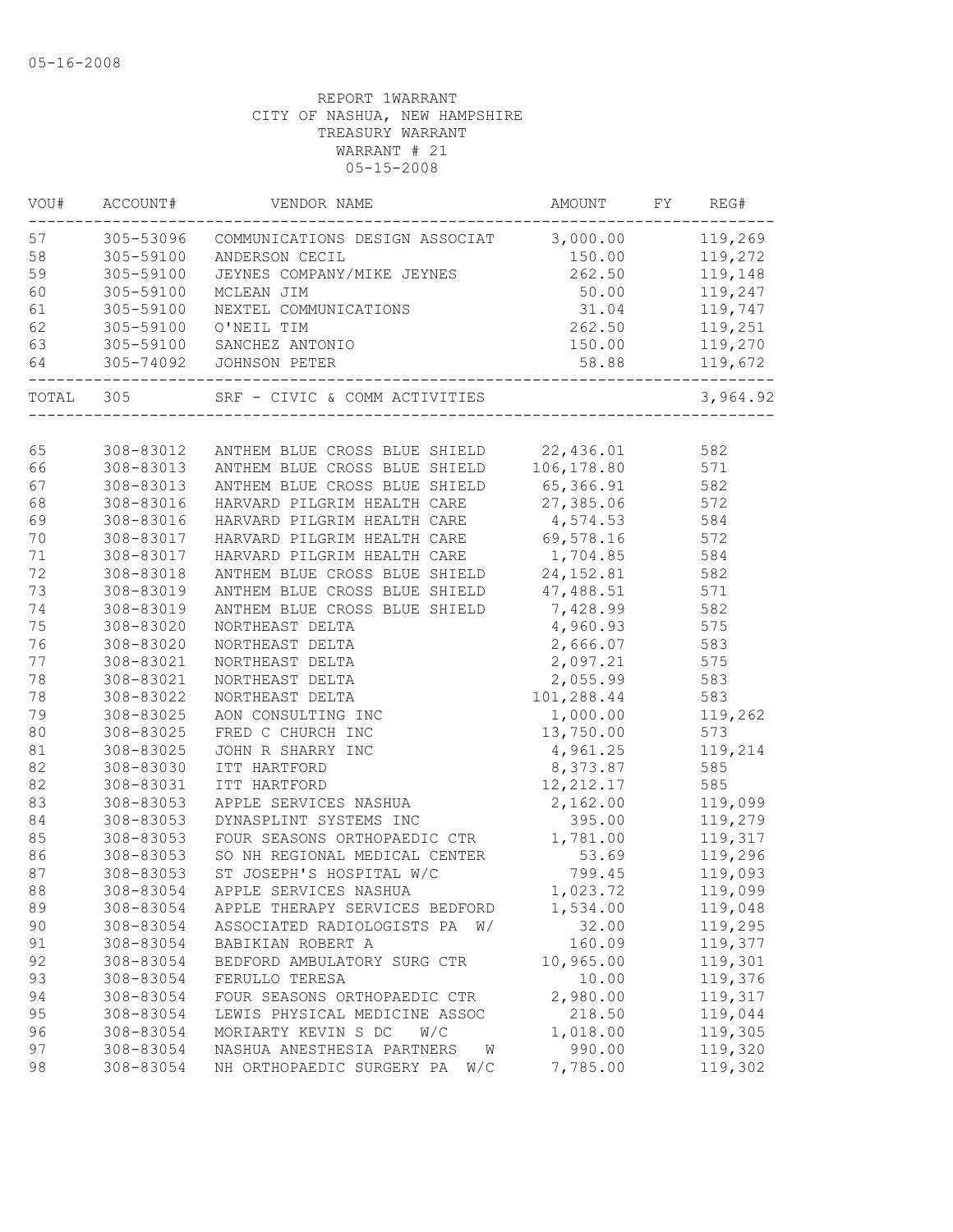| VOU#      | ACCOUNT#                                 | VENDOR NAME                        | AMOUNT            | FY | REG#               |
|-----------|------------------------------------------|------------------------------------|-------------------|----|--------------------|
| 99        | 308-83054                                | ORTHOCARE MEDICAL EQUIP LLC        | 151.02            |    | 119,147            |
| 100       | 308-83054                                | SIMPSON STEPHEN L MD PC            | 100.00            |    | 119,323            |
| 101       | 308-83054                                | ST JOSEPH BUSINESS & HEALTH        | 503.50            |    | 119,171            |
| 102       | 308-83055                                | APPLE SERVICES NASHUA              | 770.00            |    | 119,099            |
| 103       | 308-83055                                | DEVINE MILLIMET & BRANCH PA W      | 158.64            |    | 119,298            |
| 104       | 308-83055                                | MEDICAL RECORDS ASSOCIATES INC     | 24.71             |    | 119,143            |
| 105       | 308-83060                                | BABE RUTH LEAGUE INC               | 6,140.00          |    | 119,744            |
| 106       | 308-83060                                | NH SOUTHERN SBR LEAGUE             | 1,089.00          |    | 119,109            |
| 107       | 308-83063                                | STANLEY ELEVATOR CO INC            | 14,850.00         |    | 119,248            |
| 108       | 308-83064                                | HARRIS PRESERVE                    | 755.00            |    | 119,364            |
| 109       | 308-83070                                | PROTECTION ONE INC                 | 245.00            |    | 119,770            |
| $110$     | 308-83070                                | TREASURER STATE OF NH<br>W/C       | 100.00            |    | 119,797            |
| 111       | 308-83076                                | FRED C CHURCH INC                  | 101,982.75        |    | 573                |
| TOTAL     | 308                                      | SRF - INSURANCE                    |                   |    | 688,437.63         |
|           |                                          |                                    |                   |    |                    |
|           | 202,446 3086-53100                       | MOON TONYA R                       | 2,500.00          |    | 119,562            |
|           | 202,447 3086-53100                       | NELMS                              | 2,750.00          |    | 119,755            |
|           | 202,448 3086-64045                       | STAPLES BUSINESS ADVANTAGE         | 99.98             |    | 119,310            |
|           | 3086-82025                               | NH RETIREMENT SYSTEM               | 393.74            |    | 590                |
|           | 3086-83006                               | ANTHEM BLUE CROSS BLUE SHIELD      | 1,459.34          |    | 582                |
|           | 3086-83009                               | NORTHEAST DELTA                    | 134.65            |    | 583                |
|           | 3086-83031                               | ITT HARTFORD                       | 20.16             |    | 585                |
|           | 202,449 3086-91040                       | COTE RICHARD                       | 36.87             |    | 119,415            |
|           | 202,450 3086-91040                       | MOON TONYA R                       | 1,146.78          |    | 119,562            |
| TOTAL 308 |                                          | JAVITS GRANT PROGRAM               |                   |    | 8,541.52           |
|           |                                          |                                    |                   |    |                    |
|           | 202, 451 3097-41015                      | BROWN INDUSTRIES INC               | 66.00             |    | 119,304            |
|           | 202, 452 3097-41015                      | PC MALL GOV INC                    | 23.88             |    | 119,457            |
|           | 202, 453 3097-41015                      | RALPH PAULE                        | 39.99             |    | 119,409            |
|           | 202, 454 3097-41015                      | STAPLES BUSINESS ADVANTAGE         | 141.19            |    | 119,310            |
|           | 202, 455 3097-49075                      | CENTRAL PAPER PRODUCTS CO          | 2,389.35          |    | 119,649            |
|           | 202,456 3097-49075                       | CLEAN SOURCE                       | 685.35            |    | 119,580            |
|           | 202, 457 3097-49085                      | ALL RIGHT PROVISIONS, INC.         | 799.77            |    | 119,574            |
|           | 202,458 3097-49085                       | COCA COLA                          | 4,950.50          |    | 119,450            |
|           | 202,459 3097-49085                       | COSTA FRUIT & PRODUCE CO INC       | 18,060.50         |    | 119,667            |
|           | 202,459 3097-49085                       | COSTA FRUIT & PRODUCE CO INC       | 7,533.90          |    | 119,668            |
|           | 202,460 3097-49085                       | DOUBLE N INC                       | 1,939.70          |    | 119,472            |
|           | 202,461 3097-49085                       | FANTINI BAKING CO., INC.           | 1,996.14          |    | 119,539            |
|           | 202,462 3097-49085                       | GARELICK FARMS-LYNN                | 25, 154. 25       |    | 119,274            |
|           | 202,462 3097-49085<br>202,463 3097-49085 | GARELICK FARMS-LYNN                | 2,351.47          |    | 119,275            |
|           |                                          | GILL'S PIZZA CO.                   | 3,547.80          |    | 119,526            |
|           | 202,464 3097-49085<br>202,465 3097-49085 | JTM PROVISIONS CO                  | 78.00<br>5,045.03 |    | 119,598<br>119,508 |
|           | 202,466 3097-49085                       | M SAUNDERS INC<br>MCKEE FOODS CORP | 260.08            |    | 119,184            |
|           |                                          |                                    |                   |    |                    |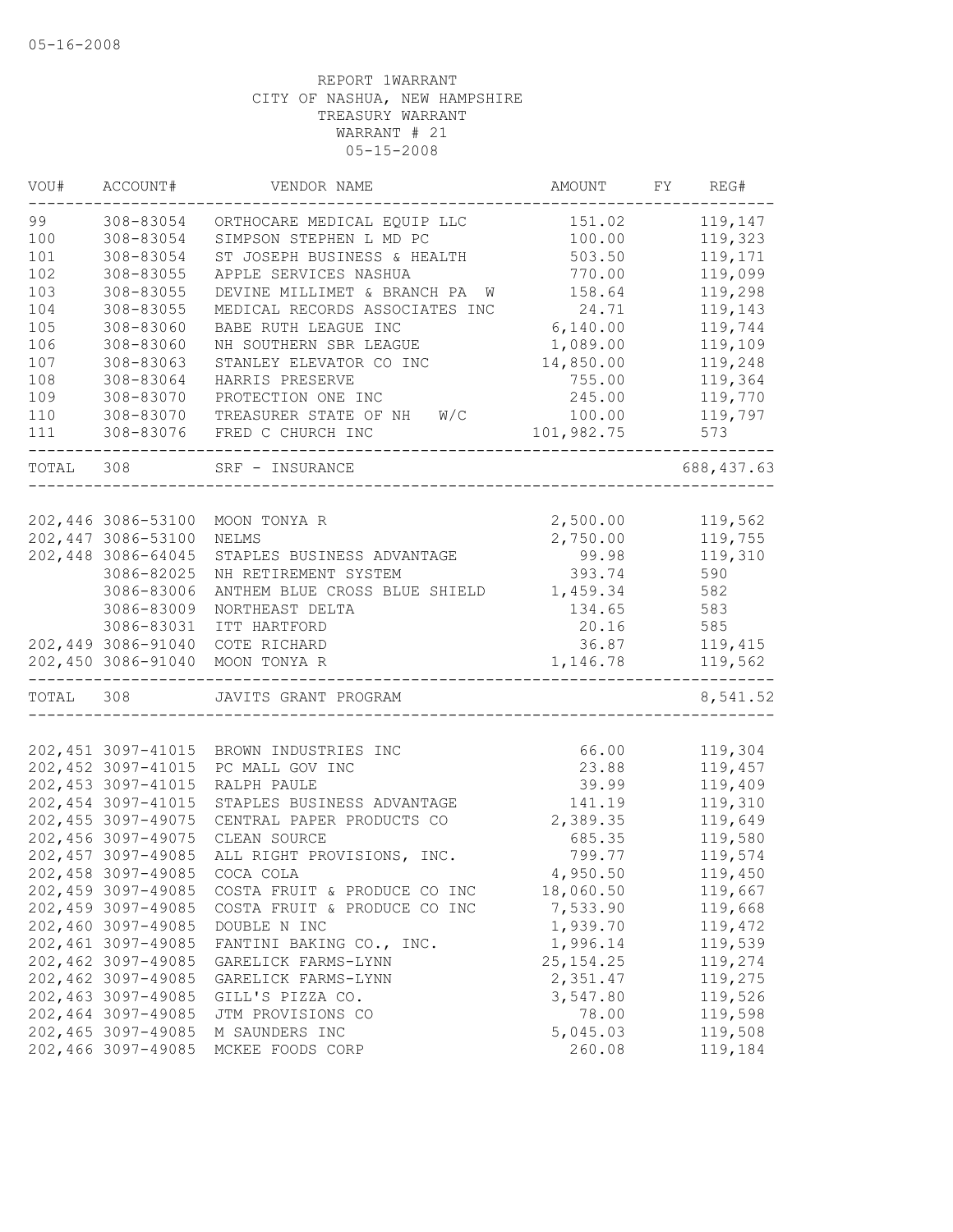| VOU#      | ACCOUNT#                      | VENDOR NAME                                   | AMOUNT                       | FY | REG#           |
|-----------|-------------------------------|-----------------------------------------------|------------------------------|----|----------------|
|           | 202,467 3097-49085            | NARDONE BROS. BAKING CO. INC 673.09           |                              |    | 119,599        |
|           | 202,468 3097-49085            | NEW ENGLAND ICE CREAM                         | 2,192.19                     |    | 119,534        |
|           | 202,469 3097-53100            | PCS REVENUE CONTROL SYSTEMS IN                | 7,614.75                     |    | 119,163        |
|           | 202,470 3097-64330            | NORTHEAST FOOD SVC EQUIPMENT &                | 8,201.00                     |    | 119,085        |
|           | 202,470 3097-64335            | NORTHEAST FOOD SVC EQUIPMENT &                | 308.25                       |    | 119,085        |
|           | 202,471 3097-707              | BARRIENTOS OLIVIA                             | 12.75                        |    | 119,616        |
|           | 202, 472 3097-74092           | AFFILIATED HVAC SERVICES LLC                  | 1,775.00                     |    | 119,477        |
|           | 202, 473 3097-74092           | GOOD MORNING SALES INC                        | 110.00                       |    | 119,395        |
|           | 202, 474 3097-74092           | HOBART SERVICE                                | 236.10                       |    | 119,076        |
|           | 3097-82025                    | NH RETIREMENT SYSTEM                          | 5,432.66                     |    | 590            |
|           | 3097-83006                    | ANTHEM BLUE CROSS BLUE SHIELD                 | 21,080.14                    |    | 582            |
|           | 3097-83006                    | HARVARD PILGRIM HEALTH CARE                   | 7,674.00                     |    | 584            |
|           | 3097-83009                    | NORTHEAST DELTA                               | 1,500.21                     |    | 583            |
|           | 3097-83031                    | ITT HARTFORD                                  | 117.60                       |    | 585            |
|           | 202, 475 3097-91005           | BURGESS DOREEN                                | 74.36                        |    | 119,504        |
|           | 202,476 3097-91005            | REARDON JHOSEY                                | 12.12                        |    | 119,609        |
|           | 202, 477 3097-91005           | SLOSEK ODETTE                                 | 55.17                        |    | 119,438        |
|           | 202,478 3097-94005            | DONOVAN BEVERLY                               | 91.00                        |    | 119,410        |
|           | 202,479 3097-94005            | GEBRO KYONG                                   | 85.00                        |    | 119,503        |
|           | 202,480 3097-94005            | GOY DEBRA                                     | 85.00                        |    | 119,623        |
|           | 202,481 3097-94005            | MCINTYRE LEEANN                               | 85.00                        |    | 119,621        |
|           | 202,482 3097-94005            | SANDERS LINDA                                 | 85.00                        |    | 119,561        |
|           | 202,483 3097-94005            | SOUKARAS CATHY                                | 85.00                        |    | 119,593        |
| TOTAL 309 |                               | SRF - FOOD SERVICES                           |                              |    | 132,648.29     |
|           |                               |                                               |                              |    |                |
|           |                               | 202,484 3117-64192 EASY RIDER PEDAL EXTENDERS |                              |    | 221.50 119,610 |
|           | 202,485 3117-66005 LVR INC    |                                               | 105.40                       |    | 119,448        |
|           | 202,486 3117-78007            | DFA INC                                       | 846.00                       |    | 119,445        |
| TOTAL     | 311                           | DRIVER'S EDUCATION                            |                              |    | 1,172.90       |
|           |                               | 202,487 3118-44005 COPY SHOP                  | 697.70                       |    | 119,164        |
| TOTAL 311 |                               | SUMMER SCHOOL                                 |                              |    | 697.70         |
|           |                               |                                               |                              |    |                |
|           |                               | 121 312-43005 PRINTGRAPHICS OF MAINE          | 771.50                       |    | 569            |
| 122       |                               | $312 - 705$ D & R TOWING INC                  | 245.00                       |    | 119,629        |
| 123       | 312-705<br>312-705<br>312-705 | DECELLES AUTO CLINIC INC                      | 190.00                       |    | 119,329        |
| 124       |                               | TILDEN AUTOMOTIVE & TRUCK CTRS                | 245.00                       |    | 119,261        |
|           |                               | TOTAL 312 SRF - FINANCIAL SERVICES            | ---------------------------- |    | 1,451.50       |
|           |                               | 202,488 3122-49050 BRADLEY JENNIFER           |                              |    | 10.27 119,535  |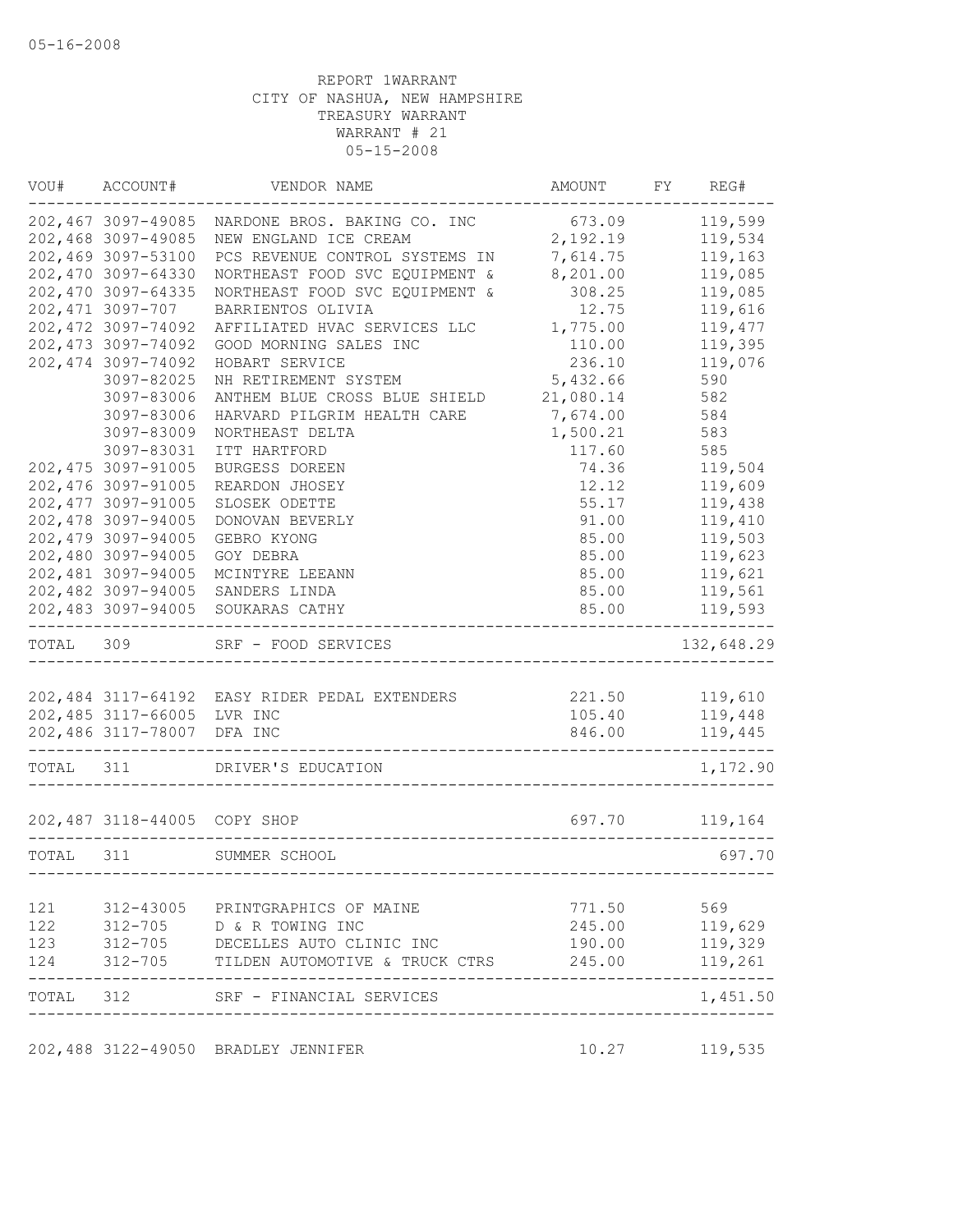| VOU#                                                                                    | ACCOUNT#                                                                                                                                                                  | VENDOR NAME                                                                                                                                                                                                                                                                                                                                    | AMOUNT FY REG#                                                                                                                           |                                                                                                                                         |
|-----------------------------------------------------------------------------------------|---------------------------------------------------------------------------------------------------------------------------------------------------------------------------|------------------------------------------------------------------------------------------------------------------------------------------------------------------------------------------------------------------------------------------------------------------------------------------------------------------------------------------------|------------------------------------------------------------------------------------------------------------------------------------------|-----------------------------------------------------------------------------------------------------------------------------------------|
|                                                                                         |                                                                                                                                                                           | 202,489 3122-49050 JOSTENS INC                                                                                                                                                                                                                                                                                                                 |                                                                                                                                          | $6.35$ $119,444$                                                                                                                        |
| TOTAL 312                                                                               |                                                                                                                                                                           | ADULT ED/CONTINUING ED                                                                                                                                                                                                                                                                                                                         |                                                                                                                                          | 16.62                                                                                                                                   |
|                                                                                         |                                                                                                                                                                           | 3245-82025 NH RETIREMENT SYSTEM<br>3245-83006 ANTHEM BLUE CROSS BLUE SHIELD                                                                                                                                                                                                                                                                    | 227.46<br>536.05                                                                                                                         | 590<br>582                                                                                                                              |
| TOTAL 324                                                                               |                                                                                                                                                                           | YOUTH SAFE HAVEN-PAL                                                                                                                                                                                                                                                                                                                           |                                                                                                                                          | 763.51                                                                                                                                  |
|                                                                                         |                                                                                                                                                                           | 202,490 3247-49075 M-F ATHLETIC COMPANY INC<br>202,491 3247-64192 HOLOVAK & COUGHLIN SPORTING GO 1,125.00                                                                                                                                                                                                                                      | 127.75                                                                                                                                   | 119,102<br>119,511                                                                                                                      |
| TOTAL 324                                                                               |                                                                                                                                                                           | ATHLETICS-ENTERPRISE FUND                                                                                                                                                                                                                                                                                                                      |                                                                                                                                          | 1,252.75                                                                                                                                |
|                                                                                         |                                                                                                                                                                           | 202,492 3259-49075 OFFICE ENVIRONMENTS OF NEW ENG 2,615.00 119,344                                                                                                                                                                                                                                                                             |                                                                                                                                          |                                                                                                                                         |
| TOTAL 325                                                                               |                                                                                                                                                                           | WALKER FUND NH CHARITABLE EMS                                                                                                                                                                                                                                                                                                                  |                                                                                                                                          | 2,615.00                                                                                                                                |
| 127<br>128<br>129<br>130<br>131<br>132<br>133<br>134<br>135<br>136<br>137<br>138<br>139 | 331-01430<br>$331 - 01500$<br>331-01500<br>331-31050<br>331-45005<br>331-59100<br>331-62022<br>331-64030<br>331-78007<br>331-78007<br>331-78007<br>331-82030<br>331-94005 | NEXTEL COMMUNICATIONS<br>LAW REALTY CO INC<br>RAPID REAL ESTATE LLC<br>USA MOBILITY WIRELESS INC<br>AAA POLICE SUPPLY<br>COMCAST<br>PORTER OFFICE MACHINES CORP<br>CITY OF MANCHESTER-POLICE DEPT<br>CARPARTS OF NASHUA<br>FREDDIE'S TRANSMISSION SERVICE<br>TOWERS MOTOR PARTS CORP<br>NH RETIREMENT SYSTEM<br>CITY OF MANCHESTER-POLICE DEPT | 310.09<br>408.33<br>1,500.00<br>28.34<br>23,894.00<br>107.00<br>75.00<br>16,785.00<br>63.58<br>2,423.00<br>14.30<br>2,091.78<br>7,974.48 | 119,764<br>119,793<br>119,767<br>119,783<br>119,313<br>119,775<br>119,056<br>119,769<br>119,064<br>119,138<br>119,326<br>590<br>119,769 |
| TOTAL                                                                                   | 331                                                                                                                                                                       | SRF - POLICE DEPARTMENT                                                                                                                                                                                                                                                                                                                        |                                                                                                                                          | 55,674.90                                                                                                                               |
|                                                                                         |                                                                                                                                                                           | 202,493 3318-53102 ADULT LEARNING CENTER                                                                                                                                                                                                                                                                                                       | 1,730.00                                                                                                                                 | 119,342                                                                                                                                 |
| TOTAL                                                                                   | 331                                                                                                                                                                       | TITLE I SCHL IMPR-FES                                                                                                                                                                                                                                                                                                                          |                                                                                                                                          | 1,730.00                                                                                                                                |
| 140                                                                                     |                                                                                                                                                                           | 332-79060 HOME DEPOT CREDIT SERVICES                                                                                                                                                                                                                                                                                                           | 200.00                                                                                                                                   | 119,756                                                                                                                                 |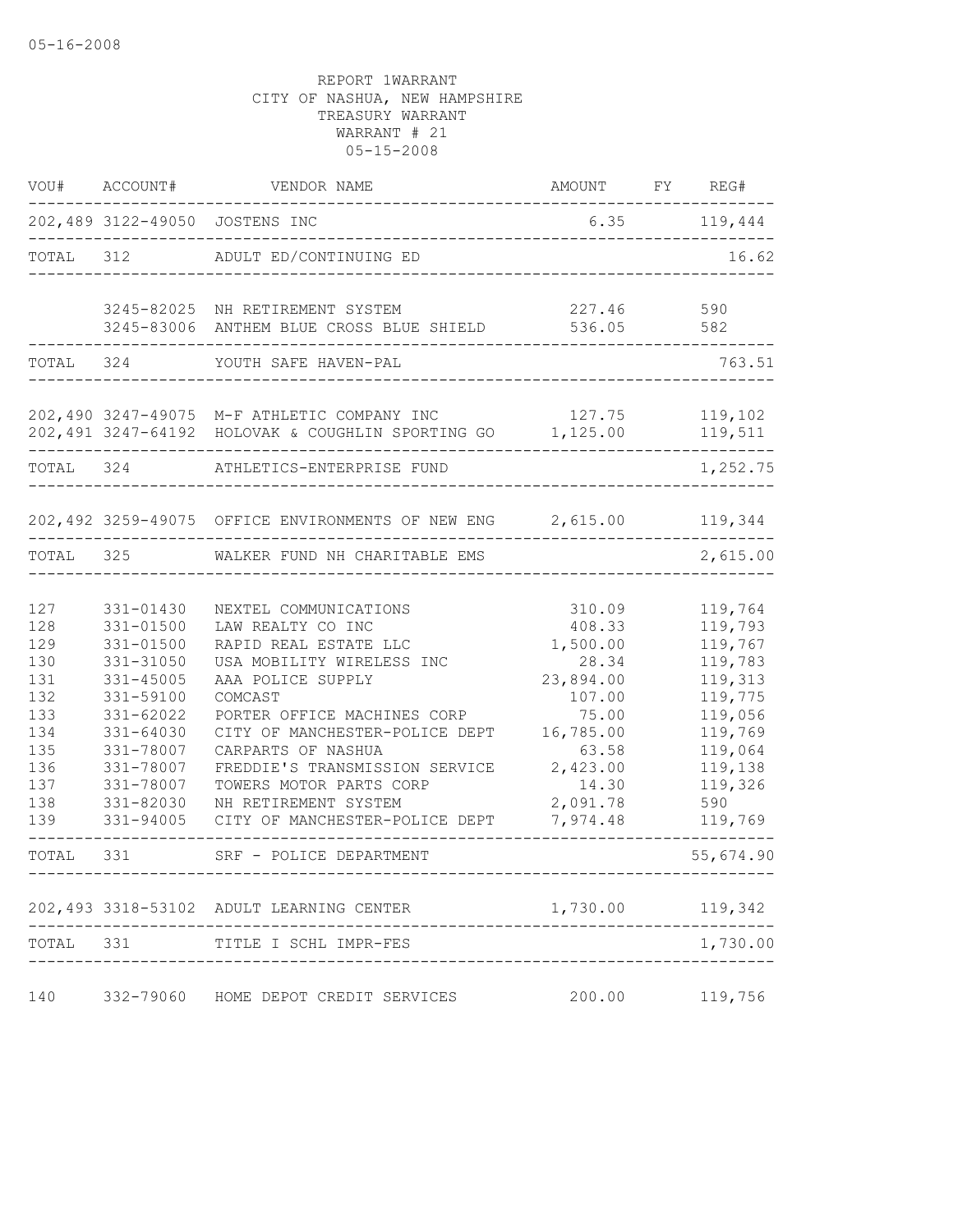| VOU#                                          | ACCOUNT#                                                                                                                                                                                                                                                   | VENDOR NAME                                                                                                                                                                                                                                                        | AMOUNT                                                                                                                      | FY | REG#                                                                                                                        |
|-----------------------------------------------|------------------------------------------------------------------------------------------------------------------------------------------------------------------------------------------------------------------------------------------------------------|--------------------------------------------------------------------------------------------------------------------------------------------------------------------------------------------------------------------------------------------------------------------|-----------------------------------------------------------------------------------------------------------------------------|----|-----------------------------------------------------------------------------------------------------------------------------|
|                                               |                                                                                                                                                                                                                                                            | TOTAL 332 SRF - FIRE DEPARTMENT                                                                                                                                                                                                                                    | ------------------------------------                                                                                        |    | 200.00                                                                                                                      |
|                                               | 202,495 3338-49075 GEER BRUCE                                                                                                                                                                                                                              | 202,494 3338-49075 BOZEK NANCY                                                                                                                                                                                                                                     | 109.64 119,454<br>42.70                                                                                                     |    | 119,422                                                                                                                     |
| TOTAL                                         | 333                                                                                                                                                                                                                                                        | TITLE I SCHL IMPRV MT PLEASANT                                                                                                                                                                                                                                     |                                                                                                                             |    | 152.34                                                                                                                      |
|                                               | 202,496 3348-13133 PETTY CASH<br>202,496 3348-49075<br>202,497 3348-49075<br>202,498 3348-49075                                                                                                                                                            | PETTY CASH<br>SAX ARTS & CRAFTS<br>SCHOOL SPECIALTY<br>202,499 3348-49075 TEACHER DIRECT                                                                                                                                                                           | 47.00<br>59.30<br>20.19<br>460.07<br>129.76                                                                                 |    | 119,673<br>119,673<br>119,434<br>119,449<br>119,559                                                                         |
| TOTAL                                         | 334                                                                                                                                                                                                                                                        | TITLE I SCHL IMPRV AMHERST ST                                                                                                                                                                                                                                      |                                                                                                                             |    | 716.32                                                                                                                      |
|                                               | 202,500 3358-49050<br>202,501 3358-49050<br>202,502 3358-49050<br>202,503 3358-49050<br>202,504 3358-49075<br>202,505 3358-49075<br>3358-82025<br>3358-83006<br>3358-83009<br>3358-83031<br>202,505 3358-91040<br>202,506 3358-91040<br>202,507 3358-91040 | CAMBIUM LEARNING INC<br>GOVCONNECTION INC<br>HARCOURT ACHIEVE<br>SCHOOL SPECIALTY<br>GUAL WENDY<br>MOREHOUSE LINDA<br>NH RETIREMENT SYSTEM<br>ANTHEM BLUE CROSS BLUE SHIELD<br>NORTHEAST DELTA<br>ITT HARTFORD<br>MOREHOUSE LINDA<br>PIKE STEPHANIE<br>RILEY NANCY | 1,561.75<br>123.80<br>1,786.18<br>247.24<br>28.13<br>43.98<br>255.99<br>536.05<br>42.67<br>42.84<br>39.35<br>39.35<br>39.35 |    | 119,531<br>119,054<br>119,529<br>119,449<br>119,505<br>119,431<br>590<br>582<br>583<br>585<br>119,431<br>119,586<br>119,412 |
| TOTAL 335                                     |                                                                                                                                                                                                                                                            | TITLE IB READ 1ST MT PLEASANT                                                                                                                                                                                                                                      |                                                                                                                             |    | 4,786.68                                                                                                                    |
|                                               |                                                                                                                                                                                                                                                            | 202,508 3388-53103 YOUTH COUNCIL (THE)                                                                                                                                                                                                                             | 11,979.90 119,488                                                                                                           |    |                                                                                                                             |
| TOTAL 338                                     |                                                                                                                                                                                                                                                            | TITLE IV SDF YOUTH COUNCIL                                                                                                                                                                                                                                         |                                                                                                                             |    | 11,979.90                                                                                                                   |
| 145<br>146<br>147<br>148<br>148<br>149<br>150 | 341-01962<br>341-01963<br>341-01966<br>341-01968<br>341-01969<br>341-01969<br>341-31045                                                                                                                                                                    | HARBOR HOMES INC<br>SOUTHERN NH HIV/AIDS TASK FORC<br>COMMUNITY COUNCIL OF NASHUA NH<br>HARBOR HOMES INC<br>HARBOR HOMES INC<br>SOUTHERN NH HIV/AIDS TASK FORC<br>NEXTEL COMMUNICATIONS                                                                            | 2,669.54<br>10,452.00<br>7,004.02<br>28,377.00<br>2,173.26<br>732.00<br>38.49                                               |    | 119,220<br>119,254<br>119,356<br>119,220<br>119,220<br>119,254<br>119,747                                                   |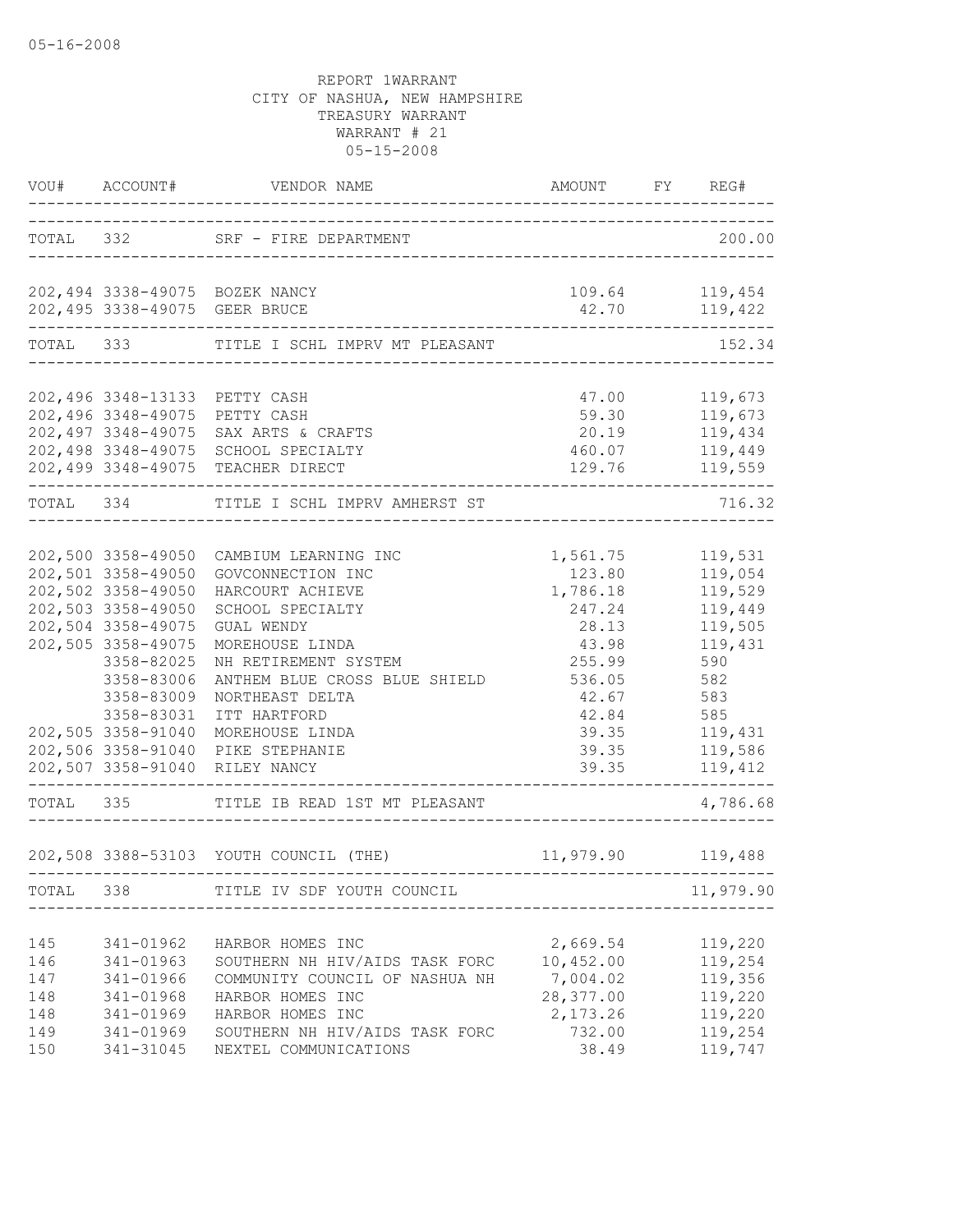| VOU#       | ACCOUNT#            | VENDOR NAME                                     | AMOUNT             | FY | REG#        |
|------------|---------------------|-------------------------------------------------|--------------------|----|-------------|
| 151        | 341-41015           | COMMUNITY SERVICES PETTY CASH                   | 15.72              |    | 119,674     |
| 152        | 341-53018           | GRANOK ALEXANDER MD FACP                        | 600.00             |    | 119,114     |
| 153        | 341-53025           | DAVENPORT LOIS C                                | 240.00             |    | 119,234     |
| 154        | 341-53025           | LIPNICK PAUL                                    | 210.00             |    | 119,390     |
| 155        | 341-64030           | NEXTEL COMMUNICATIONS                           | 293.95             |    | 119,747     |
| 156        | 341-91025           | CARON CHRISTINE                                 | 63.63              |    | 119,175     |
| 157        | 341-94005           | FLORIDA COUNCIL AGAINST SEXUAL                  | 185.00             |    | 119,810     |
| 158        | 341-94025           | CARON CHRISTINE                                 | 80.00              |    | 119,175     |
| 159        | 341-95005           | MULCAHY SANDY                                   | 35.00<br>--------- |    | 119,392     |
|            | TOTAL 341           | SRF - COMMUNITY SERVICES                        |                    |    | 53,169.61   |
|            |                     |                                                 |                    |    |             |
| 160<br>161 | 342-01340           | TREASURER STATE OF NH                           | 140.00             |    | 119,751     |
|            | 342-31045           | NEXTEL COMMUNICATIONS                           | 63.44              |    | 119,747     |
| 162        | 342-47010           | STERICYCLE INC                                  | 36.75              |    | 119,049     |
| 163        | 342-91025           | BAGLEY BOBBIE                                   | 138.58             |    | 119,212     |
| 164        | 342-91025           | LOSIER NICOLE                                   | 4.34               |    | 119,359     |
| TOTAL 342  |                     | SRF - COMMUNITY HEALTH                          |                    |    | 383.11      |
|            |                     |                                                 |                    |    |             |
|            | 202,509 3440-31005  | NEXTEL COMMUNICATIONS                           | 346.07             |    | 119,738     |
|            | 202,510 3440-49075  | AC MOORE INC                                    | 82.10              |    | 119,485     |
|            | 202,511 3440-49075  | COGSWELL CATHERINE                              | 34.97              |    | 119,480     |
|            | 202,512 3440-49075  | GARELICK FARMS-LYNN                             | 338.19             |    | 119,275     |
|            | 202, 513 3440-49075 | JACK'S PIZZA                                    | 253.00             |    | 119,334     |
|            | 202,514 3440-49075  | MARKET BASKET                                   | 276.84             |    | 119,215     |
|            | 202,515 3440-49075  | WALMART COMMUNITY                               | 89.80              |    | 119,399     |
|            | 202,516 3440-49075  | YMCA OF GREATER NASHUA                          | 170.00             |    | 119,605     |
|            | 202,517 3440-53103  | GERZON NANCY J                                  | 11,400.00          |    | 119,440     |
|            | 202,518 3440-53103  | STATE OF NH CRIMINAL RECORDS                    | 90.50              |    | 119,675     |
|            | 202,519 3440-705    | GAUTHIER LISA                                   | 30.00              |    | 119,618     |
| TOTAL 344  |                     | AFTER SCHOOL PROGRAM                            |                    |    | 13, 111. 47 |
|            |                     |                                                 |                    |    |             |
|            |                     | 202,520 3448-53111 NASHUA ADULT LEARNING CENTER | 6,910.50           |    | 119,051     |
|            |                     | 3448-82025 NH RETIREMENT SYSTEM                 | 1,045.00           |    | 590         |
|            |                     | 3448-83006 ANTHEM BLUE CROSS BLUE SHIELD        | 1,447.05           |    | 582         |
|            |                     | 3448-83009 NORTHEAST DELTA                      | 42.67              |    | 583         |
|            | --------------      | 3448-83031 ITT HARTFORD                         | 2.80               |    | 585         |
|            |                     | TOTAL 344 TITLE IV SDF 21ST CENTURY             |                    |    | 9,448.02    |
|            |                     | 202,521 3468-91040 BRADLEY JENNIFER             | 173.34             |    | 119,535     |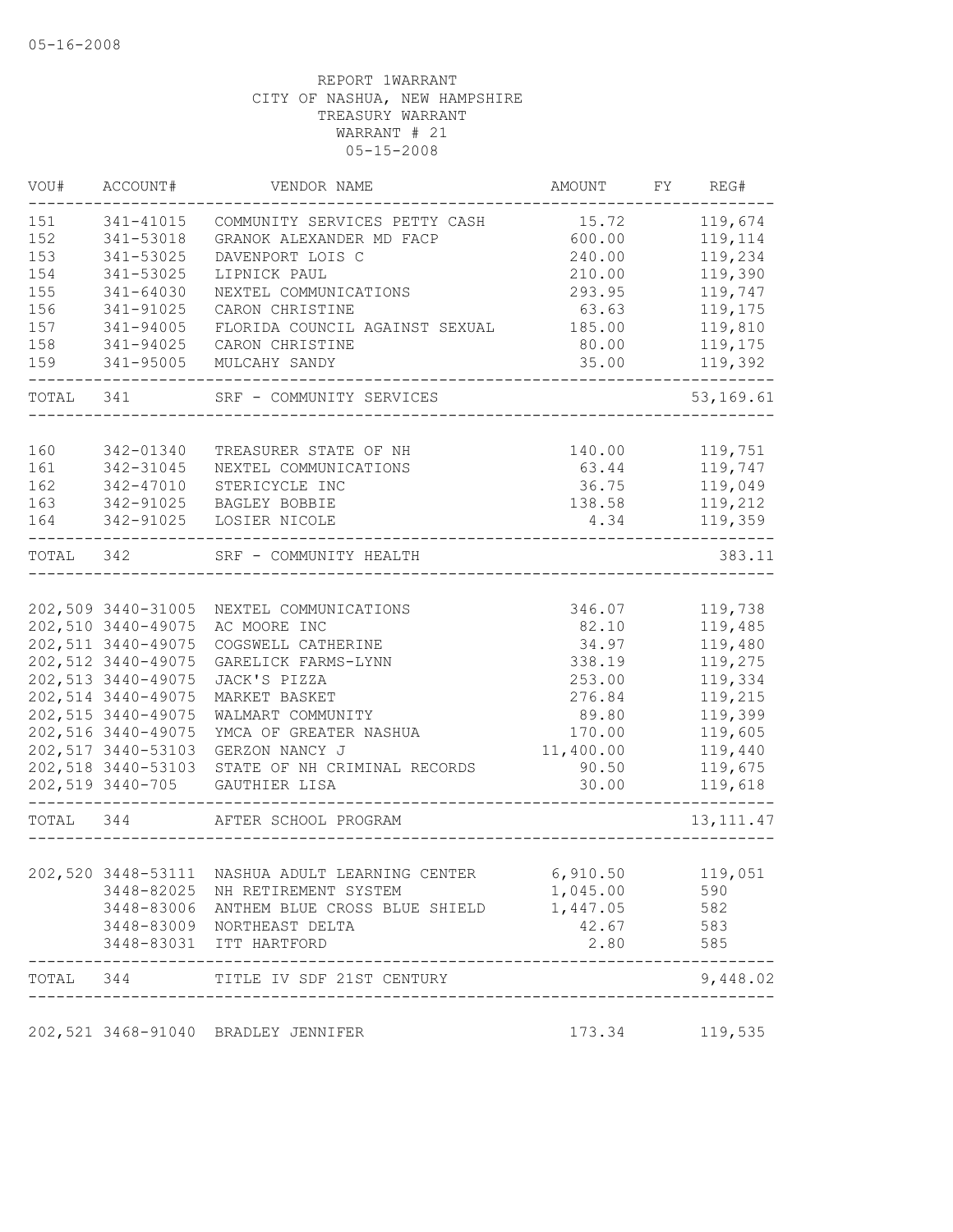|            | VOU# ACCOUNT#                                                      | VENDOR NAME                                                                                                                                                                | AMOUNT FY REG#<br>____________________________                     |                                                    |
|------------|--------------------------------------------------------------------|----------------------------------------------------------------------------------------------------------------------------------------------------------------------------|--------------------------------------------------------------------|----------------------------------------------------|
|            |                                                                    | TOTAL 346 SMALLER LEARNING COMMUNITY                                                                                                                                       |                                                                    | 173.34                                             |
|            | 202,522 3507-49035 NCTM<br>202,523 3507-49035                      | NHTM                                                                                                                                                                       | 2,076.00 119,820<br>630.00                                         | 119,517                                            |
| TOTAL 350  |                                                                    | TITLE 11A TEACHER QUALITY                                                                                                                                                  |                                                                    | ---------<br>2,706.00                              |
|            | 3508-82025<br>3508-83006<br>3508-83006<br>3508-83009<br>3508-83031 | NH RETIREMENT SYSTEM<br>ANTHEM BLUE CROSS BLUE SHIELD<br>HARVARD PILGRIM HEALTH CARE<br>NORTHEAST DELTA<br>ITT HARTFORD                                                    | 2,514.64<br>5,905.30<br>1,438.88 584<br>1,135.89 583<br>155.12 585 | 590<br>582                                         |
| TOTAL 350  |                                                                    | TITLE 11A TEACHER QUALITY                                                                                                                                                  |                                                                    | 11,149.83                                          |
|            | 202,524 3517-64045 ZONES                                           |                                                                                                                                                                            | 5,036.55 119,451                                                   |                                                    |
| TOTAL 351  |                                                                    | TITLE IID ENHANCE ED THRU TECH                                                                                                                                             |                                                                    | 5,036.55                                           |
| 174<br>176 | 175 352-705 DATO OZLEM                                             | 352-59020 SILVER FOX MOTORCOACHES 4,400.00 119,371<br>352-705 SKAHAN TIMOTHY                                                                                               | 225.00<br>20.00                                                    | 119,316<br>119,381                                 |
| TOTAL 352  |                                                                    | SRF - PARKS AND RECREATION                                                                                                                                                 |                                                                    | 4,645.00                                           |
|            |                                                                    | 202,525 3528-64192 PC MALL GOV INC                                                                                                                                         | 298.50                                                             | 119,457                                            |
| TOTAL      | 352                                                                | BAILEY PROJECT ELL-TECH GRANT                                                                                                                                              |                                                                    | 298.50                                             |
|            |                                                                    | 202,526 3558-49035 CAMBIUM LEARNING INC<br>3558-83009 NORTHEAST DELTA<br>3558-83031 ITT HARTFORD<br>202,527 3558-91040 LUMBRA VIRGINIA<br>202,528 3558-91040 TURNER PAMELA | 74.85<br>122.90<br>17.64<br>100.00                                 | 119,531<br>583<br>585<br>119,435<br>100.00 119,429 |
|            | ____________________                                               | TOTAL 355 TITLE IB READING 1ST FES                                                                                                                                         |                                                                    | 415.39                                             |
|            |                                                                    | 202,529 3597-49050 ETA CUISENAIRE                                                                                                                                          |                                                                    | 379.34 119,467                                     |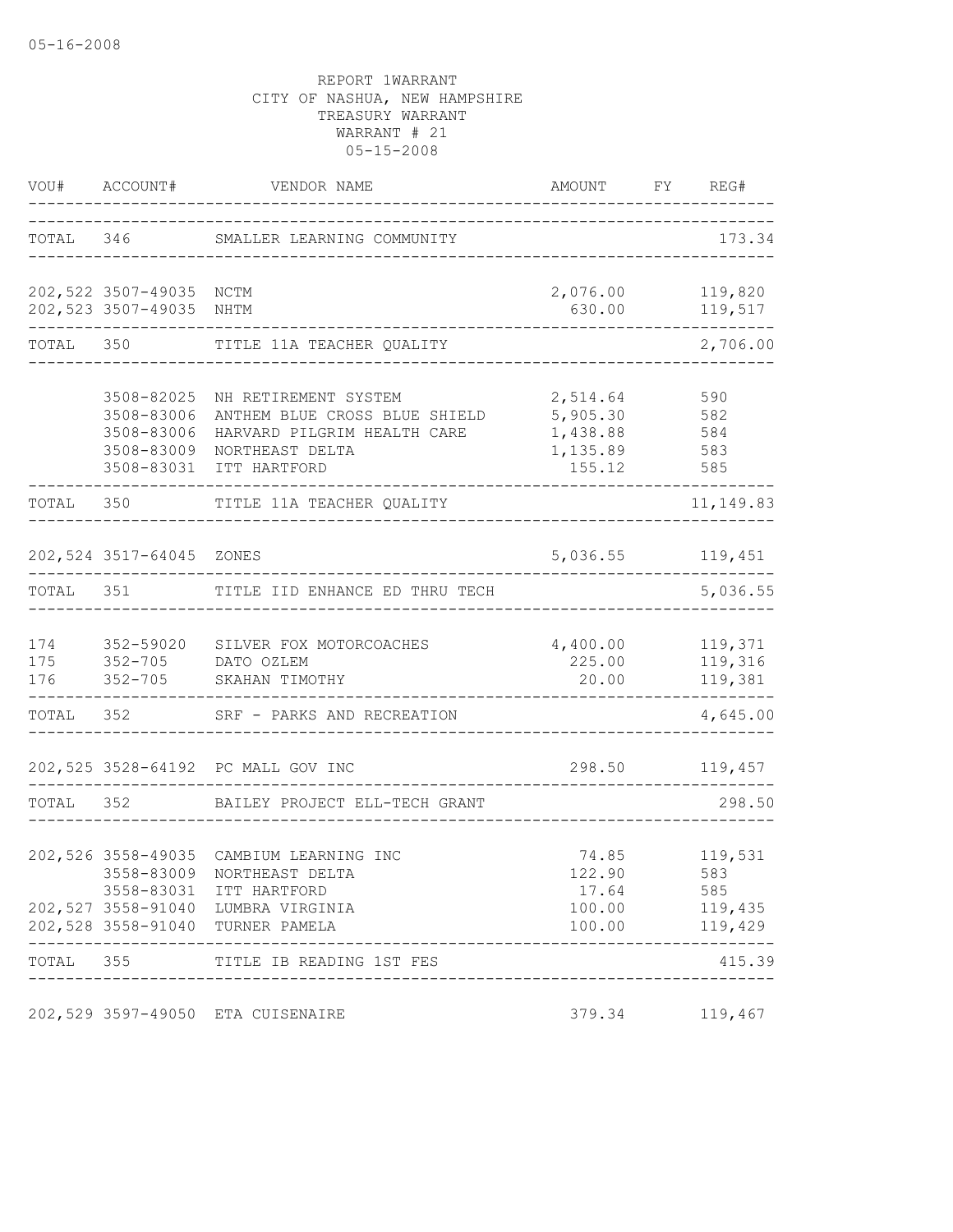|           |                          | VOU# ACCOUNT# VENDOR NAME                                                             | AMOUNT             | FY | REG#                           |
|-----------|--------------------------|---------------------------------------------------------------------------------------|--------------------|----|--------------------------------|
|           |                          | TOTAL 359 MATH/SCIENCE INITIATIVE GRANT                                               |                    |    | 379.34                         |
|           | 3608-82025<br>3608-83006 | NH RETIREMENT SYSTEM<br>ANTHEM BLUE CROSS BLUE SHIELD                                 | 137.04<br>1,071.92 |    | 590<br>582                     |
|           | 3608-83009<br>3608-83031 | NORTHEAST DELTA<br>ITT HARTFORD                                                       | 79.99<br>17.08     |    | 583<br>585                     |
| TOTAL 360 |                          | DROP OUT PREVENTION/ALT ED                                                            |                    |    | 1,306.03                       |
|           |                          | 202,530 3657-49050 PC MALL GOV INC                                                    |                    |    | 119.40 119,457                 |
| TOTAL 365 |                          | NHS - PAW SHOP                                                                        |                    |    | 119.40                         |
| 184       |                          | 183 371-07506 KINSLEY STREET LAUNDRY<br>371-07508 COMPUTER HUT OF N E INC             | 1,000.00<br>99.00  |    | 119,784<br>119,654<br>-------- |
| TOTAL 371 |                          | SRF - COMMUNITY DEVELOPMENT                                                           |                    |    | 1,099.00                       |
| 186       |                          | 185 373-53025 LOAN PACKAGING LLC<br>373-53075 NASHUA REGIONAL PLANNING COMMI 1,822.50 | 600.00             |    | 119,260<br>119,660             |
|           | TOTAL 373                | SRF - ECONOMIC DEVELOPMENT                                                            |                    |    | 2,422.50                       |
| 187       | 374-01966                | NEIGHBORHOOD HOUSING SERVICES                                                         | 250.00             |    | 119,229                        |
| 188       | 374-07030                | ROY BARBARA & P M MACKAY & SON                                                        | 12,162.00          |    | 119,677                        |
| 189       | 374-07090                | NASHUA SOUP KITCHEN & SHELTER                                                         | 4,590.00           |    | 119,045                        |
| 190       | 374-07120                | NASHUA AREA HEALTH CENTER                                                             | 3,454.55           |    | 119,350                        |
| 191       | 374-07145                | NEIGHBORHOOD HOUSING SERVICES                                                         | 4,545.45           |    | 119,229                        |
| 191       | 374-07188                | NEIGHBORHOOD HOUSING SERVICES                                                         | 2,352.82           |    | 119,229                        |
| 192       | 374-07258                | CORP FOR NATIONAL & COMMUNITY                                                         | 836.64             |    | 119,252                        |
| 193       | 374-07262                | MICROCREDIT-NH                                                                        | 1,136.36           |    | 119,337                        |
| 194       | 374-07340                | CITY OF NASHUA/PETTY CASH SLIP                                                        | 26.38              |    | 119,038                        |
| 195       | 374-07340                | HILLSBOROUGH COUNTY TREASURER                                                         | 24.00              |    | 119,646                        |
| 196       | 374-07340                | NEXTEL COMMUNICATIONS                                                                 | 27.06              |    | 119,747                        |
| 197       | 374-07340                | SLATTERY SCOTT                                                                        | 109.75             |    | 119,676                        |
| 198       | 374-07340                | STAPLES BUSINESS ADVANTAGE                                                            | 795.74             |    | 119,397                        |
| 199       | 374-07340                | TELEGRAPH PUBLISHING CO                                                               | 110.10             |    | 119,821                        |
| 200       | 374-09031                | OCCUPATIONAL DRUG TESTING LLC                                                         | 190.00             |    | 119,280                        |
| 201       | 374-09031                | ST JOSEPH BUSINESS & HEALTH                                                           | 65.00              |    | 119,171                        |
| 202       | 374-09031                | TRANSIT MANAGEMENT OF NASHUA                                                          | 162.83             |    | 579                            |
| 203       | 374-09031                | TRANSIT MANAGEMENT OF NASHUA                                                          | 162.83             |    | 593                            |
| 204       | 374-09061                | ARAMARK UNIFORM SERVICES                                                              | 158.24             |    | 119,151                        |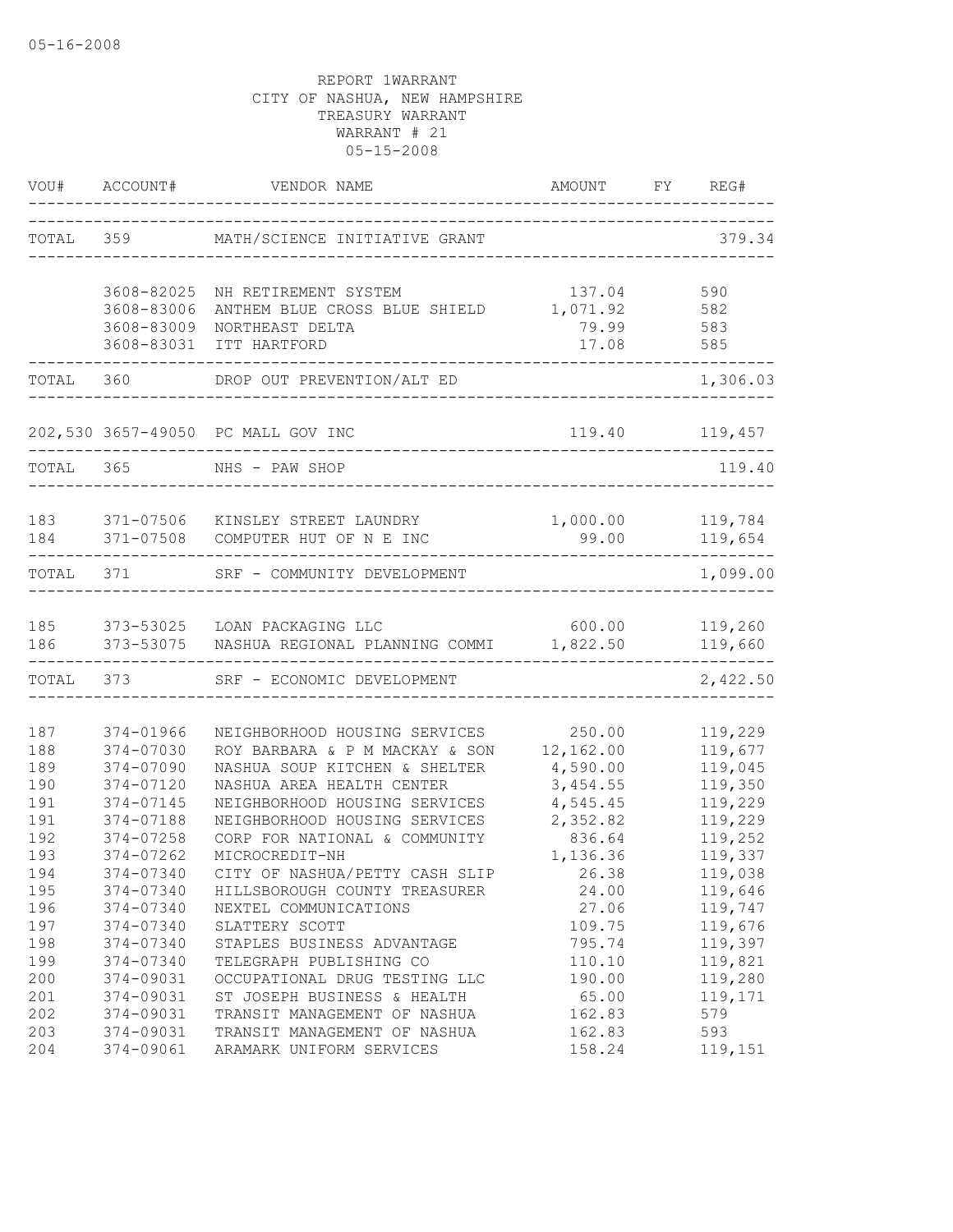| WOU#      | ACCOUNT#           | VENDOR NAME                             | AMOUNT    | FY | REG#        |
|-----------|--------------------|-----------------------------------------|-----------|----|-------------|
| 205       | 374-09061          | AUTO ELECTRIC WAREHOUSE INC             | 325.00    |    | 119,040     |
| 206       | 374-09061          | KINNEY TOWING & TRANSPORTATION          | 725.00    |    | 119,218     |
| 207       | 374-09061          | NEXTEL COMMUNICATIONS                   | 603.46    |    | 119,747     |
| 208       | 374-09071          | SHATTUCK MALONE OIL CO                  | 26,864.55 |    | 119,733     |
| 209       | 374-09091          | BALDWIN FILTERS                         | 468.57    |    | 119,139     |
| 210       | 374-09091          | CENTRAL PAPER PRODUCTS CO               | 348.37    |    | 119,649     |
| 211       | 374-09091          | CHROMATE INDUSTRIAL CORP                | 63.05     |    | 119,158     |
| 212       | 374-09091          | CUMMINS NORTHEAST INC                   | 987.17    |    | 119,338     |
| 213       | 374-09091          | FLEETWAY HEAVY DUTY PARTS INC           | 66.40     |    | 119,115     |
| 214       | 374-09091          | GILLIG CORP                             | 363.70    |    | 119,300     |
| 215       | 374-09091          | HOME DEPOT CREDIT SERVICES              | 154.59    |    | 119,756     |
| 216       | 374-09091          | RYDER FLEET PRODUCTS.COM INC            | 133.56    |    | 119,324     |
| 217       | 374-09091          | SUBURBAN AUTO & TRUCK PARTS IN          | 143.94    |    | 119,643     |
| 218       | 374-09102          | PUBLIC SERVICE OF NH                    | 1,294.38  |    | 119,794     |
| 219       | 374-09112          | NATIONAL GRID                           | 175.90    |    | 119,786     |
| 220       | 374-09120          | PENNICHUCK WATER                        | 108.77    |    | 119,762     |
| 221       | 374-09133          | FAIRPOINT COMMUNICATIONS INC            | 152.55    |    | 119,791     |
| 222       | 374-09133          | NEXTEL COMMUNICATIONS                   | 171.78    |    | 119,747     |
| 223       | 374-09201          | TRANSIT MANAGEMENT OF NASHUA            | 16,836.35 |    | 579         |
| 224       | 374-09201          | TRANSIT MANAGEMENT OF NASHUA            | 18,202.21 |    | 593         |
| 225       | 374-09208          | TRANSIT MANAGEMENT OF NASHUA            | 650.21    |    | 579         |
| 226       | 374-09208          | TRANSIT MANAGEMENT OF NASHUA            | 650.14    |    | 593         |
| 227       | 374-09213          | ST JOSEPH HOSPITAL                      | 450.94    |    | 119,340     |
| 228       | 374-09221          | FIRST TRANSIT INC                       | 16,650.00 |    | 119,110     |
| 229       | 374-09261          | ARAMARK UNIFORM SERVICES                | 129.13    |    | 119,151     |
| 230       | 374-09261          | PURE WATERS OF NEW ENGLAND LLC          | 31.50     |    | 119,273     |
| 231       | 374-09261          | TRANSIT MANAGEMENT OF NASHUA I          | 77.82     |    | 119,678     |
| 232       | 374-09261          | USIS COMMERCIAL SERVICES INC            | 64.00     |    | 119,288     |
| 233       | 374-59188          | INSTITUTE FOR ENVIRONMENTAL             | 2,175.00  |    | 119,365     |
| TOTAL     | 374                | SRF - URBAN PROGRAMS                    |           |    | 120, 227.79 |
|           |                    |                                         |           |    |             |
| 234       | 375-45050          | BAKER & TAYLOR                          | 743.40    |    | 119,116     |
| 235       | 375-45050          | UNIQUE MANAGEMENT SERVICES INC          | 277.45    |    | 119,146     |
| 236       | 375-59100          | LEZCANO JOSE MANUEL                     | 200.00    |    | 119,680     |
| 237       | 375-59100          | UNIVERSITY OF NH                        | 200.00    |    | 119,679     |
| 238       | 375-75023          | SKILLINGS & SONS INC                    | 1,830.00  |    | 119,123     |
| 239       |                    | 375-95005 CHRISTA MCAULIFFE PLANETARIUM | 250.00    |    | 119,741     |
| TOTAL 375 |                    | SRF - PUBLIC LIBRARIES                  |           |    | 3,500.85    |
|           |                    |                                         |           |    |             |
|           | 202,531 3768-47010 | CHISHOLM JUNE                           | 13.28     |    | 119,413     |
|           | 202,532 3768-49035 | HARCOURT ACHIEVE                        | 1,563.10  |    | 119,529     |
|           | 202,533 3768-49035 | INTERNATIONAL READING ASSOC             | 237.48    |    | 119,401     |
|           | 202,534 3768-49035 | LINGUISYSTEMS INC                       | 108.85    |    | 119,443     |
|           | 202,535 3768-49035 | PEARSON EDUCATION                       | 315.10    |    | 119,515     |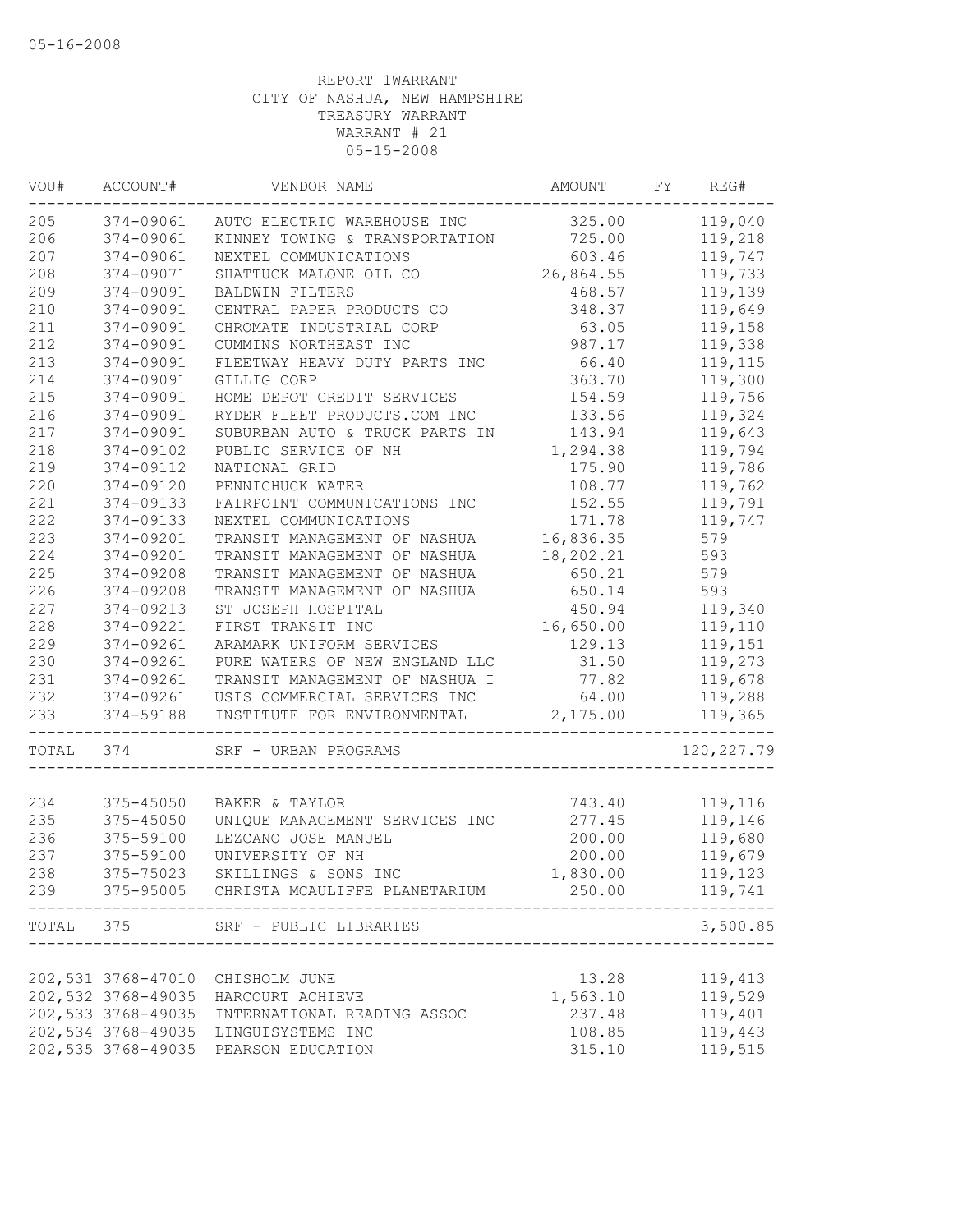|           | VOU# ACCOUNT#                      | VENDOR NAME                                           | AMOUNT FY REG#  |            |
|-----------|------------------------------------|-------------------------------------------------------|-----------------|------------|
|           | 202,536 3768-49035                 | WILSON LANGUAGE TRAINING CORP                         | 260.70          | 119,521    |
|           | 202,537 3768-49050                 | CHISHOLM JUNE                                         | 241.90          | 119,413    |
|           | 202,538 3768-49050                 | LINGUISYSTEMS INC                                     | 127.85          | 119,443    |
|           | 202,539 3768-49050                 | MCGRAW HILL COMPANIES                                 | 650.75          | 119,173    |
|           | 202,540 3768-49050                 | PEARSON EDUCATION                                     | 171.60          | 119,515    |
|           | 202,541 3768-49050                 | PELLETIER VIVIAN                                      | 195.09          | 119,414    |
|           | 202,542 3768-49050                 | REALLY GOOD STUFF INC                                 | 286.18          | 119,424    |
|           | 202,543 3768-49050                 | STAPLES BUSINESS ADVANTAGE                            | 32.71           | 119,310    |
|           | 202,544 3768-49075                 | PEARSON EDUCATION                                     | 1,862.52        | 119,515    |
|           | 202,545 3768-49075                 | SCHOOL SPECIALTY                                      | 214.90          | 119,449    |
|           | 202,546 3768-53101                 | BLUNT STEVE                                           | 200.00          | 119,482    |
|           | 202,547 3768-53101                 | CROWDER LUCIE L                                       | 130.56          | 119,405    |
|           | 202,548 3768-53101                 | DAILEY EDUCATIONAL CONSULTANTS                        | 525.00          | 119,602    |
|           | 202,549 3768-53101                 | EDWARDS EDUCATIONAL SERVICES,                         | 3,245.28        | 119,590    |
|           | 202,550 3768-53101                 | RUSSELL GAIL M                                        | 225.00          | 119,577    |
|           | 202,551 3768-53101                 | SILVA ARLENE E                                        | 450.00          | 119,587    |
|           | 3768-82025                         | NH RETIREMENT SYSTEM                                  | 1,654.39        | 590        |
|           | 3768-83006                         | ANTHEM BLUE CROSS BLUE SHIELD                         | 7,301.51        | 582        |
|           | 3768-83009                         | NORTHEAST DELTA                                       | 3,192.54        | 583        |
|           | 3768-83031<br>-------------------- | ITT HARTFORD                                          | 118.49          | 585        |
| TOTAL 376 |                                    | TITLE I ESEA                                          |                 | 23, 324.78 |
|           |                                    | 202,552 3778-55020 FIRST STUDENT INC                  | 735.00 119,468  |            |
|           |                                    | TOTAL 377 TITLE III ENHANCE ENG LANGUAGE              |                 | 735.00     |
|           |                                    |                                                       |                 |            |
|           | 202,553 3888-49035 NAESP           |                                                       | 34.00           | 119,402    |
|           |                                    | 202,554 3888-49050 HYNES STACY                        | 13.79           | 119,427    |
|           |                                    | 202,555 3888-49050 PAPPAS JIM                         | 77.50           | 119,595    |
|           | TOTAL 388                          | TITLE V INNOVATIVE PROGRAMS                           |                 | 125.29     |
|           |                                    |                                                       |                 |            |
|           |                                    | 202,556 3908-54025 TRIM AND TASSELS                   | 687.20          | 119,557    |
|           |                                    | 202,557 3908-55035 FIRST STUDENT INC                  | 880.02          | 119,468    |
|           |                                    | 3908-82025 NH RETIREMENT SYSTEM                       | 165.74          | 590        |
|           |                                    | 3908-83006 ANTHEM BLUE CROSS BLUE SHIELD 1,071.92     |                 | 582        |
|           |                                    | 3908-83009 NORTHEAST DELTA<br>3908-83031 ITT HARTFORD | 224.61<br>10.36 | 583<br>585 |
|           | ---------------                    | TOTAL 390 VOC ED SECONDARY PERKINS                    |                 | 3,039.85   |
|           |                                    |                                                       |                 |            |
|           |                                    | 3937-82025 NH RETIREMENT SYSTEM                       | 132.40          | 590        |
|           |                                    | 3937-83006 ANTHEM BLUE CROSS BLUE SHIELD 1,447.05     |                 | 582        |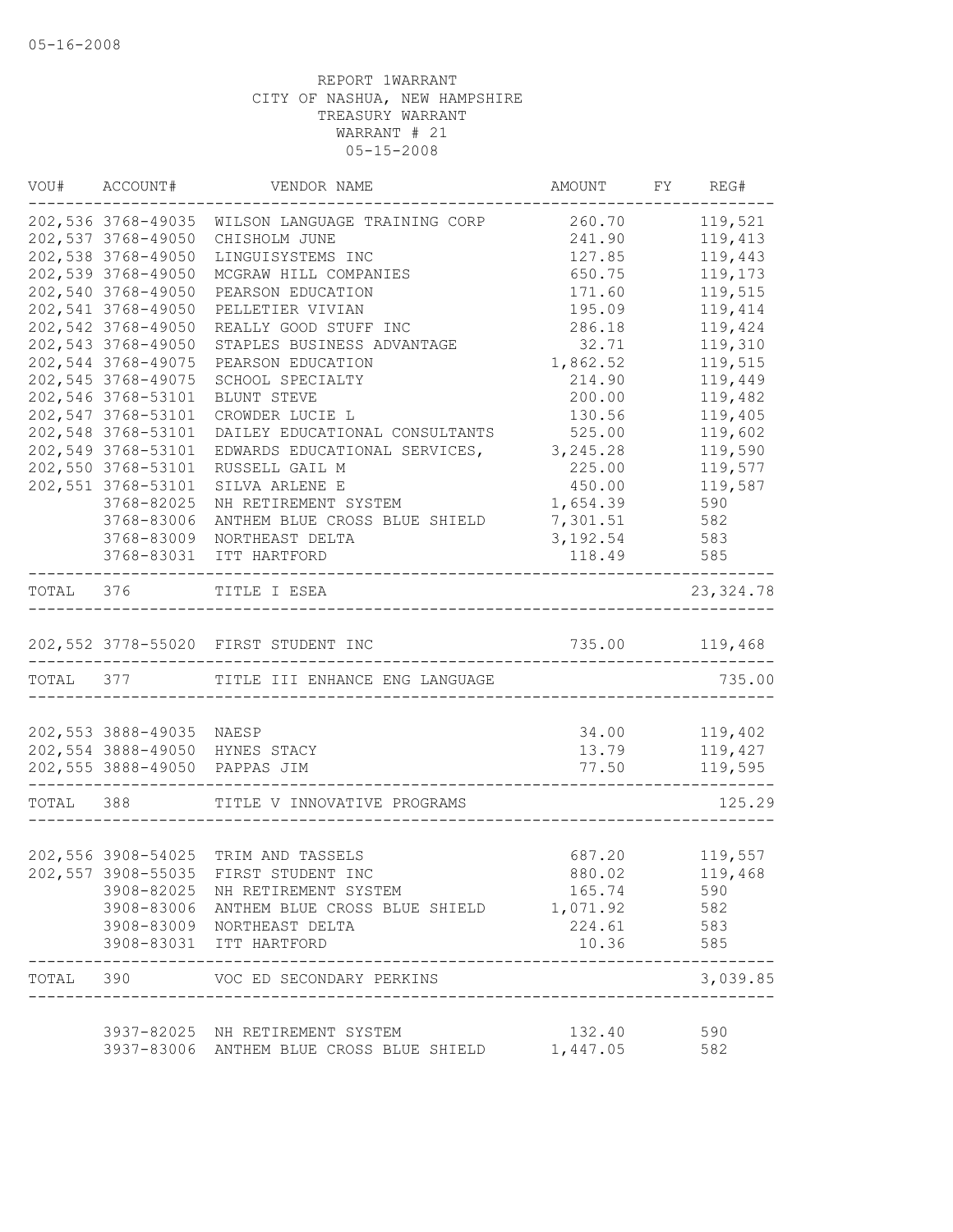| VOU# ACCOUNT#                                        | VENDOR NAME                                                                                                                                                                                             | AMOUNT FY REG#                        |                         |
|------------------------------------------------------|---------------------------------------------------------------------------------------------------------------------------------------------------------------------------------------------------------|---------------------------------------|-------------------------|
|                                                      | 3937-83009 NORTHEAST DELTA<br>3937-83031 ITT HARTFORD                                                                                                                                                   | 134.65 583<br>8.40 585                |                         |
| TOTAL 393 DAY CARE                                   |                                                                                                                                                                                                         |                                       | 1,722.50                |
| 3958-82025<br>3958-83006<br>3958-83006<br>3958-83009 | 202,558 3958-53109 SILVA ARLENE E<br>NH RETIREMENT SYSTEM 7,121.87<br>ANTHEM BLUE CROSS BLUE SHIELD 26,732.18 582<br>HARVARD PILGRIM HEALTH CARE 5,915.39<br>NORTHEAST DELTA<br>3958-83031 ITT HARTFORD | 600.00<br>3, 101.49 583<br>438.20 585 | 119,587<br>590<br>584   |
|                                                      | TOTAL 395 IDEA BASIC SPEC ED                                                                                                                                                                            |                                       | 43,909.13               |
| 3968-83006                                           | 3968-82025 NH RETIREMENT SYSTEM<br>ANTHEM BLUE CROSS BLUE SHIELD 1,071.92 582<br>3968-83009 NORTHEAST DELTA<br>3968-83031 ITT HARTFORD                                                                  | 275.20 590<br>144.62 583<br>17.08 585 |                         |
|                                                      | TOTAL 396 IDEA PRESCHOOL SPEC ED                                                                                                                                                                        |                                       | 1,508.82                |
|                                                      | 202,559 3977-53101 SUNBERG ROBERT<br>3977-83006 ANTHEM BLUE CROSS BLUE SHIELD 1,200.26                                                                                                                  |                                       | 1,270.14 119,507<br>582 |
|                                                      | TOTAL 397 SPECIAL ED LOCAL                                                                                                                                                                              |                                       | 2,470.40                |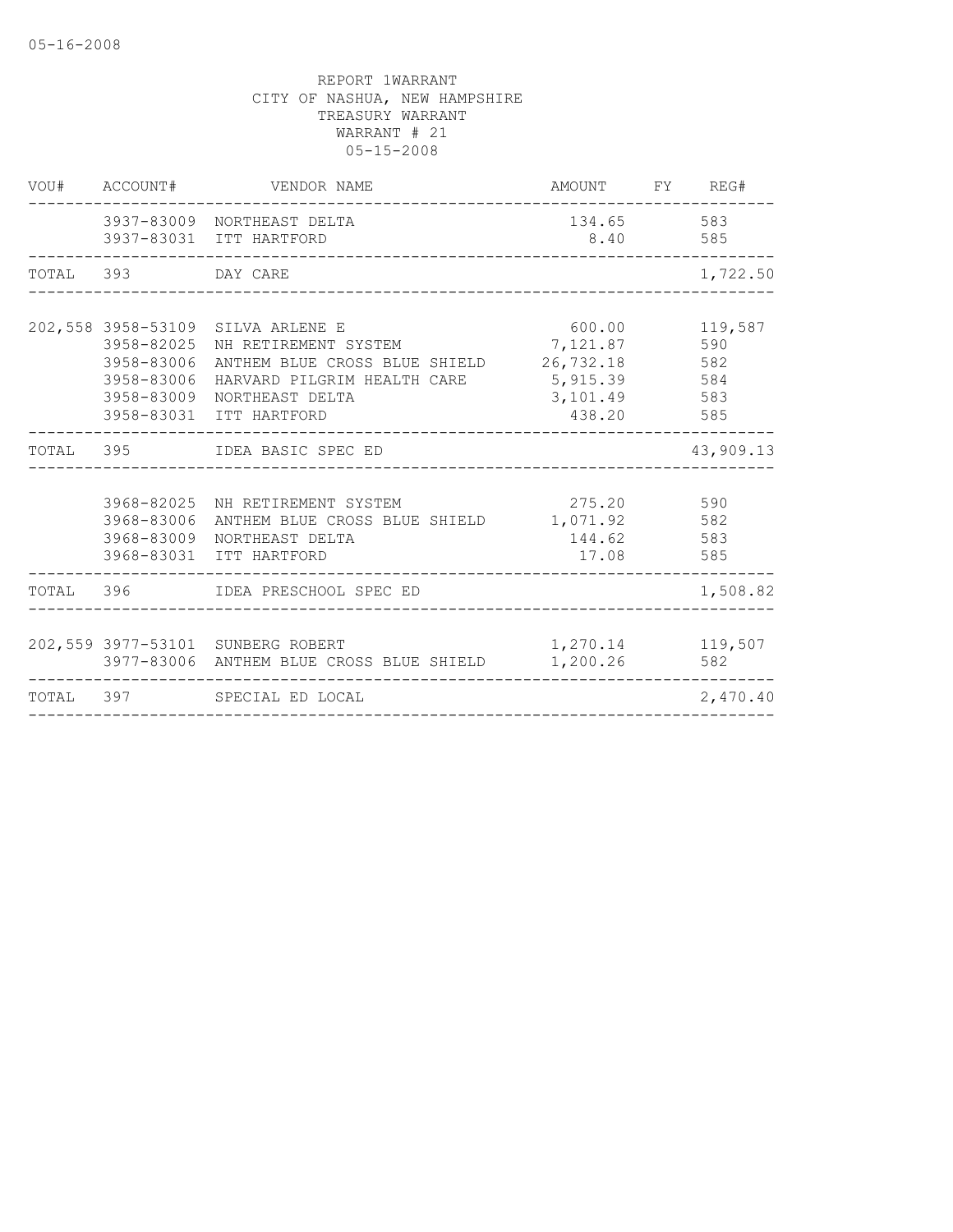| VOU#       | ACCOUNT#                   | VENDOR NAME                                        | AMOUNT         | REG#<br>FY         |
|------------|----------------------------|----------------------------------------------------|----------------|--------------------|
| 262        | $412 - 162$                | HILLSBOROUGH COUNTY TREASURER                      | 38.82          | 119,646            |
| TOTAL      | $412 - 16$                 | FINANCIAL SERVICES<br>INT & COST ON REDEMPTION     |                | 38.82              |
| 263        | $412 - 180$                | MARRIN MCCOY KATHLEEN                              | 95.50          | 119,387            |
| TOTAL      | $412 - 18$                 | FINANCIAL SERVICES<br>AUTO PERMITS                 |                | 95.50              |
| 264        | $413 - 203$                | TREASURER STATE OF NH                              | 3,078.00       | 119,768            |
| TOTAL      | $413 - 20$                 | CITY CLERK'S OFFICE<br>MARRIAGE LICENSES           |                | 3,078.00           |
| 264        | $413 - 303$                | TREASURER STATE OF NH                              | 9,145.00       | 119,768            |
| TOTAL      | 413-30                     | CITY CLERK'S OFFICE<br>CERTIFIED COPIES            |                | 9,145.00           |
| 265        | $431 - 572$                | CITY OF NASHUA                                     | 4.86           | 119,681            |
| TOTAL      | $431 - 57$                 | POLICE DEPARTMENT<br>DAILY LOG ENTRY LETTERS       |                | 4.86               |
| 266<br>267 | $452 - 331$<br>$452 - 331$ | COX NANCY<br>GOGAN PAULA                           | 20.00<br>20.00 | 119,382<br>119,383 |
| TOTAL      | $452 - 33$                 | PARKS AND RECREATION<br>BASEBALL REGISTRATION FEES |                | 40.00              |
| 268        | $476 - 191$                | WILKINS MECHANICAL SERVICES                        | 16.50          | 119,176            |
| TOTAL      | $476 - 19$                 | BUILDING<br>BUILDING PERMITS                       |                | 16.50              |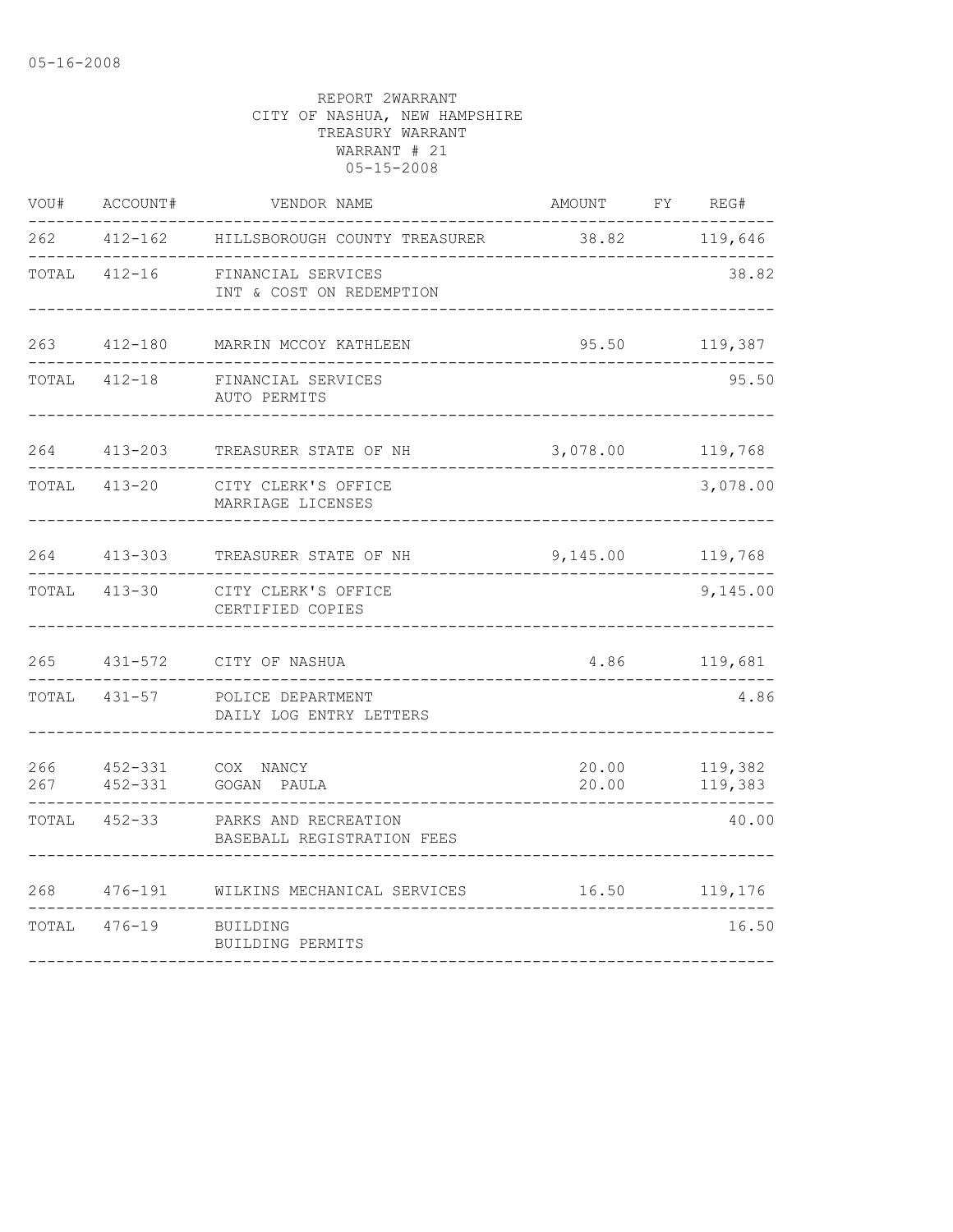| VOU#                                   | ACCOUNT#                                                                   | VENDOR NAME                                                                                                                                     | AMOUNT                                                   | FY | REG#                                                           |
|----------------------------------------|----------------------------------------------------------------------------|-------------------------------------------------------------------------------------------------------------------------------------------------|----------------------------------------------------------|----|----------------------------------------------------------------|
| 269<br>270                             | 501-66025<br>501-98015                                                     | GE CAPITAL INC<br>THE FRAMERY                                                                                                                   | 116.47<br>237.10                                         |    | 119,349<br>119,294                                             |
| TOTAL                                  | 501                                                                        | MAYOR'S OFFICE                                                                                                                                  |                                                          |    | 353.57                                                         |
| 271                                    | 502-94020                                                                  | BENNETT STEPHEN                                                                                                                                 | 242.22                                                   |    | 119,032                                                        |
| TOTAL                                  | 502                                                                        | LEGAL DEPARTMENT                                                                                                                                |                                                          |    | 242.22                                                         |
| 272<br>273<br>274                      | 505-81039<br>505-81078<br>505-81026                                        | HUMANE SOCIETY OF NEW ENGLAND<br>ST JOSEPH COMMUNITY SERVICES I<br>THE PLUS COMPANY INC                                                         | 7,756.75<br>1,937.25<br>1,075.00                         |    | 119,162<br>119,644<br>119,079                                  |
| TOTAL                                  | 505                                                                        | CIVIC & COMM. ACTIVITIES                                                                                                                        |                                                          |    | 10,769.00                                                      |
| 275<br>276<br>277<br>278<br>279<br>280 | 506-31005<br>506-31005<br>506-31005<br>506-31005<br>506-31005<br>506-31005 | ALLIANCE CORE TECHNOLOGIES INC<br>BAYRING COMMUNICATIONS<br>COMCAST<br>LOVERING SUE<br>PAETEC COMMUNICATIONS INC<br>UNICOM TECHNOLOGY GROUP INC | 6,040.00<br>100.70<br>212.44<br>33.83<br>600.00<br>54.30 |    | 119,282<br>119,792<br>119,782<br>119,682<br>119,739<br>119,499 |
| TOTAL                                  | 506                                                                        | TELECOMMUNICATIONS                                                                                                                              |                                                          |    | 7,041.27                                                       |
| 281<br>281<br>281<br>281               | 507-82020<br>507-82025<br>507-82030<br>507-82035                           | NH RETIREMENT SYSTEM<br>NH RETIREMENT SYSTEM<br>NH RETIREMENT SYSTEM<br>NH RETIREMENT SYSTEM                                                    | 146, 102.97<br>156,594.85<br>108,588.44<br>197,602.34    |    | 590<br>590<br>590<br>590                                       |
| TOTAL                                  | 507                                                                        | PENSIONS                                                                                                                                        |                                                          |    | 608,888.60                                                     |
| 282<br>282                             | 508-83100<br>508-83101                                                     | STATE OF NH - UC<br>W/C<br>STATE OF NH - UC $W/C$                                                                                               | 1,795.61<br>2,012.22                                     |    | 119,297<br>119,297                                             |
|                                        |                                                                            | TOTAL 508 INSURANCE - POLICY COSTS                                                                                                              |                                                          |    | 3,807.83                                                       |
|                                        |                                                                            | 283 511-31050 NEXTEL COMMUNICATIONS                                                                                                             |                                                          |    | 61.01 119,747                                                  |
|                                        |                                                                            | TOTAL 511 ADMINISTRATIVE SERVICES                                                                                                               |                                                          |    | 61.01                                                          |
|                                        |                                                                            | 284 512-59095 ANACOMP INC                                                                                                                       |                                                          |    | 304.24 119,092                                                 |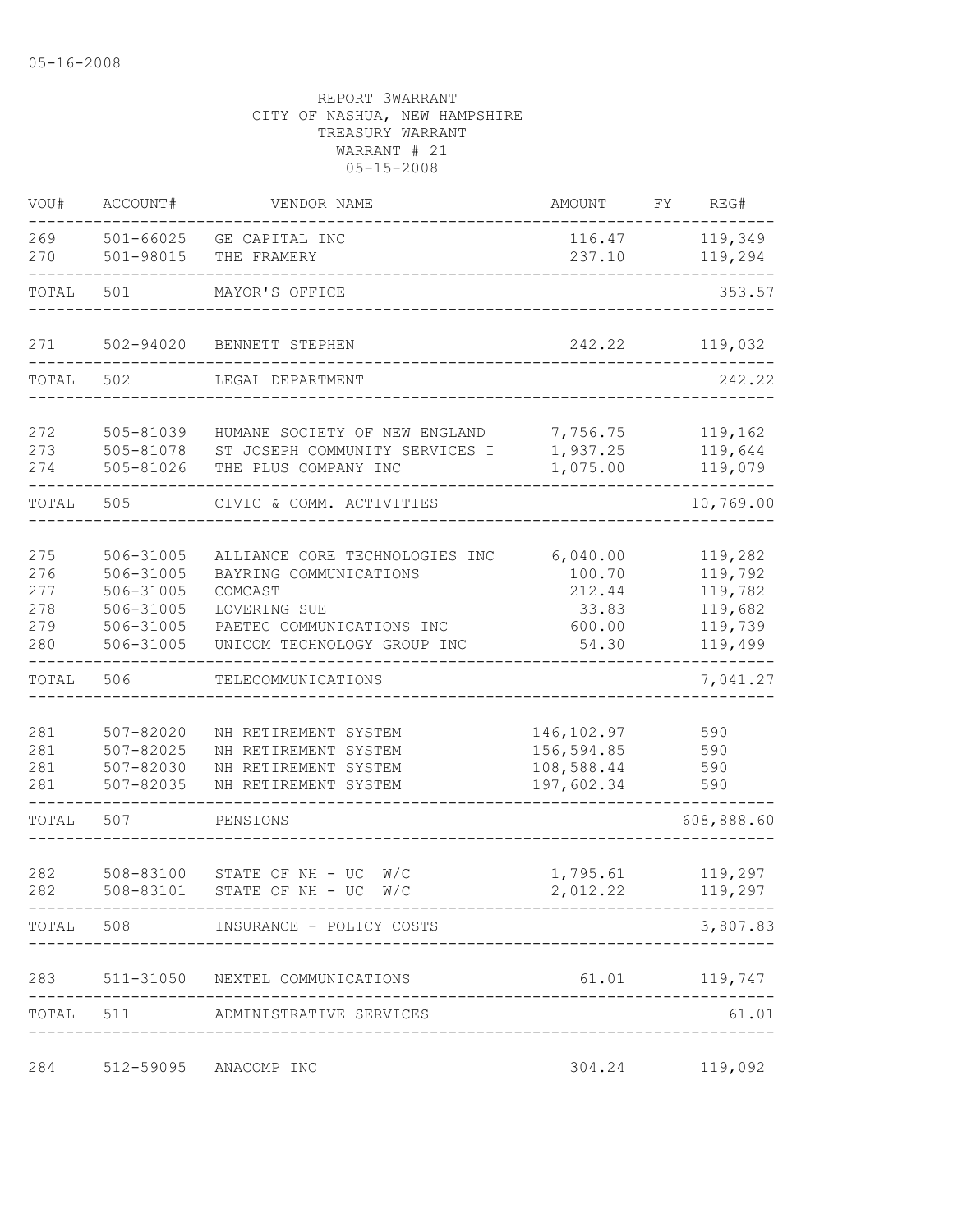| VOU#  | ACCOUNT#      | VENDOR NAME                          | AMOUNT   | FY | REG#      |
|-------|---------------|--------------------------------------|----------|----|-----------|
| 285   | 512-59266     | CBCINNOVIS INC                       | 12.25    |    | 119,790   |
| 286   | $512 - 91015$ | EVANS ROSEMARIE                      | 116.61   |    | 119,684   |
| 287   | 512-43005     | POSTMASTER                           | 128.00   |    | 119,033   |
| 288   | 512-43005     | PRINTGRAPHICS OF MAINE               | 771.50   |    | 569       |
| 289   | 512-94010     | QAMARUDEEN MOE                       | 1,000.00 |    | 119,683   |
| 290   | 512-41005     | STAPLES BUSINESS ADVANTAGE           | 87.17    |    | 119,397   |
| 290   | 512-41015     | STAPLES BUSINESS ADVANTAGE           | 112.93   |    | 119,397   |
| 290   | 512-41055     | STAPLES BUSINESS ADVANTAGE           | 146.99   |    | 119,397   |
| 291   | 512-59266     | STATE OF NH CRIMINAL RECORDS         | 15.00    |    | 119,034   |
| TOTAL | 512           | FINANCIAL SERVICES                   |          |    | 2,694.69  |
| 292   | 513-41015     | CITY OF NASHUA/PETTY CASH SLIP       | 62.87    |    | 119,038   |
| 293   | 513-95005     | NHLOGIN                              | 15.00    |    | 119,758   |
| 294   | 513-59100     | OCCUPATIONAL DRUG TESTING LLC        | 975.00   |    | 119,280   |
| 295   | 513-41005     | STAPLES BUSINESS ADVANTAGE           | 293.98   |    | 119,397   |
| 295   | 513-41015     | STAPLES BUSINESS ADVANTAGE           | 45.95    |    | 119,397   |
| TOTAL | 513           | CITY CLERK'S OFFICE                  |          |    | 1,392.80  |
| 295   |               | 515-41015 STAPLES BUSINESS ADVANTAGE | 246.00   |    | 119,397   |
| TOTAL | 515           | HUMAN RESOURCES                      |          |    | 246.00    |
|       |               |                                      |          |    |           |
| 296   | 516-54016     | BOSTON GLOBE ADVERTISING             | 3,623.00 |    | 119,799   |
| 297   | 516-43005     | CITY OF NASHUA/PETTY CASH SLIP       | 9.00     |    | 119,038   |
| 298   | 516-54006     | TELEGRAPH PUBLISHING CO              | 91.75    |    | 119,821   |
| 298   | 516-54011     | TELEGRAPH PUBLISHING CO              | 770.70   |    | 119,821   |
| 298   | 516-54016     | TELEGRAPH PUBLISHING CO              | 4,343.44 |    | 119,821   |
| 299   | 516-54016     | THE LOWELL PUBLISHING CO             | 1,948.40 |    | 119,754   |
| 300   | 516-54006     | UNION LEADER CORPORATION             | 59.29    |    | 119,746   |
| 300   | 516-54016     | UNION LEADER CORPORATION             | 1,876.45 |    | 119,746   |
| TOTAL | 516           | PURCHASING DEPARTMENT                |          |    | 12,722.03 |
|       |               |                                      |          |    |           |
| 301   | 517-75023     | B & S LOCKSMITH INC                  | 10.71    |    | 119,253   |
| 302   | 517-59135     | BAIN PEST CONTROL SERVICE INC        | 72.00    |    | 119,650   |
| 303   | 517-42005     | CITY OF NASHUA/PETTY CASH SLIP       | 11.16    |    | 119,038   |
| 304   | 517-74085     | JUST LIGHTS                          | 87.00    |    | 119,494   |
| 305   | 517-34015     | NATIONAL GRID                        | 381.91   |    | 119,786   |
| 306   | 517-31050     | NEXTEL COMMUNICATIONS                | 46.25    |    | 119,747   |
| 307   | 517-33005     | PENNICHUCK WATER                     | 166.64   |    | 119,762   |
| 308   | 517-79030     | PROTECTION ONE INC                   | 132.36   |    | 119,770   |
| 309   | 517-32005     | PUBLIC SERVICE OF NH                 | 5,579.03 |    | 119,794   |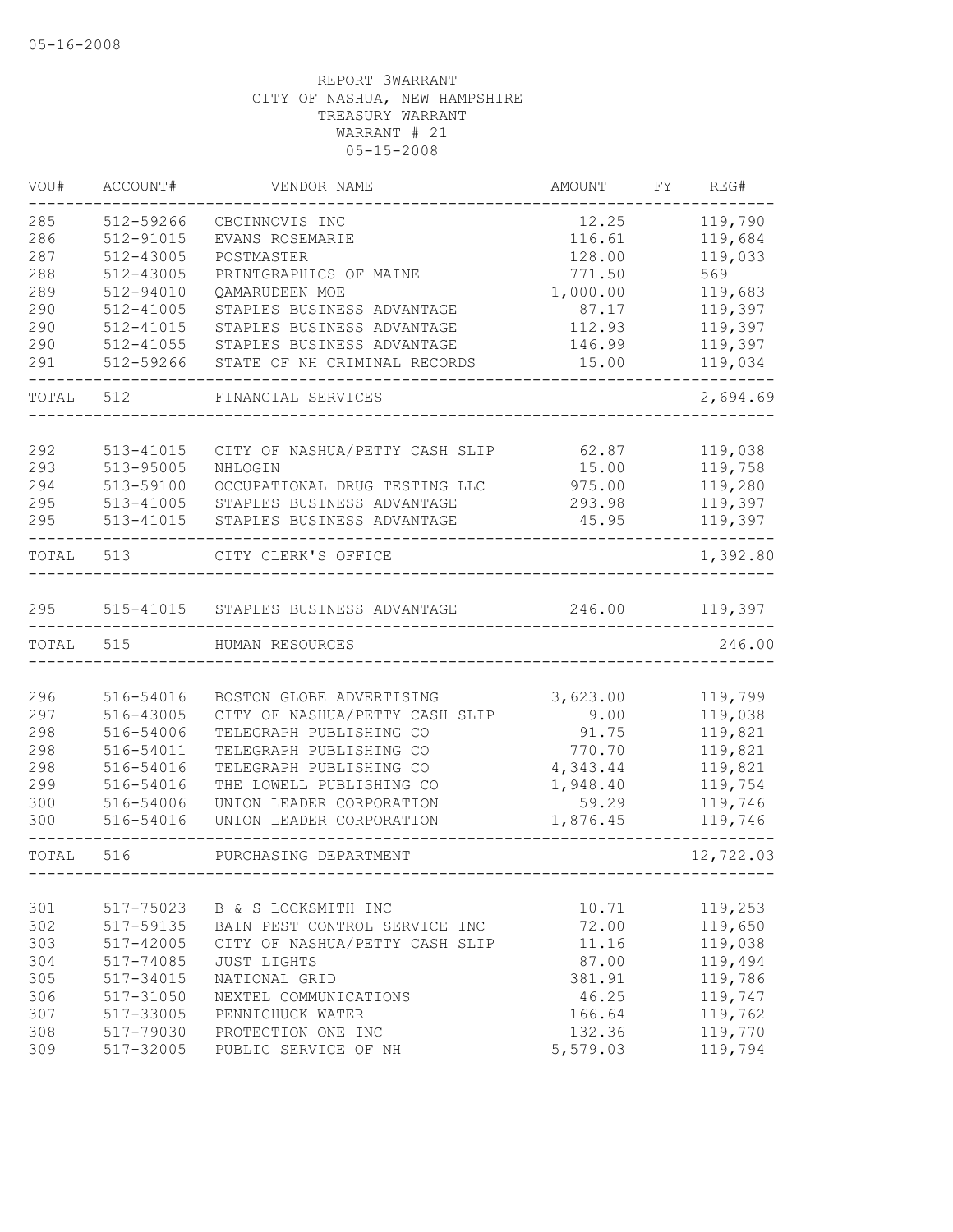| VOU#       | ACCOUNT#                   | VENDOR NAME                                  | AMOUNT           | FY | REG#               |
|------------|----------------------------|----------------------------------------------|------------------|----|--------------------|
| 310        | 517-75105                  | STANLEY ELEVATOR CO INC                      | 25.30            |    | 119,248            |
| 311        | 517-75160                  | UNITED SUPPLY COMPANY INC                    | 20.14            |    | 119,648            |
| 312        | 517-42010                  | W E AUBUCHON COMPANY INC                     | 73.52            |    | 119,070            |
| 312        | 517-75023                  | W E AUBUCHON COMPANY INC                     | 2.69             |    | 119,070            |
| TOTAL      | 517                        | BUILDING MAINT - CITY ADMIN                  |                  |    | 6,608.71           |
| 313        |                            | 519-45070 CITY OF NASHUA/PETTY CASH SLIP     | 69.39            |    | 119,038            |
| 314        | 519-94005                  | MARINO ANGELO                                | 378.05           |    | 119,293            |
| TOTAL      | 519                        | ASSESSORS                                    |                  |    | 447.44             |
| 315        | 520-75022                  | B & S LOCKSMITH INC                          | 183.20           |    | 119,253            |
| 316        | $520 - 75160$              | HARRY W WELLS & SON INC                      | 410.50           |    | 119,491            |
| 317        | $520 - 41015$              | HUNT MEMORIAL BUILDING/PETTY C               | 15.49            |    | 119,328            |
| 317        | 520-59100                  | HUNT MEMORIAL BUILDING/PETTY C               | 165.67           |    | 119,328            |
| 318        | 520-53100                  | MORTELLARO CAROLYN                           | 720.00           |    | 119,281            |
| 319        | 520-32005                  | PENNICHUCK WATER                             | 71.61            |    | 119,762            |
| 320        | $520 - 32005$              | PUBLIC SERVICE OF NH                         | 298.72           |    | 119,794            |
| TOTAL      | 520                        | HUNT BUILDING                                |                  |    | 1,865.19           |
|            |                            |                                              |                  |    |                    |
| 321        | 522-74030                  | COCCI COMPUTER SERVICES INC                  | 747.80           |    | 119,195            |
| 322<br>323 | 522-74030<br>$522 - 64045$ | COMPUTER HUT OF N E INC<br>DELL MARKETING LP | 79.95<br>300.00  |    | 119,654            |
| 324        | 522-31050                  | NEXTEL COMMUNICATIONS                        | 242.01           |    | 119,140<br>119,747 |
| 325        | $522 - 64051$              | SOFTWARE HOUSE INTERNATIONAL I               | 50.00            |    | 119,532            |
| 326        | 522-45125                  | UNICOM TECHNOLOGY GROUP INC                  | 82.49            |    | 119,499            |
| 326        | 522-74030                  | UNICOM TECHNOLOGY GROUP INC                  | 22.50            |    | 119,499            |
| TOTAL      | 522                        | INFORMATION TECHNOLOGY                       |                  |    | 1,524.75           |
| 327        | $524 - 64058$              | DELL MARKETING LP                            | 14, 153.95       |    | 119,140            |
| TOTAL      | 524                        | COMPUTERS - CITYWIDE                         |                  |    | 14, 153.95         |
|            |                            |                                              |                  |    |                    |
| 328        | 531-78007                  | ADAMSON INDUSTRIES CORP                      | 309.95           |    | 119,241            |
| 329        | $531 - 46040$              | ALEC'S SHOE STORE INC                        | 1,408.08         |    | 119,181            |
| 329        | 531-46045                  | ALEC'S SHOE STORE INC                        | 129.95           |    | 119,181            |
| 330        | 531-46040                  | ALMEIDA RONALD                               | 17.98            |    | 119,709            |
| 331<br>332 | 531-45220<br>531-46040     | ALTO US INC<br>ARCHAMBAULT DANIEL            | 617.48<br>194.79 |    | 119,453<br>119,690 |
| 333        | 531-75023                  | B & S LOCKSMITH INC                          | 34.51            |    | 119,253            |
|            |                            |                                              |                  |    |                    |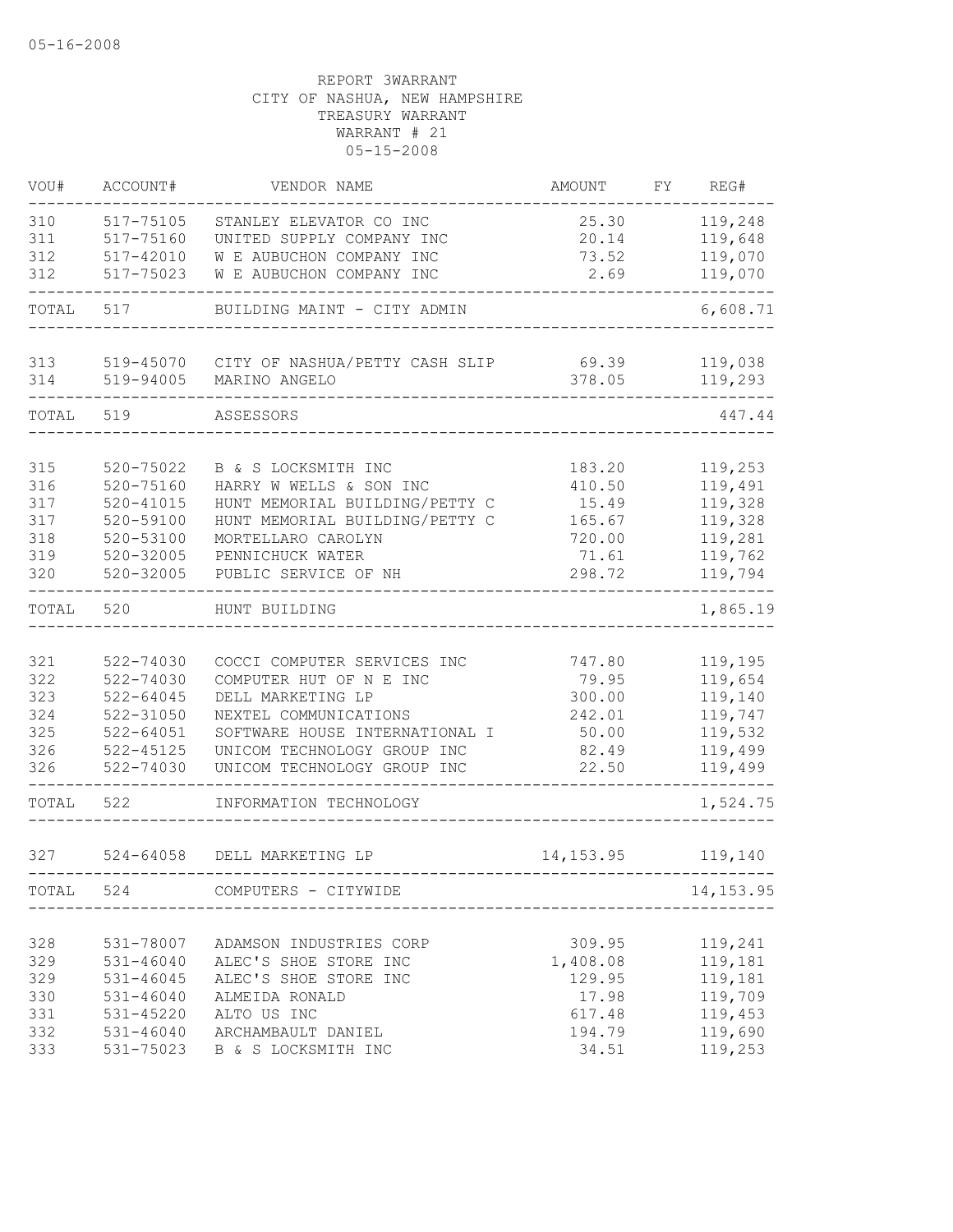| VOU# | ACCOUNT#      | VENDOR NAME                  | AMOUNT    | FY | REG#    |
|------|---------------|------------------------------|-----------|----|---------|
| 334  |               | 531-75023 BELLETETES INC     | 39.09     |    | 119,191 |
| 334  | 531-78007     | BELLETETES INC               | 89.58     |    | 119,191 |
| 335  | $531 - 46040$ | BEN'S UNIFORMS               | 1,394.99  |    | 119,657 |
| 336  | 531-78007     | BEST FORD/BEST CYCLE         | 454.93    |    | 119,065 |
| 337  | 531-91025     | CAMACHO CARLOS               | 40.40     |    | 119,688 |
| 338  | $531 - 64215$ | CAMERALAND                   | 215.00    |    | 119,367 |
| 339  | 531-78007     | CARPARTS OF NASHUA           | 229.94    |    | 119,064 |
| 340  | 531-42000     | CENTRAL PAPER PRODUCTS CO    | 923.25    |    | 119,649 |
| 341  | 531-31025     | CINFO PETER                  | 45.96     |    | 119,695 |
| 342  | 531-46040     | CLAY NICOLE M                | 244.79    |    | 119,696 |
| 342  | $531 - 94005$ | CLAY NICOLE M                | 121.20    |    | 119,696 |
| 343  | 531-78007     | CODE 3 INC                   | 134.00    |    | 119,208 |
| 344  | 531-95000     | CONNORS JEFFREY              | 45.00     |    | 119,703 |
| 345  | 531-91025     | CONSTANT JANE                | 75.75     |    | 119,705 |
| 346  | 531-72010     | CONWAY OFFICE PRODUCTS LLC   | 1,083.78  |    | 119,165 |
| 347  | $531 - 46040$ | CROSS ERICH                  | 145.89    |    | 119,691 |
| 348  | 531-59100     | D & R TOWING INC             | 137.50    |    | 119,629 |
| 349  | 531-46040     | DILLON WILLIAM               | 168.47    |    | 119,685 |
| 350  | $531 - 46040$ | <b>DUNN ROBERT</b>           | 79.95     |    | 119,687 |
| 350  | 531-95000     | DUNN ROBERT                  | 45.00     |    | 119,687 |
| 351  | 531-31025     | FAIRPOINT COMMUNICATIONS INC | 514.92    |    | 119,791 |
| 352  | 531-48015     | FLEET SERVICES               | 966.66    |    | 119,242 |
| 353  | $531 - 45920$ | FORENSICS SOURCE             | 394.44    |    | 119,368 |
| 354  | 531-78007     | G H BERLIN OIL CO            | 486.62    |    | 119,235 |
| 355  | $531 - 46040$ | GEORGE'S APPAREL             | 124.00    |    | 119,112 |
| 356  | 531-45005     | GLOCK INC                    | 3,860.00  |    | 119,144 |
| 357  | 531-98035     | GOOD MORNING SALES INC       | 49.25     |    | 119,663 |
| 358  | $531 - 46040$ | GOODRIDGE PATRICK            | 750.00    |    | 119,693 |
| 359  | $531 - 94005$ | HANNON PATRICK               | 161.60    |    | 119,694 |
| 360  | $531 - 46040$ | HARGREAVES JAMES             | 419.85    |    | 119,704 |
| 361  | 531-95000     | HARVEY JOHN                  | 45.00     |    | 119,708 |
| 362  | 531-42000     | HOME DEPOT CREDIT SERVICES   | 661.50    |    | 119,777 |
| 362  | 531-78007     | HOME DEPOT CREDIT SERVICES   | 64.87     |    | 119,777 |
| 363  | $531 - 62022$ | HTH ENGINEERING INC          | 265.00    |    | 119,291 |
| 364  | 531-53056     | IPMA-HR                      | 6, 269.00 |    | 119,125 |
| 365  | 531-45005     | LAW ENFORCEMENT TARGETS INC  | 486.34    |    | 119,263 |
| 366  | 531-42000     | LOWE'S                       | 59.53     |    | 119,778 |
| 366  | 531-78007     | LOWE'S                       | 44.90     |    | 119,778 |
| 367  | 531-78007     | MAC MULKIN CHEVROLET INC     | 345.92    |    | 119,631 |
| 367  | 531-78075     | MAC MULKIN CHEVROLET INC     | 537.66    |    | 119,631 |
| 368  | $531 - 46040$ | MACLEOD THOMAS M             | 296.82    |    | 119,701 |
| 368  | 531-53125     | MACLEOD THOMAS M             | 189.00    |    | 119,701 |
| 369  | 531-46040     | MALONEY JAMES                | 431.90    |    | 119,706 |
| 370  | 531-46040     | MARSHALL BRYAN               | 15.88     |    | 119,707 |
| 371  | 531-95000     | MORIARTY TODD                | 45.00     |    | 119,692 |
| 372  | 531-95000     | NASRO                        | 40.00     |    | 119,776 |
| 373  | 531-34015     | NATIONAL GRID                | 1,002.96  |    | 119,786 |
| 374  | 531-31040     | NEXTEL COMMUNICATIONS        | 48.55     |    | 119,764 |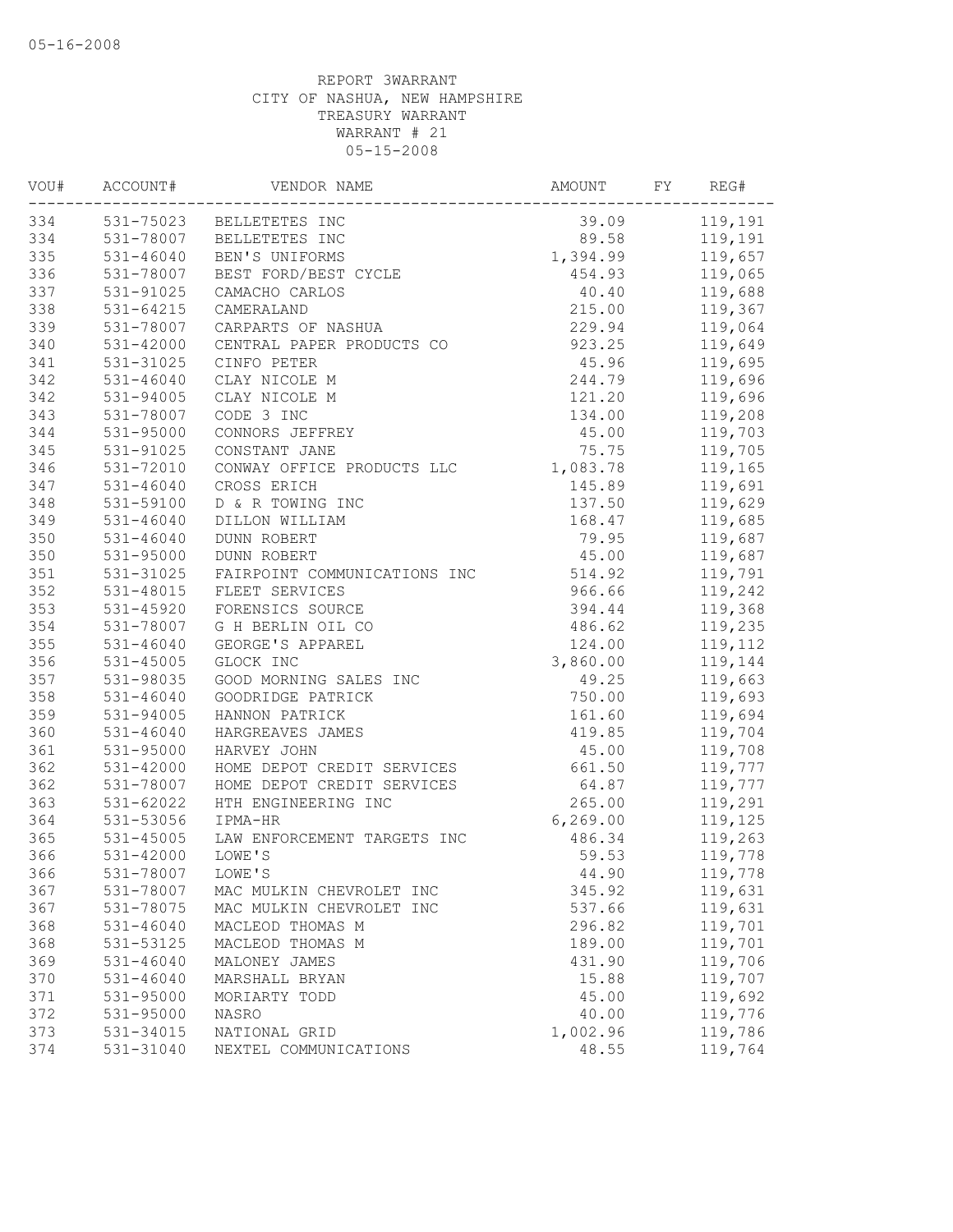| VOU#  | ACCOUNT#      | VENDOR NAME                              | AMOUNT    | FY | REG#               |
|-------|---------------|------------------------------------------|-----------|----|--------------------|
| 375   |               | 531-46040 NICHOLS FRED                   | 84.15     |    | 119,702            |
| 376   | 531-75023     | NORMAN E DAY INC                         | 372.00    |    | 119,046            |
| 377   | 531-41015     | OFFICE DEPOT                             | 232.25    |    | 119,069            |
| 378   | 531-33005     | PENNICHUCK WATER                         | 17.76     |    | 119,762            |
| 379   | 531-41015     | PETTY CASH                               | 18.98     |    | 119,697            |
| 379   | 531-48015     | PETTY CASH                               | 10.00     |    | 119,697            |
| 379   | 531-98035     | PETTY CASH                               | 165.67    |    | 119,697            |
| 380   | 531-91025     | PETTY CASH                               | 6.25      |    | 119,698            |
| 380   | 531-98035     | PETTY CASH                               | 38.76     |    | 119,698            |
| 381   | 531-98035     | PETTY CASH                               | 37.50     |    | 119,699            |
| 382   | $531 - 41015$ | PETTY CASH                               | 26.06     |    | 119,700            |
| 382   | 531-43005     | PETTY CASH                               | 17.70     |    | 119,700            |
| 382   | 531-48015     | PETTY CASH                               | 20.01     |    | 119,700            |
| 382   | 531-91025     | PETTY CASH                               | 33.00     |    | 119,700            |
| 383   | 531-32035     | PUBLIC SERVICE OF NH                     | 59.79     |    | 119,794            |
| 384   | 531-59100     | R B ALLEN CO INC                         | 700.00    |    | 119,055            |
| 385   | 531-94005     | RAD SYSTEMS                              | 350.00    |    | 119,766            |
| 386   | 531-46030     | RILEY'S SPORT SHOP INC                   | 3,877.00  |    | 119,057            |
| 386   | $531 - 64105$ | RILEY'S SPORT SHOP INC                   | 4,499.00  |    | 119,057            |
| 387   | 531-91025     | SANTIAGO JOSUE                           | 40.40     |    | 119,689            |
| 388   | 531-75023     | SIEMENS BUILDING TECHNOLOGIES            | 634.00    |    | 119,525            |
| 389   | 531-69025     | SNAP ON TOOLS                            | 16.95     |    | 119,089            |
| 390   | 531-41005     | STAPLES BUSINESS ADVANTAGE               | 391.34    |    | 119,397            |
| 390   | 531-41015     | STAPLES BUSINESS ADVANTAGE               | 1,316.82  |    | 119,397            |
| 391   | $531 - 46030$ | STAR PACKER BADGES                       | 10.00     |    | 119,127            |
|       |               |                                          |           |    |                    |
| 392   | 531-41015     | STATIONERS INC                           | 132.07    |    | 119,314            |
| 393   | 531-45005     | STREICHER'S                              | 150.00    |    | 119,169            |
| 394   | $531 - 41015$ | TAB PRODUCTS CO                          | 84.42     |    | 119,130            |
| 395   | 531-42000     | THE DURKIN CO INC                        | 495.48    |    | 119,231            |
| 396   | 531-68025     | THE IRWIN ZONE                           | 80,796.00 |    | 119,373            |
| 397   | 531-78007     | TOWERS MOTOR PARTS CORP                  | 334.71    |    | 119,326            |
| 398   | 531-95000     | TREASURER STATE OF NH                    | 75.00     |    | 119,736            |
| 399   | 531-74145     | TREASURER STATE OF NH                    | 60.00     |    | 119,150            |
| 400   | 531-94005     | <b>UNH</b>                               | 425.00    |    | 119,759            |
| 401   | 531-43005     | UNITED PARCEL SERVICE                    | 173.99    |    | 119,807            |
| 402   | 531-31050     | USA MOBILITY WIRELESS INC                | 873.46    |    | 119,783            |
| 403   | 531-78007     | USP OF NEW ENGLAND                       | 330.52    |    | 119,315            |
| 404   | 531-41015     | WB MASON COMPANY INC                     | 299.99    |    | 119,084            |
| 405   | $531 - 46040$ | WELCH MIKE                               | 201.85    |    | 119,686            |
| 406   | 531-74092     | WESTERN DETENTION                        | 34.48     |    | 119,369            |
| 407   | 531-45220     | WINCO IDENTIFICATION CORP                | 188.00    |    | 119,210<br>------- |
| TOTAL | 531           | POLICE DEPARTMENT<br>___________________ |           |    | 124,634.74         |
| 408   | 532-79040     |                                          |           |    |                    |
|       |               | BATTERIES PLUS 400<br>BELLETETES INC     | 83.04     |    | 119,355            |
| 409   | 532-75023     |                                          | 8.99      |    | 119,191            |
| 409   | 532-78100     | BELLETETES INC                           | 17.43     |    | 119,191            |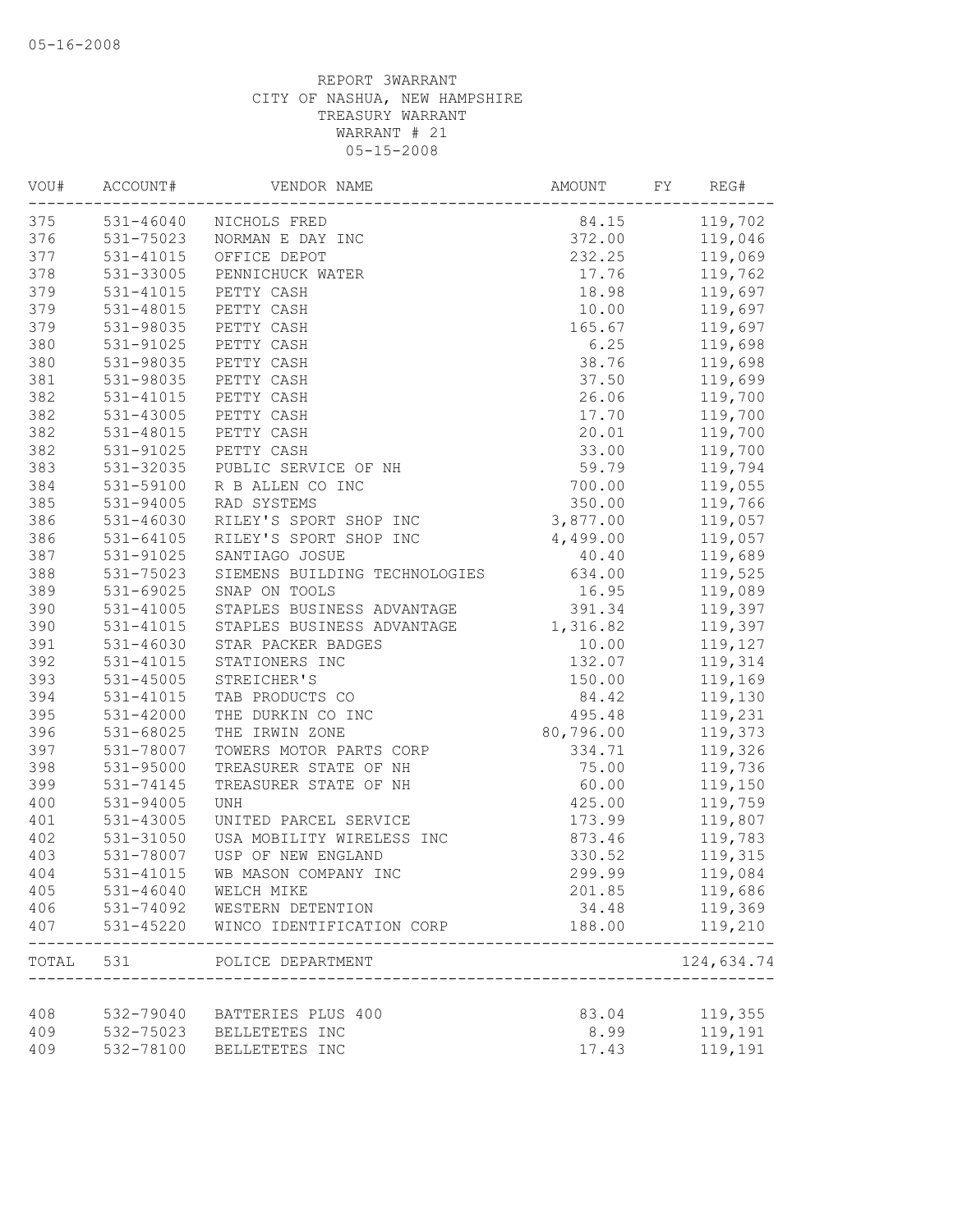| VOU#  | ACCOUNT#               | VENDOR NAME                    | AMOUNT    | FY | REG#               |
|-------|------------------------|--------------------------------|-----------|----|--------------------|
| 410   |                        | 532-91005 BOUCHER ANNE-MARIE   | 15.15     |    | 119,233            |
| 411   | 532-59100              | CBCINNOVIS INC                 | 122.50    |    | 119,790            |
| 412   | 532-64192              | GAGNON GEORGE                  | 40.00     |    | 119,311            |
| 413   | 532-75023              | HOME DEPOT CREDIT SERVICES     | 94.76     |    | 119,756            |
| 414   | 532-75130              | J LAWRENCE HALL INC            | 120.00    |    | 119,664            |
| 415   | 532-73005              | J R ELECTRIC/GERARD N ROBERGE  | 75.00     |    | 119,363            |
| 416   | 532-78007              | JACK YOUNG COMPANY INC         | 72.92     |    | 119,642            |
| 417   | 532-78020              | LIBERTY INTN'L TRUCKS OF NH LL | 79.31     |    | 119,634            |
| 418   | 532-75105              | M & M ELECTRICAL SUPPLY CO INC | 248.01    |    | 119,627            |
| 419   | 532-78065              | MAYNARD & LESIEUR INCORPORATED | 2,906.63  |    | 119,636            |
| 420   | 532-75105              | MINUTEMAN TRUCKS INC           | 99.53     |    | 119,244            |
| 420   | 532-78100              | MINUTEMAN TRUCKS INC           | 759.04    |    | 119,244            |
| 421   | 532-34015              | NATIONAL GRID                  | 500.88    |    | 119,786            |
| 422   | 532-95005              | NE ASSOC OF FIRE CHIEFS INC    | 50.00     |    | 119,781            |
| 423   | 532-42005              | NEW ENGLAND PAPER & SUPPLY     | 266.55    |    | 119,222            |
| 423   | 532-42010              | NEW ENGLAND PAPER & SUPPLY     | 118.99    |    | 119,222            |
| 424   | 532-95005              | NEW HAMPSHIRE ASSOCIATION OF F | 75.00     |    | 119,803            |
| 425   | 532-31040              | NEXTEL COMMUNICATIONS          | 675.27    |    | 119,747            |
| 426   | 532-95005              | <b>NFPA</b>                    | 150.00    |    | 119,734            |
| 427   | 532-64094              | NORTHEAST RESCUE SYSTEMS       | 321.00    |    | 119,375            |
| 428   | 532-53045              | OCCUPATIONAL HEALTH CTRS SOUTH | 1,445.50  |    | 119,180            |
| 429   | 532-33005              | PENNICHUCK WATER               | 706.42    |    | 119,762            |
| 430   | 532-41015              | PETTY CASH                     | 8.00      |    | 119,710            |
| 430   | 532-43005              | PETTY CASH                     | 26.51     |    | 119,710            |
| 430   | 532-75023              | PETTY CASH                     | 17.95     |    | 119,710            |
| 430   | 532-78100              | PETTY CASH                     | 2.24      |    | 119,710            |
| 430   | 532-98020              | PETTY CASH                     | 26.94     |    | 119,710            |
| 430   | 532-98029              | PETTY CASH                     | 5.00      |    | 119,710            |
| 431   | 532-32005              | PUBLIC SERVICE OF NH           | 1,952.83  |    | 119,794            |
| 432   | 532-74038              | R WHITE EQUIPMENT CENTER INC   | 229.50    |    | 119,639            |
| 433   | 532-64192              | RADIO SHACK                    | 150.60    |    | 119,740            |
| 434   | 532-79045              | REXEL CLS                      | 89.54     |    | 119,563            |
| 435   | 532-78007              | SANEL AUTO PARTS CO            | 404.81    |    | 119,199            |
| 435   | 532-78100              | SANEL AUTO PARTS CO            | 32.74     |    | 119,199            |
| 436   | 532-41015              | STAPLES BUSINESS ADVANTAGE     | 2,631.99  |    | 119,397            |
| 437   | 532-59100              | TRUE BLUE CLEANERS             | 195.70    |    | 119,243            |
| 438   | 532-75023              | UNITED SUPPLY COMPANY INC      | 720.00    |    | 119,648            |
| 439   | 532-31050              | USA MOBILITY WIRELESS INC      | 169.72    |    | 119,783            |
| 440   | 532-63065              | WALMART COMMUNITY              | 309.64    |    | 119,748            |
| 441   | 532-78020              | YANKEE TRUCKS                  | 177.61    |    | 119,075            |
| TOTAL | 532                    | FIRE DEPARTMENT                |           |    | -----<br>16,203.24 |
|       |                        |                                |           |    |                    |
| 442   | 534-64297<br>534-32020 | PSNH                           | 1,528.91  |    | 119,798            |
| 443   |                        | PUBLIC SERVICE OF NH           | 51,810.73 |    | 119,794            |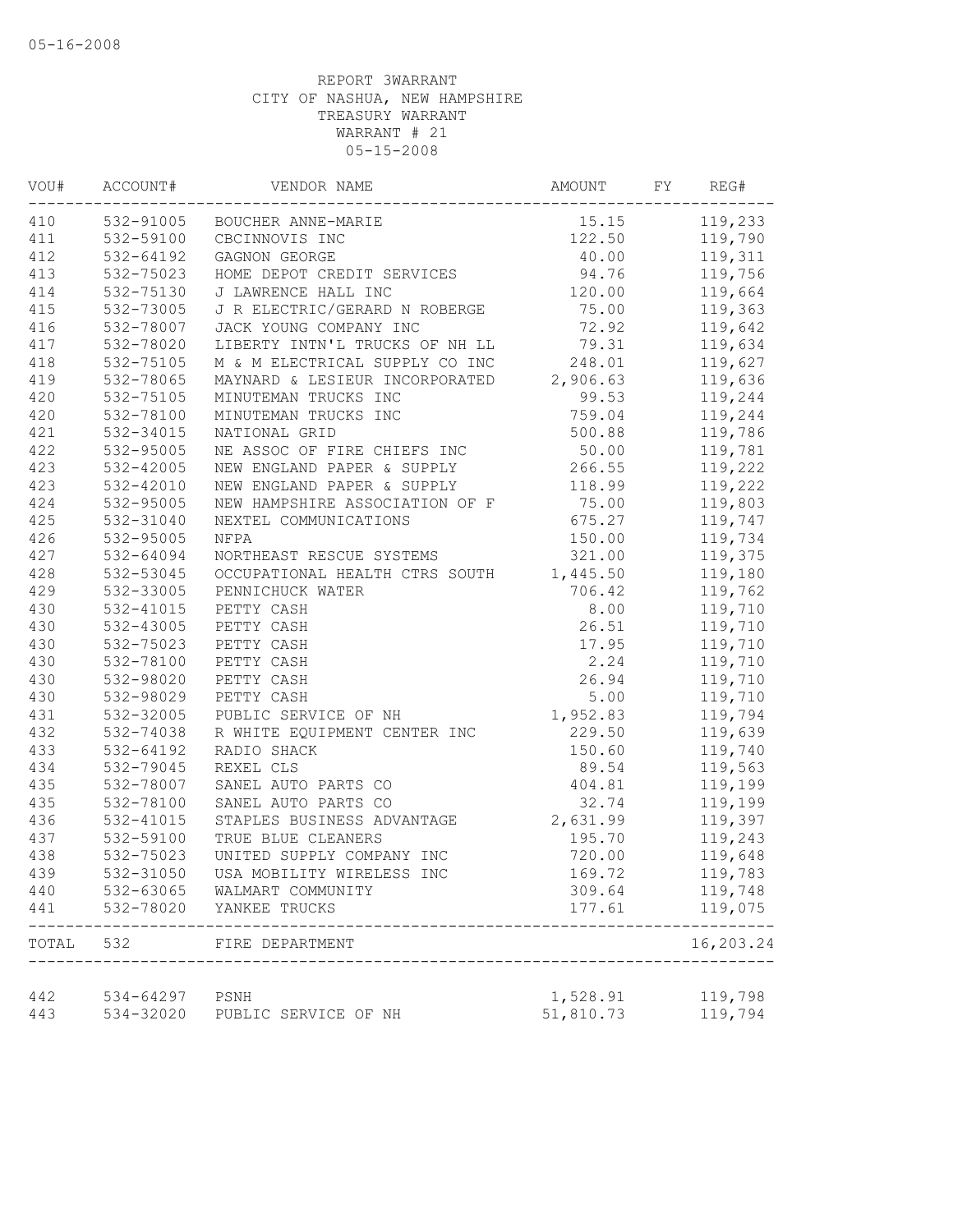| VOU#                                          | ACCOUNT#                                                                                | VENDOR NAME                                                                                                                             | AMOUNT                                                           | FY | REG#                                                                      |
|-----------------------------------------------|-----------------------------------------------------------------------------------------|-----------------------------------------------------------------------------------------------------------------------------------------|------------------------------------------------------------------|----|---------------------------------------------------------------------------|
|                                               | TOTAL 534                                                                               | STREET LIGHTING                                                                                                                         |                                                                  |    | 53, 339.64                                                                |
| 444<br>445                                    | 535-81023<br>535-81023                                                                  | NEXTEL COMMUNICATIONS<br>USA MOBILITY WIRELESS INC                                                                                      | 35.12                                                            |    | 92.45 119,747<br>119,783                                                  |
| TOTAL                                         | 535                                                                                     | EMERGENCY MANAGEMENT                                                                                                                    |                                                                  |    | 127.57                                                                    |
| 446<br>447<br>447<br>448<br>449<br>450<br>451 | 536-74150<br>536-43005<br>536-49075<br>536-95000<br>536-69025<br>536-32035<br>536-64255 | CYBER COMMUNICATIONS<br>GOVCONNECTION INC<br>GOVCONNECTION INC<br>MTUG<br>PETTY CASH<br>PUBLIC SERVICE OF NH<br>TESSCO TECHNOLOGIES INC | 3,000.00<br>21.32<br>972.04<br>50.00<br>74.16<br>364.56<br>56.36 |    | 119,396<br>119,054<br>119,054<br>119,749<br>119,711<br>119,794<br>119,205 |
| TOTAL                                         | 536                                                                                     | CITYWIDE COMMUNICATIONS                                                                                                                 |                                                                  |    | 4,538.44                                                                  |
| 452<br>453<br>454<br>455                      | 541-53165<br>541-95005<br>541-94005<br>541-95005                                        | LANGUAGE LINE SERVICES<br>NAEYC<br>NH FALLS RISK REDUCTION TASK F<br>SOCIETY FOR PUBLIC HEALTH EDUC                                     | 164.54<br>55.00<br>50.00<br>120.00                               |    | 119,133<br>119,788<br>119,787<br>119,789                                  |
| TOTAL                                         | 541                                                                                     | COMMUNITY SERVICES DIVISION                                                                                                             |                                                                  |    | 389.54                                                                    |
| 456<br>456<br>457<br>458<br>459<br>459<br>459 | 542-59100<br>542-91005<br>542-59100<br>542-59100<br>542-59100<br>542-91005<br>542-94005 | BAGLEY BOBBIE<br><b>BAGLEY BOBBIE</b><br>BISSELL NANCY<br>CARON CHRISTINE<br>WENDT BETTY<br>WENDT BETTY<br>WENDT BETTY                  | 335.00<br>111.00<br>65.00<br>65.00<br>65.00<br>23.74<br>120.00   |    | 119,212<br>119,212<br>119,345<br>119,175<br>119,351<br>119,351<br>119,351 |
| TOTAL 542                                     |                                                                                         | COMMUNITY HEALTH                                                                                                                        |                                                                  |    | 784.74                                                                    |
|                                               |                                                                                         | 460 543-31050 NEXTEL COMMUNICATIONS                                                                                                     |                                                                  |    | 25.06 119,747                                                             |
|                                               |                                                                                         | TOTAL 543 ENVIRONMENTAL HEALTH DEPT.                                                                                                    |                                                                  |    | 25.06                                                                     |
| 461                                           |                                                                                         | 544-94005 COMMUNITY SERVICES PETTY CASH                                                                                                 | 60.00                                                            |    | 119,712                                                                   |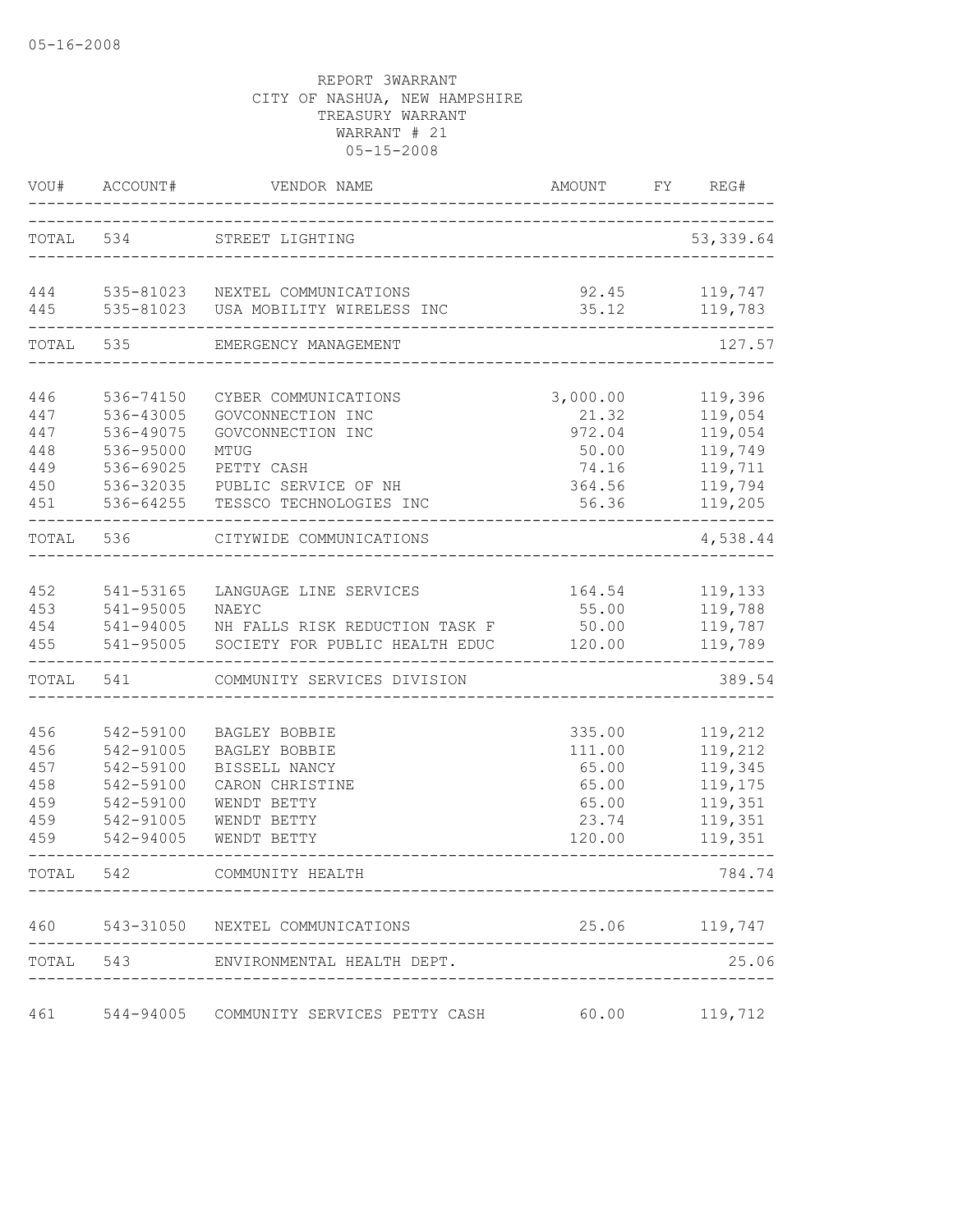| VOU# |               |                                                |          | REG#    |
|------|---------------|------------------------------------------------|----------|---------|
|      |               | TOTAL 544 WELFARE ADMINISTRATION               |          | 60.00   |
| 462  |               | 545-97020 188 CONCORD ST LLC DBA LILLIAN 50.00 |          | 119,284 |
| 463  | 545-97020     | 23-25 TEMPLE ST REALTY LLC                     | 480.00   | 119,299 |
| 464  | 545-97020     | 28-34 RR SQUARE LLC                            | 1,757.70 | 119,078 |
| 465  | 545-97020     | 31 BRIDGE ST REALTY LLC                        | 900.00   | 119,198 |
| 466  | 545-97020     | 35-37 CROWN ST REALTY LLC                      | 180.14   | 119,286 |
| 467  | 545-97020     | ARANZABAL JAIME                                | 300.00   | 119,192 |
| 468  | 545-97020     | BEAULIEU FRANCIS                               | 485.19   | 119,154 |
| 469  | 545-97020     | BERNARD GINO                                   | 100.00   | 119,255 |
| 470  | 545-97020     | BLANCHARD BLDG INVESTS/KENNETH 1,578.31        |          | 119,128 |
| 471  | 545-97020     | BUJA DONALD                                    | 310.93   | 119,178 |
| 472  | 545-97020     | CAHILL CHRISTOPHER                             | 473.30   | 119,362 |
| 473  | 545-97020     | CANTERBURY APARTMENTS                          | 728.80   | 119,063 |
| 474  | 545-97020     | CENTRAL REALTY                                 | 447.50   | 119,221 |
| 475  | 545-97015     | CHARRON MEDICAL SERVICES                       | 83.95    | 119,061 |
| 476  | 545-97020     | CONNOLLY FRANCIS X                             | 797.06   | 119,071 |
| 477  | 545-97020     | CONSTANT FAMILY LLC II                         | 1,000.00 | 119,219 |
| 478  | $545 - 97020$ | DESAUTELS LEE                                  | 797.00   | 119,713 |
| 479  | 545-97020     | DHG ASSOCIATES                                 | 236.31   | 119,050 |
| 480  | 545-97020     | DOWNTOWNER NELSON/DAVID A GREG                 | 1,100.00 | 119,073 |
| 481  | 545-97020     | <b>DUOUE FELIPE</b>                            | 682.08   | 119,361 |
| 482  | 545-97020     | FLOOD TOD                                      | 367.88   | 119,287 |
| 483  | 545-97020     | GANDER PROP MANAGEMENT LLC                     | 385.26   | 119,167 |
| 484  | 545-97020     | GAUTHIER REALTY/CONNIE GAUTHIE 2,475.08        |          | 119,389 |
| 485  | 545-97020     | GUY JOSHUA                                     | 325.00   | 119,257 |
| 486  | 545-97020     | HENRY RICHARD JR                               | 369.45   | 119,358 |
| 487  | 545-97015     | KEYSPAN ENERGY DELIVERY                        | 510.57   | 119,804 |
| 488  | 545-97020     | LAVOIE HERVE E                                 | 432.79   | 119,307 |
| 489  | 545-97020     | LEITH ROBERT W                                 | 238.95   | 119,312 |
| 490  | 545-97020     | LIGHT PARTNERS                                 | 721.39   | 119,283 |
| 491  | 545-97020     | MAJAUCKOS CHRIS                                | 257.43   | 119,183 |
| 492  | 545-97020     | MARQUEZ JOSE                                   | 313.00   | 119,135 |
| 493  | 545-97020     | MEJIA MANAGEMENT GROUP                         | 500.00   | 119,391 |
| 494  | 545-97020     | MOTEL 6                                        | 383.92   | 119,325 |
| 495  |               | 545-97020 NASHUA HOUSING AUTHORITY             | 1,217.14 | 119,332 |
| 496  | 545-97015     | PUBLIC SERVICE CO OF NH                        | 733.51   | 119,801 |
| 497  | 545-97020     | RAMOS JOSE                                     | 797.06   | 119,360 |
| 498  | 545-97020     | RAWDING NEIL                                   | 709.71   | 119,258 |
| 499  | 545-97020     | RICHARD PIERRE                                 | 995.00   | 119,256 |
| 500  | 545-97020     | RIOUX KEVIN P                                  | 840.00   | 119,348 |
| 501  | 545-97020     | ROSA JUSSARA                                   | 797.06   | 119,201 |
| 502  | 545-97020     | SEYON KIM                                      | 152.68   | 119,177 |
| 503  | 545-97015     | ST JOSEPH PHARMACY                             | 118.69   | 119,083 |
| 504  | 545-97020     | STEVENS DANIEL G                               | 400.00   | 119,202 |
| 505  | 545-97020     | TLD PROPERTIES LLC                             | 269.65   | 119,236 |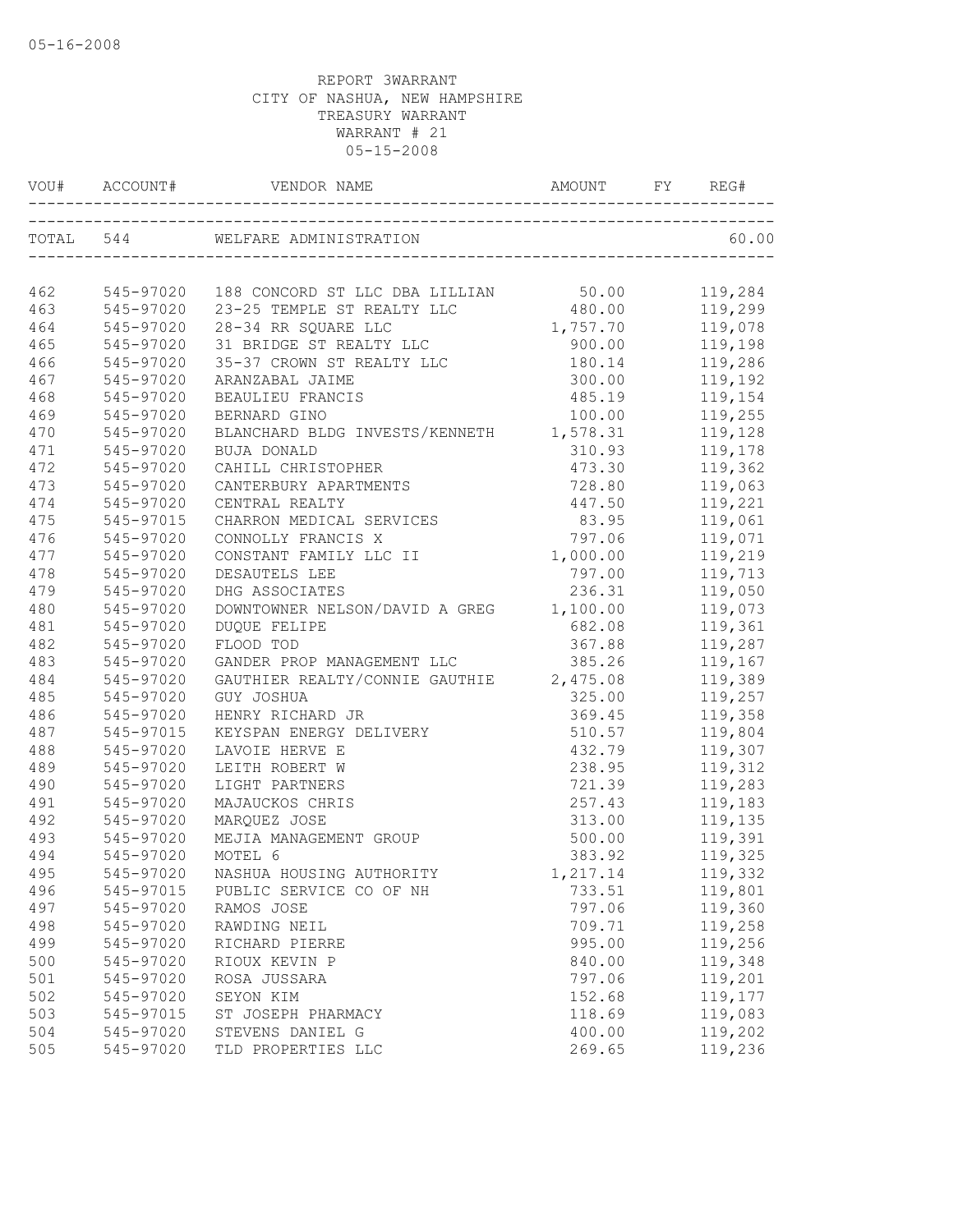| WOU#      | ACCOUNT#      | VENDOR NAME                                        | AMOUNT           | FY | REG#       |
|-----------|---------------|----------------------------------------------------|------------------|----|------------|
|           |               | 506 545-97020 WIELGOSZINSKI FRANCIS                | 403.07 119,194   |    |            |
| 507       | 545-97015     | WINGATE'S PHARMACY INC                             | 7,290.89 119,735 |    |            |
| TOTAL 545 |               | WELFARE COSTS<br>_________________________________ |                  |    | 34,493.45  |
|           |               |                                                    |                  |    |            |
| 508       | 551-59100     | CORBETT CLEANING CO/STEPHEN CO                     | 400.00           |    | 119,216    |
| 509       | 551-59100     | J P PEST SERVICES                                  | 115.41           |    | 119,246    |
| 510       | 551-59187     | NASHUA REGIONAL PLANNING COMMI 8,892.77            |                  |    | 119,660    |
| 511       | 551-34015     | NATIONAL GRID                                      | 47.50            |    | 119,786    |
| 512       | 551-31050     | NEXTEL COMMUNICATIONS                              | 391.06           |    | 119,747    |
| 513       | 551-33005     | PENNICHUCK WATER                                   | 108.76           |    | 119,762    |
| 514       | 551-41015     | STAPLES BUSINESS ADVANTAGE                         | 349.75           |    | 119,397    |
| TOTAL 551 |               | PUBLIC WORKS DIV & ENGINEERING                     |                  |    | 10, 305.25 |
|           |               |                                                    |                  |    |            |
| 515       | 552-45235     | ADOLPH KIEFER AND ASSOCIATES 88.25                 |                  |    | 119,094    |
| 515       | $552 - 46005$ | ADOLPH KIEFER AND ASSOCIATES                       | 217.68           |    | 119,094    |
| 516       | 552-75021     | AGGREGATE INDUSTRIES                               | 410.25           |    | 119,174    |
| 517       | 552-75040     | B & S LOCKSMITH INC                                | 18.55            |    | 119,253    |
| 518       | 552-75022     | BELLETETES INC                                     | 153.58           |    | 119,191    |
| 519       | 552-75021     | C J ROUSSEAU TRUCKING                              | 889.50           |    | 119,145    |
| 520       | 552-78007     | CARPARTS OF NASHUA                                 | 14.76            |    | 119,064    |
| 521       | 552-75022     | CORBETT CLEANING CO/STEPHEN CO                     | 375.00           |    | 119,216    |
| 522       | 552-75021     | CORRIVEAU ROUTHIER INC                             | 26.75            |    | 119,628    |
| 523       | 552-78007     | CREATIVE SIGNS LLC                                 | 170.00           |    | 119,303    |
| 524       | 552-78100     | DICK RAYMOND INC                                   | 74.95            |    | 119,645    |
| 525       | 552-75022     | F W WEBB COMPANY                                   | 41.30            |    | 119,131    |
| 526       | 552-75135     | FIMBEL PAUNET CORP                                 | 200.00           |    | 119,336    |
| 527       | 552-75021     | FRANKLIN PAINT CO INC                              | 127.60           |    | 119,470    |
| 528       | 552-75021     | HOME DEPOT CREDIT SERVICES                         | 326.10           |    | 119,756    |
| 528       | 552-75022     | HOME DEPOT CREDIT SERVICES                         | 19.77            |    | 119,756    |
| 528       | 552-75135     | HOME DEPOT CREDIT SERVICES                         | 711.25           |    | 119,756    |
| 529       | 552-68045     | JAMES A KILEY CO                                   | 63,404.00        |    | 119,379    |
| 530       | 552-75021     | JOHNSON'S ELECTRIC INC                             | 201.44           |    | 119,136    |
| 531       | 552-45290     | LESCO INC COMMERCIAL CHARGE                        | 820.00           |    | 119,374    |
| 531       | 552-75021     | LESCO INC COMMERCIAL CHARGE                        | 3,280.00         |    | 119,374    |
| 532       | 552-75021     | LOWE'S                                             | 265.90           |    | 119,778    |
| 533       | 552-45290     | M & N SPORTS LLC                                   | 1,250.75         |    | 119,197    |
| 534       | 552-59050     | MANSOR DAVE                                        | 200.00           |    | 119,484    |
| 535       | 552-78065     | MAYNARD & LESIEUR INCORPORATED                     | 16.40            |    | 119,636    |
| 536       | 552-78007     | NAPA AUTO PARTS                                    | 105.73           |    | 119,322    |
| 537       | 552-75021     | NASHUA OUTDOOR POWER EQUIP                         | 97.24            |    | 119,209    |
| 538       | 552-81045     | NASHUA VETERAN'S PARADE COMMIT                     | 4,000.00         |    | 119,228    |
| 539       | 552-75021     | NASHUA WALLPAPER & PAINT CO                        | 512.16           |    | 119,213    |
| 539       | 552-75135     | NASHUA WALLPAPER & PAINT CO                        | 49.98            |    | 119,213    |
| 540       | 552-31050     | NEXTEL COMMUNICATIONS                              | 176.68           |    | 119,747    |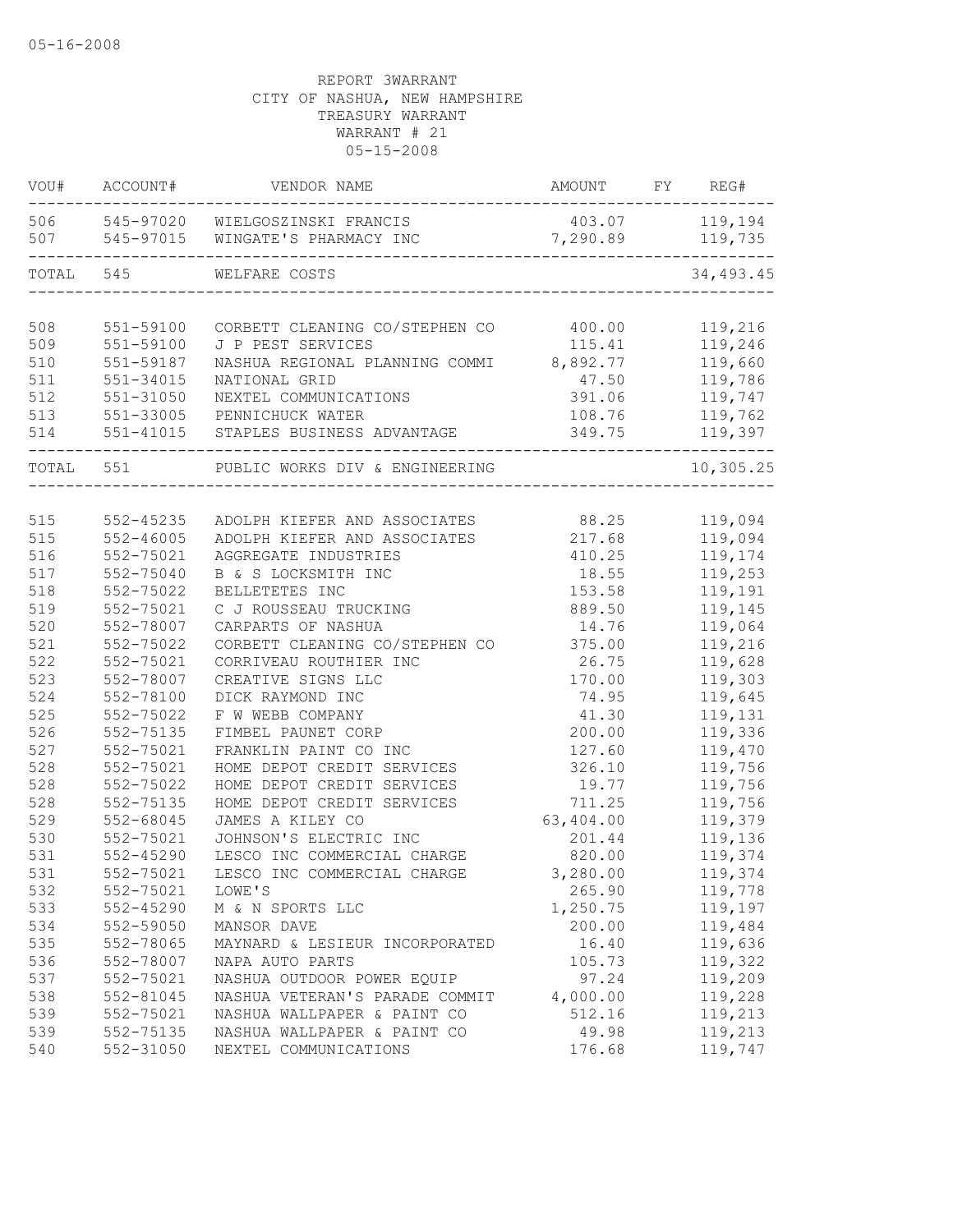| WOU#      | ACCOUNT#  | VENDOR NAME                    | AMOUNT    | FY | REG#      |
|-----------|-----------|--------------------------------|-----------|----|-----------|
| 541       | 552-75021 | NORTHERN NURSERIES INC         | 415.80    |    | 119,464   |
| 542       | 552-33005 | PENNICHUCK WATER               | 453.83    |    | 119,762   |
| 542       | 552-33045 | PENNICHUCK WATER               | 391.59    |    | 119,762   |
| 542       | 552-33050 | PENNICHUCK WATER               | 69.21     |    | 119,762   |
| 543       | 552-75021 | PIONEER REVERE                 | 113.30    |    | 119,157   |
| 544       | 552-59180 | PIONEER TREE SERVICE           | 1,540.00  |    | 119,658   |
| 545       | 552-32005 | PUBLIC SERVICE OF NH           | 915.76    |    | 119,794   |
| 545       | 552-32005 | PUBLIC SERVICE OF NH           | 63.59     |    | 119,795   |
| 545       | 552-32030 | PUBLIC SERVICE OF NH           | 4,231.23  |    | 119,794   |
| 546       | 552-74085 | R WHITE EQUIPMENT CENTER INC   | 563.75    |    | 119,639   |
| 546       | 552-75021 | R WHITE EQUIPMENT CENTER INC   | 24.50     |    | 119,639   |
| 547       | 552-78007 | SANEL AUTO PARTS CO            | 504.88    |    | 119,199   |
| 548       | 552-78100 | TURF PRODUCTS CORP             | 322.26    |    | 119,398   |
| TOTAL 552 |           | PARKS AND RECREATION           |           |    | 87,855.27 |
|           |           |                                |           |    |           |
| 549       |           | 553-69025 ARCSOURCE INC        | 534.13    |    | 119,203   |
| 550       | 553-42010 | BANNER SYSTEMS OF MASSACHUSETT | 314.68    |    | 119,626   |
| 551       | 553-47010 | BASS FIRST AID SERVICE COMPANY | 19.95     |    | 119,124   |
| 552       | 553-59150 | BCM CONTROLS CORPORATION       | 1,213.60  |    | 119,245   |
| 553       | 553-45060 | BELLETETES INC                 | 21.58     |    | 119,191   |
| 553       | 553-46045 | BELLETETES INC                 | 9.89      |    | 119,191   |
| 553       | 553-49075 | BELLETETES INC                 | 41.27     |    | 119,191   |
| 553       | 553-69025 | BELLETETES INC                 | 551.89    |    | 119,191   |
| 553       | 553-75023 | BELLETETES INC                 | 49.80     |    | 119,191   |
| 553       | 553-78100 | BELLETETES INC                 | 2.51      |    | 119,191   |
| 554       | 553-45015 | BROX INDUSTRIES INC            | 1,391.00  |    | 119,090   |
| 554       | 553-45025 | BROX INDUSTRIES INC            | 273.00    |    | 119,090   |
| 554       | 553-45190 | BROX INDUSTRIES INC            | 49.12     |    | 119,090   |
| 555       | 553-59105 | CORBETT CLEANING CO/STEPHEN CO | 500.00    |    | 119,216   |
| 556       | 553-45060 | CORRIVEAU ROUTHIER INC         | 119.00    |    | 119,628   |
| 557       | 553-78075 | CREATIVE SIGNS LLC             | 340.00    |    | 119,303   |
| 558       | 553-48015 | DENNIS K BURKE INC             | 12,999.90 |    | 119,808   |
| 559       | 553-78100 | DONOVAN EQUIPMENT CO INC       | 83.91     |    | 119,087   |
| 560       | 553-45060 | E J PRESCOTT INC               | 3,204.00  |    | 119,134   |
| 561       | 553-78100 | E W SLEEPER CO                 | 364.61    |    | 119,394   |
| 562       | 553-78100 | GILBERT DRIVELINE              | 299.25    |    | 119,333   |
| 563       | 553-69025 | GRAINGER                       | 135.29    |    | 119,105   |
| 564       | 553-45060 | HOME DEPOT CREDIT SERVICES     | 8.34      |    | 119,756   |
| 565       | 553-78100 | HOWARD P FAIRFIELD INC         | 340.00    |    | 119,548   |
| 566       | 553-59135 | J P PEST SERVICES              | 65.00     |    | 119,246   |
| 567       | 553-78100 | KENCAR EQUIPMENT COMPANY       | 88.00     |    | 119,207   |
| 568       | 553-78100 | LIBERTY INTN'L TRUCKS OF NH LL | 635.04    |    | 119,634   |
| 569       | 553-78065 | MAYNARD & LESIEUR INCORPORATED | 651.84    |    | 119,636   |
| 570       | 553-49075 | NAPA AUTO PARTS                | 82.44     |    | 119,322   |
| 570       | 553-78100 | NAPA AUTO PARTS                | 198.01    |    | 119,322   |
| 571       | 553-45060 | NASHUA FARMERS EXCHANGE INC    | 92.50     |    | 119,651   |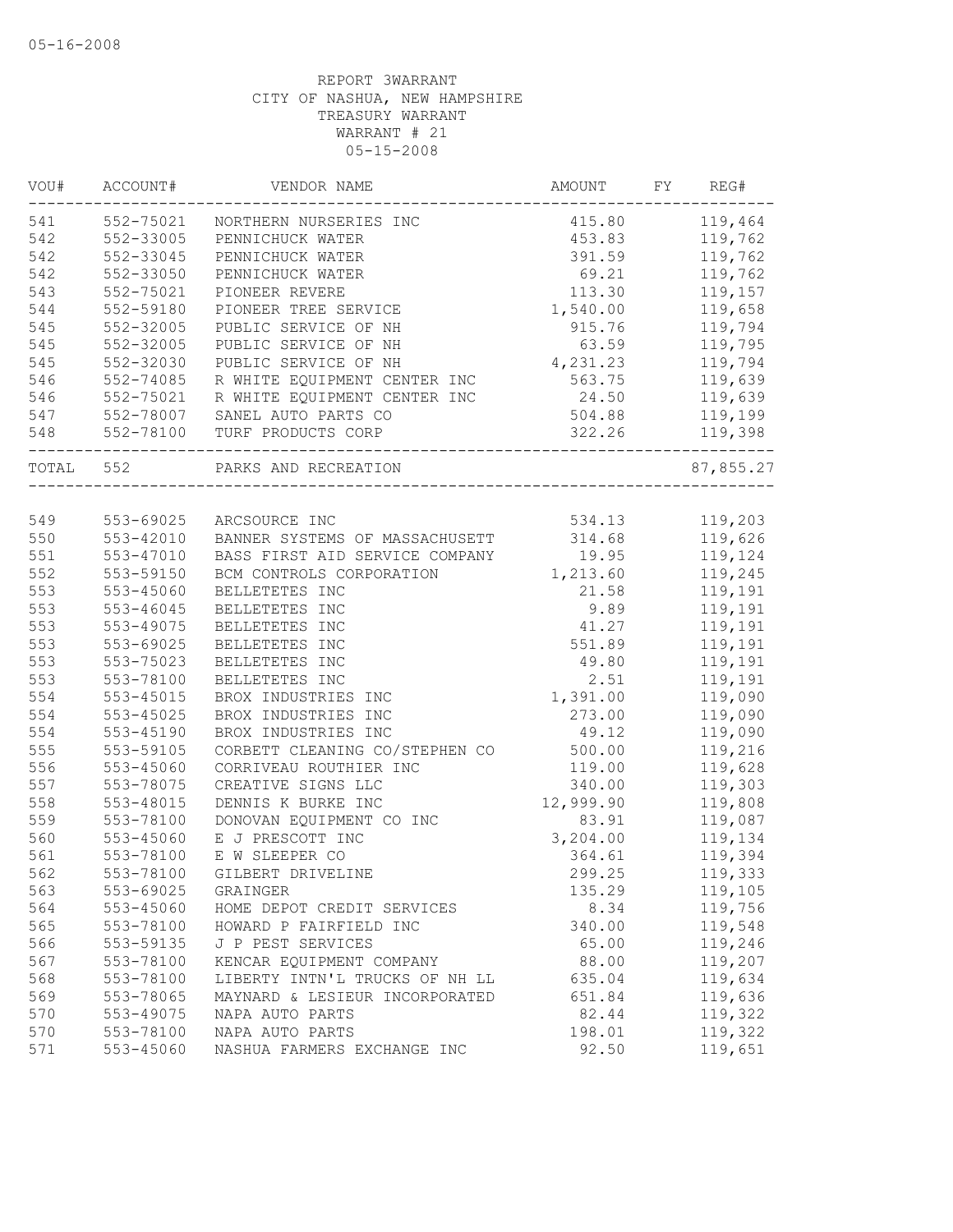| VOU#  | ACCOUNT#      | VENDOR NAME                                          | AMOUNT   | FY | REG#               |
|-------|---------------|------------------------------------------------------|----------|----|--------------------|
| 572   | 553-45060     | NASHUA LUMBER COMPANY INC                            | 225.00   |    | 119,637            |
| 573   | 553-34015     | NATIONAL GRID                                        | 825.62   |    | 119,786            |
| 574   | 553-46045     | NEW ENGLAND EQUIPMENT RENTALS                        | 129.12   |    | 119,217            |
| 574   | 553-69025     | NEW ENGLAND EQUIPMENT RENTALS                        | 330.00   |    | 119,217            |
| 575   | 553-31050     | NEXTEL COMMUNICATIONS                                | 161.91   |    | 119,747            |
| 576   | 553-78100     | R C HAZELTON CO INC                                  | 38.54    |    | 119,633            |
| 577   | 553-49075     | SANEL AUTO PARTS CO                                  | 59.47    |    | 119,199            |
| 577   | 553-69025     | SANEL AUTO PARTS CO                                  | 116.11   |    | 119,199            |
| 577   | 553-78100     | SANEL AUTO PARTS CO                                  | 629.25   |    | 119,199            |
| 578   | 553-41015     | STAPLES BUSINESS ADVANTAGE                           | 209.81   |    | 119,397            |
| 579   | 553-78100     | TENNANT SALES & SERVICE COMPAN                       | 698.90   |    | 119,100            |
| 580   | 553-94005     | TREASURER STATE OF NH                                | 90.00    |    | 119,737            |
| 581   | 553-49075     | TST EQUIPMENT INC                                    | 380.00   |    | 119,170            |
| 581   | 553-78100     | TST EQUIPMENT INC                                    | 42.12    |    | 119,170            |
| 582   | $553 - 46045$ | UNIFIRST CORPORATION                                 | 817.25   |    | 119,341            |
| 583   | 553-75100     | UNLIMITED DOOR SERVICE/STEVEN                        | 275.00   |    | 119,659            |
| 584   | 553-78100     | WOODS CRW CORP OF NH                                 | 598.49   |    | 119,111            |
| TOTAL | 553           | STREET DEPARTMENT                                    |          |    | 30,306.14          |
|       |               |                                                      |          |    |                    |
| 585   | 555-45107     | BELLETETES INC                                       | 8.49     |    | 119,191            |
| 585   | 555-75023     | BELLETETES INC                                       | 3.56     |    | 119,191            |
| 586   | 555-69030     | BOSTON EQUIP & SUPPLY CO INC                         | 1,799.00 |    | 119,370            |
| 587   | 555-59105     | CORBETT CLEANING CO/STEPHEN CO                       | 400.00   |    | 119,216            |
| 588   | 555-45285     | FASTENAL COMPANY                                     | 75.08    |    | 119,267            |
| 589   | 555-49075     | LOWE'S                                               | 41.02    |    | 119,778            |
| 590   | 555-49075     | M & M ELECTRICAL SUPPLY CO INC                       | 124.96   |    | 119,627            |
| 591   | 555-64040     | MICROTRANS INC                                       | 35.00    |    | 119,384            |
| 592   | 555-78140     | NAPA AUTO PARTS                                      | 151.40   |    | 119,322            |
| 593   | 555-42010     | NEW ENGLAND PAPER & SUPPLY                           | 43.50    |    | 119,222            |
| 594   | 555-31050     | NEXTEL COMMUNICATIONS                                | 388.75   |    | 119,747            |
| 595   | 555-32025     | PUBLIC SERVICE OF NH                                 | 1,765.33 |    | 119,795            |
| 595   | 555-32025     | PUBLIC SERVICE OF NH                                 | 161.00   |    | 119,796            |
| 596   | 555-41015     | STAPLES BUSINESS ADVANTAGE                           | 52.74    |    | 119,397            |
| TOTAL | 555           | TRAFFIC DEPARTMENT                                   |          |    | 5,049.83           |
| 597   |               | 557-75023 BELLETETES INC                             | 49.23    |    | 119,191            |
| 598   | 557-75023     | SIMPLEX TIME RECORDER COMPANY                        | 600.00   |    | 119,653            |
| TOTAL | 557           | PARKING LOTS                                         |          |    | 649.23             |
| 599   | 561-34015     |                                                      | 262.75   |    | 119,640            |
| 600   | 561-75023     | BOT-L-GAS INCORPORATED<br>HOME DEPOT CREDIT SERVICES | 351.45   |    |                    |
| 601   | 561-78065     | MAYNARD & LESIEUR INCORPORATED                       | 144.70   |    | 119,756<br>119,636 |
|       |               |                                                      |          |    |                    |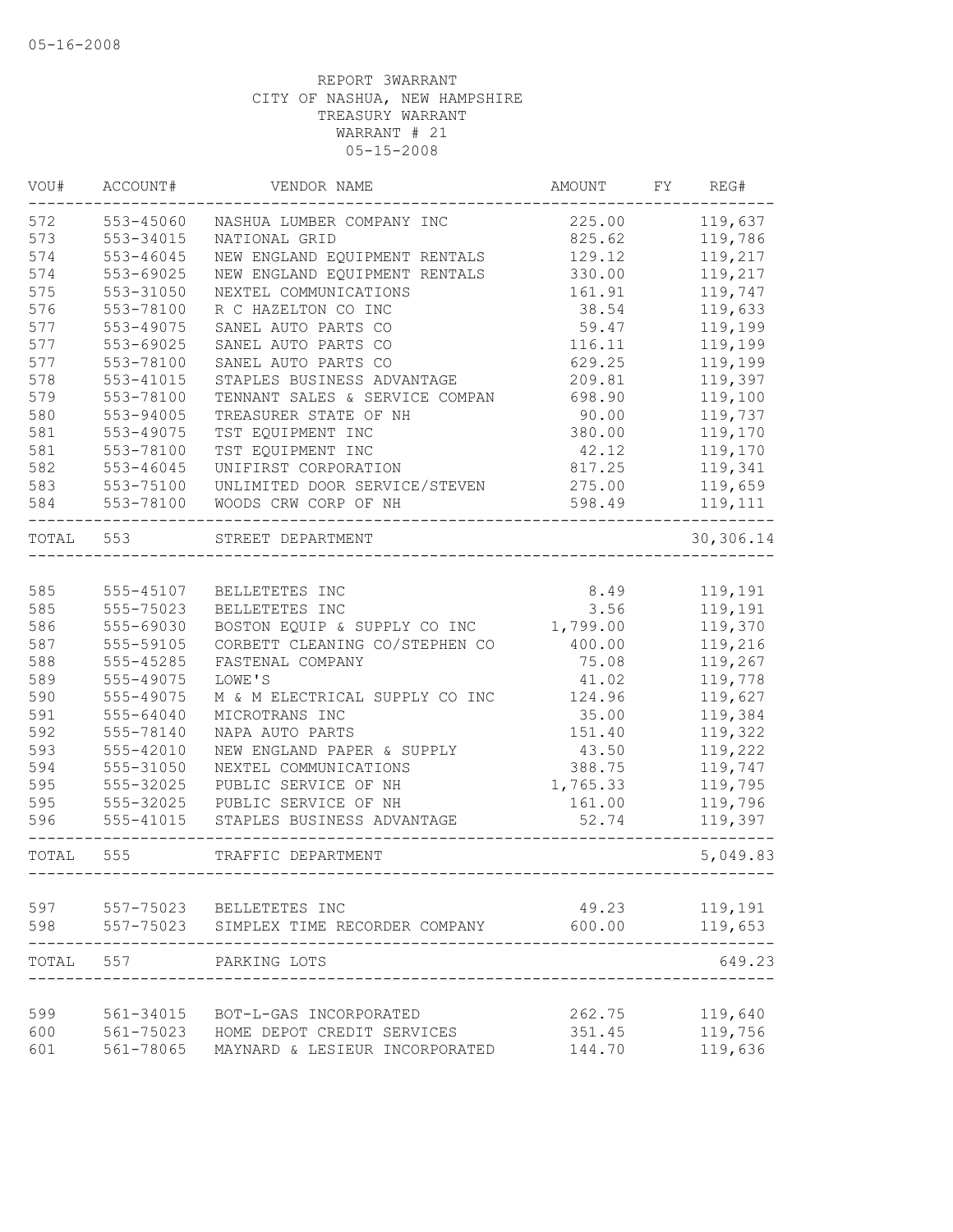| VOU#       | ACCOUNT#      | VENDOR NAME                                        | AMOUNT          | FY | REG#               |
|------------|---------------|----------------------------------------------------|-----------------|----|--------------------|
| 602<br>603 | 561-32005     | 561-33005 PENNICHUCK WATER<br>PUBLIC SERVICE OF NH | 93.39<br>125.19 |    | 119,762<br>119,796 |
| TOTAL      | 561           | EDGEWOOD CEMETERY                                  |                 |    | 977.48             |
|            |               |                                                    |                 |    |                    |
| 604        | 563-75023     | HOME DEPOT CREDIT SERVICES                         | 126.99          |    | 119,756            |
| 605        | 563-74085     | NASHUA OUTDOOR POWER EQUIP                         | 390.86          |    | 119,209            |
| 606        | 563-78007     | SANEL AUTO PARTS CO                                | 3.30            |    | 119,199            |
| 607        | 563-45195     | WOODLAWN CEMETERY/PETTY CASH                       | 138.10          |    | 119,714            |
| TOTAL      | 563           | WOODLAWN CEMETERY                                  |                 |    | 659.25             |
| 608        |               | 571-41015 CITY OF NASHUA/PETTY CASH SLIP           | 49.36           |    | 119,038            |
| 609        | $571 - 41015$ | STAPLES BUSINESS ADVANTAGE                         | 261.94          |    | 119,397            |
| TOTAL      | 571           | COMMUNITY DEVELOPMENT                              |                 |    | 311.30             |
|            |               |                                                    |                 |    |                    |
| 610        | 572-91005     | CITY OF NASHUA/PETTY CASH SLIP                     | 44.95           |    | 119,038            |
| 610        | 572-98029     | CITY OF NASHUA/PETTY CASH SLIP                     | 15.00           |    | 119,038            |
| 611        | 572-94005     | FALK CARTER                                        | 1,371.02        |    | 119,319            |
| 612        | 572-31050     | NEXTEL COMMUNICATIONS                              | 11.56           |    | 119,747            |
| 613        | 572-94005     | ST JOHN LUCIE                                      | 347.61          |    | 119,290            |
| TOTAL      | 572           | PLANNING DEPARTMENT                                |                 |    | 1,790.14           |
| 614        | 573-98029     | CITY OF NASHUA/PETTY CASH SLIP                     | 34.55           |    | 119,038            |
| TOTAL      | 573           | ECONOMIC DEVELOPMENT                               |                 |    | 34.55              |
|            |               |                                                    |                 |    |                    |
| 615        | 575-45150     | AC MOORE INC                                       | 25.97           |    | 119,223            |
| 616        | 575-45050     | ALIBRIS                                            | 21.10           |    | 119,097            |
| 617        | $575 - 45050$ | AMAZON                                             | 371.72          |    | 119,806            |
| 618        | 575-45050     | BAKER & TAYLOR                                     | 1,887.15        |    | 119,116            |
| 618        | 575-45050     | BAKER & TAYLOR                                     | 1,903.30        |    | 119,117            |
| 618        | $575 - 45050$ | BAKER & TAYLOR                                     | 1,709.74        |    | 119,118            |
| 618        | 575-45050     | BAKER & TAYLOR                                     | 2,294.86        |    | 119,119            |
| 618        | 575-45050     | BAKER & TAYLOR                                     | 270.20          |    | 119,120            |
| 619        | 575-45085     | BAKER & TAYLOR ENTERTAINMENT                       | 33.29           |    | 119,106            |
| 619        | 575-45315     | BAKER & TAYLOR ENTERTAINMENT                       | 1,668.19        |    | 119,106            |
| 620        | 575-78100     | BRIDGE ST AUTO INC                                 | 30.00           |    | 119,168            |
| 621        | 575-45050     | CENTER POINT PUBLISHING                            | 206.50          |    | 119,800            |
| 622        | 575-45050     | CITY OF MANCHESTER                                 | 58.90           |    | 119,809            |
| 623        | 575-57010     | DEAR READER.COM                                    | 975.00          |    | 119,760            |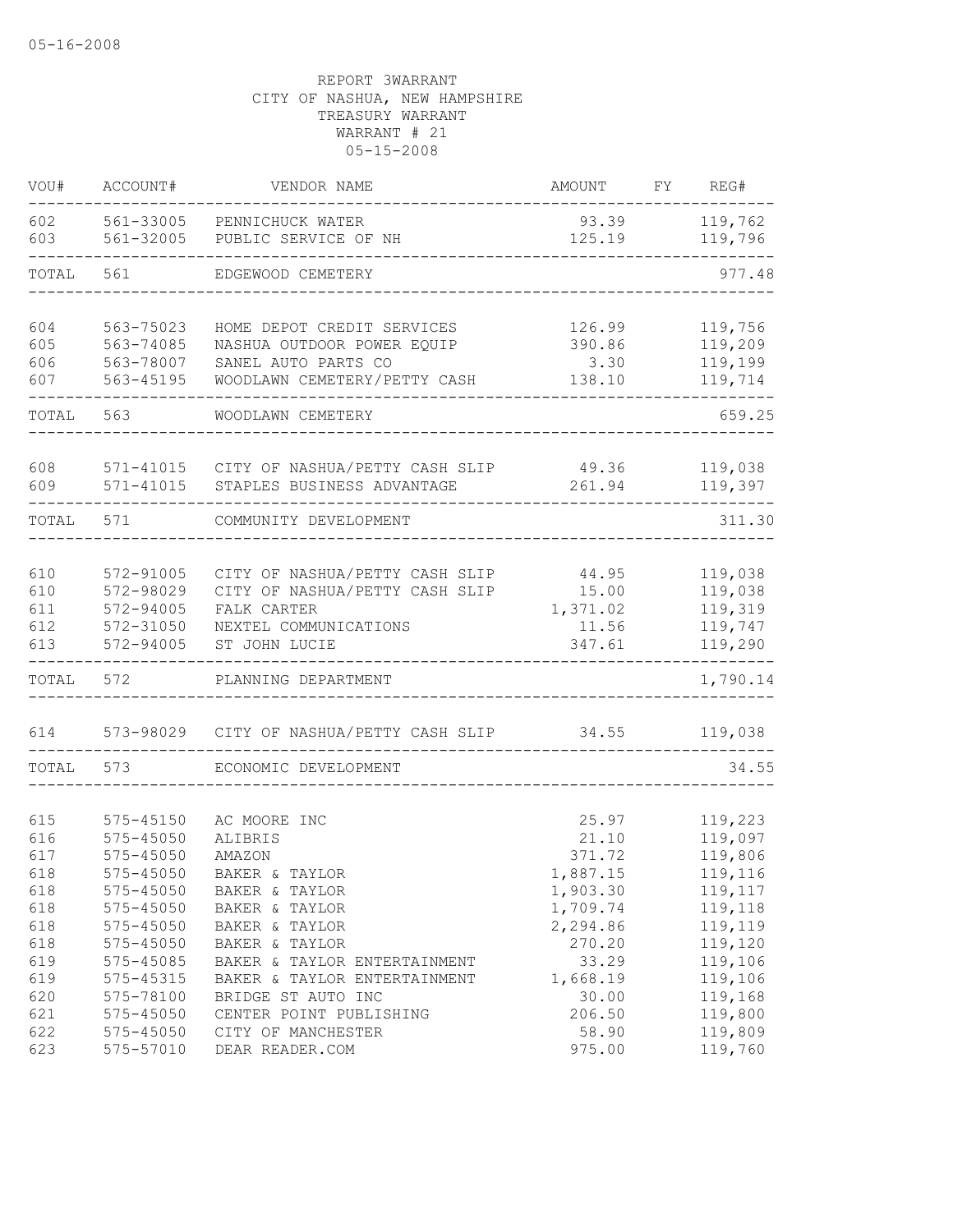| VOU#      | ACCOUNT#                               | VENDOR NAME                                                | AMOUNT             | FY REG#            |
|-----------|----------------------------------------|------------------------------------------------------------|--------------------|--------------------|
| 624       | 575-45050                              | <b>GALE</b>                                                | 767.20             | 119,327            |
| 625       | 575-45220                              | GRESSCO LTD                                                | 2,272.91           | 119,159            |
| 626       | 575-45904                              | KIRKUS REVIEWS                                             | 395.00             | 119,743            |
| 627       | 575-59100                              | LEZCANO JOSE MANUEL                                        | 11.04              | 119,716            |
| 628       | 575-45050                              | ME SHARPE INC                                              | 179.35             | 119,095            |
| 629       | 575-45085                              | MICROMARKETING LLC                                         | 268.63             | 119,188            |
| 630       | 575-73015                              | MSC CORP                                                   | 520.00             | 119,321            |
| 631       | 575-57010                              | MV COMMUNICATIONS INC                                      | 141.00             | 119,060            |
| 632       | $575 - 45050$                          | NASHUA HIGH SCHOOL SOUTH                                   | 55.00              | 119,805            |
| 633       | 575-34015                              | NATIONAL GRID                                              | 359.20             | 119,786            |
| 634       | 575-42020                              | NEW ENGLAND PAPER & SUPPLY                                 | 248.68             | 119,222            |
| 635       | 575-31040                              | NEXTEL COMMUNICATIONS                                      | 99.45              | 119,747            |
| 636       | 575-33005                              | PENNICHUCK WATER                                           | 209.60             | 119,762            |
| 637       | 575-45050                              | PETERSON'S NELNET LLC                                      | 235.14             | 119,259            |
| 638       | 575-32005                              | PUBLIC SERVICE OF NH                                       | 56.41              | 119,796            |
| 639       | 575-45085                              | RANDOM HOUSE INC                                           | 186.15             | 119,400            |
| 640       | 575-45085                              | RECORDED BOOKS LLC                                         | 665.41             | 119,343            |
| 641       | 575-95005                              | SEE SCIENCE CENTER                                         | 150.00             | 119,802            |
| 642       | 575-45050                              | SIMON & SCHUSTER                                           | 34.44              | 119,107            |
| 643       | 575-75023                              | SIMPLEX TIME RECORDER COMPANY                              | 300.00             | 119,653            |
| 644       | 575-41005                              | STAPLES BUSINESS ADVANTAGE                                 | 755.03             | 119,397            |
| 644       | 575-41015                              | STAPLES BUSINESS ADVANTAGE                                 | 64.06              | 119,397            |
| 645       | 575-59100                              | UNIVERSITY OF NH                                           | 10.70              | 119,715            |
| 646       | $575 - 45050$                          | WEST PAYMENT CENTER                                        | 62.70              | 119,757            |
| TOTAL     | 575                                    | PUBLIC LIBRARIES                                           |                    | 19,503.02          |
|           |                                        | 647 576-31065 NEXTEL COMMUNICATIONS                        |                    | 186.81 119,747     |
| TOTAL     | 576                                    | BUILDING DEPARTMENT                                        |                    | 186.81             |
|           |                                        |                                                            |                    |                    |
| 647       |                                        | 577-31050 NEXTEL COMMUNICATIONS<br>577-91005 ORTEGA NELSON | 29.62              | 119,747            |
| 648       |                                        |                                                            | 205.03             | 119,308            |
| TOTAL 577 |                                        | CODE ENFORCEMENT                                           |                    | 234.65             |
|           |                                        | AARTHUN KAY                                                |                    |                    |
|           | 202,560 581-94010                      |                                                            | 1,881.60<br>106.60 | 119,518            |
|           | 202,561 581-49050                      | AC MOORE INC                                               |                    | 119,152            |
|           | 202,562 581-77005                      | AIRXCHANGE INC                                             | 3,026.00<br>646.45 | 119,576            |
|           | 202,563 581-42110<br>202,564 581-44005 | ALARMAX DISTRIBUTORS INC                                   |                    | 119,408            |
|           | 202,565 581-72065                      | ALPHAGRAPHICS                                              | 191.07             | 119,204<br>119,082 |
|           | 202,566 581-64192                      | ALTERNATIVE COMMUNICATION SERV<br>ALTO US INC              | 350.00             | 119,453            |
|           | 202,567 581-42110                      | AMERICAN SECURITY & FIRE PROTE                             | 1,155.00<br>170.00 | 119,052            |
| 649       | 581-53100                              | ANACOMP INC                                                | 69.23              | 119,092            |
|           |                                        |                                                            |                    |                    |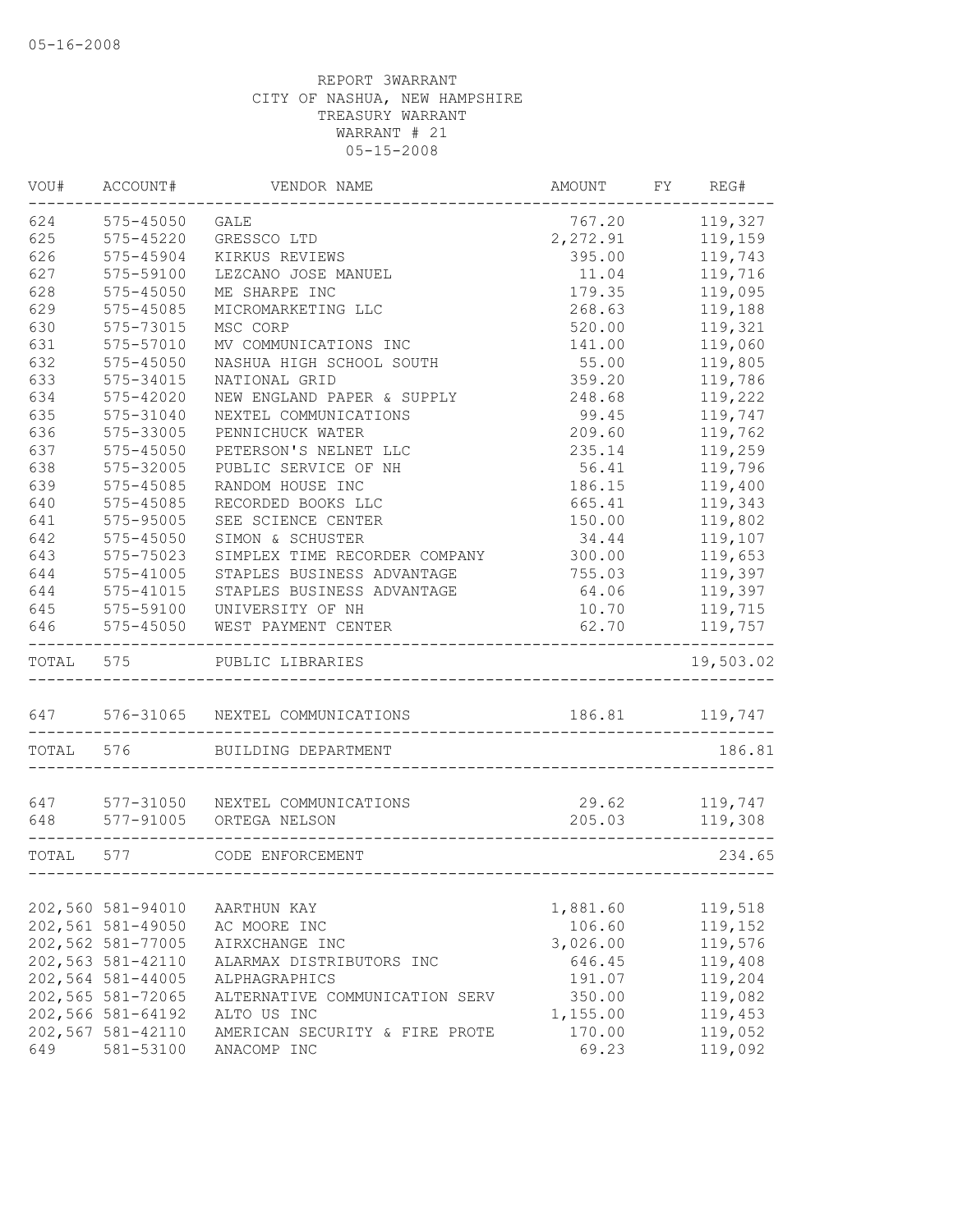| VOU# | ACCOUNT#          | VENDOR NAME                    | AMOUNT    | FY | REG#    |
|------|-------------------|--------------------------------|-----------|----|---------|
|      |                   | 202,568 581-91005 ANGEL SUSAN  | 36.87     |    | 119,530 |
|      | 202,568 581-94030 | ANGEL SUSAN                    | 59.69     |    | 119,530 |
|      | 202,569 581-94010 | ARANEO GABE                    | 3,060.00  |    | 119,465 |
|      | 202,570 581-42130 | ARCSOURCE INC                  | 42.00     |    | 119,203 |
|      | 202,571 581-91040 | ASBELL PAUL                    | 696.08    |    | 119,509 |
|      | 202,572 581-49075 | B & S LOCKSMITHS INC           | 74.86     |    | 119,331 |
|      | 202,573 581-91005 | BAGLEY MARCIA                  | 134.45    |    | 119,578 |
|      | 202,574 581-59130 | BANNER THOMAS                  | 56.00     |    | 119,606 |
|      | 202,575 581-49035 | BARNES & NOBLE INC             | 128.84    |    | 119,043 |
|      | 202,576 581-42110 | BATTERY SPECIALISTS OF NH LLC  | 84.95     |    | 119,597 |
|      | 202,577 581-31005 | BAYRING COMMUNICATIONS         | 156.34    |    | 119,818 |
|      | 202,578 581-42130 | BEARINGS SPECIALTY CO INC      | 86.13     |    | 119,347 |
|      | 202,579 581-49075 | BELLETETES INC                 | 171.43    |    | 119,191 |
|      | 202,580 581-78007 | BEST FORD/BEST CYCLE           | 189.80    |    | 119,065 |
|      | 202,581 581-75023 | BLAINE WINDOW HARDWARE INC     | 43.30     |    | 119,179 |
|      | 202,582 581-59130 | BLAZE MIKE                     | 56.00     |    | 119,077 |
|      | 202,583 581-49075 | BOSTONBEAN COFFEE COMPANY      | 94.00     |    | 119,490 |
|      | 202,584 581-59130 | BOURASSA DANA                  | 76.00     |    | 119,541 |
|      | 202,585 581-94030 | BROOKS MARTHA                  | 360.00    |    | 119,421 |
|      | 202,586 581-49050 | BROWN LYNNE                    | 36.15     |    | 119,492 |
|      | 202,586 581-91005 | BROWN LYNNE                    | 41.52     |    | 119,492 |
|      | 202,587 581-49910 | BROX INDUSTRIES INC            | 153.33    |    | 119,090 |
|      | 202,588 581-91005 | BUCKEN SARAH                   | 95.95     |    | 119,528 |
|      | 202,589 581-94010 | BURNS CARRIE                   | 2,880.00  |    | 119,516 |
|      | 202,590 581-55015 | CANFIELD BRAD                  | 858.50    |    | 119,498 |
|      | 202,591 581-55015 | CANTARA DEBORAH A              | 909.00    |    | 119,211 |
|      | 202,592 581-94010 | CARDOSO SARAH PALING           | 1,020.00  |    | 119,615 |
|      | 202,593 581-55015 | CARING HANDS TRANSPORTATION LL | 10,645.00 |    | 119,569 |
|      | 202,594 581-49050 | CARLEX                         | 87.45     |    | 119,403 |
|      | 202,595 581-91005 | CARLTON CECILE                 | 295.93    |    | 119,420 |
|      | 202,596 581-59130 | CARON JOHN                     | 76.00     |    | 119,612 |
|      | 202,597 581-55015 | CARSON KATHLEEN                | 153.52    |    | 119,059 |
|      | 202,598 581-41015 | CARTRIDGE WORLD                | 423.96    |    | 119,543 |
|      | 202,598 581-41040 | CARTRIDGE WORLD                | 207.98    |    | 119,543 |
|      | 202,598 581-49050 | CARTRIDGE WORLD                | 1,424.42  |    | 119,543 |
|      | 202,598 581-64192 | CARTRIDGE WORLD                | 70.00     |    | 119,543 |
|      | 202,599 581-49050 | CAVANAR MARY                   | 113.32    |    | 119,425 |
|      | 202,600 581-42110 | CED                            | 1,920.60  |    | 119,108 |
|      | 202,600 581-74092 | CED                            | 496.48    |    | 119,108 |
|      | 202,601 581-42010 | CENTRAL PAPER PRODUCTS CO      | 11,627.00 |    | 119,649 |
|      | 202,601 581-42020 | CENTRAL PAPER PRODUCTS CO      | 10,337.00 |    | 119,649 |
|      | 202,602 581-41015 | CHANNING BETE CO INC           | 475.20    |    | 119,442 |
|      | 202,603 581-59130 | CHERBONNEAU MARK               | 76.00     |    | 119,190 |
|      | 202,604 581-53103 | CLARK ASSOCIATES/DEBBIE CLARK  | 26,544.00 |    | 119,096 |
|      | 202,605 581-49050 | CLASSROOMDIRECT                | 131.67    |    | 119,613 |
|      | 202,606 581-49050 | COCA COLA                      | 165.00    |    | 119,450 |
|      | 202,607 581-91040 | COCHRANE DONALD                | 244.17    |    | 119,601 |
|      | 202,608 581-59130 | COLBURN GLENN                  | 132.00    |    | 119,542 |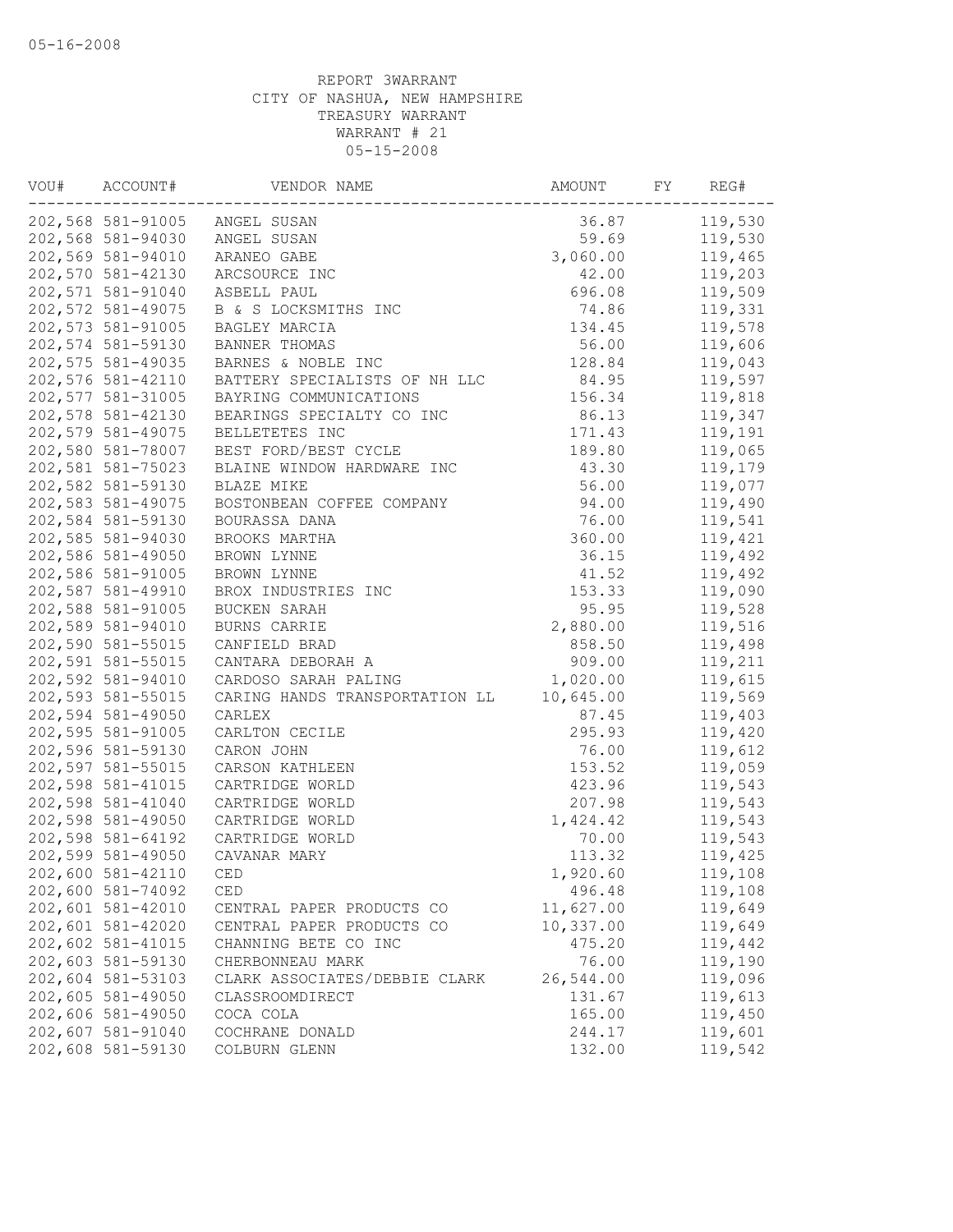| VOU# | ACCOUNT#          | VENDOR NAME                  | AMOUNT    | FY | REG#    |
|------|-------------------|------------------------------|-----------|----|---------|
|      | 202,609 581-64192 | COMPUTER HUT OF N E INC      | 1,295.80  |    | 119,654 |
|      | 202,609 581-74092 | COMPUTER HUT OF N E INC      | 1,548.00  |    | 119,654 |
|      | 202,610 581-75015 | CONTROL TECHNOLOGIES INC     | 369.49    |    | 119,404 |
|      | 202,611 581-49050 | CONWAY OFFICE PRODUCTS LLC   | 59.89     |    | 119,165 |
|      | 202,612 581-44005 | COPY SHOP                    | 614.55    |    | 119,164 |
|      | 202,613 581-49910 | CORRIVEAU ROUTHIER INC       | 319.36    |    | 119,411 |
|      | 202,614 581-94010 | CORTEZ KIMBERLY              | 1,020.00  |    | 119,560 |
|      | 202,615 581-59130 | COUTU MICHAEL                | 132.00    |    | 119,620 |
|      | 202,616 581-74092 | CPACINC.COM                  | 114.08    |    | 119,596 |
|      | 202,617 581-49050 | CURRICULUM ASSOCIATES, INC   | 562.50    |    | 119,455 |
|      | 202,618 581-78007 | D & R TOWING INC             | 97.00     |    | 119,629 |
|      | 202,619 581-74092 | D A BUCCI & SONS INC         | 25.00     |    | 119,080 |
|      | 202,620 581-49050 | D'AMICO JUDITH               | 39.26     |    | 119,460 |
|      | 202,621 581-59130 | DANIELS GORDON               | 76.00     |    | 119,555 |
|      | 202,622 581-94030 | DAVIS KRISTEN                | 189.00    |    | 119,495 |
|      | 202,623 581-94010 | DELGRECO JOANNE              | 1,020.00  |    | 119,474 |
|      | 202,624 581-49050 | DELTA EDUCATION              | 106.09    |    | 119,466 |
|      | 202,625 581-49050 | DESJARLAIS CATHERINE         | 56.93     |    | 119,446 |
|      | 202,626 581-94010 | DUBOIS LOUISE                | 1,020.00  |    | 119,479 |
|      | 202,627 581-59130 | DURRANCE STEVEN              | 76.00     |    | 119,585 |
|      | 202,628 581-53101 | EDUCATION INC                | 718.20    |    | 119,489 |
|      | 202,628 581-84055 | EDUCATION INC                | 1,185.04  |    | 119,489 |
|      | 202,629 581-34015 | ENERGYNORTH PROPANE          | 438.18    |    | 119,641 |
|      | 202,630 581-49035 | ERIC ARMIN INC               | 1,215.45  |    | 119,471 |
|      | 202,631 581-49050 | ETA CUISENAIRE               | 181.06    |    | 119,467 |
|      | 202,632 581-42120 | F W WEBB COMPANY             | 509.32    |    | 119,131 |
|      | 202,633 581-31005 | FAIRPOINT COMMUNICATIONS INC | 213.12    |    | 119,817 |
|      | 202,634 581-49075 | FARRENKOPF RICHARD           | 35.05     |    | 119,520 |
|      | 202,635 581-94010 |                              |           |    |         |
|      | 202,636 581-55010 | FENN MAUREEN                 | 1,680.00  |    | 119,579 |
|      |                   | FIRST STUDENT INC            | 143.33    |    | 119,468 |
|      | 202,636 581-55015 | FIRST STUDENT INC            | 49,796.79 |    | 119,468 |
|      | 202,636 581-55020 | FIRST STUDENT INC            | 113.80    |    | 119,468 |
|      | 202,636 581-55025 | FIRST STUDENT INC            | 15,594.20 |    | 119,468 |
|      | 202,636 581-55035 | FIRST STUDENT INC            | 2,785.94  |    | 119,468 |
|      | 202,637 581-51015 | FLYGARE SCHWARZ & CLOSSON    | 486.00    |    | 119,318 |
|      | 202,638 581-49030 | FOLLETT LIBRARY RESOURCES    | 881.72    |    | 119,072 |
|      | 202,639 581-49030 | FOLLETT SOFTWARE COMPANY     | 73.40     |    | 119,662 |
|      | 202,640 581-91005 | FORAN MARY C                 | 30.56     |    | 119,537 |
|      | 202,641 581-49910 | FRANKLIN PAINT CO INC        | 149.00    |    | 119,470 |
|      | 202,642 581-59130 | GADBOIS GERALD               | 132.00    |    | 119,042 |
|      | 202,643 581-84030 | GERMAINE LAWRENCE SCHOOL     | 26,189.74 |    | 119,501 |
|      | 202,644 581-59130 | GIBSON SR THOMAS             | 56.00     |    | 119,591 |
|      | 202,645 581-91005 | GINGRAS LISA                 | 50.00     |    | 119,493 |
|      | 202,646 581-91005 | GOODWIN JENNIFER             | 106.81    |    | 119,416 |
|      | 202,647 581-53100 | GOULET JULIE                 | 510.00    |    | 119,604 |
|      | 202,648 581-49050 | GOVCONNECTION INC            | 16.53     |    | 119,054 |
|      | 202,649 581-42130 | GRAINGER                     | 458.38    |    | 119,141 |
|      | 202,650 581-42130 | GRANITE GROUP (THE)          | 431.19    |    | 119,335 |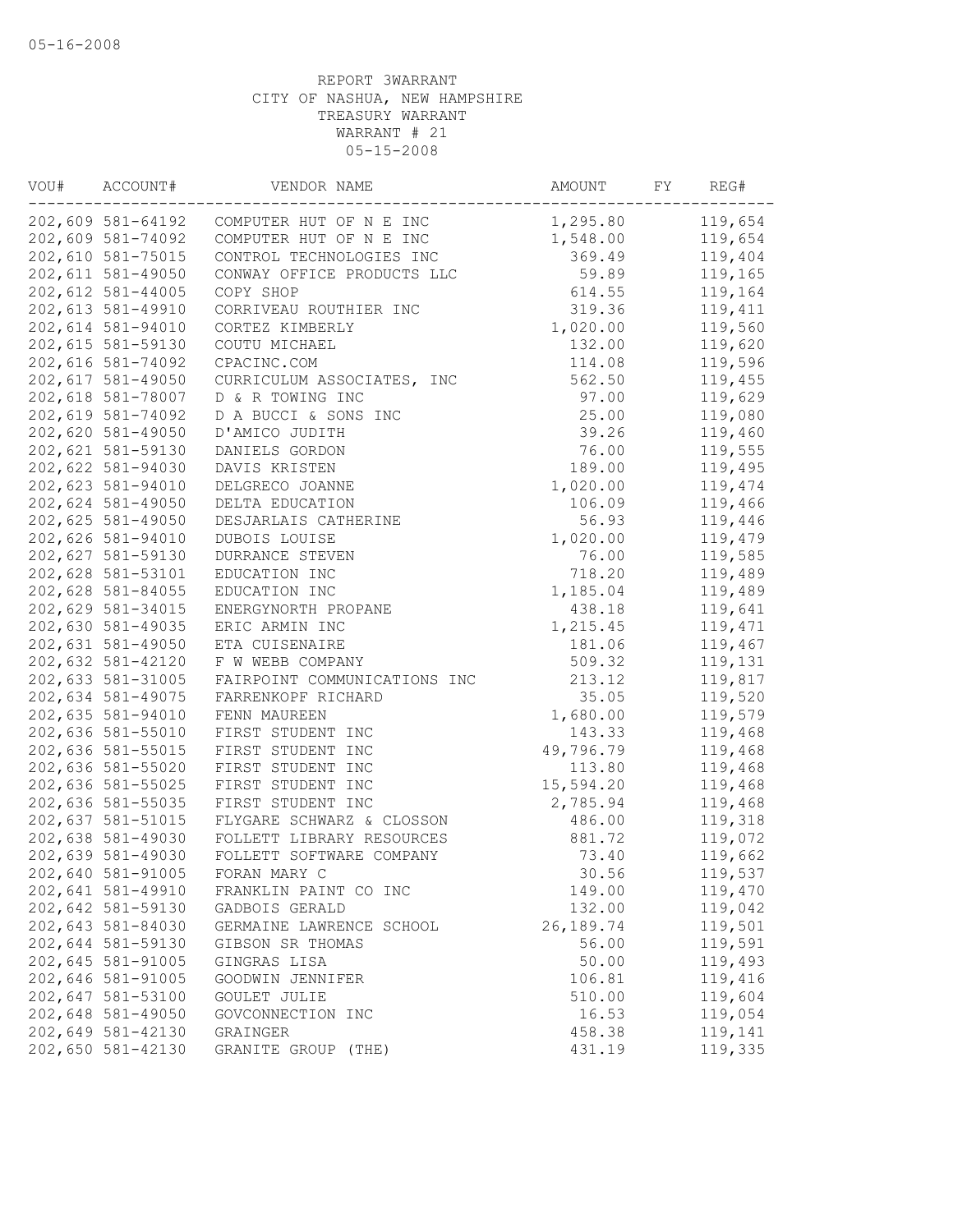| VOU# | ACCOUNT#                               | VENDOR NAME                    | AMOUNT    | FY | REG#    |
|------|----------------------------------------|--------------------------------|-----------|----|---------|
|      | 202,651 581-91005                      | GREENBERG ELLEN                | 442.72    |    | 119,571 |
|      | 202,652 581-98030                      | HAMPSHIRE PEWTER CO            | 235.08    |    | 119,447 |
|      | 202,653 581-78007                      | HANSON'S AUTOMOTIVE SERVICE    | 355.00    |    | 119,536 |
|      | 202,654 581-42110                      | HARDING COMPANY                | 277.82    |    | 119,614 |
|      | 202,655 581-64192                      | HARRIS EQUIPMENT REPAIR SERVIC | 2,470.96  |    | 119,635 |
|      | 202,655 581-74092                      | HARRIS EQUIPMENT REPAIR SERVIC | 240.21    |    | 119,635 |
|      | 202,656 581-42130                      | HEATING SPECIALTIES OF NH INC  | 4,310.86  |    | 119,630 |
|      | 202,657 581-64045                      | HEWLETT PACKARD COMPANY        | 11,108.00 |    | 119,142 |
|      | 202,658 581-94010                      | HICKS NANCY                    | 1,020.00  |    | 119,600 |
|      | 202,659 581-49050                      | HOME DEPOT CREDIT SERVICES     | 222.27    |    | 119,487 |
|      | 202,660 581-91005                      | HORNE LORRAINE                 | 37.75     |    | 119,418 |
|      | 202,661 581-91005                      | HOTTEL CHRISTOPHER             | 119.36    |    | 119,554 |
|      | 202,662 581-49095                      | HOUGHTON MIFFLIN CO            | 87.19     |    | 119,647 |
|      | 202,663 581-78007                      | HOWARD P FAIRFIELD INC         | 396.67    |    | 119,548 |
|      | 202,664 581-94010                      | HOWARD SHANE                   | 1,020.00  |    | 119,441 |
|      | 202,665 581-64192                      | HSBC BUSINESS SOLUTIONS        | 59.99     |    | 119,122 |
|      | 202,666 581-84030                      | HUEBNER MELINDA                | 157.50    |    | 119,588 |
|      | 202,667 581-91005                      | HYNES STACY                    | 54.19     |    | 119,427 |
|      | 202,668 581-91040                      | INSINGA SCOTT                  | 130.92    |    | 119,666 |
|      | 202,669 581-41040                      | INTEGRATED OFFICE SOLUTIONS    | 4,712.00  |    | 119,584 |
|      | 202,670 581-59130                      | JACKSON ART                    | 132.00    |    | 119,540 |
|      | 202,671 581-91005                      | JAQUITH SCOTT                  | 70.45     |    | 119,624 |
|      | 202,672 581-44005                      | JOSTENS INC                    | 2,823.37  |    | 119,444 |
|      | 202,672 581-98030                      | JOSTENS INC                    | 498.23    |    | 119,444 |
|      | 202,673 581-59130                      | KARAM TIMOTHY                  | 56.00     |    | 119,566 |
|      | 202,674 581-91040                      | KEENE SCHOOL DISTRICT          | 100.00    |    | 119,622 |
|      | 202,675 581-34015                      | KEYSPAN ENERGY DELIVERY        | 2,865.77  |    | 119,475 |
|      | 202,676 581-42110                      | KEYSTONE BATTERY               | 618.34    |    | 119,459 |
|      | 202,677 581-91005                      | KOSOW CARMEN                   | 79.91     |    | 119,458 |
|      | 202,678 581-49050                      | LAKESHORE LEARNING MATERIALS   | 356.71    |    | 119,153 |
|      | 202,679 581-53100                      | LAMBROPOULOS KATHERINE         | 400.00    |    | 119,523 |
|      | 202,680 581-91005                      | LATINA DONNA                   | 43.43     |    | 119,486 |
|      | 202,681 581-59130                      | LEBEL ART                      | 76.00     |    | 119,544 |
|      | 202,682 581-49075                      | LIBBY AVERY                    | 9.15      |    | 119,582 |
|      | 202,683 581-42110                      | M & M ELECTRICAL SUPPLY CO INC | 630.85    |    | 119,627 |
|      | 202,684 581-49050                      | M & N SPORTS LLC               | 178.20    |    | 119,197 |
|      | 202,684 581-59080                      | M & N SPORTS LLC               | 2,270.00  |    | 119,197 |
|      | 202,684 581-74092                      | M & N SPORTS LLC               | 4,500.00  |    | 119,197 |
|      | 202,685 581-49050                      | MAHONEY ANGELA                 | 36.18     |    | 119,567 |
|      | 202,686 581-59130                      | MAKARAWICZ WILLIAM             | 76.00     |    | 119,101 |
|      | 202,687 581-49050                      | MARA JULIE                     | 74.24     |    | 119,433 |
|      | 202,688 581-49050                      | MARKET BASKET                  | 525.42    |    | 119,215 |
|      | 202,689 581-94030                      | MARTEL JENNIFER                | 50.00     |    | 119,469 |
|      |                                        |                                |           |    |         |
|      | 202,690 581-75090<br>202,691 581-43005 | MARVELL PLATE GLASS INC        | 96.92     |    | 119,068 |
|      | 202,692 581-98030                      | MASCIOCCHI LINDA               | 176.31    |    | 119,500 |
|      |                                        | MASTER TEACHER INC             | 753.10    |    | 119,182 |
|      | 202,693 581-53103                      | MCCARTNEY AMY                  | 3,062.50  |    | 119,572 |
|      | 202,694 581-91005                      | MCCORMACK SUSAN                | 35.60     |    | 119,625 |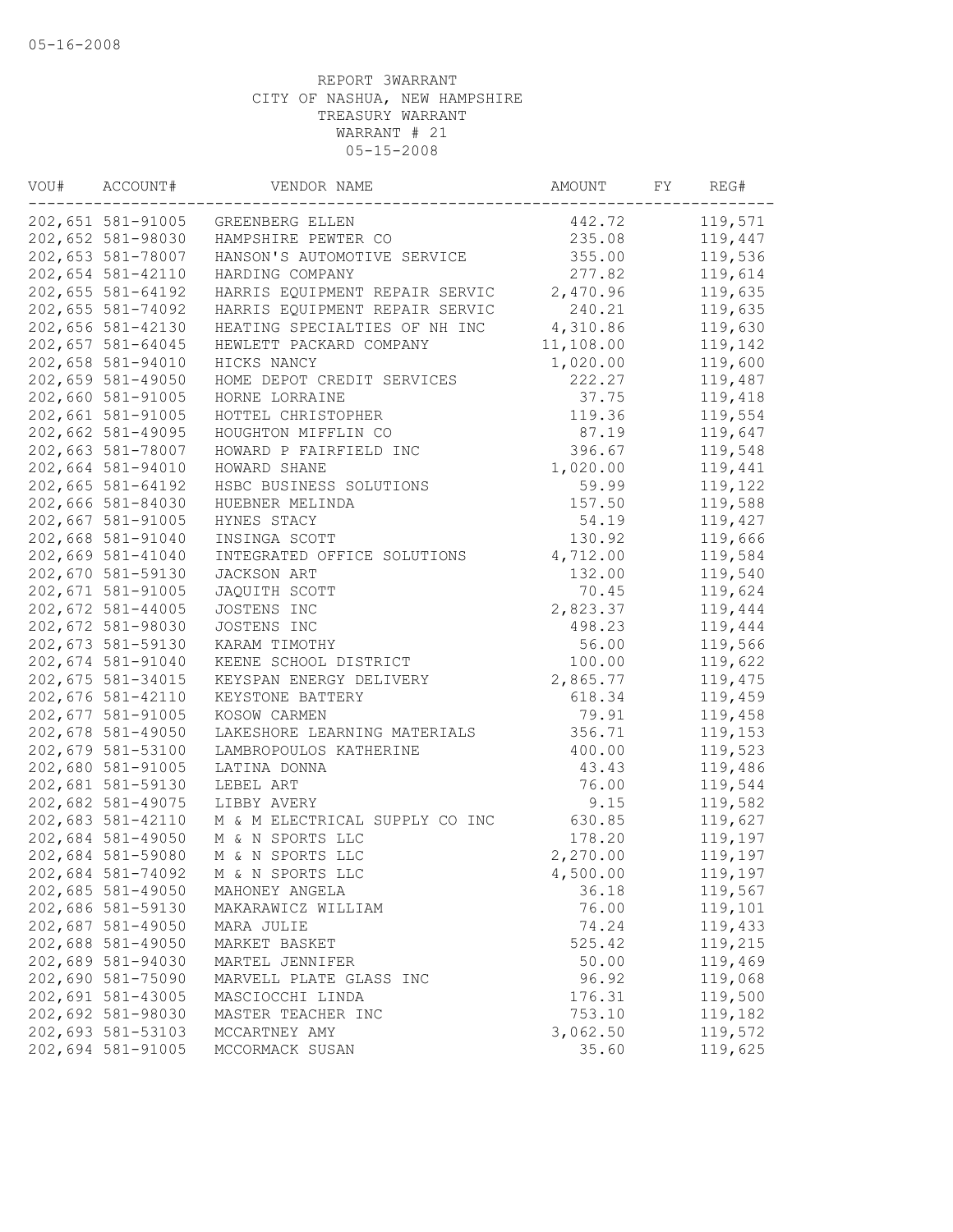| VOU# | ACCOUNT#          | VENDOR NAME                    | AMOUNT    | FY | REG#    |
|------|-------------------|--------------------------------|-----------|----|---------|
|      | 202,695 581-49050 | MCGRAW HILL COMPANIES          | 358.54    |    | 119,173 |
|      | 202,696 581-64192 | MCINTIRE BUSINESS PRODUCTS INC | 1,595.00  |    | 119,665 |
|      | 202,697 581-49075 | MCINTOSH, WILLIAM              | 39.98     |    | 119,473 |
|      | 202,698 581-34015 | METROMEDIA ENERGY INC          | 89,714.90 |    | 119,816 |
|      | 202,699 581-49050 | MIDWEST TECHNOLOGY PRODUCTS    | 520.00    |    | 119,039 |
|      | 202,700 581-49075 | MILLER JOE                     | 16.06     |    | 119,573 |
|      | 202,701 581-91005 | MOGE KARYN                     | 24.44     |    | 119,437 |
|      | 202,702 581-91040 | MOON TONYA R                   | 125.00    |    | 119,562 |
|      | 202,703 581-49050 | MOORE MEDICAL LLC              | 93.42     |    | 119,232 |
|      | 202,704 581-59130 | MORGAN MICHAEL                 | 56.00     |    | 119,066 |
|      | 202,705 581-49050 | MUGICA MILDRED                 | 198.00    |    | 119,436 |
|      | 202,706 581-53100 | MULTI-STATE BILLING SERVICES L | 1,946.07  |    | 119,575 |
|      | 202,707 581-59130 | MURPHY JR DENNIS J             | 56.00     |    | 119,611 |
|      | 202,708 581-49910 | NASHUA OUTDOOR POWER EQUIP     | 496.72    |    | 119,209 |
|      | 202,709 581-75023 | NASHUA WALLPAPER & PAINT CO    | 431.56    |    | 119,213 |
|      | 202,710 581-42010 | NATIONWIDE SALES & SERVICE     | 1,039.65  |    | 119,439 |
|      | 202,711 581-98030 | NEW HAMPSHIRE CLOCKS           | 818.00    |    | 119,478 |
|      | 202,712 581-53100 | NEW HORIZONS COMPUTER LEARNING | 499.00    |    | 119,098 |
|      | 202,713 581-31005 | NEXTEL COMMUNICATIONS          | 1,201.05  |    | 119,738 |
|      | 202,714 581-49050 | NH PROJECT LEARNING TREE       | 1,000.00  |    | 119,814 |
|      | 202,714 581-94030 | NH PROJECT LEARNING TREE       | 1,000.00  |    | 119,814 |
|      | 202,715 581-95005 | NHSAA                          | 750.00    |    | 119,522 |
|      | 202,716 581-95005 | NHSAA                          | 1,127.50  |    | 119,812 |
|      | 202,717 581-91005 | OUELLETTE MARTHA               | 21.54     |    | 119,514 |
|      | 202,718 581-74092 | P J CURRIER LUMBER CO          | 83.96     |    | 119,463 |
|      | 202,719 581-41015 | PAETZOLD KATHY                 | 186.86    |    | 119,581 |
|      | 202,720 581-59130 | PAQUIN RAY                     | 56.00     |    | 119,607 |
|      | 202,721 581-56030 | PAT'S PEAK                     | 3,100.00  |    | 119,513 |
|      | 202,721 581-59130 | PAT'S PEAK                     | 1,502.00  |    | 119,513 |
|      | 202,722 581-49050 | PC MALL GOV INC                | 1,097.60  |    | 119,457 |
|      | 202,723 581-49050 | PEARSON EDUCATION              | 1,276.61  |    | 119,515 |
|      | 202,724 581-59130 | PELLETIER DAVID                | 76.00     |    | 119,553 |
|      | 202,725 581-59130 | PELLETIER TOM                  | 76.00     |    | 119,545 |
|      | 202,726 581-33005 | PENNICHUCK WATER WORKS INC     | 4,909.24  |    | 119,745 |
|      | 202,727 581-53100 | PERFORMANCE REHAB INC.         | 4,866.75  |    | 119,512 |
|      | 202,728 581-43005 | PETERS PATRICIA                | 53.30     |    | 119,417 |
|      | 202,729 581-43005 | PETTY CASH                     | 46.82     |    | 119,717 |
|      | 202,729 581-49050 | PETTY CASH                     | 10.99     |    | 119,717 |
|      | 202,730 581-49050 | PETTY CASH                     | 41.10     |    | 119,718 |
|      | 202,731 581-41015 | PETTY CASH                     | 7.00      |    | 119,719 |
|      | 202,731 581-49050 | PETTY CASH                     | 27.59     |    | 119,719 |
|      | 202,732 581-41015 | PETTY CASH                     | 37.94     |    | 119,720 |
|      | 202,732 581-49050 | PETTY CASH                     | 61.80     |    | 119,720 |
|      | 202,733 581-42110 | PETTY CASH                     | 8.97      |    | 119,721 |
|      | 202,733 581-43005 | PETTY CASH                     | 110.52    |    | 119,721 |
|      | 202,733 581-64192 | PETTY CASH                     | 14.97     |    | 119,721 |
|      | 202,733 581-78007 | PETTY CASH                     | 36.00     |    | 119,721 |
|      | 202,734 581-49075 | PETTY CASH                     | 472.65    |    | 119,726 |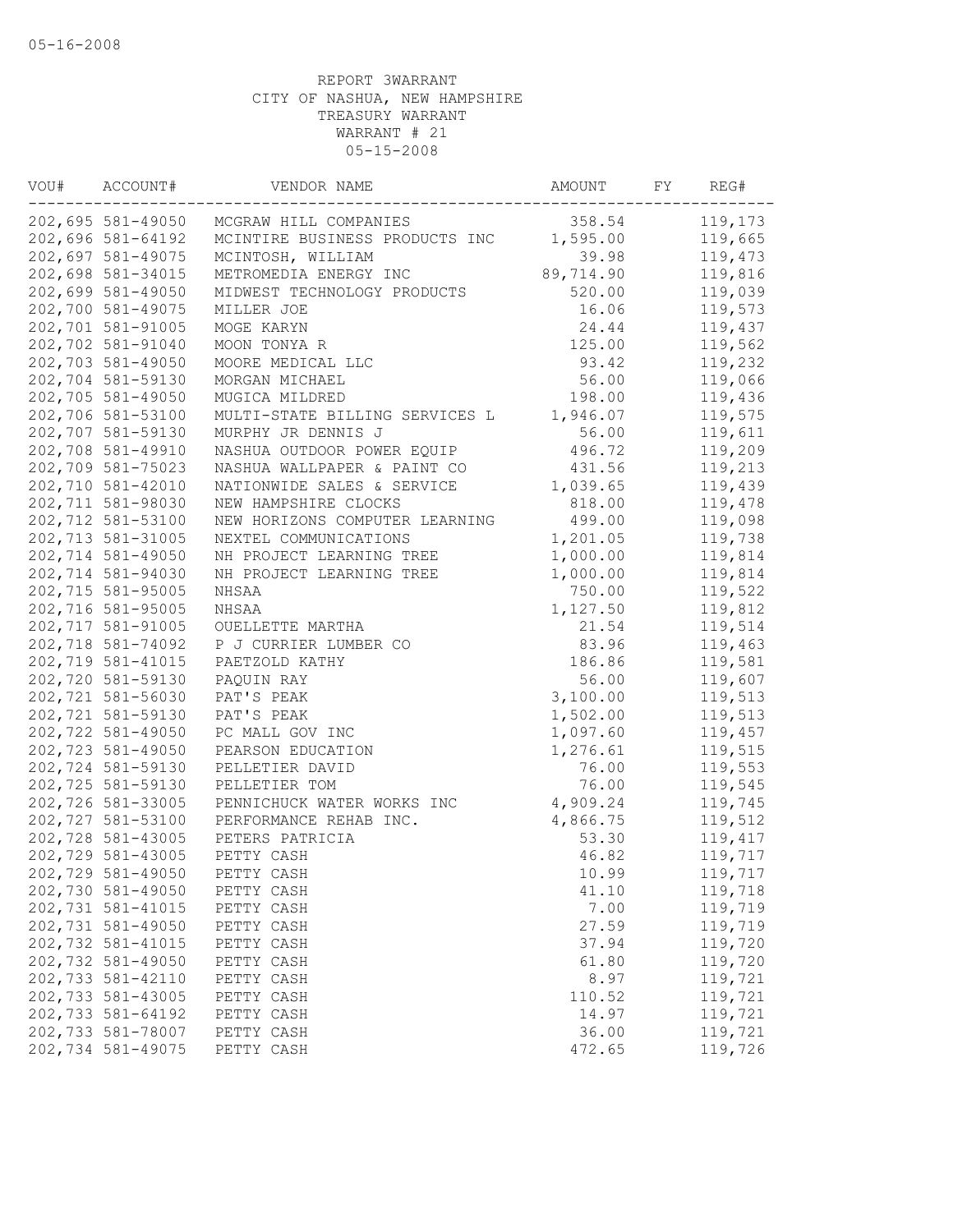| WOU# | ACCOUNT#          | VENDOR NAME                                           | AMOUNT    | FY | REG#    |
|------|-------------------|-------------------------------------------------------|-----------|----|---------|
|      |                   | 202,735 581-53101 PHOENIX HOUSE OF NEW ENGLAND 855.00 |           |    | 119,603 |
|      | 202,736 581-43005 | PITNEY BOWES                                          | 1,500.00  |    | 119,815 |
|      | 202,737 581-49075 | PLACE PATRICIA                                        | 31.07     |    | 119,426 |
|      | 202,738 581-52010 | PLODZIK & SANDERSON PA                                | 14,000.00 |    | 119,103 |
|      | 202,739 581-49050 | PRO ED                                                | 125.40    |    | 119,519 |
|      | 202,740 581-32005 | PUBLIC SERVICE OF NH                                  | 37,978.12 |    | 119,796 |
|      | 202,741 581-94030 | PUKT BARBARA                                          | 59.00     |    | 119,527 |
|      | 202,742 581-53085 | QUIMBY EYE CARE INC                                   | 515.00    |    | 119,406 |
|      | 202,743 581-42110 | RALPH PILL ELECTRIC SUPPLY COM                        | 177.37    |    | 119,632 |
|      | 202,744 581-91040 | RAUSEO DAVID                                          | 478.74    |    | 119,552 |
|      | 202,745 581-78007 | RAYMOND J LEVESQUE & SONS                             | 3,917.20  |    | 119,430 |
|      | 202,746 581-49050 | REALLY GOOD STUFF INC                                 | 92.89     |    | 119,424 |
|      | 202,747 581-59130 | REDDICK BARRY                                         | 56.00     |    | 119,608 |
|      | 202,748 581-42110 | REXEL CLS                                             | 391.62    |    | 119,563 |
|      | 202,749 581-91005 | RICHARD JOHN                                          | 151.51    |    | 119,423 |
|      | 202,750 581-59130 | RICHARD PATRICK                                       | 132.00    |    | 119,551 |
|      | 202,751 581-84030 | ROBINSON CHARLES W                                    | 720.00    |    | 119,592 |
|      | 202,752 581-49050 | ROLFE SARAH                                           | 299.99    |    | 119,524 |
|      | 202,753 581-49050 | ROSS STEPHANIE                                        | 58.97     |    | 119,538 |
|      | 202,754 581-49050 | RYAN DAVID                                            | 1,399.99  |    | 119,564 |
|      | 202,754 581-91005 | RYAN DAVID                                            | 146.49    |    | 119,564 |
|      | 202,755 581-49050 | SAGE PUBLICATIONS                                     | 792.90    |    | 119,568 |
|      | 202,756 581-78007 | SANEL AUTO PARTS CO                                   | 53.26     |    | 119,199 |
|      | 202,757 581-49050 | SARGENT-WELCH                                         | 50.34     |    | 119,104 |
|      | 202,758 581-59130 | SAVAGE EDGAR                                          | 132.00    |    | 119,619 |
|      | 202,759 581-59130 | SAWYER THOMAS                                         | 132.00    |    | 119,550 |
|      | 202,760 581-49050 | SCHOLASTIC INCORPORATED                               | 77.70     |    | 119,652 |
|      | 202,761 581-47010 | SCHOOL HEALTH ALERT                                   | 83.00     |    | 119,419 |
|      | 202,762 581-41015 | SCHOOL SPECIALTY                                      | 343.62    |    | 119,449 |
|      | 202,762 581-49050 | SCHOOL SPECIALTY                                      | 4,062.76  |    | 119,449 |
|      | 202,763 581-42110 | SETON IDENTIFICATION PRODUCTS                         | 792.95    |    | 119,330 |
|      | 202,764 581-59130 | SEVIGNY RONALD                                        | 152.00    |    | 119,196 |
|      | 202,765 581-75023 | SHIFFLER EQUIPMENT SALES INC                          | 168.72    |    | 119,407 |
|      | 202,766 581-75015 | SIEMENS BUILDING TECHNOLOGIES                         | 248.00    |    | 119,525 |
|      | 202,767 581-53100 | SIMPLEXGRINNELL                                       | 516.00    |    | 119,058 |
|      | 202,768 581-91005 | SMITH BETH                                            | 148.98    |    | 119,594 |
|      | 202,769 581-53100 | SOUTHERN NH MEDICAL CTR                               | 40.00     |    | 119,813 |
|      | 202,770 581-49050 | SPORTIME                                              | 886.96    |    | 119,452 |
|      | 202,771 581-31005 | SPRINT                                                | 12.46     |    | 119,819 |
|      | 202,772 581-53100 | STANLEY ELEVATOR COMPANY INC                          | 232.94    |    | 119,655 |
|      | 202,773 581-41015 | STAPLES BUSINESS ADVANTAGE                            | 1,857.22  |    | 119,310 |
|      | 202,773 581-41045 | STAPLES BUSINESS ADVANTAGE                            | 1,368.17  |    | 119,310 |
|      | 202,773 581-49050 | STAPLES BUSINESS ADVANTAGE                            | 1,174.38  |    | 119,310 |
|      | 202,773 581-49075 | STAPLES BUSINESS ADVANTAGE                            | 55.90     |    | 119,310 |
|      | 202,774 581-49050 | STELLOS ELECTRIC SUPPLY INC                           | 750.00    |    | 119,250 |
|      | 202,775 581-59130 | STEVENS DOUG                                          | 56.00     |    | 119,558 |
|      | 202,776 581-49050 | SUMMIT LEARNING                                       | 31.25     |    | 119,481 |
|      | 202,777 581-43005 | SUNSET HEIGHTS SCHOOL                                 | 312.00    |    | 119,724 |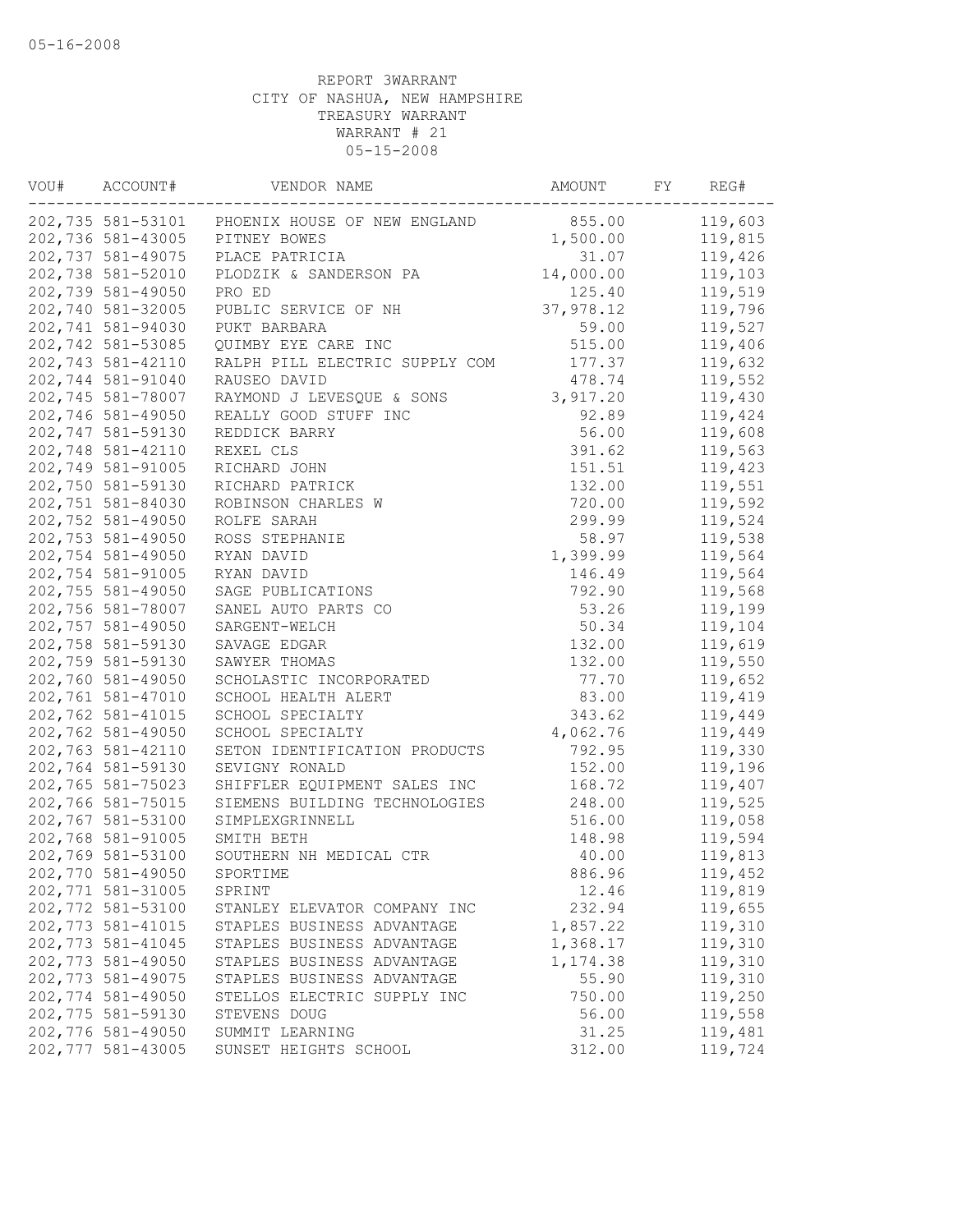| VOU#  | ACCOUNT#          | VENDOR NAME                    | AMOUNT    | FY<br>REG# |
|-------|-------------------|--------------------------------|-----------|------------|
|       | 202,778 581-91005 | SWINDELL LORNE                 | 254.72    | 119,476    |
|       | 202,779 581-49050 | TAPEANDMEDIA.COM LLC           | 503.90    | 119,506    |
|       | 202,780 581-49050 | TEACHER'S DISCOVERY            | 248.27    | 119,462    |
|       | 202,781 581-91005 | TETLER CAROL                   | 65.77     | 119,432    |
|       | 202,782 581-49050 | TIME FOR KIDS                  | 66.30     | 119,811    |
|       | 202,783 581-53100 | TMA SYSTEMS LLC                | 5,859.75  | 119,074    |
|       | 202,784 581-49095 | TOADSTOOL BOOKSHOP             | 32.97     | 119,161    |
|       | 202,785 581-42130 | TOTAL AIR SUPPLY INC           | 4,704.12  | 119,306    |
|       | 202,786 581-75015 | TRANE                          | 8,386.00  | 119,428    |
|       | 202,787 581-49030 | TROMBLY DENISE                 | 71.85     | 119,483    |
|       | 202,788 581-49910 | TRUGREEN CHEMLAWN              | 4,351.00  | 119,346    |
|       | 202,789 581-43005 | U S POSTAL SERVICE             | 699.87    | 119,725    |
|       | 202,790 581-43005 | U S POSTAL SERVICES            | 17.00     | 119,722    |
|       | 202,791 581-43005 | U S POSTAL SERVICES            | 88.00     | 119,723    |
|       | 202,792 581-53100 | UNICOM TECHNOLOGY GROUP INC    | 22,034.18 | 119,499    |
|       | 202,792 581-74092 | UNICOM TECHNOLOGY GROUP INC    | 450.49    | 119,499    |
|       | 202,793 581-49050 | UNITED MACHINE REPAIR INC      | 371.52    | 119,661    |
|       | 202,794 581-42120 | UNITED SUPPLY COMPANY INC      | 1,006.29  | 119,648    |
|       | 202,795 581-53100 | UNIWASTE SERVICES LLC          | 533.42    | 119,546    |
|       | 202,796 581-31050 | USA MOBILITY WIRELESS INC      | 736.85    | 119,783    |
|       | 202,797 581-31005 | VERIZON BUSINESS               | 4,405.19  | 119,041    |
|       | 202,798 581-59130 | VIENS PAUL                     | 124.00    | 119,556    |
|       | 202,799 581-75180 | VIKING ROOFING, INC.           | 1,702.00  | 119,533    |
|       | 202,800 581-59130 | WALSH JAMES                    | 76.00     | 119,547    |
|       | 202,801 581-84030 | WALSH SILVIA                   | 525.00    | 119,589    |
|       | 202,802 581-84030 | WATERS MARCIA                  | 280.02    | 119,570    |
|       | 202,803 581-59130 | WESINGER PAUL J                | 168.00    | 119,091    |
|       | 202,804 581-53100 | WHITE DEBRA E                  | 39.00     | 119,617    |
|       | 202,805 581-49035 | WIESER EDUCATIONAL             | 118.70    | 119,461    |
|       | 202,806 581-42110 | WILLIAMS COMMUNICATIONS SERVIC | 543.50    | 119,502    |
|       | 202,807 581-49050 | WILSON LANGUAGE TRAINING CORP  | 55.00     | 119,521    |
|       | 202,808 581-47010 | WINGATES PHARMACY INC          | 116.00    | 119,285    |
|       | 202,809 581-59130 | WRIGHT RODNEY                  | 56.00     | 119,583    |
|       | 202,810 581-64040 | X2 DEVELOPMENT                 | 43,277.00 | 119,549    |
|       | 202,811 581-91005 | YANCO PHILIP                   | 261.47    | 119,456    |
|       | 202,812 581-53101 | YOUTH COUNCIL (THE)            | 8,373.90  | 119,488    |
|       | 202,813 581-64045 | ZONES                          | 1,370.33  | 119,451    |
|       | 202,813 581-64192 | ZONES                          | 1,088.33  | 119,451    |
|       | 202,813 581-74092 | ZONES                          | 151.72    | 119,451    |
| TOTAL | 581               | SCHOOL DEPARTMENT              |           | 557,939.17 |
|       |                   |                                |           |            |
| 650   | 590-23531         | RILEY'S SPORT SHOP INC         | 187.00    | 119,057    |
| 651   | 590-24576         | SPRINT                         | 454.48    | 119,750    |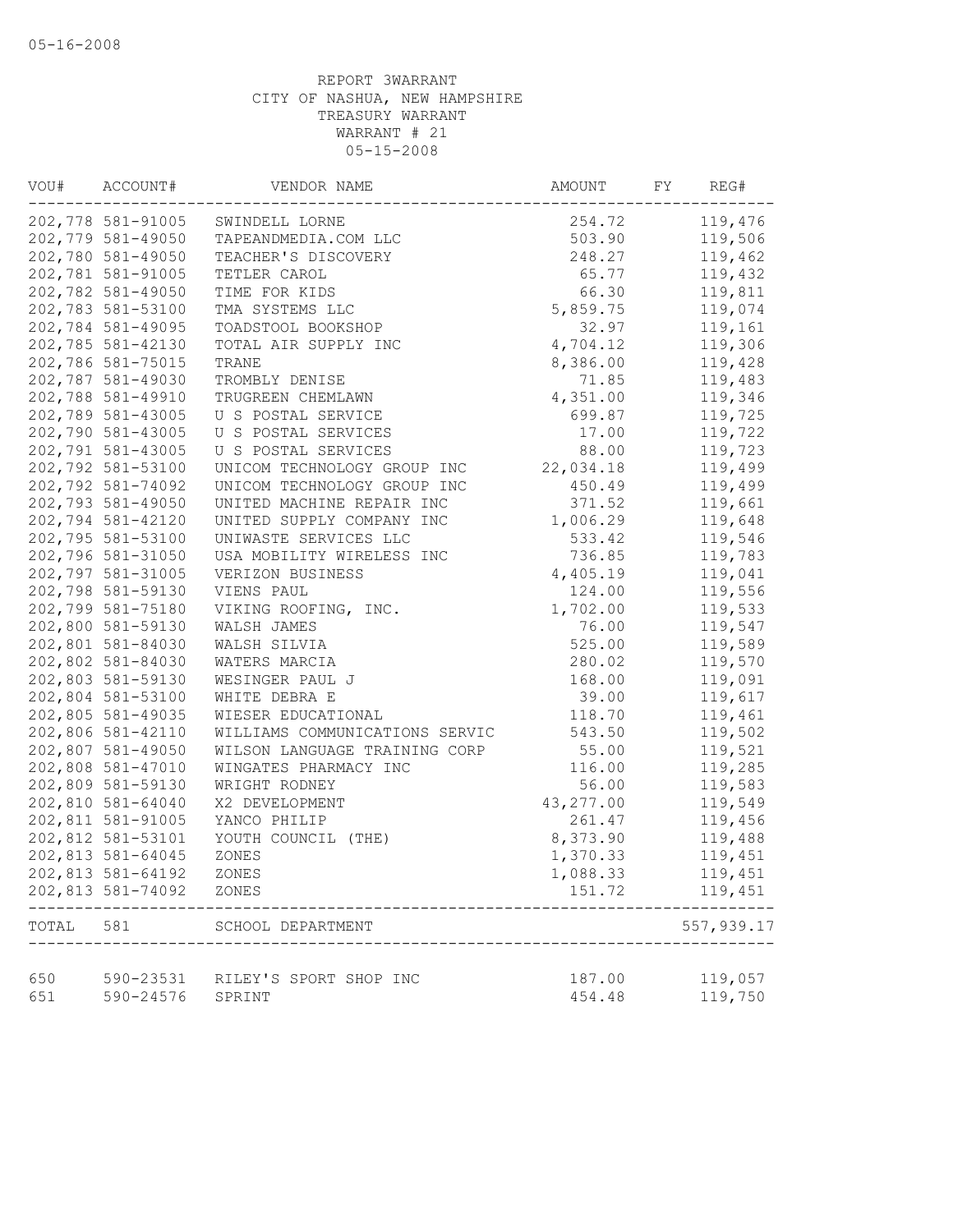| VOU#              | ACCOUNT#                            | VENDOR NAME                                               | AMOUNT                            | FY | REG#                  |
|-------------------|-------------------------------------|-----------------------------------------------------------|-----------------------------------|----|-----------------------|
| TOTAL             | 590                                 | P/Y OBLIGATIONS                                           |                                   |    | 641.48                |
| 652<br>653<br>653 | 592-85005<br>592-85010<br>592-85015 | FEDEX<br>US BANK NA (091000022)<br>US BANK NA (091000022) | 23.22<br>12,391.25<br>129, 435.13 |    | 119,742<br>562<br>562 |
| TOTAL             | 592                                 | BONDED DEBT SERVICE                                       |                                   |    | 141,849.60            |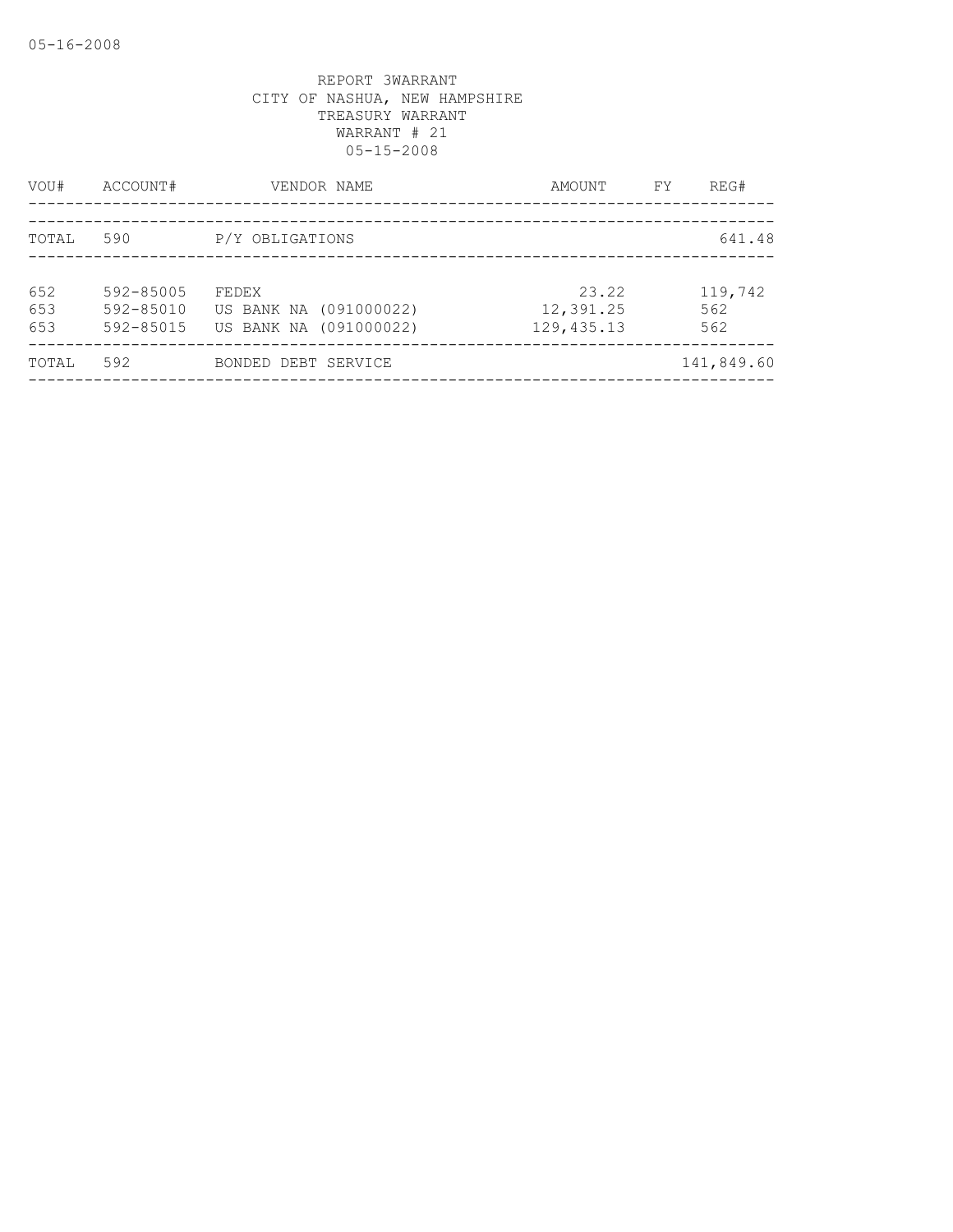| VOU#           | ACCOUNT#                 | VENDOR NAME                                            | AMOUNT          | FΥ | REG#               |
|----------------|--------------------------|--------------------------------------------------------|-----------------|----|--------------------|
| 654            | $632 - 06$               | HARVEY CONSTRUCTION CO                                 | 32,512.68       |    | 119,047            |
| TOTAL          | $632 - 06$               | CAP IMP - FIRE<br>DEFERRED BUILDING MAINT FY06         |                 |    | 32,512.68          |
| 654            | $632 - 07$               | HARVEY CONSTRUCTION CO                                 | 83,300.22       |    | 119,047            |
| TOTAL          | $632 - 07$               | CAP IMP - FIRE<br>DEFERRED BUILDING MAINT FY07         |                 |    | 83,300.22          |
| 655<br>656     | $653 - 08$<br>$653 - 08$ | TELEGRAPH PUBLISHING CO<br>UNION LEADER CORPORATION    | 91.75<br>198.18 |    | 119,821<br>119,746 |
| TOTAL          | $653 - 08$               | CAP IMP - STREET DEPT<br>STREET PAVING PROGRAM         |                 |    | 289.93             |
| 657<br>658     | $653 - 09$<br>$653 - 09$ | BELLETETES INC<br>CORRIVEAU ROUTHIER INC               | 24.69<br>180.31 |    | 119,191<br>119,628 |
| TOTAL          | $653 - 09$               | CAP IMP - STREET DEPT<br>SIDEWALK CONSTR & REPLACEMENT |                 |    | 205.00             |
| 659            | $653 - 14$               | MILLER ENGINEERING & TESTING I                         | 1,450.00        |    | 119,187            |
| TOTAL          | 653-14                   | CAP IMP - STREET DEPT<br>STREET PAVING PROGRAM FY08    |                 |    | 1,450.00           |
| 202,814 681-09 |                          | TURNER BUILDING SCIENCE LLC                            | 6,612.50        |    | 119,565            |
| TOTAL          | 681-09                   | CAP IMP - SCHOOL<br>DEFERRED MAINT/CAP IMPRVT FY06     |                 |    | 6,612.50           |
| 202,815 681-11 |                          | KEACH-NORDSTROM ASSOCS INC                             | 6,926.54        |    | 119,510            |
| TOTAL          | 681-11                   | CAP IMP - SCHOOL<br>DEFERRED NAINTENANCE/MAJOR         |                 |    | 6,926.54           |
|                |                          |                                                        |                 |    |                    |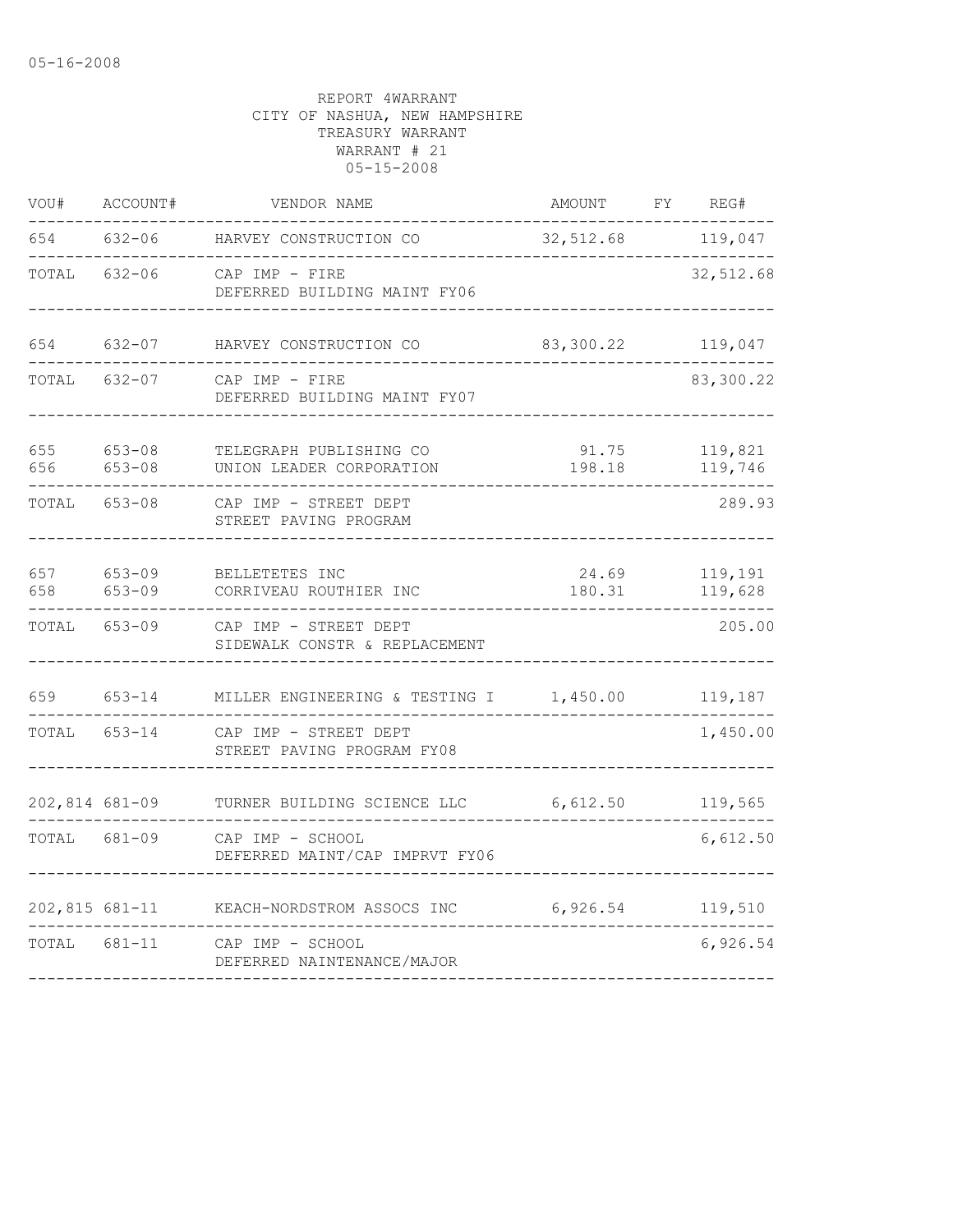| VOU#                                   | ACCOUNT# PROGRAM                                                           | VENDOR NAME                                                                                                                                                                |                                                                           | AMOUNT FY REG#                                                 |
|----------------------------------------|----------------------------------------------------------------------------|----------------------------------------------------------------------------------------------------------------------------------------------------------------------------|---------------------------------------------------------------------------|----------------------------------------------------------------|
| 660<br>661                             |                                                                            | 732-01310 3714 HARVEY CONSTRUCTION CO<br>732-01310 3714 HARVEY CONSTRUCTION/RETAINAGE                                                                                      | 8,980.74                                                                  | 15,086.65 119,047<br>578                                       |
| TOTAL                                  | 732                                                                        | CPF-FIRE DEPARTMENT                                                                                                                                                        | 24,067.39                                                                 |                                                                |
| 662                                    |                                                                            | 752-01310 3710 T J B INC                                                                                                                                                   |                                                                           | 49,440.38 119,292                                              |
| TOTAL                                  | 752                                                                        | CPF-PARKS & RECREATION                                                                                                                                                     | 49,440.38                                                                 |                                                                |
| 663                                    |                                                                            | 772-53025 3720 COMPREHENSIVE ENVIRONMENTAL IN 8,967.70                                                                                                                     |                                                                           | 119,393                                                        |
| TOTAL                                  | 772                                                                        | CPF-PLANNING DEPT                                                                                                                                                          | 8,967.70                                                                  |                                                                |
|                                        |                                                                            | 664 774-69 3718 MERIDIAN CONSTRUCTION CORP                                                                                                                                 | 51,346.52                                                                 | 565                                                            |
| TOTAL                                  | 774                                                                        | CPF-URBAN PROGRAMS                                                                                                                                                         | 51, 346.52                                                                |                                                                |
| 665<br>666<br>667<br>668<br>669<br>670 | 792-01310<br>792-01415<br>792-01415<br>792-53030<br>792-53030<br>792-53030 | 3799 METHUEN CONSTRUCTION CORP INC<br>3799 DES WETLANDS BUREAU<br>3799 TREASURER STATE OF NH<br>3793 HAZEN AND SAWYER PC<br>3799 MALCOLM PIRNIE INC<br>3798 METCALF & EDDY | 2, 125, 164.50<br>2,666.00<br>25.00<br>6,735.03<br>16,012.49<br>6, 552.85 | 119,206<br>119,727<br>119,785<br>119,271<br>119,224<br>119,172 |
| TOTAL                                  | 792                                                                        | CPF-WASTEWATER USER FUND                                                                                                                                                   | 2, 157, 155.87                                                            |                                                                |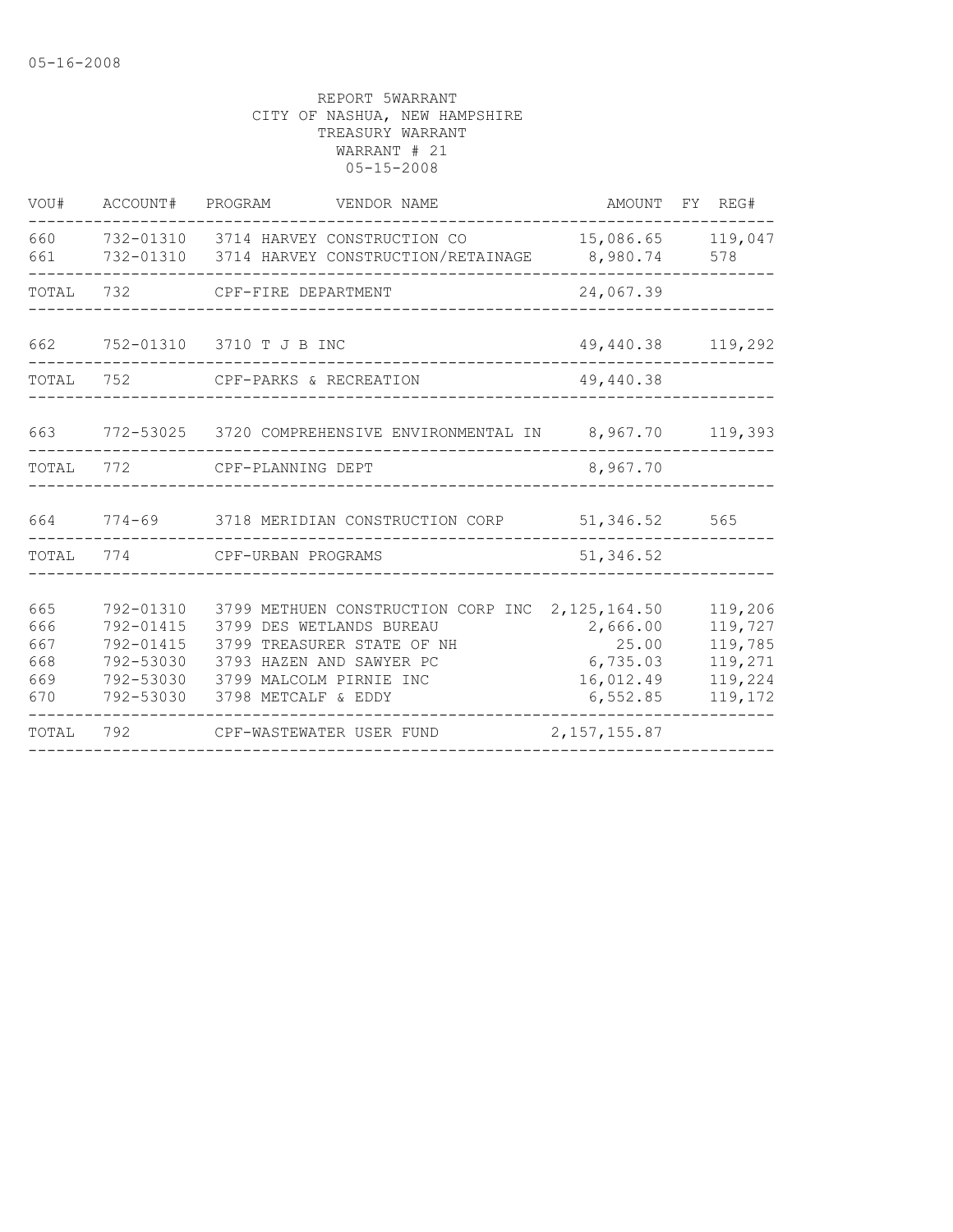| WOU# | ACCOUNT#  | VENDOR NAME                    | AMOUNT    | FY | REG#    |
|------|-----------|--------------------------------|-----------|----|---------|
| 671  | 801-31050 | NEXTEL COMMUNICATIONS          | 359.62    |    | 119,747 |
| 672  | 801-32005 | PUBLIC SERVICE OF NH           | 1.65      |    | 119,796 |
| 673  | 801-41005 | STAPLES BUSINESS ADVANTAGE     | 191.10    |    | 119,397 |
| 673  | 801-41015 | STAPLES BUSINESS ADVANTAGE     | 105.85    |    | 119,397 |
| 674  | 801-43005 | FEDEX                          | 20.70     |    | 119,742 |
| 675  | 801-48015 | CITY OF NASHUA/PETTY CASH SLIP | 6.61      |    | 119,038 |
| 676  | 801-49040 | BCM CONTROLS CORPORATION       | 2,370.00  |    | 119,245 |
| 677  | 801-49075 | CITY OF NASHUA/PETTY CASH SLIP | 45.64     |    | 119,038 |
| 678  | 801-49075 | OMEGA INDUSTRIAL SUPPLY INC    | 683.55    |    | 119,268 |
| 679  | 801-53080 | CHEMSERVE ENVIRONMENTAL ANALYS | 5,952.40  |    | 119,309 |
| 680  | 801-53082 | ENDYNE INC                     | 457.00    |    | 119,240 |
| 680  | 801-53087 | ENDYNE INC                     | 803.00    |    | 119,240 |
| 680  | 801-53088 | ENDYNE INC                     | 455.00    |    | 119,240 |
| 681  | 801-53130 | COLUMBIA ANALYTICAL SERVICES I | 982.50    |    | 119,237 |
| 682  | 801-59100 | AMERIMARK DIRECT               | 1,409.04  |    | 119,366 |
| 683  | 801-59100 | AMHERST APPLIANCE REPAIR/STEVE | 560.00    |    | 119,238 |
| 684  | 801-59100 | FIRST STUDENT INC              | 325.00    |    | 119,468 |
| 685  | 801-59100 | HANNAFORD                      | 50.00     |    | 119,380 |
| 686  | 801-59100 | NEW HAMPSHIRE THE BEAUTIFUL    | 298.00    |    | 119,264 |
| 687  | 801-59100 | RMG ENTERPRISE INC             | 6,138.68  |    | 119,497 |
| 688  | 801-59105 | LISAY STEVEN E                 | 720.00    |    | 119,186 |
| 689  | 801-59238 | ANACOMP INC                    | 15.18     |    | 119,092 |
| 690  | 801-59239 | STAPLES BUSINESS ADVANTAGE     | 87.17     |    | 119,397 |
| 691  | 801-59245 | ADVANCED LIQUID RECYCLING INC  | 70.85     |    | 119,352 |
| 692  | 801-59245 | D & R TOWING INC               | 300.00    |    | 119,629 |
| 693  | 801-64045 | COMCAST                        | 68.48     |    | 119,773 |
| 694  | 801-68070 | S & J MOTOR CO                 | 3,530.00  |    | 119,037 |
| 695  | 801-75023 | ASSOCIATED ELECTRO-MECHANICS I | 3,820.00  |    | 119,249 |
| 696  | 801-75023 | BELLETETES INC                 | 101.89    |    | 119,191 |
| 697  | 801-75023 | NEW ENGLAND PAPER & SUPPLY     | 139.50    |    | 119,222 |
| 698  | 801-75023 | TREASURER STATE OF NH          | 50.00     |    | 119,753 |
| 699  | 801-77020 | CITY OF NASHUA/PETTY CASH SLIP | 10.00     |    | 119,038 |
| 700  | 801-77020 | CN WOOD CO INC                 | 1,360.62  |    | 119,354 |
| 701  | 801-77020 | LIBERTY INTN'L TRUCKS OF NH LL | 532.66    |    | 119,634 |
| 701  | 801-77020 | LIBERTY INTN'L TRUCKS OF NH LL | 376.52    |    | 119,634 |
| 702  | 801-77020 | SOUTHWORTH-MILTON INC          | 13,273.86 |    | 119,067 |
| 703  | 801-77020 | WILLARDS AUTO RADIATOR SHOP    | 810.00    |    | 119,656 |
|      |           |                                |           |    |         |
| 704  | 801-78065 | MAYNARD & LESIEUR INCORPORATED | 124.25    |    | 119,636 |
| 704  | 801-78065 | MAYNARD & LESIEUR INCORPORATED | 2,339.42  |    | 119,636 |
| 705  | 801-78100 | BEST FORD/BEST CYCLE           | 16.22     |    | 119,065 |
| 706  | 801-78100 | CITY OF NASHUA/PETTY CASH SLIP | 20.95     |    | 119,038 |
| 707  | 801-78100 | CN WOOD CO INC                 | 183.55    |    | 119,354 |
| 708  | 801-78100 | DONOVAN EQUIPMENT CO INC       | 160.80    |    | 119,087 |
| 709  | 801-78100 | DONOVAN SPRING COMPANY INC     | 696.03    |    | 119,088 |
| 710  | 801-78100 | FREIGHTLINER OF NH INC         | 524.61    |    | 119,339 |
| 711  | 801-78100 | LIBERTY INTN'L TRUCKS OF NH LL | 205.25    |    | 119,634 |
| 712  | 801-78100 | MINUTEMAN TRUCKS INC           | 275.42    |    | 119,244 |
| 713  | 801-78100 | NAPA AUTO PARTS                | 126.37    |    | 119,322 |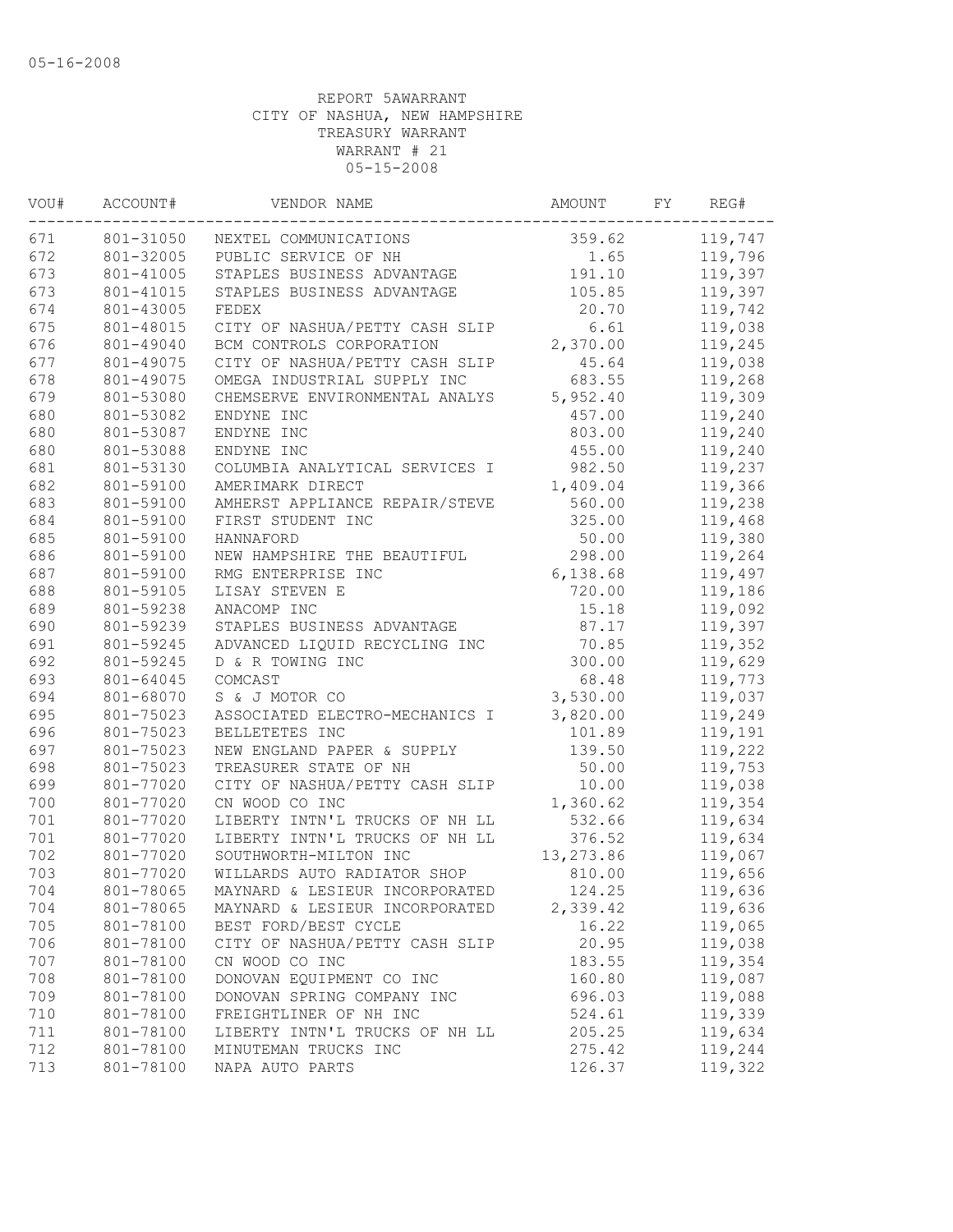| -----------<br>713 801-78100 NAPA AUTO PARTS<br>919.14 119,322<br>801-78100 NAPA AUTO PARTS<br>801-78100<br>SANEL AUTO PARTS CO<br>801-78100<br>SANEL AUTO PARTS CO<br>801-82025<br>NH RETIREMENT SYSTEM<br>411.74<br>590<br>NH RETIREMENT SYSTEM<br>ANTHEM BLUE CROSS BLUE SHIELD 9,630.36<br>582<br>801-83106<br>HARVARD PILGRIM HEALTH CARE<br>801-83106<br>204.47<br>584<br>600.69 583<br>801-83106<br>NORTHEAST DELTA<br>95.06 585<br>801-83130<br>ITT HARTFORD<br>ANTHEM BLUE CROSS BLUE SHIELD 17,074.41 582<br>801-83206<br>721<br>1,003.98 583<br>801-83206<br>NORTHEAST DELTA<br>722<br>801-83230<br>ITT HARTFORD<br>94.50 585<br>ANTHEM BLUE CROSS BLUE SHIELD 3,341.32<br>723<br>801-83306<br>582<br>724<br>HARVARD PILGRIM HEALTH CARE<br>801-83306<br>100.97<br>584<br>725<br>801-83306<br>326.17<br>583<br>NORTHEAST DELTA<br>726<br>97.92<br>585<br>801-83330<br>ITT HARTFORD<br>ANTHEM BLUE CROSS BLUE SHIELD 4,992.57<br>727<br>582<br>801-83406<br>279.97<br>728<br>583<br>801-83406<br>NORTHEAST DELTA<br>729<br>ITT HARTFORD<br>37.10 585<br>801-83430<br>TREASURER STATE OF NH 89,039.35 563<br>730<br>801-85060<br>730<br>801-85065<br>TREASURER STATE OF NH 38,863.90<br>563<br>730<br>TREASURER STATE OF NH 14,246.29 189.38 189.38 SWANA 169 00<br>563<br>801-85070<br>731<br>801-91005<br>119,156<br>732<br>169.00<br>119,761<br>119,772<br>801-94005<br>SWANA<br>$50.00$<br>$50.00$<br>$125.00$<br>733<br>801-94005<br>TREASURER STATE OF N H<br>119,774<br>801-94005<br>734<br>TREASURER STATE OF N H<br>119,780<br>801-94005<br>735<br>UMASS LOWELL<br>801-94005 UMASS LOWELL<br>735<br>250.00<br>119,780<br>801-95010 THE TELEGRAPH<br>736<br>48.88 119,779<br>----------------------------<br>TOTAL 801<br>233,959.41<br>SOLID WASTE DISPOSAL<br>802-215-00 BARSH & COHEN PC<br>802-31005 FAIRPOINT COMMUNICATIONS INC 64.00 119,791<br>802-31005 NEXTEL COMMUNICATIONS 98.19 119,747<br>737 802-215-00 BARSH & COHEN PC<br>738<br>739<br>802-31005 NEXTEL COMMUNICATIONS<br>739<br>187.10 119,747<br>802-31005 USA MOBILITY WIRELESS INC<br>29.12<br>119,783<br>802-32005<br>PUBLIC SERVICE OF NH<br>517.80<br>119,796<br>802-33005<br>PENNICHUCK WATER<br>105.00<br>119,762<br>119,038<br>802-42010<br>CITY OF NASHUA/PETTY CASH SLIP<br>38.97<br>119,038<br>802-43005<br>CITY OF NASHUA/PETTY CASH SLIP<br>47.78<br>802-45101<br>1,668.00<br>119,113<br>CIBA CORPORATION<br>2,203.85<br>119,227<br>802-45103<br>JCI JONES CHEMICALS INC<br>3,545.08<br>802-45106<br>KEMIRA WATER SOLUTIONS INC<br>119,230<br>119,203<br>802-45175<br>ARCSOURCE INC<br>30.72<br>802-46045<br>UNIFIRST CORPORATION<br>98.67<br>119,341<br>802-46045<br>UNIFIRST CORPORATION<br>763.17<br>119,341 | VOU# | ACCOUNT# | VENDOR NAME | AMOUNT | FY | REG# |
|-------------------------------------------------------------------------------------------------------------------------------------------------------------------------------------------------------------------------------------------------------------------------------------------------------------------------------------------------------------------------------------------------------------------------------------------------------------------------------------------------------------------------------------------------------------------------------------------------------------------------------------------------------------------------------------------------------------------------------------------------------------------------------------------------------------------------------------------------------------------------------------------------------------------------------------------------------------------------------------------------------------------------------------------------------------------------------------------------------------------------------------------------------------------------------------------------------------------------------------------------------------------------------------------------------------------------------------------------------------------------------------------------------------------------------------------------------------------------------------------------------------------------------------------------------------------------------------------------------------------------------------------------------------------------------------------------------------------------------------------------------------------------------------------------------------------------------------------------------------------------------------------------------------------------------------------------------------------------------------------------------------------------------------------------------------------------------------------------------------------------------------------------------------------------------------------------------------------------------------------------------------------------------------------------------------------------------------------------------------------------------------------------------------------------------------------------------------------------------------------------------------------------------------------------------------------------------------------------------------------------------------------------------------------------------------------------------------------|------|----------|-------------|--------|----|------|
|                                                                                                                                                                                                                                                                                                                                                                                                                                                                                                                                                                                                                                                                                                                                                                                                                                                                                                                                                                                                                                                                                                                                                                                                                                                                                                                                                                                                                                                                                                                                                                                                                                                                                                                                                                                                                                                                                                                                                                                                                                                                                                                                                                                                                                                                                                                                                                                                                                                                                                                                                                                                                                                                                                                   |      |          |             |        |    |      |
|                                                                                                                                                                                                                                                                                                                                                                                                                                                                                                                                                                                                                                                                                                                                                                                                                                                                                                                                                                                                                                                                                                                                                                                                                                                                                                                                                                                                                                                                                                                                                                                                                                                                                                                                                                                                                                                                                                                                                                                                                                                                                                                                                                                                                                                                                                                                                                                                                                                                                                                                                                                                                                                                                                                   | 713  |          |             |        |    |      |
|                                                                                                                                                                                                                                                                                                                                                                                                                                                                                                                                                                                                                                                                                                                                                                                                                                                                                                                                                                                                                                                                                                                                                                                                                                                                                                                                                                                                                                                                                                                                                                                                                                                                                                                                                                                                                                                                                                                                                                                                                                                                                                                                                                                                                                                                                                                                                                                                                                                                                                                                                                                                                                                                                                                   | 714  |          |             |        |    |      |
|                                                                                                                                                                                                                                                                                                                                                                                                                                                                                                                                                                                                                                                                                                                                                                                                                                                                                                                                                                                                                                                                                                                                                                                                                                                                                                                                                                                                                                                                                                                                                                                                                                                                                                                                                                                                                                                                                                                                                                                                                                                                                                                                                                                                                                                                                                                                                                                                                                                                                                                                                                                                                                                                                                                   | 714  |          |             |        |    |      |
|                                                                                                                                                                                                                                                                                                                                                                                                                                                                                                                                                                                                                                                                                                                                                                                                                                                                                                                                                                                                                                                                                                                                                                                                                                                                                                                                                                                                                                                                                                                                                                                                                                                                                                                                                                                                                                                                                                                                                                                                                                                                                                                                                                                                                                                                                                                                                                                                                                                                                                                                                                                                                                                                                                                   | 715  |          |             |        |    |      |
|                                                                                                                                                                                                                                                                                                                                                                                                                                                                                                                                                                                                                                                                                                                                                                                                                                                                                                                                                                                                                                                                                                                                                                                                                                                                                                                                                                                                                                                                                                                                                                                                                                                                                                                                                                                                                                                                                                                                                                                                                                                                                                                                                                                                                                                                                                                                                                                                                                                                                                                                                                                                                                                                                                                   | 716  |          |             |        |    |      |
|                                                                                                                                                                                                                                                                                                                                                                                                                                                                                                                                                                                                                                                                                                                                                                                                                                                                                                                                                                                                                                                                                                                                                                                                                                                                                                                                                                                                                                                                                                                                                                                                                                                                                                                                                                                                                                                                                                                                                                                                                                                                                                                                                                                                                                                                                                                                                                                                                                                                                                                                                                                                                                                                                                                   | 717  |          |             |        |    |      |
|                                                                                                                                                                                                                                                                                                                                                                                                                                                                                                                                                                                                                                                                                                                                                                                                                                                                                                                                                                                                                                                                                                                                                                                                                                                                                                                                                                                                                                                                                                                                                                                                                                                                                                                                                                                                                                                                                                                                                                                                                                                                                                                                                                                                                                                                                                                                                                                                                                                                                                                                                                                                                                                                                                                   | 718  |          |             |        |    |      |
|                                                                                                                                                                                                                                                                                                                                                                                                                                                                                                                                                                                                                                                                                                                                                                                                                                                                                                                                                                                                                                                                                                                                                                                                                                                                                                                                                                                                                                                                                                                                                                                                                                                                                                                                                                                                                                                                                                                                                                                                                                                                                                                                                                                                                                                                                                                                                                                                                                                                                                                                                                                                                                                                                                                   | 719  |          |             |        |    |      |
|                                                                                                                                                                                                                                                                                                                                                                                                                                                                                                                                                                                                                                                                                                                                                                                                                                                                                                                                                                                                                                                                                                                                                                                                                                                                                                                                                                                                                                                                                                                                                                                                                                                                                                                                                                                                                                                                                                                                                                                                                                                                                                                                                                                                                                                                                                                                                                                                                                                                                                                                                                                                                                                                                                                   | 720  |          |             |        |    |      |
|                                                                                                                                                                                                                                                                                                                                                                                                                                                                                                                                                                                                                                                                                                                                                                                                                                                                                                                                                                                                                                                                                                                                                                                                                                                                                                                                                                                                                                                                                                                                                                                                                                                                                                                                                                                                                                                                                                                                                                                                                                                                                                                                                                                                                                                                                                                                                                                                                                                                                                                                                                                                                                                                                                                   |      |          |             |        |    |      |
|                                                                                                                                                                                                                                                                                                                                                                                                                                                                                                                                                                                                                                                                                                                                                                                                                                                                                                                                                                                                                                                                                                                                                                                                                                                                                                                                                                                                                                                                                                                                                                                                                                                                                                                                                                                                                                                                                                                                                                                                                                                                                                                                                                                                                                                                                                                                                                                                                                                                                                                                                                                                                                                                                                                   |      |          |             |        |    |      |
|                                                                                                                                                                                                                                                                                                                                                                                                                                                                                                                                                                                                                                                                                                                                                                                                                                                                                                                                                                                                                                                                                                                                                                                                                                                                                                                                                                                                                                                                                                                                                                                                                                                                                                                                                                                                                                                                                                                                                                                                                                                                                                                                                                                                                                                                                                                                                                                                                                                                                                                                                                                                                                                                                                                   |      |          |             |        |    |      |
|                                                                                                                                                                                                                                                                                                                                                                                                                                                                                                                                                                                                                                                                                                                                                                                                                                                                                                                                                                                                                                                                                                                                                                                                                                                                                                                                                                                                                                                                                                                                                                                                                                                                                                                                                                                                                                                                                                                                                                                                                                                                                                                                                                                                                                                                                                                                                                                                                                                                                                                                                                                                                                                                                                                   |      |          |             |        |    |      |
|                                                                                                                                                                                                                                                                                                                                                                                                                                                                                                                                                                                                                                                                                                                                                                                                                                                                                                                                                                                                                                                                                                                                                                                                                                                                                                                                                                                                                                                                                                                                                                                                                                                                                                                                                                                                                                                                                                                                                                                                                                                                                                                                                                                                                                                                                                                                                                                                                                                                                                                                                                                                                                                                                                                   |      |          |             |        |    |      |
|                                                                                                                                                                                                                                                                                                                                                                                                                                                                                                                                                                                                                                                                                                                                                                                                                                                                                                                                                                                                                                                                                                                                                                                                                                                                                                                                                                                                                                                                                                                                                                                                                                                                                                                                                                                                                                                                                                                                                                                                                                                                                                                                                                                                                                                                                                                                                                                                                                                                                                                                                                                                                                                                                                                   |      |          |             |        |    |      |
|                                                                                                                                                                                                                                                                                                                                                                                                                                                                                                                                                                                                                                                                                                                                                                                                                                                                                                                                                                                                                                                                                                                                                                                                                                                                                                                                                                                                                                                                                                                                                                                                                                                                                                                                                                                                                                                                                                                                                                                                                                                                                                                                                                                                                                                                                                                                                                                                                                                                                                                                                                                                                                                                                                                   |      |          |             |        |    |      |
|                                                                                                                                                                                                                                                                                                                                                                                                                                                                                                                                                                                                                                                                                                                                                                                                                                                                                                                                                                                                                                                                                                                                                                                                                                                                                                                                                                                                                                                                                                                                                                                                                                                                                                                                                                                                                                                                                                                                                                                                                                                                                                                                                                                                                                                                                                                                                                                                                                                                                                                                                                                                                                                                                                                   |      |          |             |        |    |      |
|                                                                                                                                                                                                                                                                                                                                                                                                                                                                                                                                                                                                                                                                                                                                                                                                                                                                                                                                                                                                                                                                                                                                                                                                                                                                                                                                                                                                                                                                                                                                                                                                                                                                                                                                                                                                                                                                                                                                                                                                                                                                                                                                                                                                                                                                                                                                                                                                                                                                                                                                                                                                                                                                                                                   |      |          |             |        |    |      |
|                                                                                                                                                                                                                                                                                                                                                                                                                                                                                                                                                                                                                                                                                                                                                                                                                                                                                                                                                                                                                                                                                                                                                                                                                                                                                                                                                                                                                                                                                                                                                                                                                                                                                                                                                                                                                                                                                                                                                                                                                                                                                                                                                                                                                                                                                                                                                                                                                                                                                                                                                                                                                                                                                                                   |      |          |             |        |    |      |
|                                                                                                                                                                                                                                                                                                                                                                                                                                                                                                                                                                                                                                                                                                                                                                                                                                                                                                                                                                                                                                                                                                                                                                                                                                                                                                                                                                                                                                                                                                                                                                                                                                                                                                                                                                                                                                                                                                                                                                                                                                                                                                                                                                                                                                                                                                                                                                                                                                                                                                                                                                                                                                                                                                                   |      |          |             |        |    |      |
|                                                                                                                                                                                                                                                                                                                                                                                                                                                                                                                                                                                                                                                                                                                                                                                                                                                                                                                                                                                                                                                                                                                                                                                                                                                                                                                                                                                                                                                                                                                                                                                                                                                                                                                                                                                                                                                                                                                                                                                                                                                                                                                                                                                                                                                                                                                                                                                                                                                                                                                                                                                                                                                                                                                   |      |          |             |        |    |      |
|                                                                                                                                                                                                                                                                                                                                                                                                                                                                                                                                                                                                                                                                                                                                                                                                                                                                                                                                                                                                                                                                                                                                                                                                                                                                                                                                                                                                                                                                                                                                                                                                                                                                                                                                                                                                                                                                                                                                                                                                                                                                                                                                                                                                                                                                                                                                                                                                                                                                                                                                                                                                                                                                                                                   |      |          |             |        |    |      |
|                                                                                                                                                                                                                                                                                                                                                                                                                                                                                                                                                                                                                                                                                                                                                                                                                                                                                                                                                                                                                                                                                                                                                                                                                                                                                                                                                                                                                                                                                                                                                                                                                                                                                                                                                                                                                                                                                                                                                                                                                                                                                                                                                                                                                                                                                                                                                                                                                                                                                                                                                                                                                                                                                                                   |      |          |             |        |    |      |
|                                                                                                                                                                                                                                                                                                                                                                                                                                                                                                                                                                                                                                                                                                                                                                                                                                                                                                                                                                                                                                                                                                                                                                                                                                                                                                                                                                                                                                                                                                                                                                                                                                                                                                                                                                                                                                                                                                                                                                                                                                                                                                                                                                                                                                                                                                                                                                                                                                                                                                                                                                                                                                                                                                                   |      |          |             |        |    |      |
|                                                                                                                                                                                                                                                                                                                                                                                                                                                                                                                                                                                                                                                                                                                                                                                                                                                                                                                                                                                                                                                                                                                                                                                                                                                                                                                                                                                                                                                                                                                                                                                                                                                                                                                                                                                                                                                                                                                                                                                                                                                                                                                                                                                                                                                                                                                                                                                                                                                                                                                                                                                                                                                                                                                   |      |          |             |        |    |      |
|                                                                                                                                                                                                                                                                                                                                                                                                                                                                                                                                                                                                                                                                                                                                                                                                                                                                                                                                                                                                                                                                                                                                                                                                                                                                                                                                                                                                                                                                                                                                                                                                                                                                                                                                                                                                                                                                                                                                                                                                                                                                                                                                                                                                                                                                                                                                                                                                                                                                                                                                                                                                                                                                                                                   |      |          |             |        |    |      |
|                                                                                                                                                                                                                                                                                                                                                                                                                                                                                                                                                                                                                                                                                                                                                                                                                                                                                                                                                                                                                                                                                                                                                                                                                                                                                                                                                                                                                                                                                                                                                                                                                                                                                                                                                                                                                                                                                                                                                                                                                                                                                                                                                                                                                                                                                                                                                                                                                                                                                                                                                                                                                                                                                                                   |      |          |             |        |    |      |
|                                                                                                                                                                                                                                                                                                                                                                                                                                                                                                                                                                                                                                                                                                                                                                                                                                                                                                                                                                                                                                                                                                                                                                                                                                                                                                                                                                                                                                                                                                                                                                                                                                                                                                                                                                                                                                                                                                                                                                                                                                                                                                                                                                                                                                                                                                                                                                                                                                                                                                                                                                                                                                                                                                                   |      |          |             |        |    |      |
|                                                                                                                                                                                                                                                                                                                                                                                                                                                                                                                                                                                                                                                                                                                                                                                                                                                                                                                                                                                                                                                                                                                                                                                                                                                                                                                                                                                                                                                                                                                                                                                                                                                                                                                                                                                                                                                                                                                                                                                                                                                                                                                                                                                                                                                                                                                                                                                                                                                                                                                                                                                                                                                                                                                   |      |          |             |        |    |      |
|                                                                                                                                                                                                                                                                                                                                                                                                                                                                                                                                                                                                                                                                                                                                                                                                                                                                                                                                                                                                                                                                                                                                                                                                                                                                                                                                                                                                                                                                                                                                                                                                                                                                                                                                                                                                                                                                                                                                                                                                                                                                                                                                                                                                                                                                                                                                                                                                                                                                                                                                                                                                                                                                                                                   |      |          |             |        |    |      |
|                                                                                                                                                                                                                                                                                                                                                                                                                                                                                                                                                                                                                                                                                                                                                                                                                                                                                                                                                                                                                                                                                                                                                                                                                                                                                                                                                                                                                                                                                                                                                                                                                                                                                                                                                                                                                                                                                                                                                                                                                                                                                                                                                                                                                                                                                                                                                                                                                                                                                                                                                                                                                                                                                                                   |      |          |             |        |    |      |
|                                                                                                                                                                                                                                                                                                                                                                                                                                                                                                                                                                                                                                                                                                                                                                                                                                                                                                                                                                                                                                                                                                                                                                                                                                                                                                                                                                                                                                                                                                                                                                                                                                                                                                                                                                                                                                                                                                                                                                                                                                                                                                                                                                                                                                                                                                                                                                                                                                                                                                                                                                                                                                                                                                                   |      |          |             |        |    |      |
|                                                                                                                                                                                                                                                                                                                                                                                                                                                                                                                                                                                                                                                                                                                                                                                                                                                                                                                                                                                                                                                                                                                                                                                                                                                                                                                                                                                                                                                                                                                                                                                                                                                                                                                                                                                                                                                                                                                                                                                                                                                                                                                                                                                                                                                                                                                                                                                                                                                                                                                                                                                                                                                                                                                   |      |          |             |        |    |      |
|                                                                                                                                                                                                                                                                                                                                                                                                                                                                                                                                                                                                                                                                                                                                                                                                                                                                                                                                                                                                                                                                                                                                                                                                                                                                                                                                                                                                                                                                                                                                                                                                                                                                                                                                                                                                                                                                                                                                                                                                                                                                                                                                                                                                                                                                                                                                                                                                                                                                                                                                                                                                                                                                                                                   |      |          |             |        |    |      |
|                                                                                                                                                                                                                                                                                                                                                                                                                                                                                                                                                                                                                                                                                                                                                                                                                                                                                                                                                                                                                                                                                                                                                                                                                                                                                                                                                                                                                                                                                                                                                                                                                                                                                                                                                                                                                                                                                                                                                                                                                                                                                                                                                                                                                                                                                                                                                                                                                                                                                                                                                                                                                                                                                                                   |      |          |             |        |    |      |
|                                                                                                                                                                                                                                                                                                                                                                                                                                                                                                                                                                                                                                                                                                                                                                                                                                                                                                                                                                                                                                                                                                                                                                                                                                                                                                                                                                                                                                                                                                                                                                                                                                                                                                                                                                                                                                                                                                                                                                                                                                                                                                                                                                                                                                                                                                                                                                                                                                                                                                                                                                                                                                                                                                                   | 740  |          |             |        |    |      |
|                                                                                                                                                                                                                                                                                                                                                                                                                                                                                                                                                                                                                                                                                                                                                                                                                                                                                                                                                                                                                                                                                                                                                                                                                                                                                                                                                                                                                                                                                                                                                                                                                                                                                                                                                                                                                                                                                                                                                                                                                                                                                                                                                                                                                                                                                                                                                                                                                                                                                                                                                                                                                                                                                                                   | 741  |          |             |        |    |      |
|                                                                                                                                                                                                                                                                                                                                                                                                                                                                                                                                                                                                                                                                                                                                                                                                                                                                                                                                                                                                                                                                                                                                                                                                                                                                                                                                                                                                                                                                                                                                                                                                                                                                                                                                                                                                                                                                                                                                                                                                                                                                                                                                                                                                                                                                                                                                                                                                                                                                                                                                                                                                                                                                                                                   | 742  |          |             |        |    |      |
|                                                                                                                                                                                                                                                                                                                                                                                                                                                                                                                                                                                                                                                                                                                                                                                                                                                                                                                                                                                                                                                                                                                                                                                                                                                                                                                                                                                                                                                                                                                                                                                                                                                                                                                                                                                                                                                                                                                                                                                                                                                                                                                                                                                                                                                                                                                                                                                                                                                                                                                                                                                                                                                                                                                   | 743  |          |             |        |    |      |
|                                                                                                                                                                                                                                                                                                                                                                                                                                                                                                                                                                                                                                                                                                                                                                                                                                                                                                                                                                                                                                                                                                                                                                                                                                                                                                                                                                                                                                                                                                                                                                                                                                                                                                                                                                                                                                                                                                                                                                                                                                                                                                                                                                                                                                                                                                                                                                                                                                                                                                                                                                                                                                                                                                                   | 743  |          |             |        |    |      |
|                                                                                                                                                                                                                                                                                                                                                                                                                                                                                                                                                                                                                                                                                                                                                                                                                                                                                                                                                                                                                                                                                                                                                                                                                                                                                                                                                                                                                                                                                                                                                                                                                                                                                                                                                                                                                                                                                                                                                                                                                                                                                                                                                                                                                                                                                                                                                                                                                                                                                                                                                                                                                                                                                                                   | 744  |          |             |        |    |      |
|                                                                                                                                                                                                                                                                                                                                                                                                                                                                                                                                                                                                                                                                                                                                                                                                                                                                                                                                                                                                                                                                                                                                                                                                                                                                                                                                                                                                                                                                                                                                                                                                                                                                                                                                                                                                                                                                                                                                                                                                                                                                                                                                                                                                                                                                                                                                                                                                                                                                                                                                                                                                                                                                                                                   | 745  |          |             |        |    |      |
|                                                                                                                                                                                                                                                                                                                                                                                                                                                                                                                                                                                                                                                                                                                                                                                                                                                                                                                                                                                                                                                                                                                                                                                                                                                                                                                                                                                                                                                                                                                                                                                                                                                                                                                                                                                                                                                                                                                                                                                                                                                                                                                                                                                                                                                                                                                                                                                                                                                                                                                                                                                                                                                                                                                   | 746  |          |             |        |    |      |
|                                                                                                                                                                                                                                                                                                                                                                                                                                                                                                                                                                                                                                                                                                                                                                                                                                                                                                                                                                                                                                                                                                                                                                                                                                                                                                                                                                                                                                                                                                                                                                                                                                                                                                                                                                                                                                                                                                                                                                                                                                                                                                                                                                                                                                                                                                                                                                                                                                                                                                                                                                                                                                                                                                                   | 747  |          |             |        |    |      |
|                                                                                                                                                                                                                                                                                                                                                                                                                                                                                                                                                                                                                                                                                                                                                                                                                                                                                                                                                                                                                                                                                                                                                                                                                                                                                                                                                                                                                                                                                                                                                                                                                                                                                                                                                                                                                                                                                                                                                                                                                                                                                                                                                                                                                                                                                                                                                                                                                                                                                                                                                                                                                                                                                                                   | 748  |          |             |        |    |      |
|                                                                                                                                                                                                                                                                                                                                                                                                                                                                                                                                                                                                                                                                                                                                                                                                                                                                                                                                                                                                                                                                                                                                                                                                                                                                                                                                                                                                                                                                                                                                                                                                                                                                                                                                                                                                                                                                                                                                                                                                                                                                                                                                                                                                                                                                                                                                                                                                                                                                                                                                                                                                                                                                                                                   | 748  |          |             |        |    |      |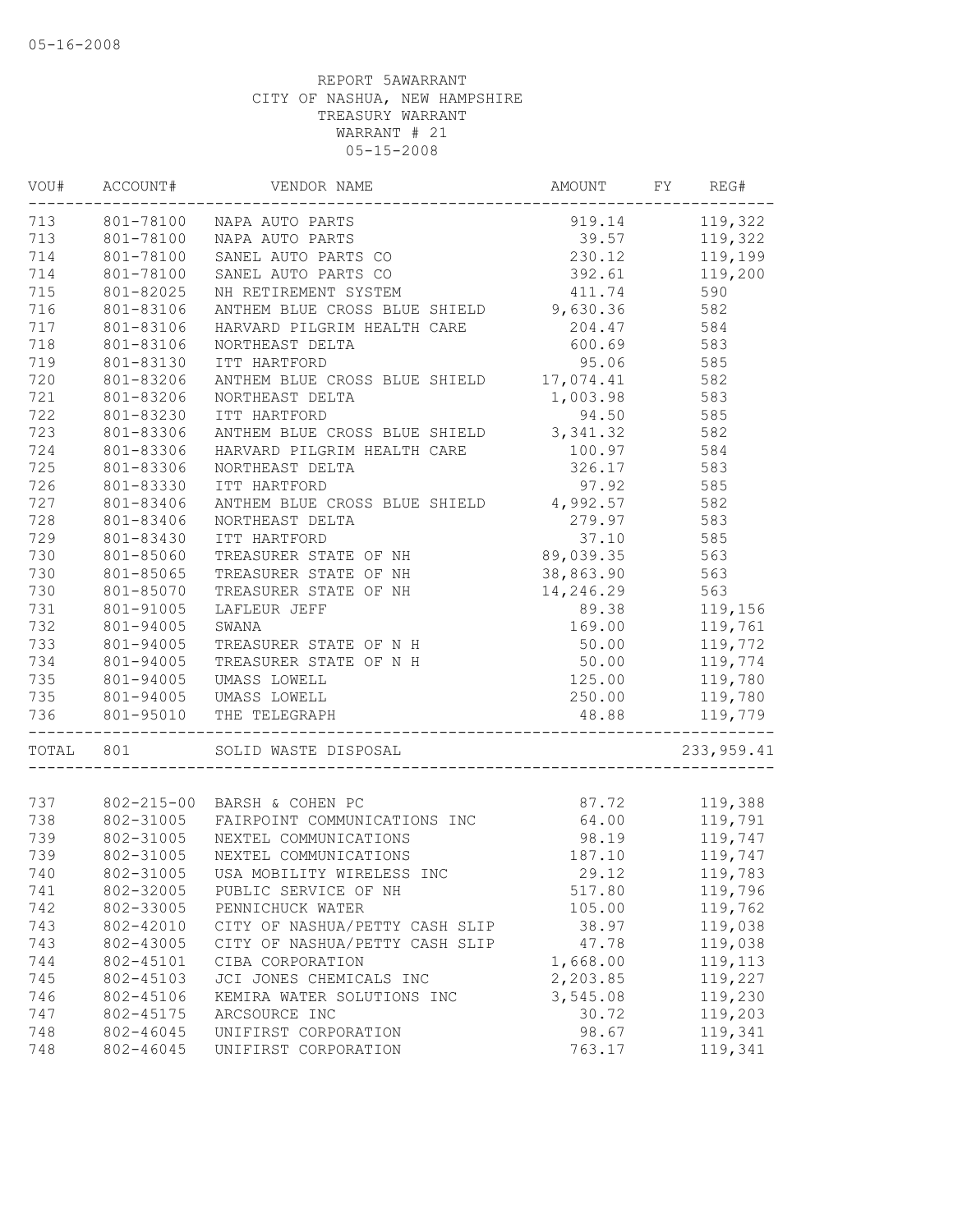| 802-467<br>185.40<br>HILLSBOROUGH COUNTY TREASURER<br>750<br>DYNAMIC CABLE REPAIRS/JACK GOH<br>802-49075<br>1,165.00<br>751<br>802-53030<br>CHEMSERVE ENVIRONMENTAL ANALYS<br>1,331.86<br>752<br>802-53030<br>EASTERN ANALYTICAL INC<br>65.00<br>753<br>802-53030<br>4,636.21<br>UNDERWOOD ENGINEERS INC<br>754<br>802-59100<br>246.81<br>NEW ENGLAND INDUSTRIAL TRUCK I<br>755<br>255.00<br>802-59105<br>GREENLEAF WILLIAM<br>756<br>2,500.00<br>802-59230<br>119,729<br>CLEARFLOW<br>757<br>802-59230<br>467.10<br>119,628<br>CORRIVEAU ROUTHIER INC<br>758<br>119,092<br>802-59238<br>ANACOMP INC<br>189.35<br>759<br>802-59239<br>84.10<br>119,126<br>PRINTGRAPHICS OF MAINE<br>760<br>802-59239<br>STAPLES BUSINESS ADVANTAGE<br>234.16<br>119,397<br>761<br>802-59265<br>CITIZEN'S BANK OF NH<br>567<br>786.15<br>762<br>802-59275<br>PENNICHUCK WATER<br>7,988.64<br>119,763<br>763<br>802-59320<br>CN WOOD CO INC<br>52.80<br>119,354<br>764<br>1,360.82<br>119,244<br>802-59320<br>MINUTEMAN TRUCKS INC<br>765<br>221.02<br>119,200<br>802-59320<br>SANEL AUTO PARTS CO<br>765<br>802-59320<br>SANEL AUTO PARTS CO<br>18.94<br>119,200<br>766<br>192.00<br>802-64192<br>CALIFORNIA CONTRACTORS SUPPLIE<br>767<br>802-64192<br>FASTENAL COMPANY<br>96.40<br>768<br>802-64192<br>FEDEX<br>303.90<br>769<br>802-64192<br>15.53<br>G V MOORE LUMBER CO INC<br>770<br>802-64192<br>69.66<br>GRAINGER<br>771<br>802-64192<br>40.90<br>HOME DEPOT CREDIT SERVICES<br>9,053.00<br>802-64192<br>J F MCDERMOTT CORP<br>802-64192<br>LAB SAFETY SUPPLY INC<br>318.45<br>802-64192<br>M & M ELECTRICAL SUPPLY CO INC<br>1.89<br>775<br>MCMASTER-CARR SUPPLY CO<br>666.18<br>802-64192<br>802-64192<br>PINE MOTOR PARTS<br>79.94<br>802-64192<br>UNITED SUPPLY COMPANY INC<br>48.40<br>802-77055<br>M & M ELECTRICAL SUPPLY CO INC<br>950.51<br>802-77065<br>22.62<br>APPLIED INDUSTRIAL TECHNOLOGIE<br>802-77066<br>7,395.00<br>WATERLINE SERVICES LLC<br>802-77069<br>595.90<br>GRAINGER<br>782<br>802-77069<br>J LAWRENCE HALL INC<br>292.02<br>783<br>802-77069<br>M & M ELECTRICAL SUPPLY CO INC<br>56.28<br>784<br>802-77069<br>MCMASTER-CARR SUPPLY CO<br>152.77<br>785<br>802-82025<br>692.86<br>590<br>NH RETIREMENT SYSTEM<br>786<br>802-83006<br>26,863.86<br>ANTHEM BLUE CROSS BLUE SHIELD<br>582<br>787<br>802-83006<br>14,758.74<br>HARVARD PILGRIM HEALTH CARE<br>584<br>2,610.63<br>802-83006<br>583<br>NORTHEAST DELTA<br>409.02<br>789<br>802-83030<br>585<br>ITT HARTFORD<br>790<br>802-85040<br>US BANK NA (091000022)<br>38,123.00<br>562<br>282.50<br>791<br>802-94005<br>CIARDELLI GERALDINE<br>2,052.00<br>802-95010<br>METEORLOGIX<br>802-95075<br>TREASURER STATE OF NH<br>50.00<br>840.60<br>802-96004<br>HORIZON SOLUTIONS CORP | VOU# | ACCOUNT# | VENDOR NAME | AMOUNT | FY | REG#    |
|---------------------------------------------------------------------------------------------------------------------------------------------------------------------------------------------------------------------------------------------------------------------------------------------------------------------------------------------------------------------------------------------------------------------------------------------------------------------------------------------------------------------------------------------------------------------------------------------------------------------------------------------------------------------------------------------------------------------------------------------------------------------------------------------------------------------------------------------------------------------------------------------------------------------------------------------------------------------------------------------------------------------------------------------------------------------------------------------------------------------------------------------------------------------------------------------------------------------------------------------------------------------------------------------------------------------------------------------------------------------------------------------------------------------------------------------------------------------------------------------------------------------------------------------------------------------------------------------------------------------------------------------------------------------------------------------------------------------------------------------------------------------------------------------------------------------------------------------------------------------------------------------------------------------------------------------------------------------------------------------------------------------------------------------------------------------------------------------------------------------------------------------------------------------------------------------------------------------------------------------------------------------------------------------------------------------------------------------------------------------------------------------------------------------------------------------------------------------------------------------------------------------------------------------------------------------------------------------------------------------------------------------------------------------------------------------------------------------------------------------------------|------|----------|-------------|--------|----|---------|
|                                                                                                                                                                                                                                                                                                                                                                                                                                                                                                                                                                                                                                                                                                                                                                                                                                                                                                                                                                                                                                                                                                                                                                                                                                                                                                                                                                                                                                                                                                                                                                                                                                                                                                                                                                                                                                                                                                                                                                                                                                                                                                                                                                                                                                                                                                                                                                                                                                                                                                                                                                                                                                                                                                                                                         | 749  |          |             |        |    | 119,646 |
|                                                                                                                                                                                                                                                                                                                                                                                                                                                                                                                                                                                                                                                                                                                                                                                                                                                                                                                                                                                                                                                                                                                                                                                                                                                                                                                                                                                                                                                                                                                                                                                                                                                                                                                                                                                                                                                                                                                                                                                                                                                                                                                                                                                                                                                                                                                                                                                                                                                                                                                                                                                                                                                                                                                                                         |      |          |             |        |    | 119,357 |
|                                                                                                                                                                                                                                                                                                                                                                                                                                                                                                                                                                                                                                                                                                                                                                                                                                                                                                                                                                                                                                                                                                                                                                                                                                                                                                                                                                                                                                                                                                                                                                                                                                                                                                                                                                                                                                                                                                                                                                                                                                                                                                                                                                                                                                                                                                                                                                                                                                                                                                                                                                                                                                                                                                                                                         |      |          |             |        |    | 119,309 |
|                                                                                                                                                                                                                                                                                                                                                                                                                                                                                                                                                                                                                                                                                                                                                                                                                                                                                                                                                                                                                                                                                                                                                                                                                                                                                                                                                                                                                                                                                                                                                                                                                                                                                                                                                                                                                                                                                                                                                                                                                                                                                                                                                                                                                                                                                                                                                                                                                                                                                                                                                                                                                                                                                                                                                         |      |          |             |        |    | 119,193 |
|                                                                                                                                                                                                                                                                                                                                                                                                                                                                                                                                                                                                                                                                                                                                                                                                                                                                                                                                                                                                                                                                                                                                                                                                                                                                                                                                                                                                                                                                                                                                                                                                                                                                                                                                                                                                                                                                                                                                                                                                                                                                                                                                                                                                                                                                                                                                                                                                                                                                                                                                                                                                                                                                                                                                                         |      |          |             |        |    | 119,062 |
|                                                                                                                                                                                                                                                                                                                                                                                                                                                                                                                                                                                                                                                                                                                                                                                                                                                                                                                                                                                                                                                                                                                                                                                                                                                                                                                                                                                                                                                                                                                                                                                                                                                                                                                                                                                                                                                                                                                                                                                                                                                                                                                                                                                                                                                                                                                                                                                                                                                                                                                                                                                                                                                                                                                                                         |      |          |             |        |    | 119,132 |
|                                                                                                                                                                                                                                                                                                                                                                                                                                                                                                                                                                                                                                                                                                                                                                                                                                                                                                                                                                                                                                                                                                                                                                                                                                                                                                                                                                                                                                                                                                                                                                                                                                                                                                                                                                                                                                                                                                                                                                                                                                                                                                                                                                                                                                                                                                                                                                                                                                                                                                                                                                                                                                                                                                                                                         |      |          |             |        |    | 119,266 |
|                                                                                                                                                                                                                                                                                                                                                                                                                                                                                                                                                                                                                                                                                                                                                                                                                                                                                                                                                                                                                                                                                                                                                                                                                                                                                                                                                                                                                                                                                                                                                                                                                                                                                                                                                                                                                                                                                                                                                                                                                                                                                                                                                                                                                                                                                                                                                                                                                                                                                                                                                                                                                                                                                                                                                         |      |          |             |        |    |         |
|                                                                                                                                                                                                                                                                                                                                                                                                                                                                                                                                                                                                                                                                                                                                                                                                                                                                                                                                                                                                                                                                                                                                                                                                                                                                                                                                                                                                                                                                                                                                                                                                                                                                                                                                                                                                                                                                                                                                                                                                                                                                                                                                                                                                                                                                                                                                                                                                                                                                                                                                                                                                                                                                                                                                                         |      |          |             |        |    |         |
|                                                                                                                                                                                                                                                                                                                                                                                                                                                                                                                                                                                                                                                                                                                                                                                                                                                                                                                                                                                                                                                                                                                                                                                                                                                                                                                                                                                                                                                                                                                                                                                                                                                                                                                                                                                                                                                                                                                                                                                                                                                                                                                                                                                                                                                                                                                                                                                                                                                                                                                                                                                                                                                                                                                                                         |      |          |             |        |    |         |
|                                                                                                                                                                                                                                                                                                                                                                                                                                                                                                                                                                                                                                                                                                                                                                                                                                                                                                                                                                                                                                                                                                                                                                                                                                                                                                                                                                                                                                                                                                                                                                                                                                                                                                                                                                                                                                                                                                                                                                                                                                                                                                                                                                                                                                                                                                                                                                                                                                                                                                                                                                                                                                                                                                                                                         |      |          |             |        |    |         |
|                                                                                                                                                                                                                                                                                                                                                                                                                                                                                                                                                                                                                                                                                                                                                                                                                                                                                                                                                                                                                                                                                                                                                                                                                                                                                                                                                                                                                                                                                                                                                                                                                                                                                                                                                                                                                                                                                                                                                                                                                                                                                                                                                                                                                                                                                                                                                                                                                                                                                                                                                                                                                                                                                                                                                         |      |          |             |        |    |         |
|                                                                                                                                                                                                                                                                                                                                                                                                                                                                                                                                                                                                                                                                                                                                                                                                                                                                                                                                                                                                                                                                                                                                                                                                                                                                                                                                                                                                                                                                                                                                                                                                                                                                                                                                                                                                                                                                                                                                                                                                                                                                                                                                                                                                                                                                                                                                                                                                                                                                                                                                                                                                                                                                                                                                                         |      |          |             |        |    |         |
|                                                                                                                                                                                                                                                                                                                                                                                                                                                                                                                                                                                                                                                                                                                                                                                                                                                                                                                                                                                                                                                                                                                                                                                                                                                                                                                                                                                                                                                                                                                                                                                                                                                                                                                                                                                                                                                                                                                                                                                                                                                                                                                                                                                                                                                                                                                                                                                                                                                                                                                                                                                                                                                                                                                                                         |      |          |             |        |    |         |
|                                                                                                                                                                                                                                                                                                                                                                                                                                                                                                                                                                                                                                                                                                                                                                                                                                                                                                                                                                                                                                                                                                                                                                                                                                                                                                                                                                                                                                                                                                                                                                                                                                                                                                                                                                                                                                                                                                                                                                                                                                                                                                                                                                                                                                                                                                                                                                                                                                                                                                                                                                                                                                                                                                                                                         |      |          |             |        |    |         |
|                                                                                                                                                                                                                                                                                                                                                                                                                                                                                                                                                                                                                                                                                                                                                                                                                                                                                                                                                                                                                                                                                                                                                                                                                                                                                                                                                                                                                                                                                                                                                                                                                                                                                                                                                                                                                                                                                                                                                                                                                                                                                                                                                                                                                                                                                                                                                                                                                                                                                                                                                                                                                                                                                                                                                         |      |          |             |        |    |         |
|                                                                                                                                                                                                                                                                                                                                                                                                                                                                                                                                                                                                                                                                                                                                                                                                                                                                                                                                                                                                                                                                                                                                                                                                                                                                                                                                                                                                                                                                                                                                                                                                                                                                                                                                                                                                                                                                                                                                                                                                                                                                                                                                                                                                                                                                                                                                                                                                                                                                                                                                                                                                                                                                                                                                                         |      |          |             |        |    |         |
|                                                                                                                                                                                                                                                                                                                                                                                                                                                                                                                                                                                                                                                                                                                                                                                                                                                                                                                                                                                                                                                                                                                                                                                                                                                                                                                                                                                                                                                                                                                                                                                                                                                                                                                                                                                                                                                                                                                                                                                                                                                                                                                                                                                                                                                                                                                                                                                                                                                                                                                                                                                                                                                                                                                                                         |      |          |             |        |    |         |
|                                                                                                                                                                                                                                                                                                                                                                                                                                                                                                                                                                                                                                                                                                                                                                                                                                                                                                                                                                                                                                                                                                                                                                                                                                                                                                                                                                                                                                                                                                                                                                                                                                                                                                                                                                                                                                                                                                                                                                                                                                                                                                                                                                                                                                                                                                                                                                                                                                                                                                                                                                                                                                                                                                                                                         |      |          |             |        |    | 119,353 |
|                                                                                                                                                                                                                                                                                                                                                                                                                                                                                                                                                                                                                                                                                                                                                                                                                                                                                                                                                                                                                                                                                                                                                                                                                                                                                                                                                                                                                                                                                                                                                                                                                                                                                                                                                                                                                                                                                                                                                                                                                                                                                                                                                                                                                                                                                                                                                                                                                                                                                                                                                                                                                                                                                                                                                         |      |          |             |        |    | 119,267 |
|                                                                                                                                                                                                                                                                                                                                                                                                                                                                                                                                                                                                                                                                                                                                                                                                                                                                                                                                                                                                                                                                                                                                                                                                                                                                                                                                                                                                                                                                                                                                                                                                                                                                                                                                                                                                                                                                                                                                                                                                                                                                                                                                                                                                                                                                                                                                                                                                                                                                                                                                                                                                                                                                                                                                                         |      |          |             |        |    | 119,742 |
|                                                                                                                                                                                                                                                                                                                                                                                                                                                                                                                                                                                                                                                                                                                                                                                                                                                                                                                                                                                                                                                                                                                                                                                                                                                                                                                                                                                                                                                                                                                                                                                                                                                                                                                                                                                                                                                                                                                                                                                                                                                                                                                                                                                                                                                                                                                                                                                                                                                                                                                                                                                                                                                                                                                                                         |      |          |             |        |    | 119,226 |
|                                                                                                                                                                                                                                                                                                                                                                                                                                                                                                                                                                                                                                                                                                                                                                                                                                                                                                                                                                                                                                                                                                                                                                                                                                                                                                                                                                                                                                                                                                                                                                                                                                                                                                                                                                                                                                                                                                                                                                                                                                                                                                                                                                                                                                                                                                                                                                                                                                                                                                                                                                                                                                                                                                                                                         |      |          |             |        |    | 119,105 |
|                                                                                                                                                                                                                                                                                                                                                                                                                                                                                                                                                                                                                                                                                                                                                                                                                                                                                                                                                                                                                                                                                                                                                                                                                                                                                                                                                                                                                                                                                                                                                                                                                                                                                                                                                                                                                                                                                                                                                                                                                                                                                                                                                                                                                                                                                                                                                                                                                                                                                                                                                                                                                                                                                                                                                         |      |          |             |        |    | 119,756 |
|                                                                                                                                                                                                                                                                                                                                                                                                                                                                                                                                                                                                                                                                                                                                                                                                                                                                                                                                                                                                                                                                                                                                                                                                                                                                                                                                                                                                                                                                                                                                                                                                                                                                                                                                                                                                                                                                                                                                                                                                                                                                                                                                                                                                                                                                                                                                                                                                                                                                                                                                                                                                                                                                                                                                                         | 772  |          |             |        |    | 119,155 |
|                                                                                                                                                                                                                                                                                                                                                                                                                                                                                                                                                                                                                                                                                                                                                                                                                                                                                                                                                                                                                                                                                                                                                                                                                                                                                                                                                                                                                                                                                                                                                                                                                                                                                                                                                                                                                                                                                                                                                                                                                                                                                                                                                                                                                                                                                                                                                                                                                                                                                                                                                                                                                                                                                                                                                         | 773  |          |             |        |    | 119,081 |
|                                                                                                                                                                                                                                                                                                                                                                                                                                                                                                                                                                                                                                                                                                                                                                                                                                                                                                                                                                                                                                                                                                                                                                                                                                                                                                                                                                                                                                                                                                                                                                                                                                                                                                                                                                                                                                                                                                                                                                                                                                                                                                                                                                                                                                                                                                                                                                                                                                                                                                                                                                                                                                                                                                                                                         | 774  |          |             |        |    | 119,627 |
|                                                                                                                                                                                                                                                                                                                                                                                                                                                                                                                                                                                                                                                                                                                                                                                                                                                                                                                                                                                                                                                                                                                                                                                                                                                                                                                                                                                                                                                                                                                                                                                                                                                                                                                                                                                                                                                                                                                                                                                                                                                                                                                                                                                                                                                                                                                                                                                                                                                                                                                                                                                                                                                                                                                                                         |      |          |             |        |    | 119,185 |
|                                                                                                                                                                                                                                                                                                                                                                                                                                                                                                                                                                                                                                                                                                                                                                                                                                                                                                                                                                                                                                                                                                                                                                                                                                                                                                                                                                                                                                                                                                                                                                                                                                                                                                                                                                                                                                                                                                                                                                                                                                                                                                                                                                                                                                                                                                                                                                                                                                                                                                                                                                                                                                                                                                                                                         | 776  |          |             |        |    | 119,638 |
|                                                                                                                                                                                                                                                                                                                                                                                                                                                                                                                                                                                                                                                                                                                                                                                                                                                                                                                                                                                                                                                                                                                                                                                                                                                                                                                                                                                                                                                                                                                                                                                                                                                                                                                                                                                                                                                                                                                                                                                                                                                                                                                                                                                                                                                                                                                                                                                                                                                                                                                                                                                                                                                                                                                                                         | 777  |          |             |        |    | 119,648 |
|                                                                                                                                                                                                                                                                                                                                                                                                                                                                                                                                                                                                                                                                                                                                                                                                                                                                                                                                                                                                                                                                                                                                                                                                                                                                                                                                                                                                                                                                                                                                                                                                                                                                                                                                                                                                                                                                                                                                                                                                                                                                                                                                                                                                                                                                                                                                                                                                                                                                                                                                                                                                                                                                                                                                                         | 778  |          |             |        |    | 119,627 |
|                                                                                                                                                                                                                                                                                                                                                                                                                                                                                                                                                                                                                                                                                                                                                                                                                                                                                                                                                                                                                                                                                                                                                                                                                                                                                                                                                                                                                                                                                                                                                                                                                                                                                                                                                                                                                                                                                                                                                                                                                                                                                                                                                                                                                                                                                                                                                                                                                                                                                                                                                                                                                                                                                                                                                         | 779  |          |             |        |    | 119,121 |
|                                                                                                                                                                                                                                                                                                                                                                                                                                                                                                                                                                                                                                                                                                                                                                                                                                                                                                                                                                                                                                                                                                                                                                                                                                                                                                                                                                                                                                                                                                                                                                                                                                                                                                                                                                                                                                                                                                                                                                                                                                                                                                                                                                                                                                                                                                                                                                                                                                                                                                                                                                                                                                                                                                                                                         | 780  |          |             |        |    | 119,137 |
|                                                                                                                                                                                                                                                                                                                                                                                                                                                                                                                                                                                                                                                                                                                                                                                                                                                                                                                                                                                                                                                                                                                                                                                                                                                                                                                                                                                                                                                                                                                                                                                                                                                                                                                                                                                                                                                                                                                                                                                                                                                                                                                                                                                                                                                                                                                                                                                                                                                                                                                                                                                                                                                                                                                                                         | 781  |          |             |        |    | 119,105 |
|                                                                                                                                                                                                                                                                                                                                                                                                                                                                                                                                                                                                                                                                                                                                                                                                                                                                                                                                                                                                                                                                                                                                                                                                                                                                                                                                                                                                                                                                                                                                                                                                                                                                                                                                                                                                                                                                                                                                                                                                                                                                                                                                                                                                                                                                                                                                                                                                                                                                                                                                                                                                                                                                                                                                                         |      |          |             |        |    | 119,664 |
|                                                                                                                                                                                                                                                                                                                                                                                                                                                                                                                                                                                                                                                                                                                                                                                                                                                                                                                                                                                                                                                                                                                                                                                                                                                                                                                                                                                                                                                                                                                                                                                                                                                                                                                                                                                                                                                                                                                                                                                                                                                                                                                                                                                                                                                                                                                                                                                                                                                                                                                                                                                                                                                                                                                                                         |      |          |             |        |    | 119,627 |
|                                                                                                                                                                                                                                                                                                                                                                                                                                                                                                                                                                                                                                                                                                                                                                                                                                                                                                                                                                                                                                                                                                                                                                                                                                                                                                                                                                                                                                                                                                                                                                                                                                                                                                                                                                                                                                                                                                                                                                                                                                                                                                                                                                                                                                                                                                                                                                                                                                                                                                                                                                                                                                                                                                                                                         |      |          |             |        |    | 119,185 |
|                                                                                                                                                                                                                                                                                                                                                                                                                                                                                                                                                                                                                                                                                                                                                                                                                                                                                                                                                                                                                                                                                                                                                                                                                                                                                                                                                                                                                                                                                                                                                                                                                                                                                                                                                                                                                                                                                                                                                                                                                                                                                                                                                                                                                                                                                                                                                                                                                                                                                                                                                                                                                                                                                                                                                         |      |          |             |        |    |         |
|                                                                                                                                                                                                                                                                                                                                                                                                                                                                                                                                                                                                                                                                                                                                                                                                                                                                                                                                                                                                                                                                                                                                                                                                                                                                                                                                                                                                                                                                                                                                                                                                                                                                                                                                                                                                                                                                                                                                                                                                                                                                                                                                                                                                                                                                                                                                                                                                                                                                                                                                                                                                                                                                                                                                                         |      |          |             |        |    |         |
|                                                                                                                                                                                                                                                                                                                                                                                                                                                                                                                                                                                                                                                                                                                                                                                                                                                                                                                                                                                                                                                                                                                                                                                                                                                                                                                                                                                                                                                                                                                                                                                                                                                                                                                                                                                                                                                                                                                                                                                                                                                                                                                                                                                                                                                                                                                                                                                                                                                                                                                                                                                                                                                                                                                                                         |      |          |             |        |    |         |
|                                                                                                                                                                                                                                                                                                                                                                                                                                                                                                                                                                                                                                                                                                                                                                                                                                                                                                                                                                                                                                                                                                                                                                                                                                                                                                                                                                                                                                                                                                                                                                                                                                                                                                                                                                                                                                                                                                                                                                                                                                                                                                                                                                                                                                                                                                                                                                                                                                                                                                                                                                                                                                                                                                                                                         | 788  |          |             |        |    |         |
|                                                                                                                                                                                                                                                                                                                                                                                                                                                                                                                                                                                                                                                                                                                                                                                                                                                                                                                                                                                                                                                                                                                                                                                                                                                                                                                                                                                                                                                                                                                                                                                                                                                                                                                                                                                                                                                                                                                                                                                                                                                                                                                                                                                                                                                                                                                                                                                                                                                                                                                                                                                                                                                                                                                                                         |      |          |             |        |    |         |
|                                                                                                                                                                                                                                                                                                                                                                                                                                                                                                                                                                                                                                                                                                                                                                                                                                                                                                                                                                                                                                                                                                                                                                                                                                                                                                                                                                                                                                                                                                                                                                                                                                                                                                                                                                                                                                                                                                                                                                                                                                                                                                                                                                                                                                                                                                                                                                                                                                                                                                                                                                                                                                                                                                                                                         |      |          |             |        |    |         |
|                                                                                                                                                                                                                                                                                                                                                                                                                                                                                                                                                                                                                                                                                                                                                                                                                                                                                                                                                                                                                                                                                                                                                                                                                                                                                                                                                                                                                                                                                                                                                                                                                                                                                                                                                                                                                                                                                                                                                                                                                                                                                                                                                                                                                                                                                                                                                                                                                                                                                                                                                                                                                                                                                                                                                         |      |          |             |        |    | 119,728 |
|                                                                                                                                                                                                                                                                                                                                                                                                                                                                                                                                                                                                                                                                                                                                                                                                                                                                                                                                                                                                                                                                                                                                                                                                                                                                                                                                                                                                                                                                                                                                                                                                                                                                                                                                                                                                                                                                                                                                                                                                                                                                                                                                                                                                                                                                                                                                                                                                                                                                                                                                                                                                                                                                                                                                                         | 792  |          |             |        |    | 119,752 |
|                                                                                                                                                                                                                                                                                                                                                                                                                                                                                                                                                                                                                                                                                                                                                                                                                                                                                                                                                                                                                                                                                                                                                                                                                                                                                                                                                                                                                                                                                                                                                                                                                                                                                                                                                                                                                                                                                                                                                                                                                                                                                                                                                                                                                                                                                                                                                                                                                                                                                                                                                                                                                                                                                                                                                         | 793  |          |             |        |    | 119,765 |
|                                                                                                                                                                                                                                                                                                                                                                                                                                                                                                                                                                                                                                                                                                                                                                                                                                                                                                                                                                                                                                                                                                                                                                                                                                                                                                                                                                                                                                                                                                                                                                                                                                                                                                                                                                                                                                                                                                                                                                                                                                                                                                                                                                                                                                                                                                                                                                                                                                                                                                                                                                                                                                                                                                                                                         | 794  |          |             |        |    | 119,053 |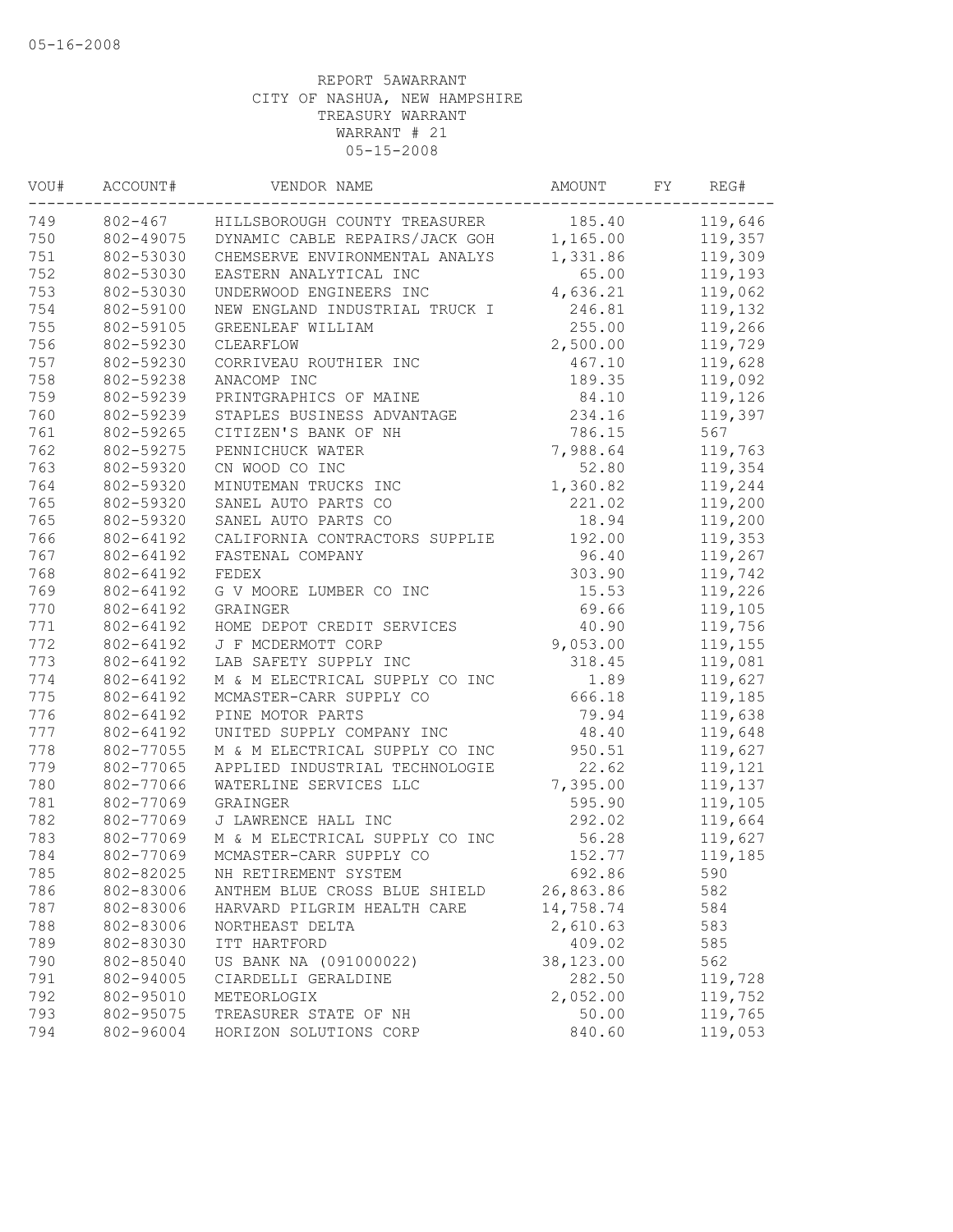| VOU#      | ACCOUNT# |                          | VENDOR NAME | AMOUNT | FY | REG#       |
|-----------|----------|--------------------------|-------------|--------|----|------------|
|           |          |                          |             |        |    |            |
| TOTAL 802 |          | SEWERAGE DISPOSAL SYSTEM |             |        |    | 138,308.09 |
|           |          |                          |             |        |    |            |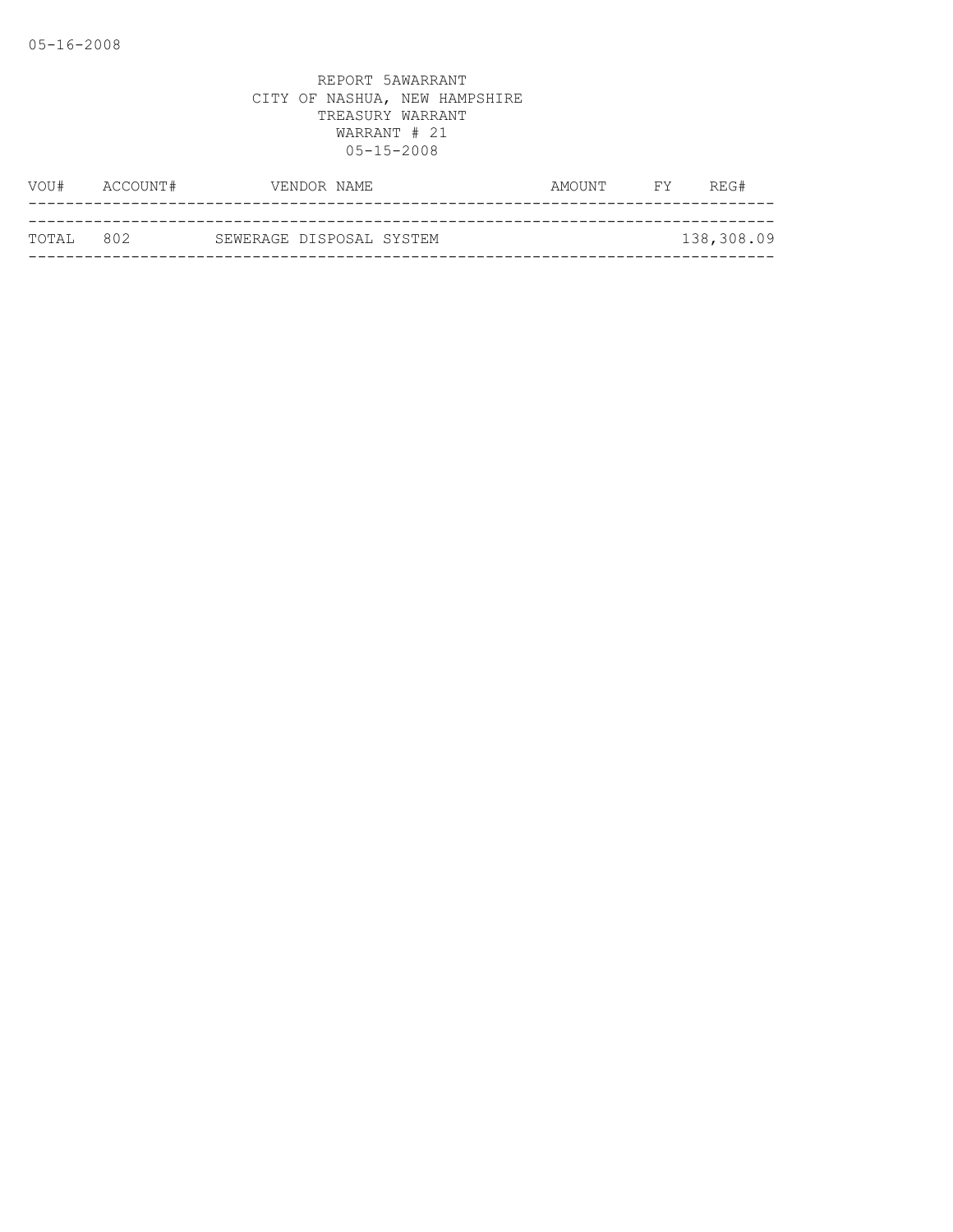| VOU#                                   | ACCOUNT#                                                                               | VENDOR NAME                                                                                                                                    | AMOUNT                                                     | FY | REG#                                                           |
|----------------------------------------|----------------------------------------------------------------------------------------|------------------------------------------------------------------------------------------------------------------------------------------------|------------------------------------------------------------|----|----------------------------------------------------------------|
| 795 —                                  |                                                                                        | 915-94010 CIARDELLI GERALDINE                                                                                                                  | 675.00                                                     |    | 119,730                                                        |
| TOTAL                                  | 915                                                                                    | HUMAN RESOURCE TRUST FUND                                                                                                                      |                                                            |    | 675.00                                                         |
| 796                                    |                                                                                        | 941-49050 WRS GROUP LTD                                                                                                                        | 137.39                                                     |    | 119,166                                                        |
| TOTAL                                  | 941                                                                                    | HEALTH & COMM SVCS TRUST FUND                                                                                                                  |                                                            |    | 137.39                                                         |
| 797<br>798                             | $951 - 22$                                                                             | 951-05076 DAVIDSON MICHAEL<br>STATELY EXCAVATION LLC                                                                                           | 61,802.43<br>5,000.00                                      |    | 119,731<br>119,378                                             |
| TOTAL 951                              |                                                                                        | PWD & ENG TRUST FUND                                                                                                                           |                                                            |    | 66,802.43                                                      |
| 799<br>800<br>801<br>802<br>803<br>804 | 952-05054<br>$952 - 05058$<br>$952 - 05058$<br>$952 - 46005$<br>952-75021<br>952-75022 | HOME DEPOT CREDIT SERVICES<br>HANDY HOUSE INC<br>NEW ENGLAND PREYZEL & POPCORN<br>M & N SPORTS LLC<br>JOHN DEERE LANDSCAPES<br>SIMPLEXGRINNELL | 36.97<br>49.00<br>696.05<br>1,190.00<br>761.26<br>1,375.00 |    | 119,756<br>119,771<br>119,372<br>119,197<br>119,129<br>119,058 |
| TOTAL                                  | 952                                                                                    | PARK & RECREATION TRUST FUND                                                                                                                   |                                                            |    | 4,108.28                                                       |
| 805                                    | 975-59100                                                                              | CHEN PAULINE                                                                                                                                   | 300.00                                                     |    | 119,732                                                        |
| TOTAL                                  | 975                                                                                    | LIBRARY TRUST FUND                                                                                                                             |                                                            |    | 300.00                                                         |
|                                        | 202,81 981-713                                                                         | MARCIANO LIANE                                                                                                                                 | 61.90                                                      |    | 119,496                                                        |
| TOTAL                                  | 981                                                                                    | SCHOOL TRUST FUND                                                                                                                              |                                                            |    | 61.90                                                          |
|                                        |                                                                                        |                                                                                                                                                |                                                            |    |                                                                |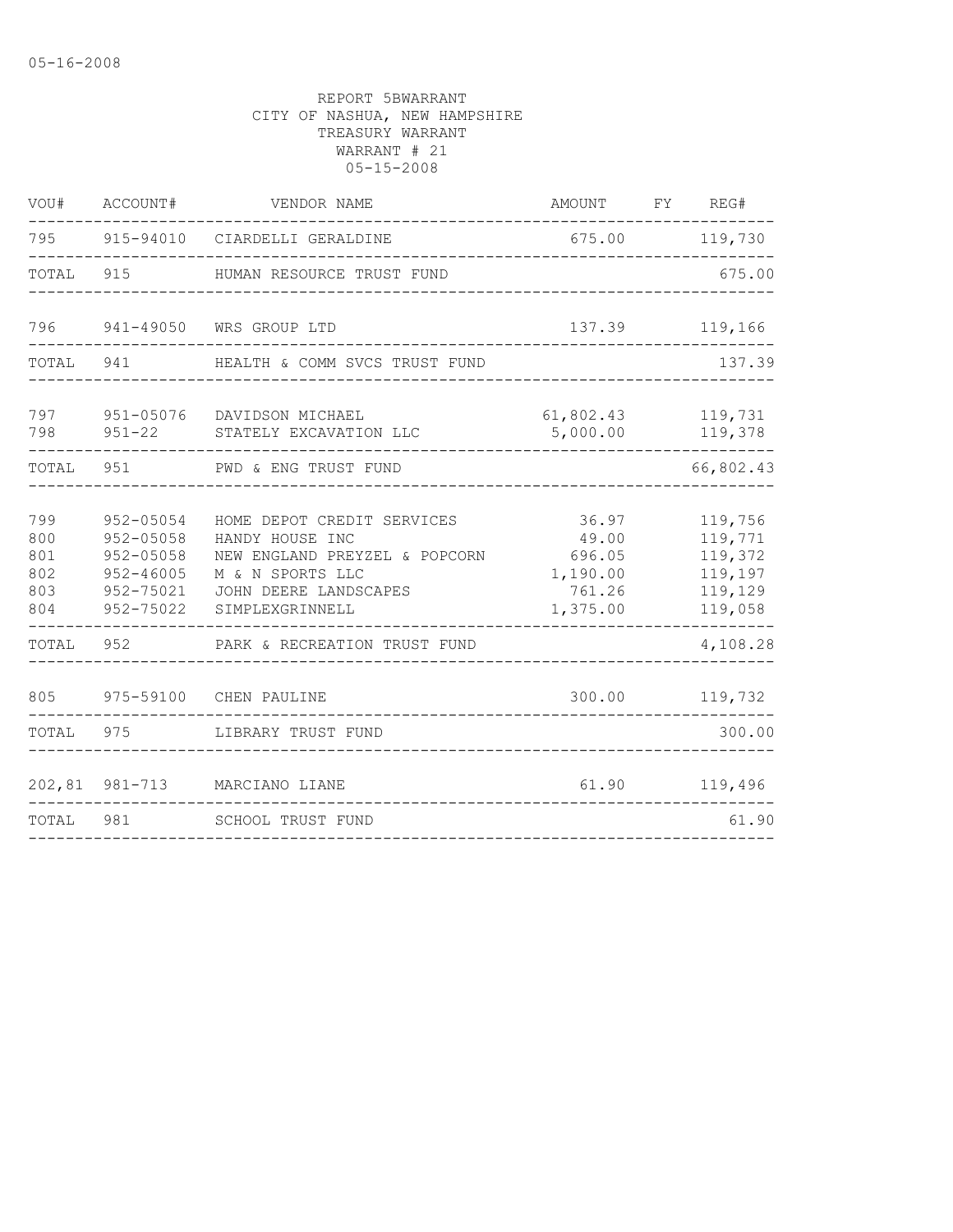|           | ACCOUNT# PAYROLL WEEK ENDING |  | AMOUNT |  |
|-----------|------------------------------|--|--------|--|
|           |                              |  |        |  |
| TOTAL 952 |                              |  |        |  |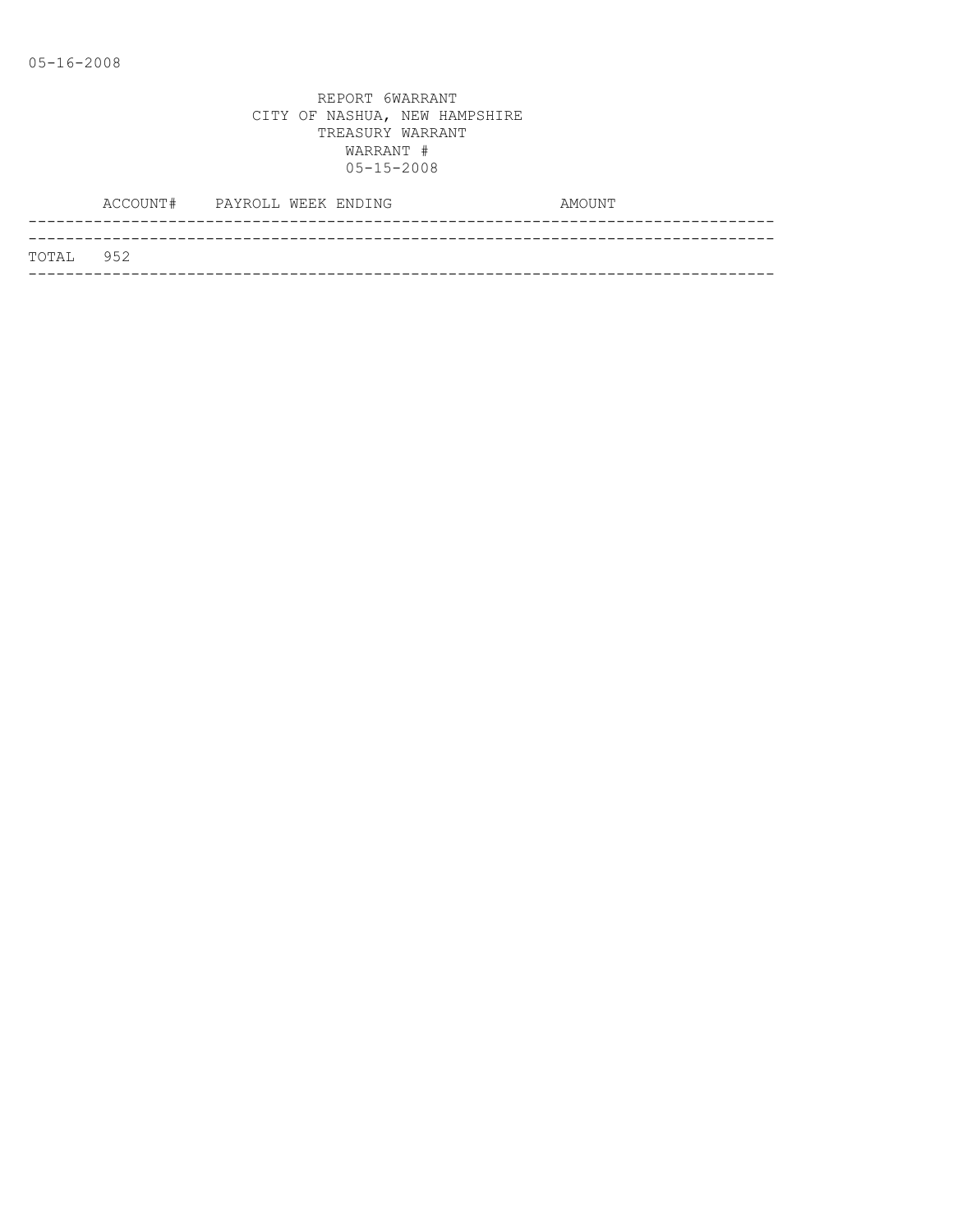|           | ACCOUNT#               | PAYROLL WEEK ENDING                              | AMOUNT                        |           |
|-----------|------------------------|--------------------------------------------------|-------------------------------|-----------|
|           |                        | 305-11239  03-MAY-2008<br>305-11239  10-MAY-2008 | 1,862.41<br>1,862.41          |           |
| TOTAL     | 305                    | SRF - CIVIC & COMM ACTIVITIES                    | _____________________________ | 3,724.82  |
|           |                        |                                                  |                               |           |
|           | 308-83051              | 03-MAY-2008                                      | 813.57                        |           |
|           | 308-83051              | 10-MAY-2008                                      | 3,266.53                      |           |
|           | 308-83052              | 03-MAY-2008                                      | 3,554.20                      |           |
|           | 308-83052<br>308-83102 | 10-MAY-2008<br>03-MAY-2008                       | 3,160.29<br>1,761.12          |           |
|           |                        | 308-83102  10-MAY-2008                           | 1,761.12                      |           |
| TOTAL 308 |                        | SRF - INSURANCE                                  |                               | 14,316.83 |
|           |                        |                                                  |                               |           |
|           |                        | 3086-11870 03-MAY-2008                           | 2,497.20                      |           |
|           |                        | 3086-12006 03-MAY-2008                           | 1,901.54                      |           |
|           |                        | 3086-13032 03-MAY-2008                           | 335.54                        |           |
|           |                        | 3086-13032 10-MAY-2008                           | 248.55                        |           |
| TOTAL     | 308                    | JAVITS GRANT PROGRAM<br>------------------------ |                               | 4,982.83  |
|           |                        |                                                  |                               |           |
|           |                        | 3097-11162 03-MAY-2008                           | 592.50                        |           |
|           |                        | 3097-11162  10-MAY-2008                          | 592.50                        |           |
|           | 3097-11408             | 03-MAY-2008                                      | 721.60                        |           |
|           | 3097-11408             | 10-MAY-2008                                      | 721.60                        |           |
|           | 3097-12112             | $10 - MAX - 2008$                                | 2,103.15                      |           |
|           | 3097-12830             | $10 - MAX - 2008$                                | 115.65                        |           |
|           | 3097-19138             | 03-MAY-2008                                      | 2,838.16                      |           |
|           | 3097-19139             | 03-MAY-2008                                      | 8,599.18                      |           |
|           | 3097-19140             | 10-MAY-2008                                      | 8,909.38                      |           |
|           | 3097-19540             | $10 - MAX - 2008$                                | 19,975.44                     |           |
|           | 3097-19545             | 3097-19544 10-MAY-2008<br>10-MAY-2008            | 742.10<br>2, 174.25           |           |
|           | 309                    | SRF - FOOD SERVICES                              |                               | 48,085.51 |
|           |                        |                                                  |                               |           |
|           |                        | 3117-12006 03-MAY-2008                           | 1,350.00                      |           |
|           |                        | 3117-12006 10-MAY-2008                           | 650.00                        |           |
| TOTAL     | 311                    | DRIVER'S EDUCATION                               |                               | 2,000.00  |
|           |                        | 3118-13133 10-MAY-2008                           | 882.77                        |           |
|           |                        |                                                  |                               |           |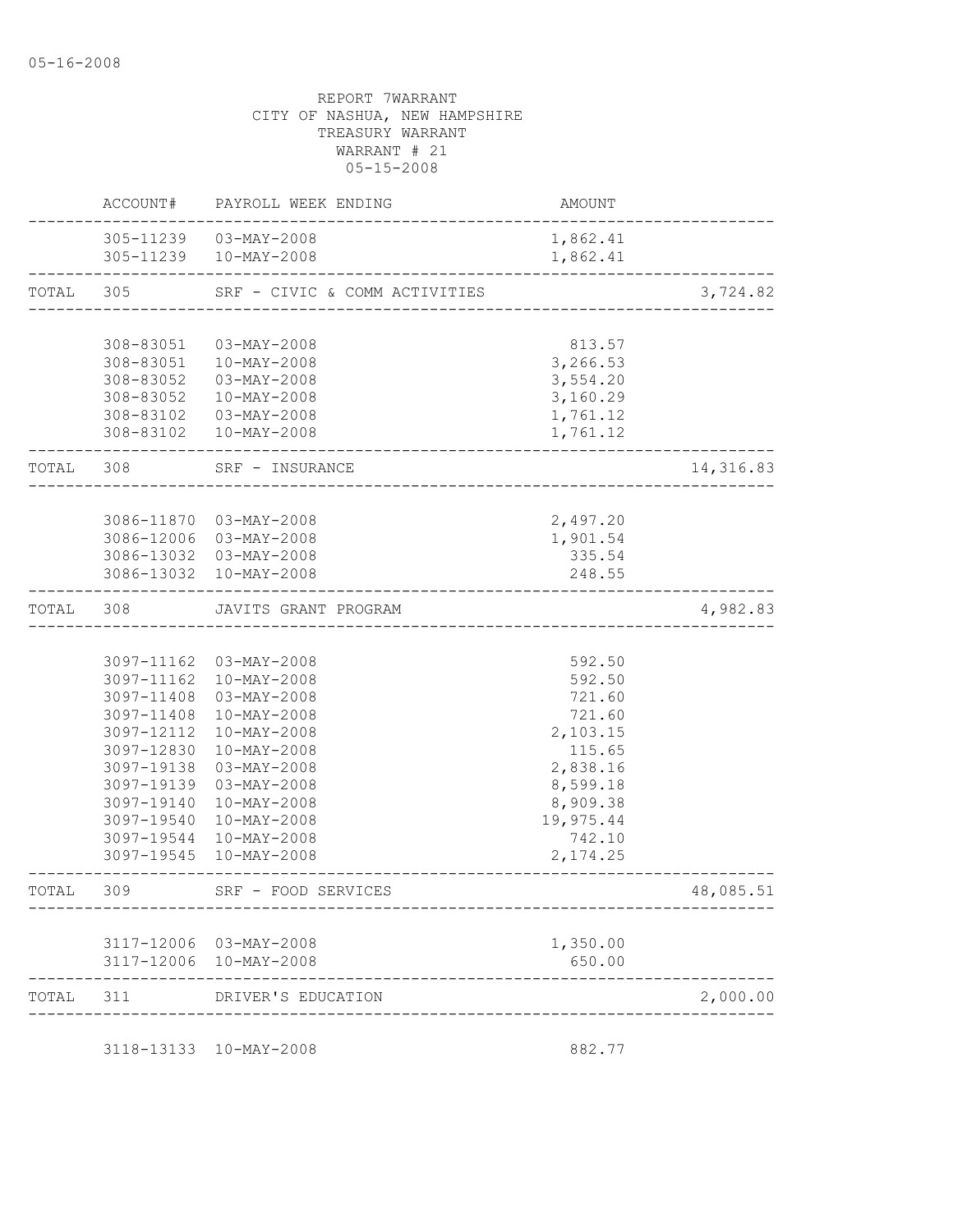|           | ACCOUNT# PAYROLL WEEK ENDING                                        | AMOUNT                         |                        |
|-----------|---------------------------------------------------------------------|--------------------------------|------------------------|
|           | TOTAL 311 SUMMER SCHOOL                                             |                                | 882.77                 |
|           |                                                                     |                                |                        |
|           | 312-11165 03-MAY-2008                                               | 1,015.46                       |                        |
|           | 312-11165  10-MAY-2008                                              | 1,015.46                       |                        |
|           | 312-11191  03-MAY-2008                                              | 761.94                         |                        |
| 312-11191 | $10 - MAX - 2008$                                                   | 761.95                         |                        |
| 312-11547 | $03 - MAX - 2008$                                                   | 2,045.56                       |                        |
| 312-11547 | $10 - MAX - 2008$                                                   | 2,045.58                       |                        |
| 312-12010 | 03-MAY-2008                                                         | 81.44                          |                        |
| 312-12010 | $10 - MAX - 2008$                                                   | 93.07                          |                        |
| 312-12116 | 03-MAY-2008                                                         | 579.58                         |                        |
|           | 312-12116  10-MAY-2008                                              | 579.58                         |                        |
|           | 312-13004 03-MAY-2008                                               | 959.81                         |                        |
|           | 312-13004  10-MAY-2008                                              | 413.64<br>-------------------- |                        |
|           | TOTAL 312 SRF - FINANCIAL SERVICES<br>_____________________________ |                                | 10,353.07              |
|           |                                                                     |                                |                        |
|           | 3122-12006 03-MAY-2008                                              | 175.00                         |                        |
|           | 3122-12006 10-MAY-2008                                              | 175.00                         |                        |
|           | TOTAL 312 ADULT ED/CONTINUING ED                                    |                                | 350.00                 |
|           | 3148-11870 03-MAY-2008                                              | 175.00                         |                        |
|           | TOTAL 314 LEARN AND SERVE AMERICA-REACH                             |                                | 175.00<br>____________ |
|           | 3198-19230 03-MAY-2008                                              | 2,573.62                       |                        |
|           |                                                                     |                                |                        |
|           | TOTAL 319 USDA DIRECT CERTIFICATION GRAN                            |                                | 2,573.62               |
|           | 3238-12006 03-MAY-2008                                              | 1,875.00                       |                        |
|           | 3238-12006 10-MAY-2008                                              | 425.00                         |                        |
|           |                                                                     |                                |                        |
|           | TOTAL 323 ADULT H.S.ALTERNATIVE ED                                  |                                | 2,300.00               |
|           | 3245-11860 03-MAY-2008                                              | 1,301.28                       |                        |
|           | TOTAL 324 YOUTH SAFE HAVEN-PAL                                      |                                | 1,301.28               |
|           |                                                                     |                                |                        |
|           | 3278-12006 03-MAY-2008                                              | 225.00                         |                        |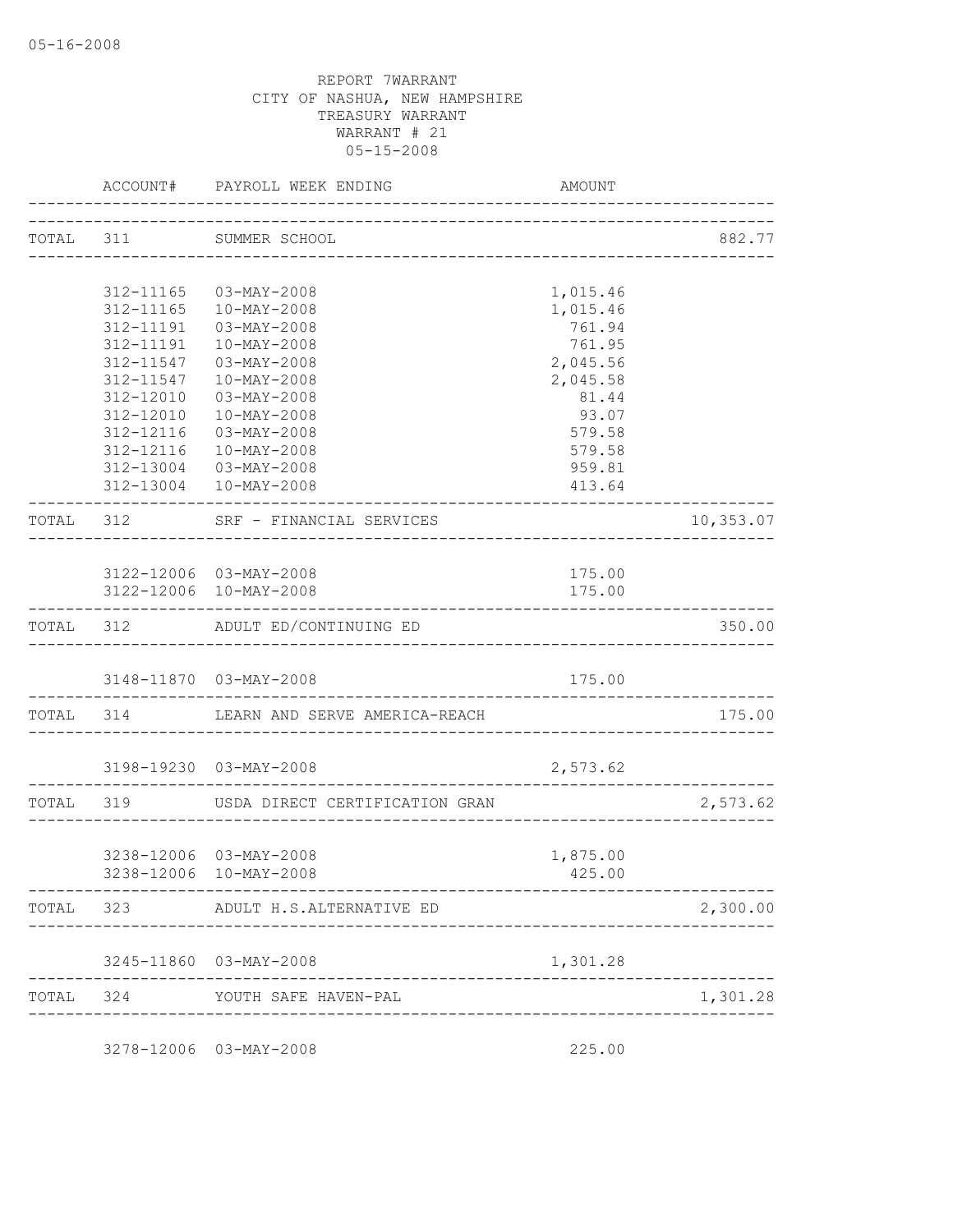|           |                        | ACCOUNT# PAYROLL WEEK ENDING             | AMOUNT                                        |           |
|-----------|------------------------|------------------------------------------|-----------------------------------------------|-----------|
|           |                        | 3278-12006 10-MAY-2008                   | 75.00                                         |           |
|           |                        | TOTAL 327 ADULT H.S.SPECIAL NEEDS GRANT  |                                               | 300.00    |
|           | 331-11245              | 03-MAY-2008                              | 574.38                                        |           |
|           | 331-11245              | 10-MAY-2008                              | 574.38                                        |           |
|           | 331-11250              | 03-MAY-2008                              | 654.88                                        |           |
|           | 331-11250              | 10-MAY-2008                              | 654.88                                        |           |
|           | 331-11552              | 03-MAY-2008                              |                                               |           |
|           | $331 - 11552$          | 10-MAY-2008                              | 952.92                                        |           |
|           | 331-11561              | 03-MAY-2008                              | 1,079.54                                      |           |
|           | 331-11561              | 10-MAY-2008                              | 1,079.54                                      |           |
|           | 331-11567              | 03-MAY-2008                              | 1,366.91                                      |           |
|           | 331-11567              | 10-MAY-2008                              | 1,366.91                                      |           |
|           | 331-12115              | $03 - MAX - 2008$                        | 527.23                                        |           |
|           | 331-12115              | $10 - MAX - 2008$                        | 527.23                                        |           |
|           | 331-13038              | 03-MAY-2008                              | 130.32                                        |           |
|           | 331-13038              | $10 - MAX - 2008$                        | 130.32                                        |           |
|           | $331 - 13044$          | 03-MAY-2008                              | 2,182.88                                      |           |
|           | 331-13044<br>331-13048 | 10-MAY-2008<br>03-MAY-2008               | 1,069.21<br>2,096.70                          |           |
|           |                        | 331-13048  10-MAY-2008                   | 1,887.34                                      |           |
|           | 331-15002              | 03-MAY-2008                              | 667.57                                        |           |
|           |                        | 331-18036 03-MAY-2008                    | 6,827.75                                      |           |
|           |                        | 331-18036  10-MAY-2008                   | 7,071.13                                      |           |
|           |                        | TOTAL 331 SRF - POLICE DEPARTMENT        |                                               | 31,422.02 |
|           |                        | 332-13004 03-MAY-2008                    | 191.62                                        |           |
|           |                        | 332-13004 10-MAY-2008                    | 133.21                                        |           |
|           |                        | 332-18084  10-MAY-2008                   | 671.08<br>----------------------------------- |           |
| TOTAL 332 |                        | SRF - FIRE DEPARTMENT                    |                                               | 995.91    |
|           |                        | 3328-19230 03-MAY-2008                   | 537.50                                        |           |
|           |                        | 3328-19230 10-MAY-2008                   | 25.00                                         |           |
|           | TOTAL 332              | TITLE I SCHL IMPRV LEDGE ST              |                                               | 562.50    |
|           |                        | 3338-19230 03-MAY-2008                   | 862.50                                        |           |
|           |                        |                                          |                                               | 862.50    |
|           |                        | TOTAL 333 TITLE I SCHL IMPRV MT PLEASANT |                                               |           |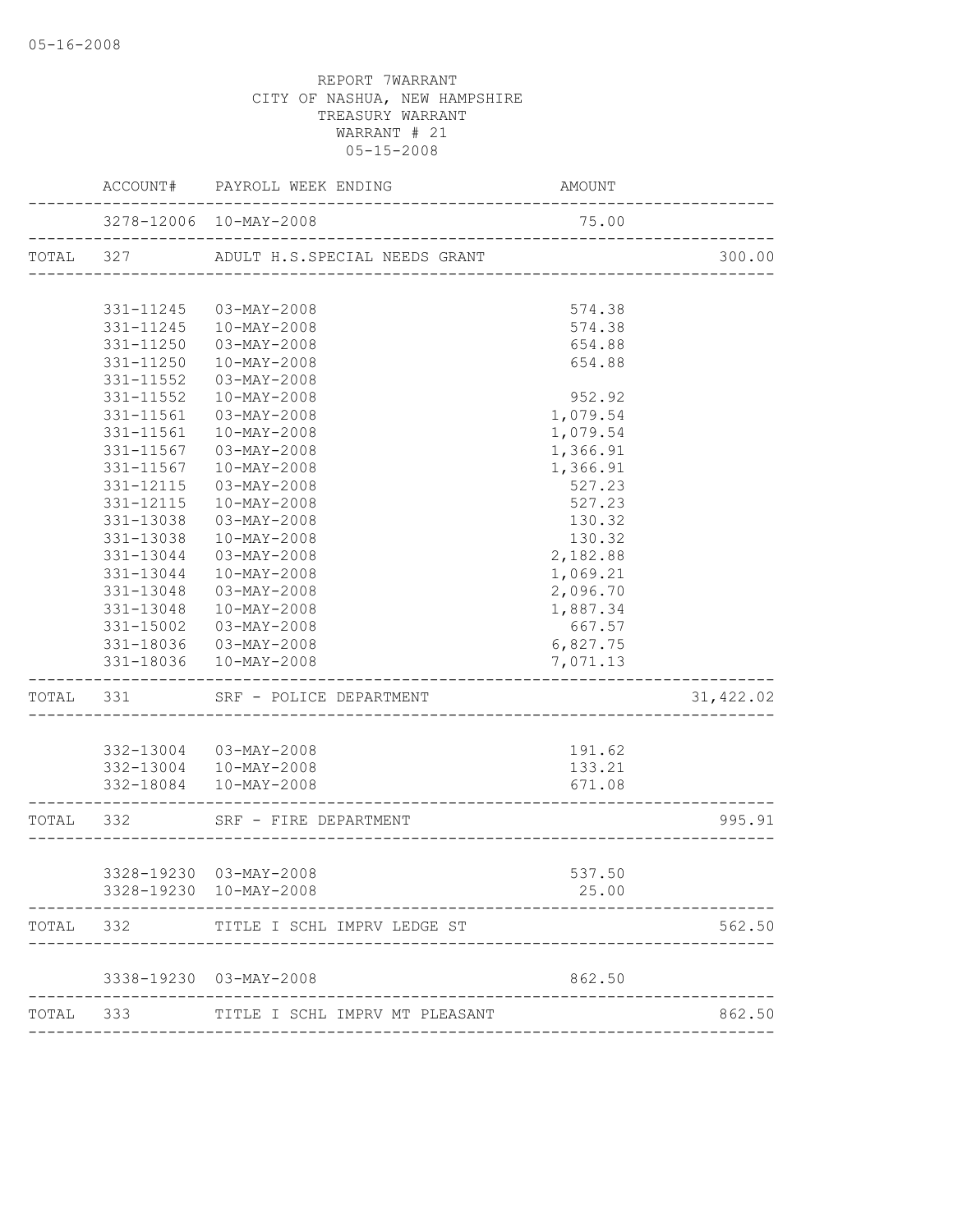|          | <b>AMOUNT</b>                      | ACCOUNT# PAYROLL WEEK ENDING                     |                        |           |
|----------|------------------------------------|--------------------------------------------------|------------------------|-----------|
|          | 215.98                             |                                                  | 3348-13133 10-MAY-2008 |           |
| 215.98   |                                    | TOTAL 334 TITLE I SCHL IMPRV AMHERST ST          |                        |           |
|          | 1,351.96                           | 3358-11870 03-MAY-2008                           |                        |           |
|          | 149.10                             | 3358-12006 03-MAY-2008                           |                        |           |
|          | 2,062.50                           | 3358-12078 10-MAY-2008                           |                        |           |
|          | 118.75<br>________________________ | 3358-19230 10-MAY-2008                           | __________________     |           |
| 3,682.31 |                                    | TOTAL 335 TITLE IB READ 1ST MT PLEASANT          |                        |           |
|          | 300.00                             | 3368-12078 03-MAY-2008                           |                        |           |
| 300.00   |                                    | TITLE I SCHL IMPR DR CRISP                       |                        | TOTAL 336 |
|          |                                    |                                                  |                        |           |
|          | 702.26                             | 341-11107  03-MAY-2008                           |                        |           |
|          | 702.26                             | 341-11107  10-MAY-2008                           |                        |           |
|          | 1,941.86                           | 341-11235  03-MAY-2008                           |                        |           |
|          | 1,941.86                           | 10-MAY-2008                                      | 341-11235              |           |
|          | 217.70                             | 03-MAY-2008                                      | 341-11346              |           |
|          | 217.70                             | 10-MAY-2008                                      | 341-11346              |           |
|          | 104.90                             | $03 - MAX - 2008$                                | 341-12037              |           |
|          | 104.90                             | 10-MAY-2008<br>341-12101  03-MAY-2008            | 341-12037              |           |
|          | 389.60<br>389.60                   | 341-12101  10-MAY-2008                           |                        |           |
| 6,712.64 |                                    | TOTAL 341 SRF - COMMUNITY SERVICES               |                        |           |
|          |                                    |                                                  |                        |           |
|          | 1,810.58                           | 342-11584 03-MAY-2008                            |                        |           |
|          | 1,810.58                           | 342-11584  10-MAY-2008                           |                        |           |
|          | 630.62                             | 03-MAY-2008                                      | 342-12000              |           |
|          | 615.18                             | 10-MAY-2008                                      | 342-12000              |           |
|          | 927.98                             | 03-MAY-2008                                      | 342-12040              |           |
|          | 194.67                             | 342-12113 03-MAY-2008                            |                        |           |
|          | 194.67<br>1,003.22                 | 342-12113  10-MAY-2008<br>342-12199  10-MAY-2008 |                        |           |
|          | 370.58                             | 342-12582  03-MAY-2008                           |                        |           |
|          | 370.58                             | 10-MAY-2008                                      | 342-12582              |           |
| 7,928.66 |                                    | SRF - COMMUNITY HEALTH                           |                        | TOTAL 342 |

3440-12078 03-MAY-2008 11,519.65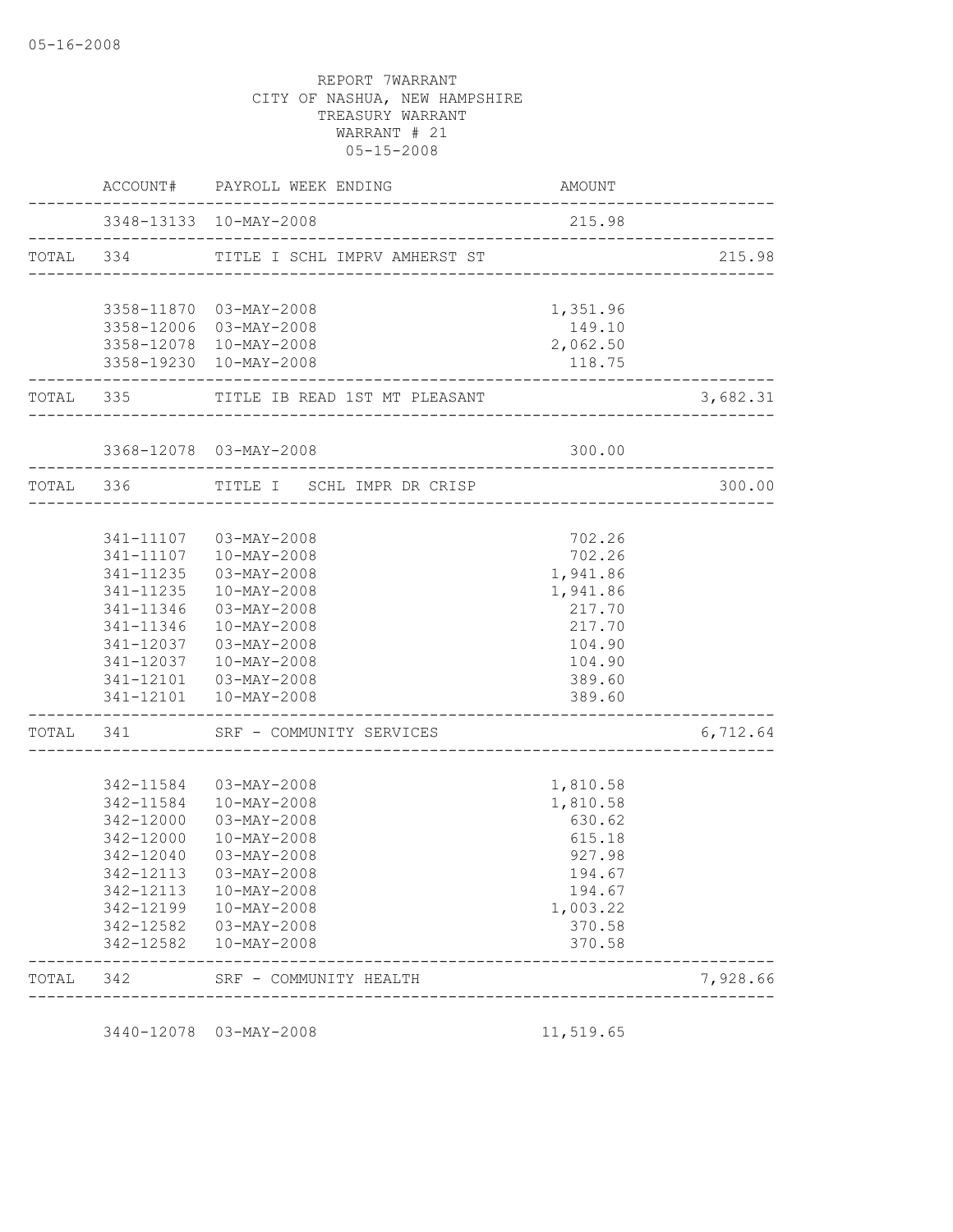|           | ACCOUNT#                                                                                             | PAYROLL WEEK ENDING                                                                                                                                              | AMOUNT                                                                         |                         |
|-----------|------------------------------------------------------------------------------------------------------|------------------------------------------------------------------------------------------------------------------------------------------------------------------|--------------------------------------------------------------------------------|-------------------------|
| TOTAL 344 |                                                                                                      | AFTER SCHOOL PROGRAM                                                                                                                                             | ______________________________________                                         | 11,519.65               |
|           | ----------------                                                                                     | 3448-11162  10-MAY-2008<br>3448-11860 03-MAY-2008<br>3448-12006 03-MAY-2008<br>3448-12006 10-MAY-2008                                                            | 621.38<br>5,740.29<br>3,645.93<br>7,211.49                                     |                         |
|           | TOTAL 344                                                                                            | TITLE IV SDF 21ST CENTURY                                                                                                                                        |                                                                                | 17,219.09<br>__________ |
|           |                                                                                                      | 3508-11726 03-MAY-2008                                                                                                                                           | 47, 137.85                                                                     |                         |
| TOTAL 350 |                                                                                                      | TITLE 11A TEACHER QUALITY                                                                                                                                        |                                                                                | 47,137.85               |
|           |                                                                                                      | 352-59055 03-MAY-2008<br>352-59055  10-MAY-2008                                                                                                                  | 772.34<br>772.33                                                               |                         |
|           |                                                                                                      | TOTAL 352 SRF - PARKS AND RECREATION                                                                                                                             |                                                                                | 1,544.67                |
|           | 3558-12006<br>3558-12006<br>3558-19230                                                               | 3558-11870 03-MAY-2008<br>03-MAY-2008<br>$10 - MAX - 2008$<br>3558-12078 10-MAY-2008<br>3558-13004 03-MAY-2008<br>03-MAY-2008                                    | 2,671.69<br>646.04<br>969.24<br>950.00<br>150.00<br>1,033.42                   |                         |
| TOTAL     | 355                                                                                                  | TITLE IB READING 1ST FES                                                                                                                                         |                                                                                | 6,420.39                |
|           | 3608-13133                                                                                           | 3608-11515  03-MAY-2008<br>3608-11870 03-MAY-2008<br>03-MAY-2008                                                                                                 | 5,218.16<br>500.00<br>2,200.00                                                 |                         |
| TOTAL 360 |                                                                                                      | DROP OUT PREVENTION/ALT ED                                                                                                                                       |                                                                                | 7,918.16                |
|           | 374-01127<br>374-01127<br>374-01210<br>374-01210<br>374-0703P<br>374-0703P<br>374-0704P<br>374-0704P | $03 - MAX - 2008$<br>$10-MAY-2008$<br>$03 - MAX - 2008$<br>$10 - MAX - 2008$<br>$03 - MAX - 2008$<br>$10 - MAX - 2008$<br>$03 - MAX - 2008$<br>$10 - MAX - 2008$ | 257.34<br>257.34<br>1,726.11<br>1,726.11<br>311.98<br>87.72<br>232.95<br>58.49 |                         |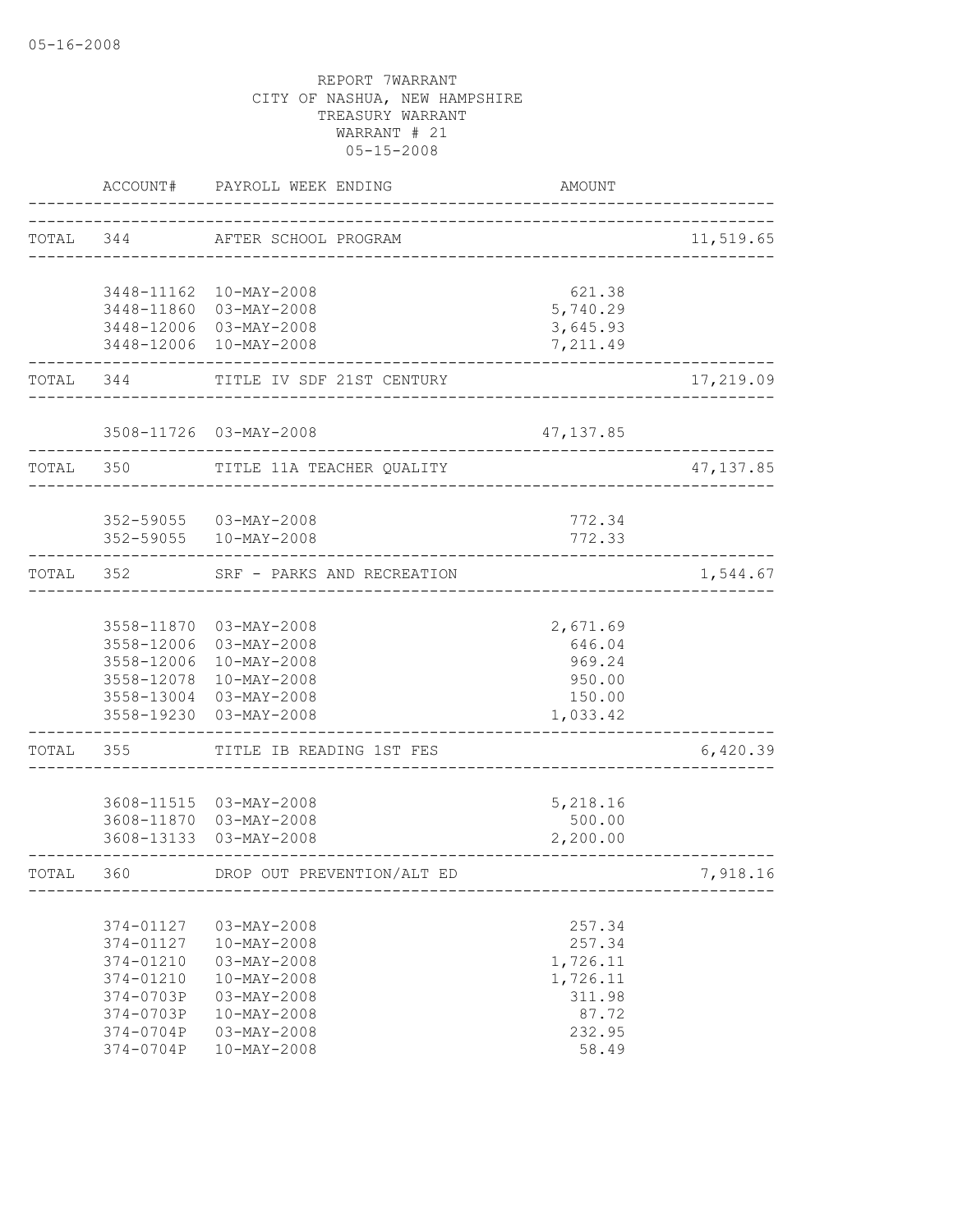|       | ACCOUNT#   | PAYROLL WEEK ENDING                            | AMOUNT    |             |
|-------|------------|------------------------------------------------|-----------|-------------|
|       | 374-0705M  | $10-MAY-2008$                                  | 344.28    |             |
|       | 374-0705P  | $03 - MAX - 2008$                              | 1,960.17  |             |
|       | 374-0705P  | $10-MAY-2008$                                  | 2,213.67  |             |
|       | 374-07235  | 03-MAY-2008                                    | 441.74    |             |
|       | 374-07235  | $10-MAY-2008$                                  | 610.41    |             |
|       | 374-0734P  | $03 - MAY - 2008$                              | 1,401.37  |             |
|       | 374-0734P  | 10-MAY-2008                                    | 1,377.93  |             |
|       | 374-09003  | $03 - MAX - 2008$                              | 506.40    |             |
|       | 374-09003  | $10-MAY-2008$                                  | 506.41    |             |
|       | 374-11131  | 03-MAY-2008                                    | 1,219.71  |             |
|       | 374-11131  | 10-MAY-2008                                    | 1,219.71  |             |
|       | 374-11149  | 03-MAY-2008                                    | 1,813.72  |             |
|       | 374-11149  | $10 - MAX - 2008$                              | 1,813.72  |             |
|       | 374-11168  | 03-MAY-2008                                    | 914.90    |             |
|       | 374-11168  | $10-MAY-2008$                                  | 914.90    |             |
|       | 374-11653  | 03-MAY-2008                                    | 453.43    |             |
|       | 374-11653  | $10-MAY-2008$                                  | 453.43    |             |
| TOTAL | 374        | SRF - URBAN PROGRAMS<br>---------------------- |           | 22,823.94   |
|       |            |                                                |           |             |
|       | 3768-11726 | 03-MAY-2008                                    | 16,416.03 |             |
|       | 3768-11802 | 03-MAY-2008                                    | 1,886.64  |             |
|       | 3768-11870 | 03-MAY-2008                                    | 3,183.64  |             |
|       | 3768-12111 | 10-MAY-2008                                    | 4,768.42  |             |
|       | 3768-12126 | $10 - MAX - 2008$                              | 522.00    |             |
|       | 3768-12198 | $03 - MAX - 2008$                              | 80,963.00 |             |
|       | 3768-12201 | $10 - MAX - 2008$                              | 979.60    |             |
|       | 3768-13133 | 03-MAY-2008                                    | 387.50    |             |
|       | 3768-19000 | 03-MAY-2008                                    | 3,737.30  |             |
|       | 3768-19000 | 10-MAY-2008                                    | 1,473.63  |             |
| TOTAL | 376        | TITLE I ESEA                                   |           | 114, 317.76 |
|       |            |                                                |           |             |
|       |            | 3778-13133 03-MAY-2008                         | 1,331.25  |             |
|       |            | 3778-13133 10-MAY-2008                         | 3,270.00  |             |
| TOTAL | 377        | TITLE III ENHANCE ENG LANGUAGE                 |           | 4,601.25    |
|       |            | 3888-12126 10-MAY-2008                         | 225.45    |             |
| TOTAL | 388        | TITLE V INNOVATIVE PROGRAMS                    |           | 225.45      |
|       |            | 3908-11726 03-MAY-2008                         | 2,955.36  |             |
|       |            | 3908-12198 03-MAY-2008                         | 689.88    |             |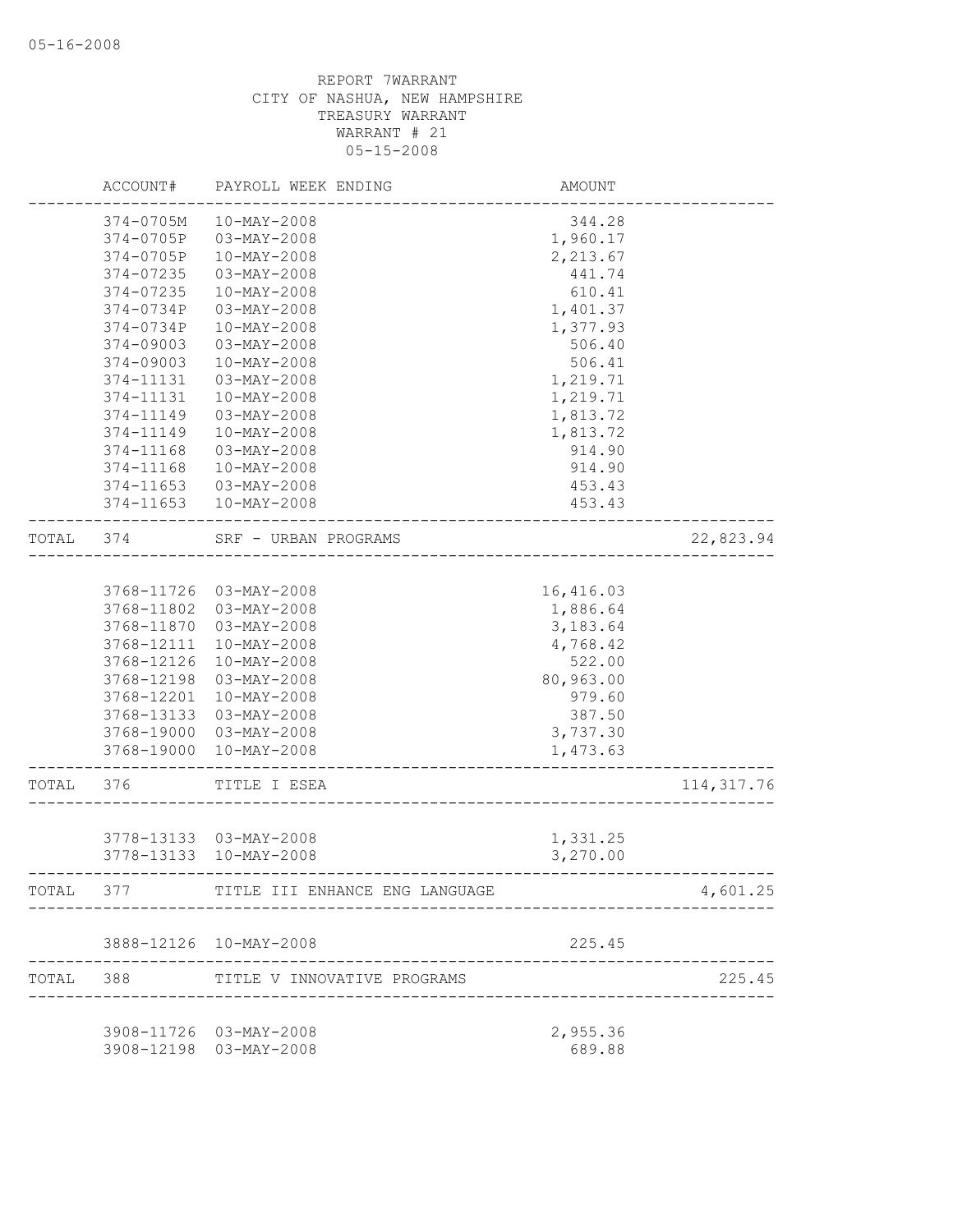|           | ACCOUNT# | PAYROLL WEEK ENDING                                                        | AMOUNT                                |             |
|-----------|----------|----------------------------------------------------------------------------|---------------------------------------|-------------|
|           |          | 3908-12201 10-MAY-2008                                                     | $-93.00$                              |             |
| TOTAL 390 |          | VOC ED SECONDARY PERKINS                                                   |                                       | 3,552.24    |
|           |          | 3927-13133 03-MAY-2008                                                     | 175.00                                |             |
| TOTAL 392 |          | CULINARY ARTS                                                              | ___________________________________   | 175.00      |
|           |          | 3937-19000 03-MAY-2008                                                     | 757.45                                |             |
| TOTAL 393 |          | DAY CARE                                                                   |                                       | 757.45      |
|           |          | 3958-11726 03-MAY-2008<br>3958-11860 03-MAY-2008<br>3958-12201 10-MAY-2008 | 132,503.21<br>1,782.69<br>186.00      |             |
|           |          | TOTAL 395 IDEA BASIC SPEC ED                                               | _____________________________________ | 134, 471.90 |
|           |          | 3968-11726 03-MAY-2008<br>3968-12201 10-MAY-2008                           | 4,238.17<br>62.00                     |             |
| TOTAL 396 |          | IDEA PRESCHOOL SPEC ED                                                     |                                       | 4,300.17    |
|           |          | 3977-12111 03-MAY-2008<br>3977-12111 10-MAY-2008                           | 13,746.02                             |             |
| TOTAL 397 |          | SPECIAL ED LOCAL                                                           |                                       | 13,746.02   |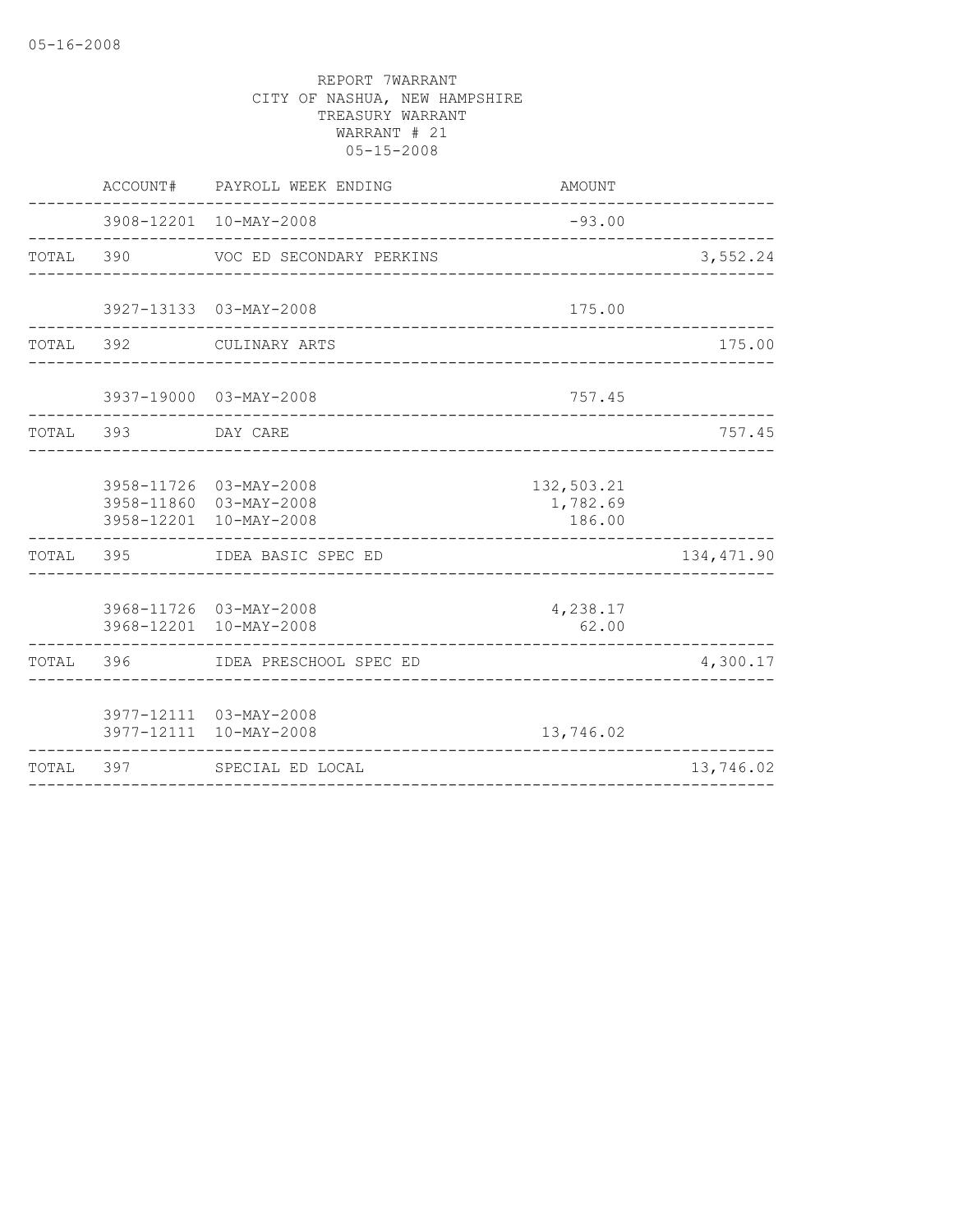|       | ACCOUNT#      | PAYROLL WEEK ENDING            | <b>AMOUNT</b> |           |
|-------|---------------|--------------------------------|---------------|-----------|
|       | 501-11033     | 03-MAY-2008                    | 769.94        |           |
|       | 501-11033     | 10-MAY-2008                    | 769.94        |           |
|       | $501 - 11470$ | 03-MAY-2008                    | 798.30        |           |
|       | $501 - 11470$ | $10 - MAX - 2008$              | 798.30        |           |
|       | 501-11471     | 03-MAY-2008                    | 1,864.88      |           |
|       | 501-11471     | 10-MAY-2008                    | 1,864.88      |           |
|       | 501-11611     | 03-MAY-2008                    | 493.53        |           |
|       |               | 501-11611  10-MAY-2008         | 493.53        |           |
| TOTAL | 501           | MAYOR'S OFFICE                 |               | 7,853.30  |
|       |               |                                |               |           |
|       | 502-11113     | 03-MAY-2008                    | 1,471.30      |           |
|       | 502-11113     | $10 - MAX - 2008$              | 1,471.30      |           |
|       | 502-11195     | 03-MAY-2008                    | 1,941.86      |           |
|       | 502-11195     | 10-MAY-2008                    | 1,941.86      |           |
|       | 502-11219     | $03 - MAX - 2008$              | 1,715.72      |           |
|       | 502-11219     | $10 - MAX - 2008$              | 1,715.72      |           |
|       | 502-11518     | 03-MAY-2008                    | 1,569.35      |           |
|       | 502-11518     | $10 - MAX - 2008$              | 1,569.35      |           |
| TOTAL | 502           | LEGAL DEPARTMENT               |               | 13,396.46 |
|       |               |                                |               |           |
|       |               | 503-11071  10-MAY-2008         | 1,153.52      |           |
|       |               | 503-12092  03-MAY-2008         | 476.65        |           |
|       |               | 503-12092  10-MAY-2008         | 476.66        |           |
| TOTAL | 503           | BOARD OF ALDERMEN              |               | 2,106.83  |
|       |               |                                |               |           |
|       | 511-11103     | $03 - MAX - 2008$              | 685.82        |           |
|       | 511-11103     | 10-MAY-2008                    | 685.82        |           |
|       | 511-11248     | 03-MAY-2008                    | 1,351.04      |           |
|       | 511-11248     | $10 - MAX - 2008$              | 1,351.04      |           |
| TOTAL | 511           | CITI-STAT (FORMERLY ADMIN SVS) |               | 4,073.72  |
|       |               |                                |               |           |
|       | 512-11005     | $03 - MAX - 2008$              | 843.19        |           |
|       | 512-11005     | $10-MAY-2008$                  | 843.19        |           |
|       | $512 - 11050$ | $03 - MAX - 2008$              | 1,380.58      |           |
|       | $512 - 11050$ | $10-MAY-2008$                  | 690.29        |           |
|       | 512-11064     | $03 - MAX - 2008$              | 927.41        |           |
|       | $512 - 11064$ | $10 - MAX - 2008$              | 927.41        |           |
|       | 512-11073     | $03 - \text{MAX} - 2008$       | 1,506.42      |           |
|       | 512-11073     | $10 - MAX - 2008$              | 1,506.42      |           |
|       | 512-11165     | $03 - \text{MAX} - 2008$       | 2,101.49      |           |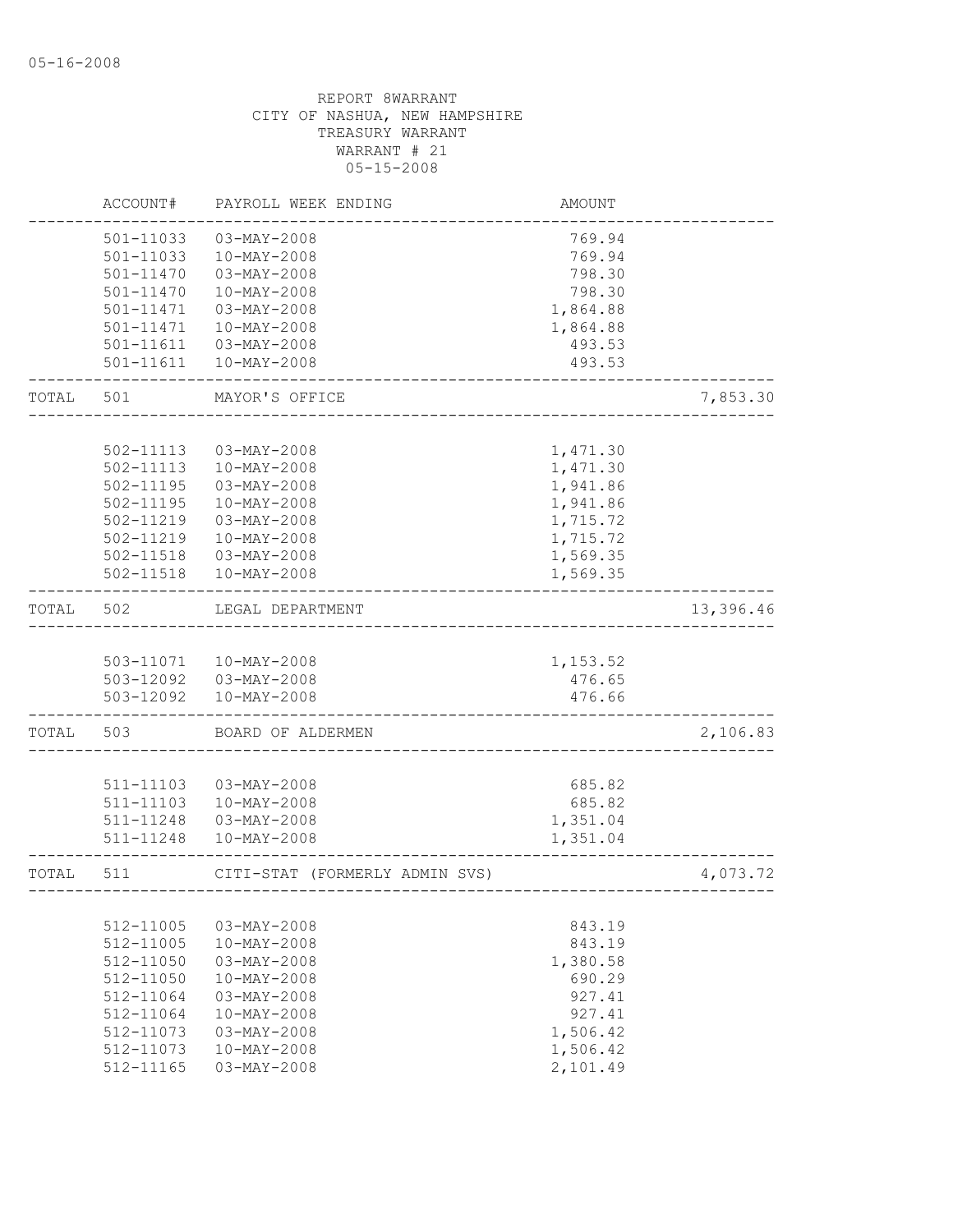| 2,101.49<br>$512 - 11165$<br>$10-MAY-2008$<br>512-11173<br>$03 - MAY - 2008$<br>1,324.88 |           |
|------------------------------------------------------------------------------------------|-----------|
|                                                                                          |           |
|                                                                                          |           |
| 1,324.88<br>512-11173<br>10-MAY-2008                                                     |           |
| 51,307.98<br>512-11177<br>03-MAY-2008                                                    |           |
| 512-11222<br>$03-MAY-2008$<br>929.72                                                     |           |
| 929.71<br>512-11222<br>$10 - MAX - 2008$                                                 |           |
| $03 - MAY - 2008$<br>924.98<br>512-11224                                                 |           |
| 924.98<br>512-11224<br>$10 - MAX - 2008$                                                 |           |
| 512-11232<br>$03 - MAY - 2008$<br>975.38                                                 |           |
| 512-11232<br>975.38<br>10-MAY-2008                                                       |           |
| 512-11265<br>$03 - MAY - 2008$<br>809.99                                                 |           |
| 809.99<br>512-11265<br>10-MAY-2008                                                       |           |
| 1,546.58<br>512-11531<br>03-MAY-2008                                                     |           |
| 512-11531<br>10-MAY-2008<br>1,546.58                                                     |           |
| 512-11581<br>03-MAY-2008<br>707.56                                                       |           |
| 512-11581<br>10-MAY-2008<br>707.56                                                       |           |
| $03 - MAY - 2008$<br>877.27<br>512-11714                                                 |           |
| 10-MAY-2008<br>877.27<br>512-11714                                                       |           |
| 512-11740<br>1,529.82<br>$03 - MAX - 2008$                                               |           |
| 512-11740<br>10-MAY-2008<br>1,529.82                                                     |           |
| 244.30<br>512-12010<br>03-MAY-2008                                                       |           |
| 512-12010<br>279.21<br>$10-MAY-2008$                                                     |           |
| 512-12033<br>$03 - MAX - 2008$<br>564.47                                                 |           |
| 564.47<br>512-12033<br>$10-MAY-2008$                                                     |           |
| 512-12052<br>$03 - MAY - 2008$<br>527.63                                                 |           |
| 512-12052<br>540.05<br>$10 - MAX - 2008$                                                 |           |
| 512-12056<br>331.07<br>$03 - MAX - 2008$                                                 |           |
| 512-12056<br>331.07<br>$10-MAY-2008$                                                     |           |
| 512-12095<br>$03 - MAY - 2008$<br>345.14                                                 |           |
| 512-12095<br>10-MAY-2008<br>345.14                                                       |           |
| 512-12749<br>03-MAY-2008<br>571.82                                                       |           |
| 10-MAY-2008                                                                              |           |
| 512-12749<br>571.82                                                                      |           |
| 64.99<br>512-13004<br>03-MAY-2008                                                        |           |
| 512-13004<br>$10-MAY-2008$<br>53.37                                                      |           |
| FINANCIAL SERVICES<br>TOTAL<br>512<br>___________________                                | 88,722.77 |
|                                                                                          |           |
| 513-11117<br>$03-MAY-2008$<br>1,489.36                                                   |           |
| 513-11117<br>$10 - MAX - 2008$<br>1,489.36                                               |           |
| 3,924.73<br>513-11171<br>$03 - MAX - 2008$                                               |           |
| 2,461.72<br>513-11171<br>$10-MAY-2008$                                                   |           |
| 513-11213<br>$03-MAY-2008$<br>1,219.71                                                   |           |
| 513-11213<br>$10-MAY-2008$<br>1,219.71                                                   |           |
| 722.30<br>513-11223<br>$03 - MAY - 2008$                                                 |           |
| 722.31<br>513-11223<br>$10-MAY-2008$                                                     |           |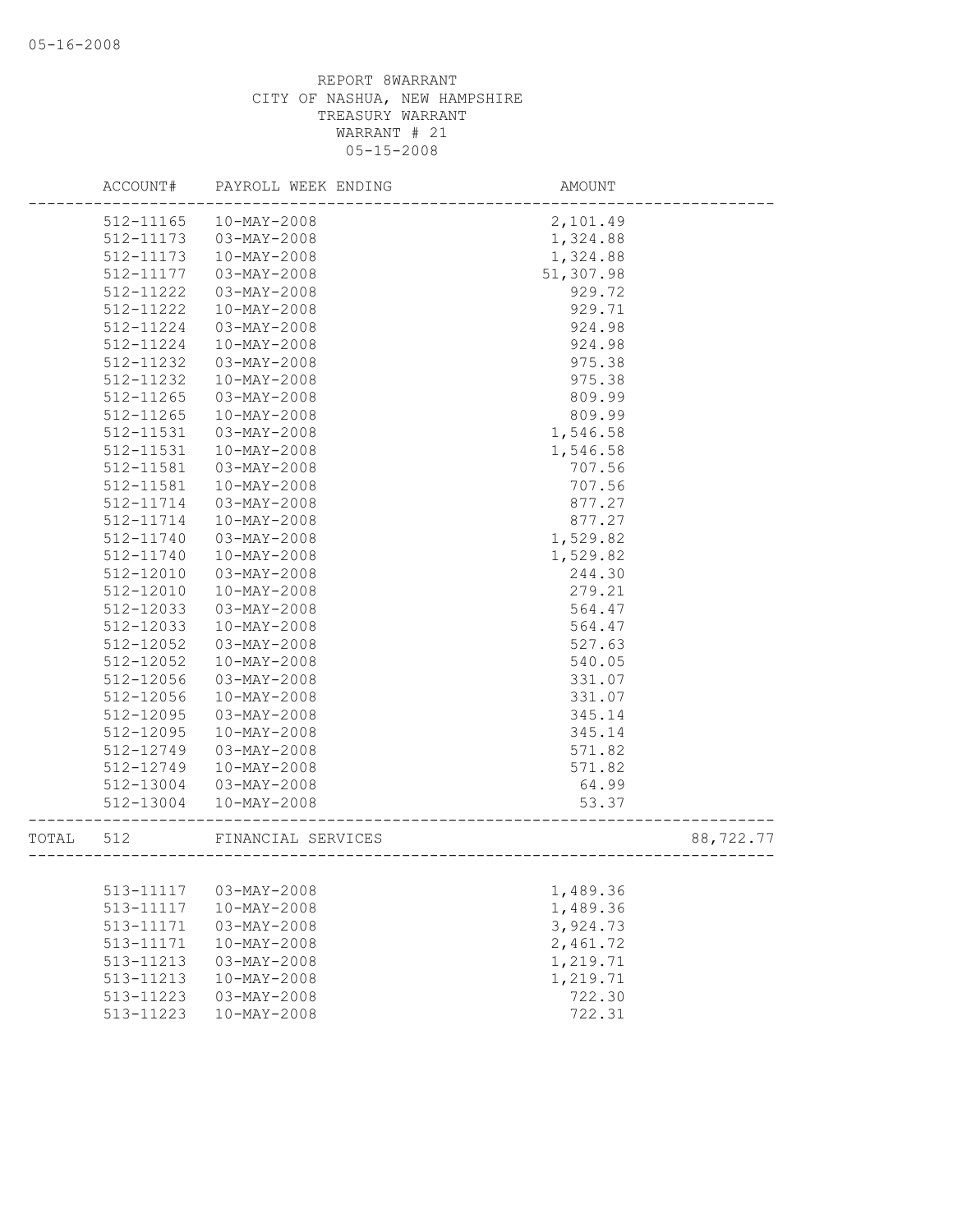|           |           | ACCOUNT# PAYROLL WEEK ENDING                             | AMOUNT   |           |
|-----------|-----------|----------------------------------------------------------|----------|-----------|
|           |           |                                                          |          |           |
|           | TOTAL 513 | CITY CLERK'S OFFICE                                      |          | 13,249.20 |
|           | 515-11031 | 03-MAY-2008                                              | 1,014.26 |           |
|           | 515-11031 | 10-MAY-2008                                              | 1,014.26 |           |
|           | 515-11350 | 03-MAY-2008                                              | 877.27   |           |
|           | 515-11350 | $10 - MAX - 2008$                                        | 877.27   |           |
|           | 515-11447 | 03-MAY-2008                                              | 1,575.29 |           |
|           |           | 515-11447  10-MAY-2008                                   | 1,575.29 |           |
|           |           | 515-12001  03-MAY-2008                                   | 646.03   |           |
|           |           | 515-12001  10-MAY-2008                                   | 646.03   |           |
| TOTAL 515 |           | HUMAN RESOURCES                                          |          | 8,225.70  |
|           |           |                                                          |          |           |
|           |           | 516-11147 03-MAY-2008                                    | 667.54   |           |
|           |           | 516-11147  10-MAY-2008                                   | 667.54   |           |
|           | 516-11148 | 03-MAY-2008                                              | 872.06   |           |
|           |           | 516-11148 10-MAY-2008                                    | 872.06   |           |
|           | 516-11459 | 03-MAY-2008                                              | 162.21   |           |
|           |           | 516-11459  10-MAY-2008                                   | 162.21   |           |
|           |           | 516-11573  03-MAY-2008                                   | 864.92   |           |
|           |           | 516-11573  10-MAY-2008                                   | 864.91   |           |
| TOTAL 516 |           | PURCHASING DEPARTMENT                                    |          | 5, 133.45 |
|           |           |                                                          |          |           |
|           | 517-11198 | 03-MAY-2008                                              | 601.38   |           |
|           | 517-11198 | 10-MAY-2008                                              | 601.39   |           |
|           | 517-11201 | 03-MAY-2008                                              | 615.29   |           |
|           | 517-11201 | $10 - MAX - 2008$                                        | 615.29   |           |
|           | 517-11203 | 03-MAY-2008                                              | 557.35   |           |
|           | 517-11203 | $10 - MAX - 2008$                                        | 557.34   |           |
|           | 517-11420 | 03-MAY-2008                                              | 811.82   |           |
|           | 517-11420 | $10 - MAX - 2008$                                        | 811.82   |           |
|           | 517-12063 | 03-MAY-2008                                              | 275.10   |           |
|           | 517-12063 | 10-MAY-2008                                              | 275.10   |           |
| TOTAL     | 517       | BUILDING MAINT - CITY ADMIN<br>------------------------- |          | 5,721.88  |
|           |           |                                                          |          |           |
|           | 518-11130 | 03-MAY-2008                                              | 786.82   |           |
|           | 518-11130 | 10-MAY-2008                                              | 786.82   |           |
|           | 518-11441 | $03 - MAX - 2008$                                        | 1,324.88 |           |
|           | 518-11441 | $10-MAY-2008$                                            | 1,324.88 |           |
|           | 518-11540 | 03-MAY-2008                                              | 988.21   |           |
|           | 518-11540 | $10 - MAX - 2008$                                        | 988.21   |           |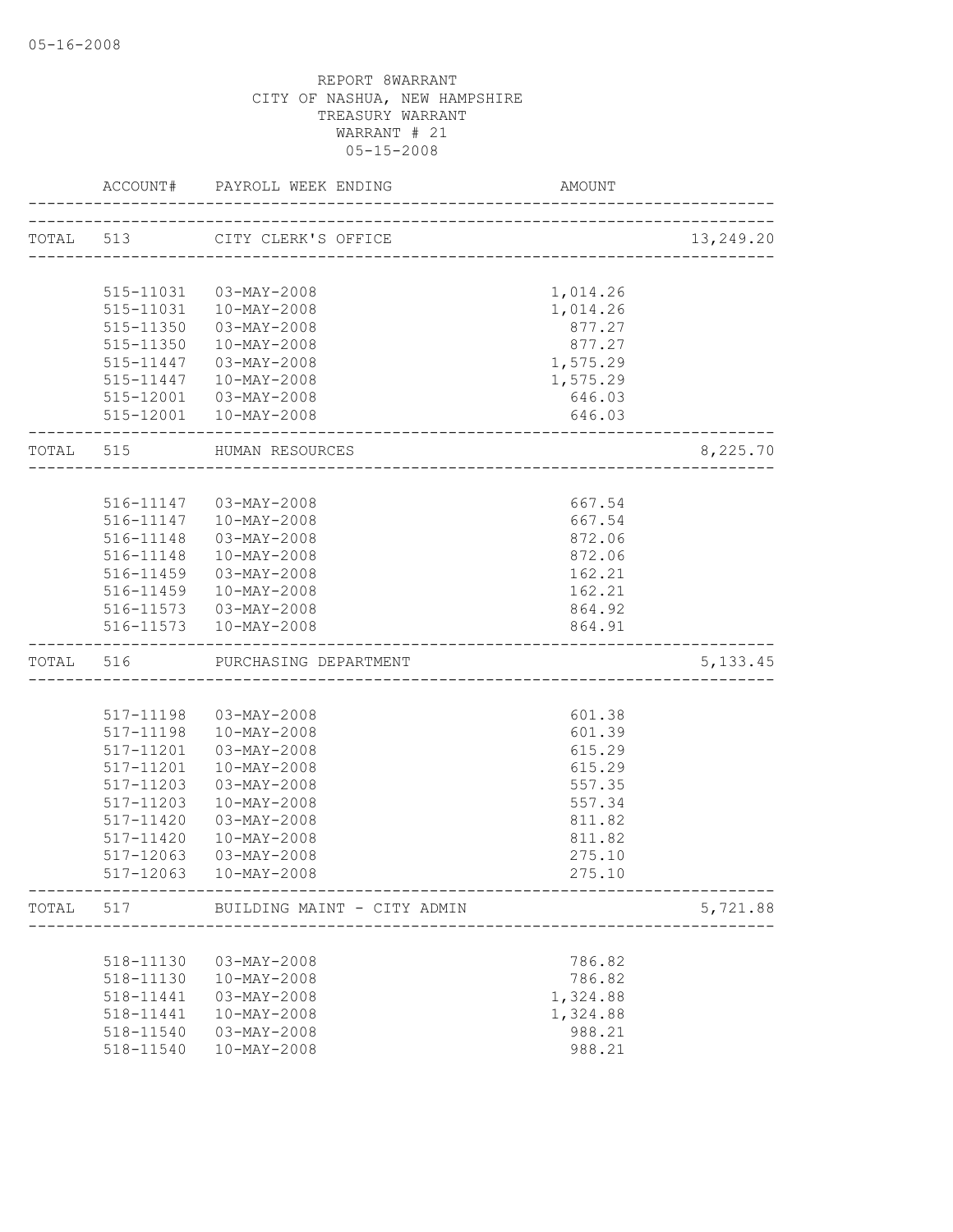|           |                     | ACCOUNT# PAYROLL WEEK ENDING | AMOUNT   |           |
|-----------|---------------------|------------------------------|----------|-----------|
|           |                     | 518-11578  03-MAY-2008       | 909.84   |           |
|           |                     | 518-11578  10-MAY-2008       | 909.84   |           |
|           |                     | 518-11589  03-MAY-2008       | 985.13   |           |
|           |                     | 518-11589  10-MAY-2008       | 985.14   |           |
| TOTAL 518 |                     |                              |          | 9,989.77  |
|           |                     |                              |          |           |
|           |                     | 519-11014  03-MAY-2008       | 1,033.06 |           |
|           |                     | 519-11014  10-MAY-2008       | 1,033.05 |           |
|           | 519-11016           | $03 - MAX - 2008$            | 906.86   |           |
|           | 519-11016           | 10-MAY-2008                  | 906.86   |           |
|           | 519-11017           | 03-MAY-2008                  | 756.67   |           |
|           | 519-11017           | 10-MAY-2008                  | 756.67   |           |
|           | 519-11115           | 03-MAY-2008                  | 1,819.33 |           |
|           | 519-11115           | 10-MAY-2008                  | 1,819.33 |           |
|           | 519-11146           | $03 - MAX - 2008$            | 788.29   |           |
|           | 519-11146           | $10 - MAX - 2008$            | 788.28   |           |
|           | 519-11153           | 03-MAY-2008                  | 568.62   |           |
|           | 519-11153           | $10 - MAX - 2008$            | 568.61   |           |
|           | 519-11154           | 03-MAY-2008                  | 594.65   |           |
|           | 519-11154           | 10-MAY-2008                  | 594.65   |           |
|           | 519-11205           | 03-MAY-2008                  | 743.45   |           |
|           | 519-11205           | 10-MAY-2008                  | 743.44   |           |
|           |                     | 519-11241  03-MAY-2008       | 1,328.18 |           |
|           |                     | 519-11241  10-MAY-2008       | 1,328.18 |           |
|           | TOTAL 519 ASSESSORS |                              |          | 17,078.18 |
|           |                     |                              |          |           |
|           | 522-11429           | 03-MAY-2008                  | 1,715.72 |           |
|           | 522-11429           | 10-MAY-2008                  | 1,715.72 |           |
|           | 522-11488           | 03-MAY-2008                  | 1,557.27 |           |
|           | 522-11488           | 10-MAY-2008                  | 1,557.27 |           |
|           | 522-11641           | 03-MAY-2008                  | 1,295.89 |           |
|           | 522-11641           | 10-MAY-2008                  | 1,295.88 |           |
|           | 522-11652           | 03-MAY-2008                  | 1,364.20 |           |
|           |                     | 522-11652  10-MAY-2008       | 1,364.21 |           |
|           | 522-11721           | $03 - MAY - 2008$            | 1,431.77 |           |
|           | 522-11721           | $10-MAY-2008$                | 1,431.77 |           |
|           | 522-11724           | $03-MAY-2008$                | 1,255.86 |           |
|           | 522-11724           | $10 - MAX - 2008$            | 1,255.87 |           |
|           | 522-11725           | 03-MAY-2008                  | 919.27   |           |
|           | 522-11725           | $10 - MAX - 2008$            | 919.27   |           |
|           | 522-11729           | $03 - MAX - 2008$            | 3,074.76 |           |
|           | 522-11729           | $10-MAY-2008$                | 3,074.75 |           |
|           | 522-13004           | 03-MAY-2008                  | 36.10    |           |
|           | 522-13004           | $10-MAY-2008$                | 18.05    |           |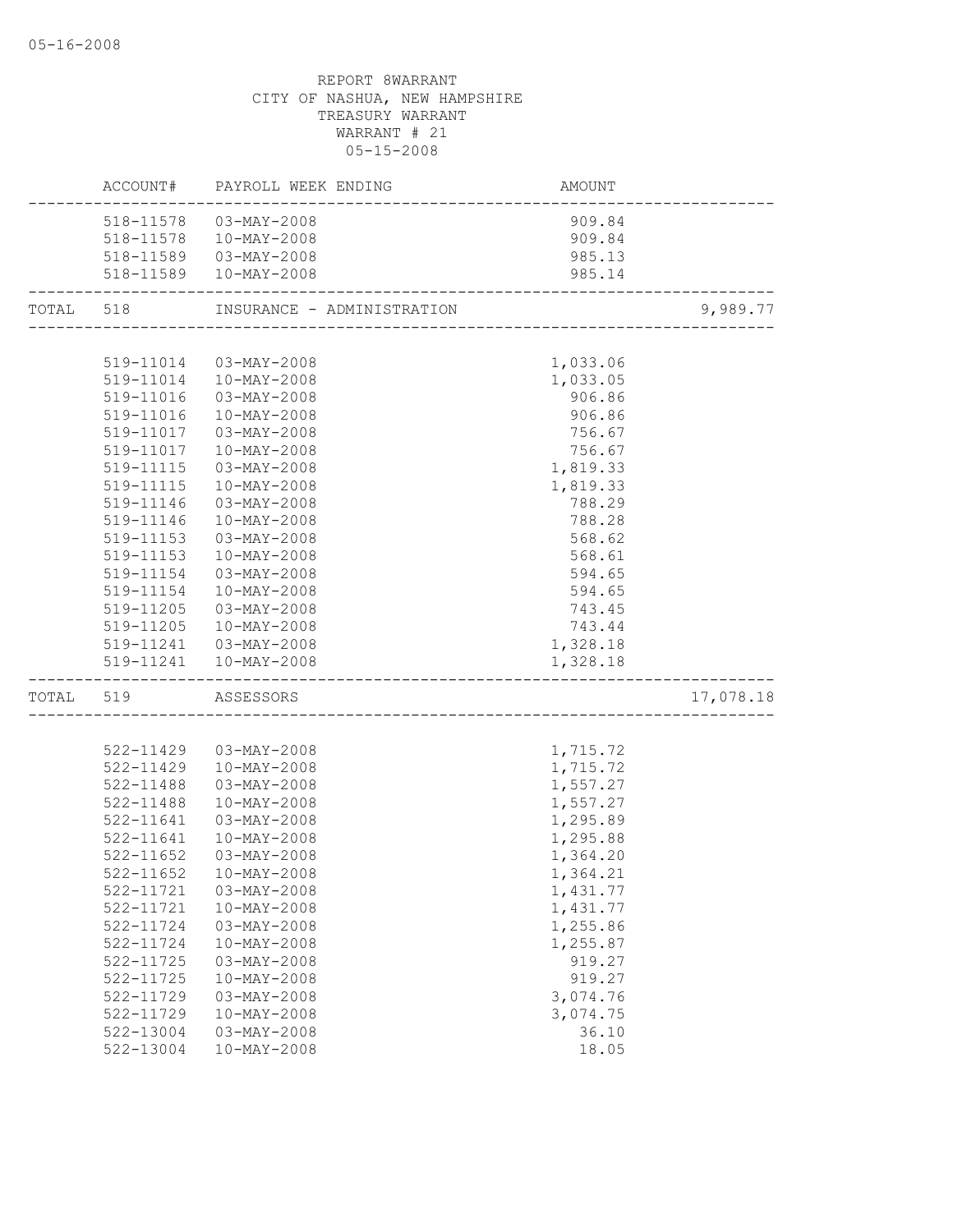|               |                        |           | 25, 283.63 |
|---------------|------------------------|-----------|------------|
|               |                        |           |            |
|               | 523-11332  03-MAY-2008 | 924.10    |            |
|               | 523-11332  10-MAY-2008 | 924.10    |            |
| TOTAL 523 GIS |                        |           | 1,848.20   |
|               |                        |           |            |
|               | 531-11065 03-MAY-2008  | 1,047.51  |            |
|               | 531-11065  10-MAY-2008 | 1,047.51  |            |
| 531-11085     | 03-MAY-2008            | 847.79    |            |
| 531-11085     | 10-MAY-2008            | 847.79    |            |
| 531-11114     | 03-MAY-2008            | 2,145.15  |            |
| 531-11114     | 10-MAY-2008            | 2,145.15  |            |
| 531-11129     | 03-MAY-2008            | 1,835.70  |            |
| 531-11129     | $10 - MAX - 2008$      | 1,835.70  |            |
| 531-11164     | 03-MAY-2008            | 1,083.77  |            |
| 531-11164     | 10-MAY-2008            | 1,083.77  |            |
| 531-11166     | 03-MAY-2008            | 2,325.68  |            |
| 531-11166     | 10-MAY-2008            | 2,325.68  |            |
| 531-11170     | 03-MAY-2008            | 1,363.20  |            |
| 531-11170     | 10-MAY-2008            | 1,363.20  |            |
| 531-11201     | 03-MAY-2008            | 1,237.90  |            |
| 531-11201     | 10-MAY-2008            | 1,237.90  |            |
| 531-11203     | 03-MAY-2008            | 554.45    |            |
| 531-11203     | 10-MAY-2008            | 554.46    |            |
| 531-11226     | 03-MAY-2008            | 744.21    |            |
| 531-11226     | 10-MAY-2008            | 744.21    |            |
| 531-11242     | 03-MAY-2008            | 1,035.14  |            |
| 531-11242     | 10-MAY-2008            | 1,035.14  |            |
| 531-11398     | 03-MAY-2008            | 577.30    |            |
| 531-11398     | 10-MAY-2008            | 577.30    |            |
| 531-11477     | 03-MAY-2008            | 1,236.80  |            |
| 531-11477     | 10-MAY-2008            | 1,236.80  |            |
| 531-11487     | 03-MAY-2008            | 1,287.60  |            |
|               | 531-11487  10-MAY-2008 | 1,287.60  |            |
| 531-11498     | $03-MAY-2008$          | 807.60    |            |
| 531-11498     | $10-MAY-2008$          | 807.60    |            |
| 531-11516     | $03 - MAY - 2008$      | 790.18    |            |
| 531-11516     | $10-MAY-2008$          | 790.18    |            |
| 531-11535     | $03 - MAY - 2008$      | 12,187.13 |            |
| 531-11535     | $10 - MAX - 2008$      | 12,187.13 |            |
| 531-11537     | 03-MAY-2008            | 13,320.98 |            |
| 531-11537     | $10 - MAX - 2008$      | 13,320.98 |            |
| 531-11538     | $03 - MAX - 2008$      | 847.79    |            |
| 531-11538     | $10-MAY-2008$          | 847.79    |            |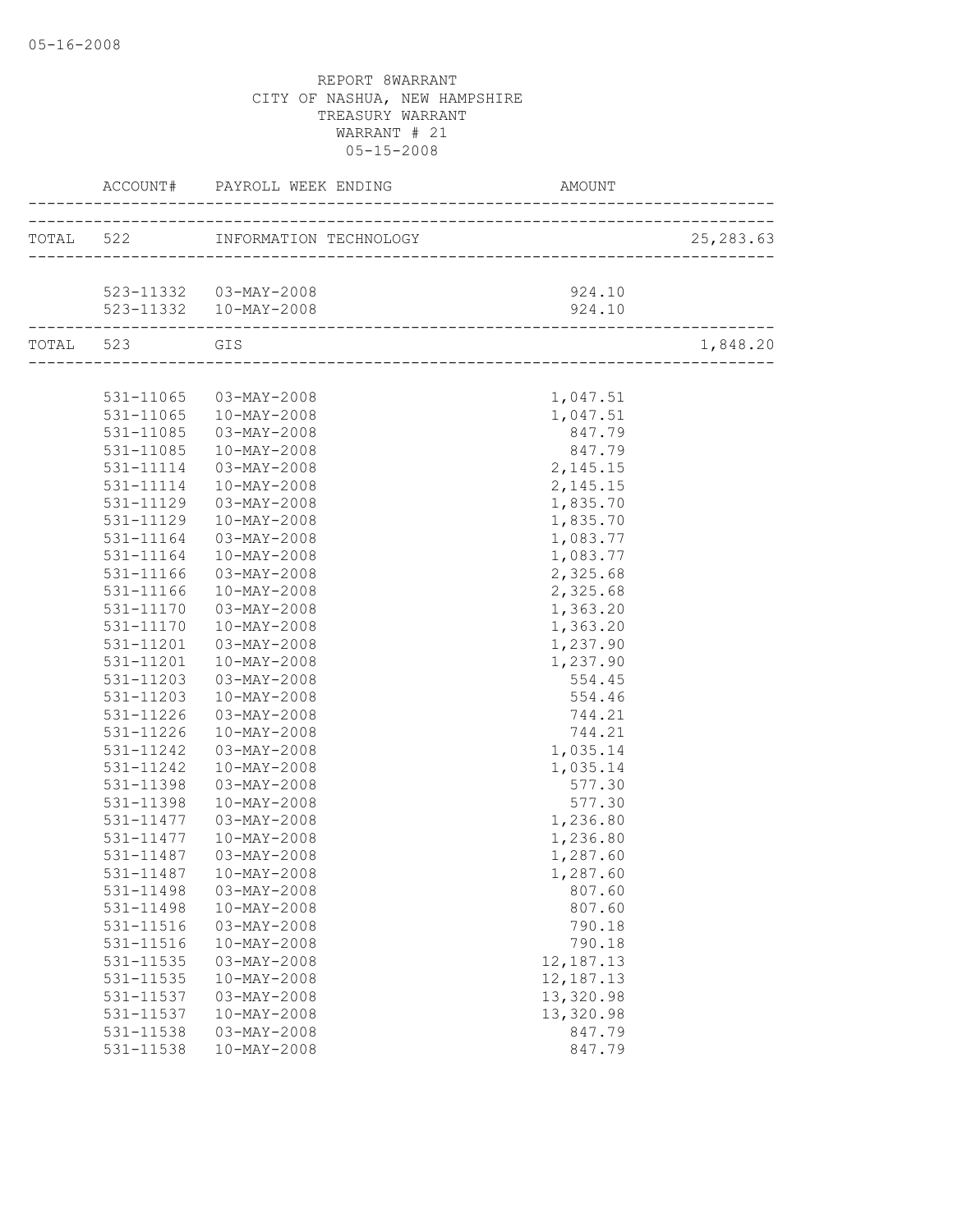| ACCOUNT#  | PAYROLL WEEK ENDING | AMOUNT    |
|-----------|---------------------|-----------|
| 531-11539 | $03 - MAX - 2008$   | 1,446.40  |
| 531-11539 | 10-MAY-2008         | 1,446.40  |
| 531-11544 | 03-MAY-2008         | 3,887.74  |
| 531-11544 | $10-MAY-2008$       | 3,887.72  |
| 531-11549 | $03 - MAY - 2008$   | 11,793.60 |
| 531-11549 | $10-MAY-2008$       | 11,793.60 |
| 531-11552 | $03 - MAY - 2008$   | 7,623.20  |
| 531-11552 | $10-MAY-2008$       | 7,623.20  |
| 531-11555 | $03 - MAX - 2008$   | 21,830.29 |
| 531-11555 | $10-MAY-2008$       | 21,830.29 |
| 531-11558 | 03-MAY-2008         | 61,255.92 |
| 531-11558 | 10-MAY-2008         | 62,581.36 |
| 531-11561 | 03-MAY-2008         | 23,896.58 |
| 531-11561 | $10 - MAX - 2008$   | 23,896.57 |
| 531-11567 | $03 - MAY - 2008$   | 30,071.84 |
| 531-11567 | 10-MAY-2008         | 30,071.86 |
| 531-11569 | $03 - MAX - 2008$   | 1,116.28  |
| 531-11569 | $10 - MAX - 2008$   | 1,116.28  |
| 531-11618 | $03 - MAX - 2008$   | 2,616.24  |
| 531-11618 | 10-MAY-2008         | 2,616.25  |
| 531-11622 | 03-MAY-2008         | 2,752.40  |
| 531-11622 | $10-MAY-2008$       | 2,752.38  |
| 531-11632 | $03 - MAY - 2008$   | 610.55    |
| 531-11632 | $10-MAY-2008$       | 610.55    |
| 531-11633 | 03-MAY-2008         | 1,363.50  |
| 531-11633 | $10-MAY-2008$       | 1,363.50  |
| 531-11635 | $03 - MAX - 2008$   | 803.90    |
| 531-11635 | $10-MAY-2008$       | 803.90    |
| 531-11636 | 03-MAY-2008         | 844.70    |
| 531-11636 | 10-MAY-2008         | 844.70    |
| 531-11664 | 03-MAY-2008         | 1,076.89  |
| 531-11664 | $10-MAY-2008$       | 1,076.89  |
| 531-11665 | $03 - MAY - 2008$   | 723.04    |
| 531-11665 | $10 - MAX - 2008$   | 723.03    |
| 531-11722 | 03-MAY-2008         | 2,185.40  |
| 531-11722 | $10-MAY-2008$       | 2,185.40  |
| 531-11732 | 03-MAY-2008         | 1,131.25  |
| 531-11732 | $10 - MAX - 2008$   | 1,131.25  |
| 531-11733 | $03-MAY-2008$       | 2,088.55  |
| 531-11733 | $10-MAY-2008$       | 2,088.55  |
| 531-12020 | $03-MAY-2008$       | 879.88    |
| 531-12020 | $10-MAY-2008$       | 879.88    |
| 531-12042 | $03-MAY-2008$       | 1,761.44  |
| 531-12042 | $10-MAY-2008$       | 1,465.36  |
| 531-12066 | $03 - MAX - 2008$   | 632.50    |
| 531-12066 | $10 - MAX - 2008$   | 632.50    |
| 531-12068 | 03-MAY-2008         | 1,418.78  |
| 531-12068 | $10 - MAX - 2008$   | 1,418.78  |
|           |                     |           |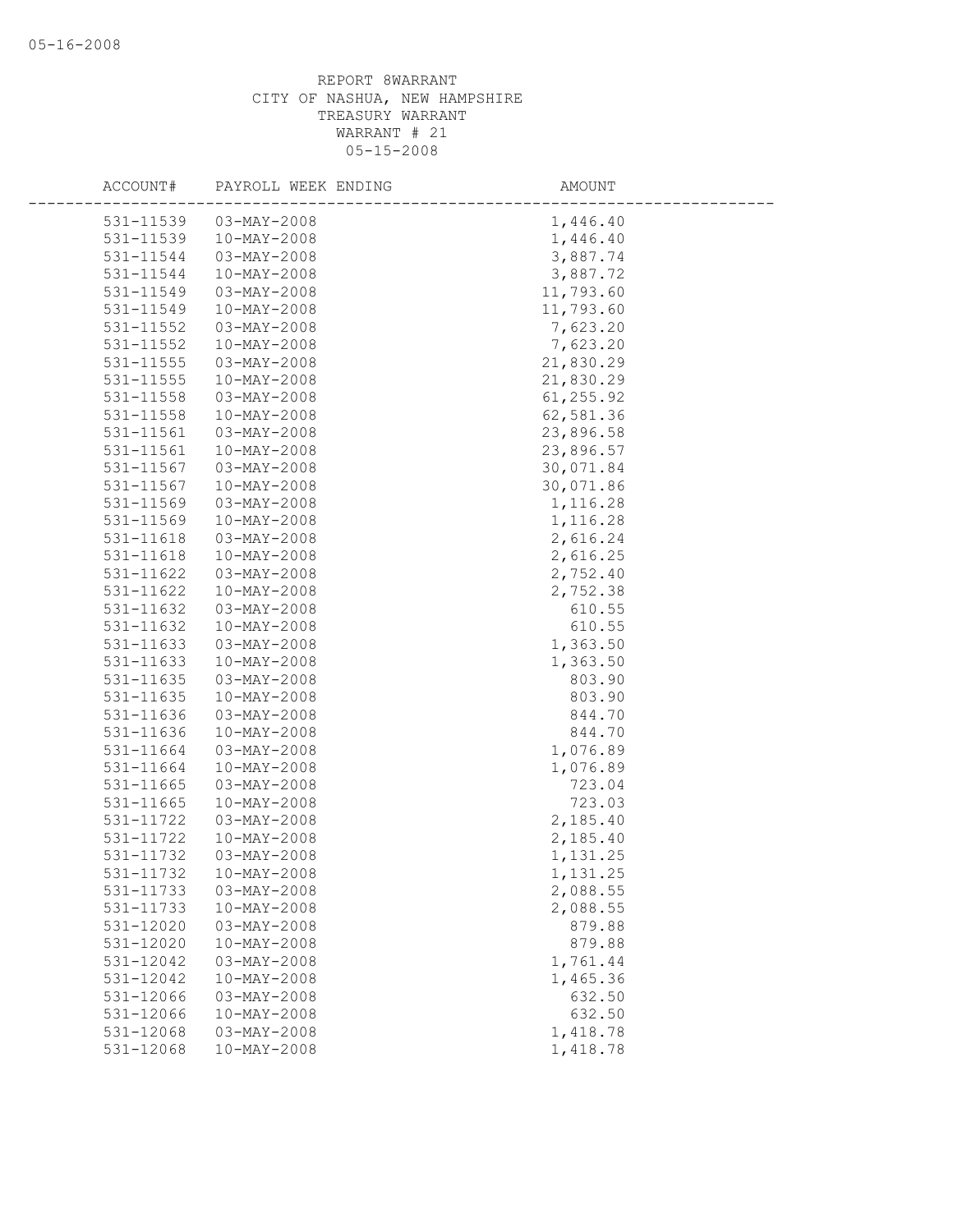|       | ACCOUNT#  | PAYROLL WEEK ENDING | AMOUNT                             |            |
|-------|-----------|---------------------|------------------------------------|------------|
|       | 531-12071 | $03 - MAY - 2008$   | 243.90                             |            |
|       | 531-12071 | $10-MAY-2008$       | 243.91                             |            |
|       | 531-12119 | $03 - MAX - 2008$   | 1,065.25                           |            |
|       | 531-12119 | $10-MAY-2008$       | 1,065.25                           |            |
|       | 531-13004 | 03-MAY-2008         | 3,531.91                           |            |
|       | 531-13004 | 10-MAY-2008         | 3,409.25                           |            |
|       | 531-13038 | 03-MAY-2008         | 1,793.73                           |            |
|       | 531-13038 | $10-MAY-2008$       | 2,531.28                           |            |
|       | 531-13040 | $03 - MAX - 2008$   | 2,479.81                           |            |
|       | 531-13040 | $10-MAY-2008$       | 3,182.63                           |            |
|       | 531-13044 | $03 - MAX - 2008$   | 1,369.44                           |            |
|       | 531-13044 | 10-MAY-2008         | 2,211.90                           |            |
|       | 531-13047 | $03 - MAX - 2008$   | 26,940.51                          |            |
|       | 531-13047 | $10-MAY-2008$       | 21,616.01                          |            |
|       | 531-13048 | 03-MAY-2008         | 19,047.63                          |            |
|       | 531-13048 | 10-MAY-2008         | 11,691.94                          |            |
|       | 531-15002 | 03-MAY-2008         | 33,849.14                          |            |
|       | 531-15002 | $10 - MAX - 2008$   | 227.83                             |            |
|       | 531-17001 | 03-MAY-2008         | 100.00                             |            |
| TOTAL | 531       | POLICE DEPARTMENT   |                                    | 595,804.16 |
|       |           |                     | ---------------------------------- |            |
|       | 532-11024 | 03-MAY-2008         | 1,250.86                           |            |
|       | 532-11024 | $10-MAY-2008$       | 1,250.87                           |            |
|       | 532-11036 | $03 - MAX - 2008$   | 1,766.76                           |            |
|       | 532-11036 | $10-MAY-2008$       | 1,766.76                           |            |
|       | 532-11063 | $03 - MAY - 2008$   | 1,242.12                           |            |
|       | 532-11063 | $10-MAY-2008$       | 1,242.12                           |            |
|       | 532-11066 | 03-MAY-2008         | 1,205.57                           |            |
|       | 532-11066 | $10-MAY-2008$       | 1,205.58                           |            |
|       | 532-11069 | 03-MAY-2008         | 2,435.39                           |            |
|       | 532-11069 | $10-MAY-2008$       | 2,435.39                           |            |
|       | 532-11111 | 03-MAY-2008         | 2,059.24                           |            |
|       | 532-11111 | $10 - MAX - 2008$   | 2,059.24                           |            |
|       | 532-11207 | $03 - MAX - 2008$   | 6,271.16                           |            |
|       | 532-11207 | $10-MAY-2008$       | 6,271.16                           |            |
|       | 532-11281 | 03-MAY-2008         | 925.44                             |            |
|       | 532-11281 | $10 - MAX - 2008$   | 925.45                             |            |
|       | 532-11285 | $03-MAY-2008$       | 7,391.29                           |            |
|       | 532-11285 | $10-MAY-2008$       | 7,391.29                           |            |
|       | 532-11291 | 03-MAY-2008         | 6, 120.33                          |            |
|       | 532-11291 | $10-MAY-2008$       | 6,087.77                           |            |
|       | 532-11298 | 03-MAY-2008         | 1,246.12                           |            |
|       | 532-11298 | $10 - MAX - 2008$   | 1,246.12                           |            |
|       | 532-11300 | $03 - MAX - 2008$   | 32,920.70                          |            |
|       | 532-11300 | $10 - MAX - 2008$   | 31,995.83                          |            |
|       | 532-11303 | $03-MAY-2008$       | 1,090.35                           |            |
|       |           |                     |                                    |            |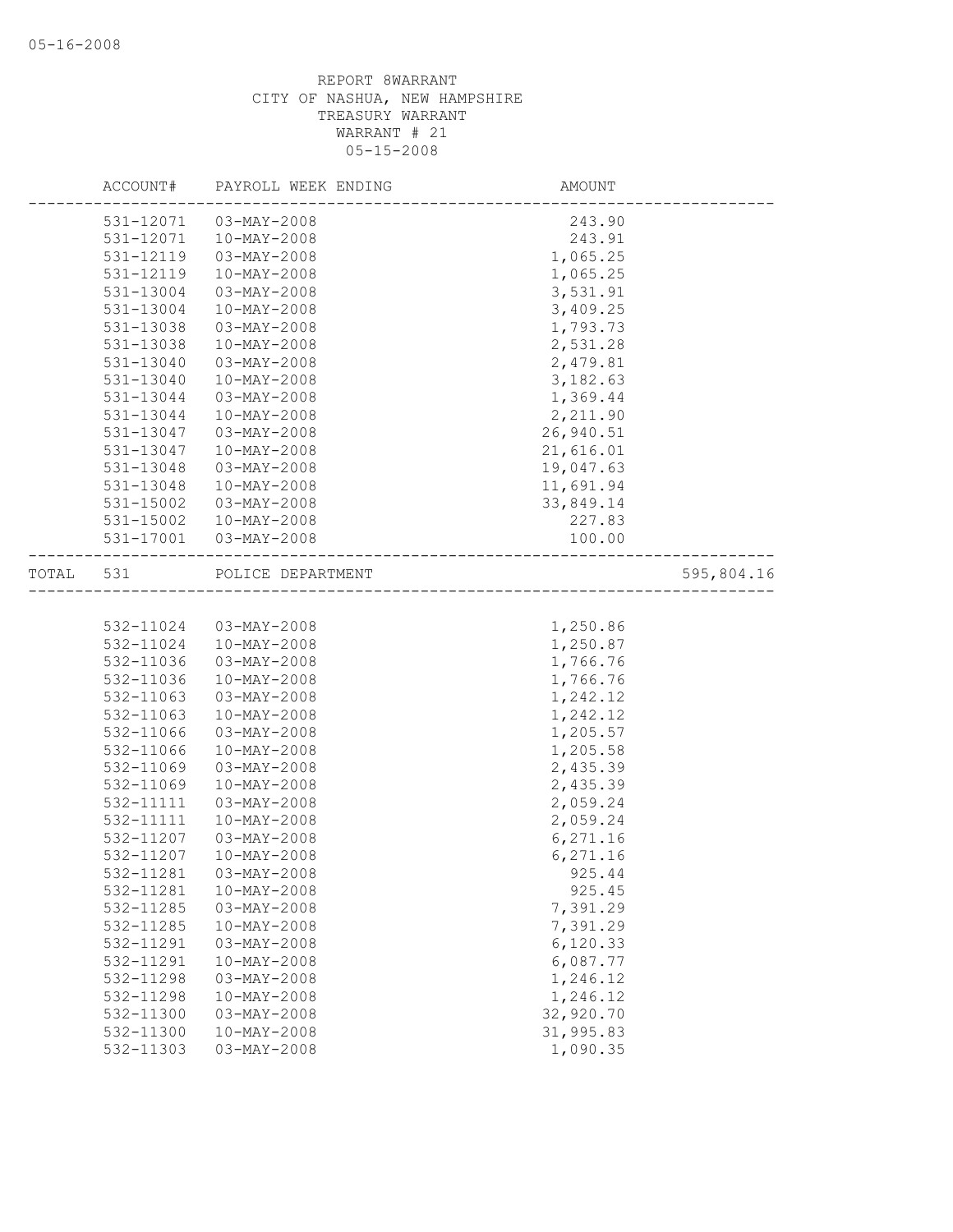|       | ACCOUNT#  | PAYROLL WEEK ENDING   | AMOUNT    |            |
|-------|-----------|-----------------------|-----------|------------|
|       | 532-11303 | $10-MAY-2008$         | 1,090.35  |            |
|       | 532-11305 | 03-MAY-2008           | 4,339.79  |            |
|       | 532-11305 | $10-MAY-2008$         | 4,339.79  |            |
|       | 532-11309 | $03 - MAX - 2008$     | 87,624.72 |            |
|       | 532-11309 | $10-MAY-2008$         | 87,624.72 |            |
|       | 532-11660 | 03-MAY-2008           | 1,385.40  |            |
|       | 532-11660 | 10-MAY-2008           | 1,385.40  |            |
|       | 532-11663 | $03 - MAX - 2008$     | 1,344.65  |            |
|       | 532-11663 | $10-MAY-2008$         | 1,344.65  |            |
|       | 532-11666 | $03 - MAX - 2008$     | 1,344.65  |            |
|       | 532-11666 | $10-MAY-2008$         | 1,344.65  |            |
|       | 532-11669 | 03-MAY-2008           | 1,358.10  |            |
|       | 532-11669 | $10-MAY-2008$         | 1,358.09  |            |
|       | 532-12070 | $03 - MAX - 2008$     | 35,281.01 |            |
|       | 532-12070 | $10-MAY-2008$         | 26,673.84 |            |
|       | 532-13003 | $10-MAY-2008$         | 239.78    |            |
|       | 532-13004 | $03 - MAX - 2008$     | 43.67     |            |
|       | 532-13004 | 10-MAY-2008           | 202.35    |            |
|       | 532-13018 | $03 - MAX - 2008$     | 2,003.54  |            |
|       | 532-13018 | $10-MAY-2008$         | 1,665.26  |            |
|       | 532-13024 | $03 - MAX - 2008$     | 387.80    |            |
|       | 532-13024 | 10-MAY-2008           | 579.79    |            |
|       | 532-13050 | $03 - MAX - 2008$     | 15,707.88 |            |
|       | 532-13050 | $10-MAY-2008$         | 11,779.06 |            |
|       | 532-15002 | 03-MAY-2008           | 40,360.75 |            |
|       | 532-19231 | 03-MAY-2008           | 1,003.92  |            |
|       | 532-19231 | $10-MAY-2008$         | 1,004.18  |            |
|       | 532-19232 | 03-MAY-2008           | 1,480.45  |            |
|       | 532-19232 | $10-MAY-2008$         | 1,480.58  |            |
|       | 532-19233 | 03-MAY-2008           | 2,375.58  |            |
|       | 532-19233 | $10-MAY-2008$         | 2,375.71  |            |
|       | 532-19234 | $03 - MAY - 2008$     | 1,586.17  |            |
|       | 532-19234 | 10-MAY-2008           | 1,586.30  |            |
|       |           |                       |           |            |
| TOTAL | 532       | FIRE DEPARTMENT       |           | 473,505.49 |
|       |           |                       |           |            |
|       |           | 535-81023 03-MAY-2008 | 192.30    |            |
|       | 535-81023 | $10 - MAX - 2008$     | 192.30    |            |
| TOTAL | 535       | EMERGENCY MANAGEMENT  |           | 384.60     |
|       |           |                       |           |            |
|       | 536-11200 | $03 - MAX - 2008$     | 1,324.88  |            |
|       | 536-11200 | $10-MAY-2008$         | 1,324.88  |            |
|       | 536-13004 | $03 - MAX - 2008$     | 112.81    |            |
|       |           |                       |           |            |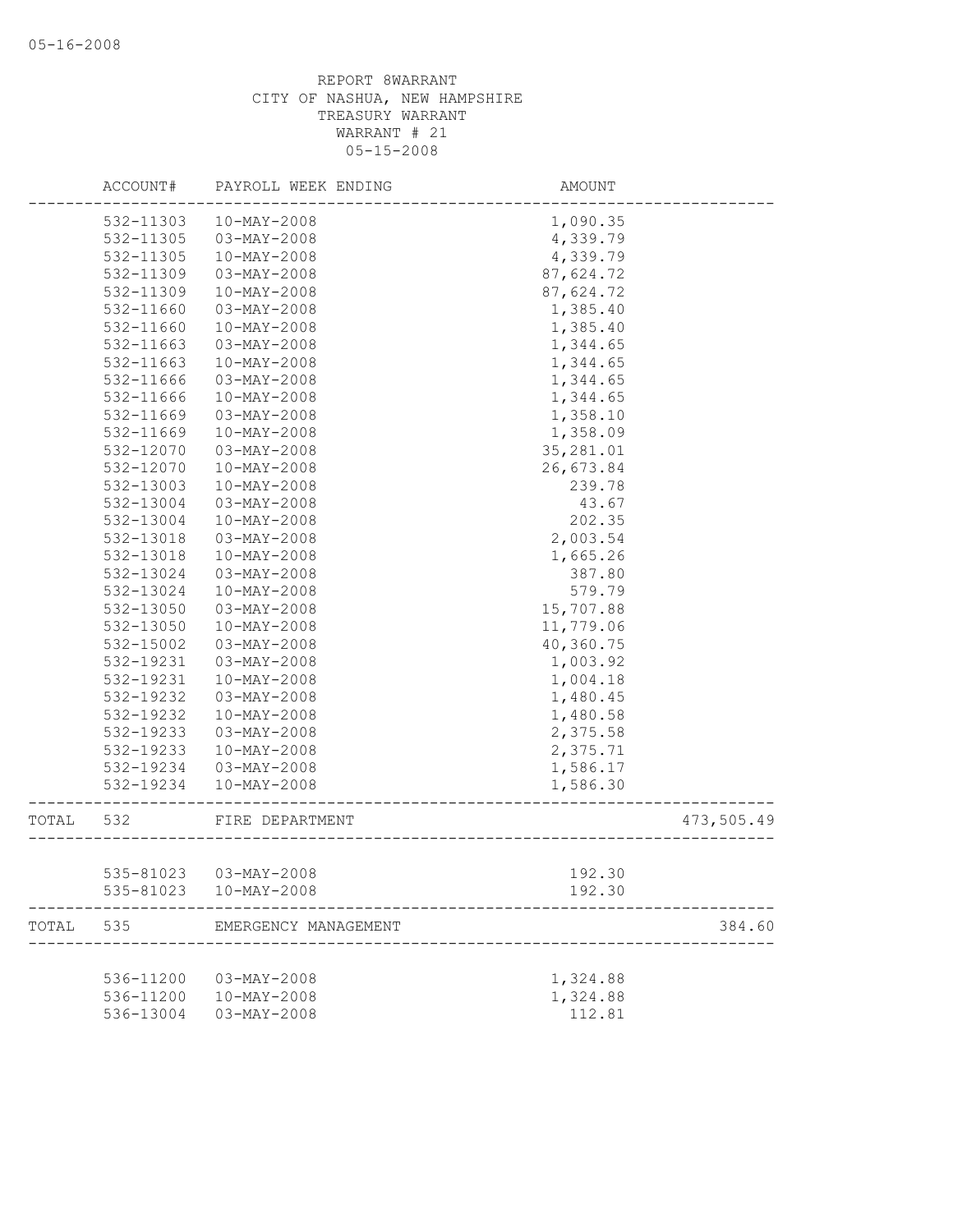|           |                     | ACCOUNT# PAYROLL WEEK ENDING                                | AMOUNT               |            |
|-----------|---------------------|-------------------------------------------------------------|----------------------|------------|
|           |                     | ----------------------<br>TOTAL 536 CITYWIDE COMMUNICATIONS |                      |            |
|           |                     |                                                             |                      | 2,762.57   |
|           | 541-11048           | 03-MAY-2008                                                 | 902.75               |            |
|           |                     | 541-11048  10-MAY-2008                                      | 902.76               |            |
|           | 541-11104           | 03-MAY-2008                                                 | 956.86               |            |
|           |                     | 541-11104  10-MAY-2008                                      | 956.86               |            |
|           |                     | 541-11346 03-MAY-2008                                       | 435.26               |            |
|           |                     | 541-11346  10-MAY-2008                                      | 435.26               |            |
|           | ___________________ | TOTAL 541 COMMUNITY SERVICES DIVISION                       | ____________________ | 4,589.75   |
|           |                     |                                                             |                      |            |
|           | 542-11426           | 03-MAY-2008                                                 | 1,286.71             |            |
|           | 542-11426           | 10-MAY-2008                                                 | 1,286.72             |            |
|           | 542-11584           | 03-MAY-2008                                                 | 3,212.95             |            |
|           | 542-11584           | 10-MAY-2008                                                 | 3,212.96             |            |
|           |                     | 542-12109 03-MAY-2008                                       | 117.00               |            |
|           |                     | 542-12109  10-MAY-2008                                      | 108.00               |            |
|           |                     | 542-12582  03-MAY-2008                                      | 818.70               |            |
|           |                     | 542-12582  10-MAY-2008                                      | 818.70               |            |
| TOTAL 542 |                     | COMMUNITY HEALTH                                            |                      | 10,861.74  |
|           |                     |                                                             |                      |            |
|           |                     | 543-11380 03-MAY-2008                                       | 886.28               |            |
|           |                     | 543-11380  10-MAY-2008                                      | 886.28               |            |
|           |                     | 543-11438 03-MAY-2008                                       | 1,446.40             |            |
|           | 543-11438           | 10-MAY-2008                                                 | 1,446.40             |            |
|           | 543-11601           | 03-MAY-2008                                                 | 1,184.61             |            |
|           | 543-11601           | 10-MAY-2008                                                 | 1,184.61             |            |
|           | 543-11602           | 03-MAY-2008                                                 | 833.85               |            |
|           | 543-11602           | 10-MAY-2008                                                 | 833.86               |            |
|           | 543-11604           | $03 - MAX - 2008$                                           | 1,422.06             |            |
|           | 543-11604           | 10-MAY-2008                                                 | 1,422.06             |            |
|           | 543-11605           | 03-MAY-2008                                                 | 902.76               |            |
|           |                     |                                                             | 902.76               |            |
| TOTAL     | 543                 | ENVIRONMENTAL HEALTH DEPT.<br>__________________________    |                      | 13, 351.93 |
|           |                     |                                                             |                      |            |
|           | 544-11008           | $03 - MAX - 2008$                                           | 702.64               |            |
|           | 544-11008           | $10-MAY-2008$                                               | 702.64               |            |
|           | 544-11099           | $03 - MAX - 2008$                                           | 2,034.94             |            |
|           | 544-11099           | $10-MAY-2008$                                               | 2,034.95             |            |
|           | 544-11112           | 03-MAY-2008                                                 | 798.30               |            |
|           | 544-11112           | $10 - MAX - 2008$                                           | 798.30               |            |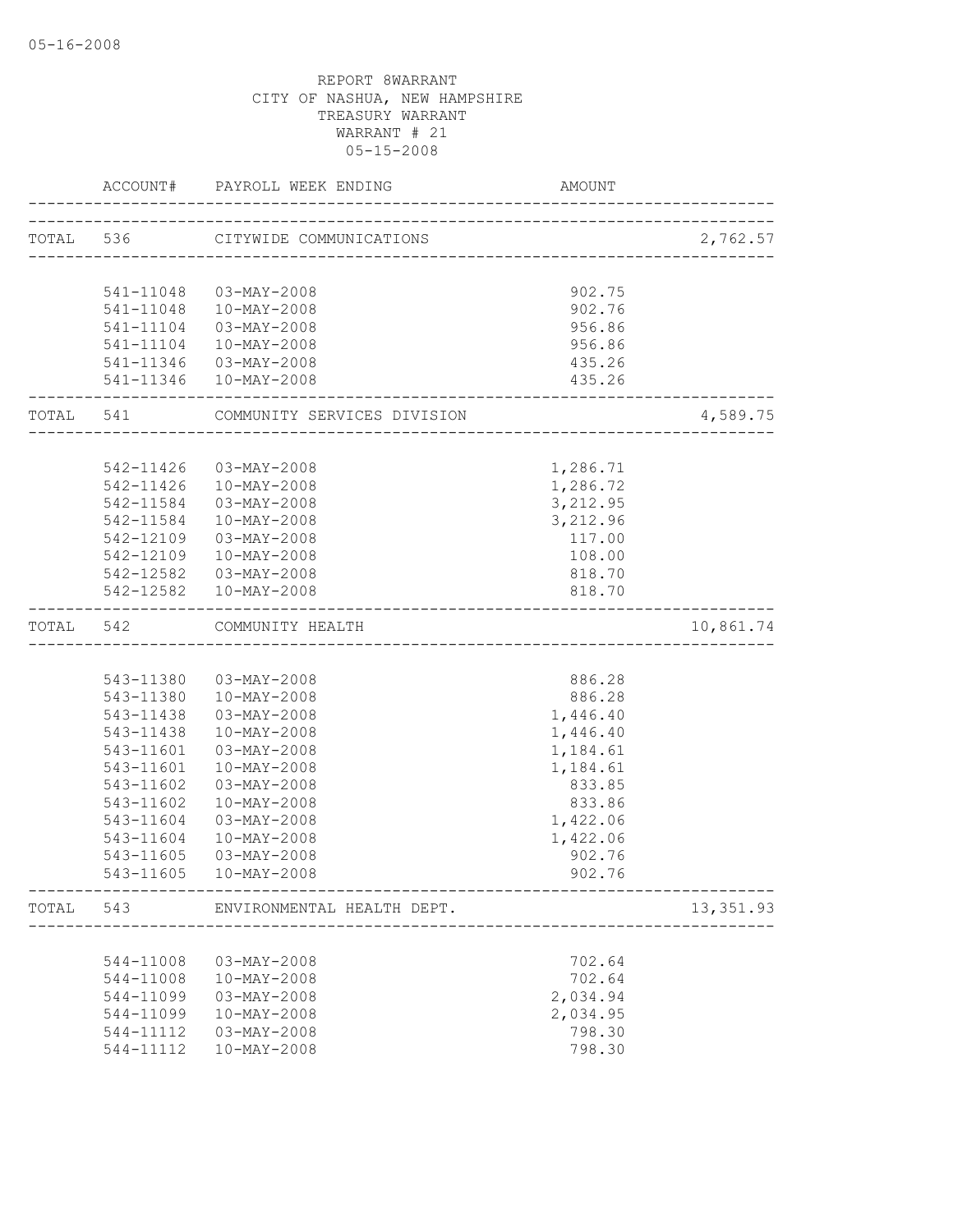|           | ACCOUNT# PAYROLL WEEK ENDING             | AMOUNT                                   |           |
|-----------|------------------------------------------|------------------------------------------|-----------|
|           | 544-11367 03-MAY-2008                    | 786.82                                   |           |
|           | 544-11367  10-MAY-2008                   | 786.81                                   |           |
| 544-11777 | 03-MAY-2008                              | 1,216.69                                 |           |
| 544-11777 | 10-MAY-2008                              | 1,216.69                                 |           |
|           | 544-12101  03-MAY-2008                   | 254.75                                   |           |
|           | 544-12101  10-MAY-2008                   | 254.75<br>______________________________ |           |
| TOTAL 544 | WELFARE ADMINISTRATION                   |                                          | 11,588.28 |
|           |                                          |                                          |           |
|           | 551-11008 03-MAY-2008                    | 667.54                                   |           |
|           | 551-11008  10-MAY-2008                   | 667.54                                   |           |
| 551-11028 | 03-MAY-2008                              | 570.28                                   |           |
| 551-11028 | 10-MAY-2008                              | 570.27                                   |           |
| 551-11057 | 03-MAY-2008                              | 847.96                                   |           |
| 551-11057 | $10 - MAX - 2008$                        | 847.96                                   |           |
| 551-11094 | 03-MAY-2008                              | 288.70                                   |           |
| 551-11094 | $10 - MAX - 2008$                        | 288.71                                   |           |
| 551-11097 | $03 - MAX - 2008$                        | 1,014.94                                 |           |
| 551-11097 | $10 - MAX - 2008$                        | 1,014.94                                 |           |
| 551-11208 | $03 - MAX - 2008$                        | 762.45                                   |           |
| 551-11208 | $10 - MAX - 2008$                        | 762.45                                   |           |
| 551-11211 | 03-MAY-2008                              | 450.34                                   |           |
| 551-11211 | 10-MAY-2008                              | 450.34                                   |           |
| 551-11212 | $03 - MAX - 2008$                        | 1,367.59                                 |           |
| 551-11212 | $10 - MAX - 2008$                        | 1,367.59                                 |           |
| 551-11249 | 03-MAY-2008                              | 1,602.86                                 |           |
| 551-11249 | $10 - MAX - 2008$                        | 1,602.86                                 |           |
| 551-11273 | $03 - MAX - 2008$                        | 1,577.44                                 |           |
| 551-11273 | $10 - MAX - 2008$                        | 1,577.45                                 |           |
| 551-11435 | $03 - MAX - 2008$                        | 857.86                                   |           |
| 551-11435 | $10 - MAX - 2008$                        | 857.86                                   |           |
| 551-11462 | $03 - MAX - 2008$                        | 975.54                                   |           |
| 551-11462 | $10 - MAX - 2008$                        | 975.54                                   |           |
| 551-11638 | $03 - MAX - 2008$                        | 1,110.43                                 |           |
| 551-11638 | 10-MAY-2008                              | 1,110.43                                 |           |
| 551-13004 | 03-MAY-2008                              | 74.84                                    |           |
|           | 551-13004  10-MAY-2008                   | 182.85                                   |           |
|           | TOTAL 551 PUBLIC WORKS DIV & ENGINEERING |                                          | 24,445.56 |
|           |                                          |                                          |           |
| 552-11077 | 03-MAY-2008                              | 1,219.71                                 |           |
| 552-11077 | $10 - MAX - 2008$                        | 1,219.71                                 |           |
| 552-11087 | $03 - MAX - 2008$                        | 746.80                                   |           |
| 552-11087 | $10-MAY-2008$                            | 760.24                                   |           |
| 552-11143 | $03 - MAX - 2008$                        | 784.00                                   |           |
| 552-11143 | 10-MAY-2008                              | 784.00                                   |           |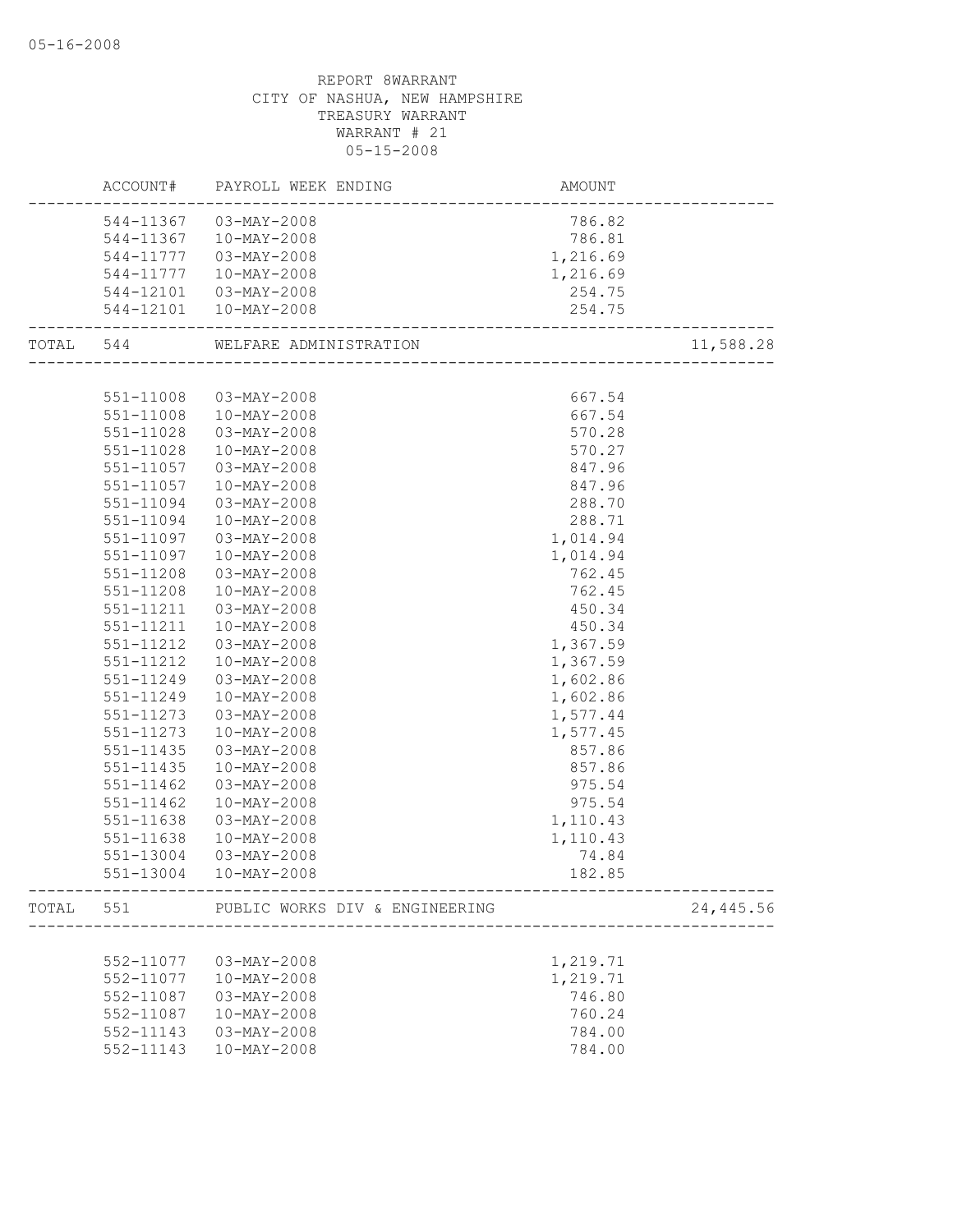|       | ACCOUNT#  | PAYROLL WEEK ENDING  | AMOUNT   |           |
|-------|-----------|----------------------|----------|-----------|
|       | 552-11324 | 03-MAY-2008          | 2,926.63 |           |
|       | 552-11324 | $10-MAY-2008$        | 2,926.62 |           |
|       | 552-11339 | 03-MAY-2008          | 2,026.24 |           |
|       | 552-11339 | $10-MAY-2008$        | 2,032.96 |           |
|       | 552-11342 | 03-MAY-2008          | 706.00   |           |
|       | 552-11342 | $10-MAY-2008$        | 706.00   |           |
|       | 552-11343 | 03-MAY-2008          | 2,352.00 |           |
|       | 552-11343 | $10-MAY-2008$        | 6,695.13 |           |
|       | 552-11407 | 03-MAY-2008          | 4,884.00 |           |
|       | 552-11407 | $10-MAY-2008$        | 4,884.01 |           |
|       | 552-11492 | $03 - MAX - 2008$    | 746.80   |           |
|       | 552-11492 | $10-MAY-2008$        | 746.80   |           |
|       | 552-11548 | 03-MAY-2008          | 992.96   |           |
|       | 552-11548 | $10-MAY-2008$        | 992.96   |           |
|       | 552-11580 | 03-MAY-2008          | 929.81   |           |
|       | 552-11580 | $10-MAY-2008$        | 929.81   |           |
|       | 552-11618 | 03-MAY-2008          | 615.91   |           |
|       | 552-11618 | $10 - MAY - 2008$    | 615.90   |           |
|       | 552-11672 | $03 - MAX - 2008$    | 1,364.20 |           |
|       | 552-11672 | $10-MAY-2008$        | 1,364.20 |           |
|       | 552-11750 | 03-MAY-2008          | 722.48   |           |
|       | 552-11750 | $10-MAY-2008$        | 736.96   |           |
|       | 552-12156 | 03-MAY-2008          | 1,907.50 |           |
|       | 552-12156 | $10 - MAX - 2008$    | 1,497.50 |           |
|       | 552-12186 | 10-MAY-2008          | 360.00   |           |
|       | 552-13004 | 03-MAY-2008          | 2,027.43 |           |
|       | 552-13004 | $10-MAY-2008$        | 3,930.75 |           |
| TOTAL | 552       | PARKS AND RECREATION |          | 56,136.02 |
|       |           |                      |          |           |
|       | 553-11041 | 03-MAY-2008          | 981.62   |           |
|       | 553-11041 | $10 - MAX - 2008$    | 981.62   |           |
|       | 553-11078 | $03 - MAX - 2008$    | 1,328.18 |           |
|       | 553-11078 | $10 - MAX - 2008$    | 1,328.18 |           |
|       | 553-11098 | 03-MAY-2008          | 1,035.25 |           |
|       | 553-11098 | $10 - MAX - 2008$    | 1,035.25 |           |
|       | 553-11192 | $03 - MAY - 2008$    | 899.89   |           |
|       | 553-11192 | $10 - MAX - 2008$    | 899.89   |           |
|       | 553-11279 | $03 - MAY - 2008$    | 5,549.41 |           |
|       | 553-11279 | $10-MAY-2008$        | 4,748.20 |           |
|       | 553-11327 | 03-MAY-2008          | 1,951.08 |           |
|       | 553-11327 | $10-MAY-2008$        | 2,731.51 |           |
|       | 553-11375 | $03 - MAX - 2008$    | 1,882.72 |           |
|       | 553-11375 | $10-MAY-2008$        | 2,212.31 |           |
|       | 553-11465 | $03-MAY-2008$        | 2,240.40 |           |
|       | 553-11465 | $10-MAY-2008$        | 2,987.20 |           |
|       | 553-11474 | $03-MAY-2008$        | 4,388.69 |           |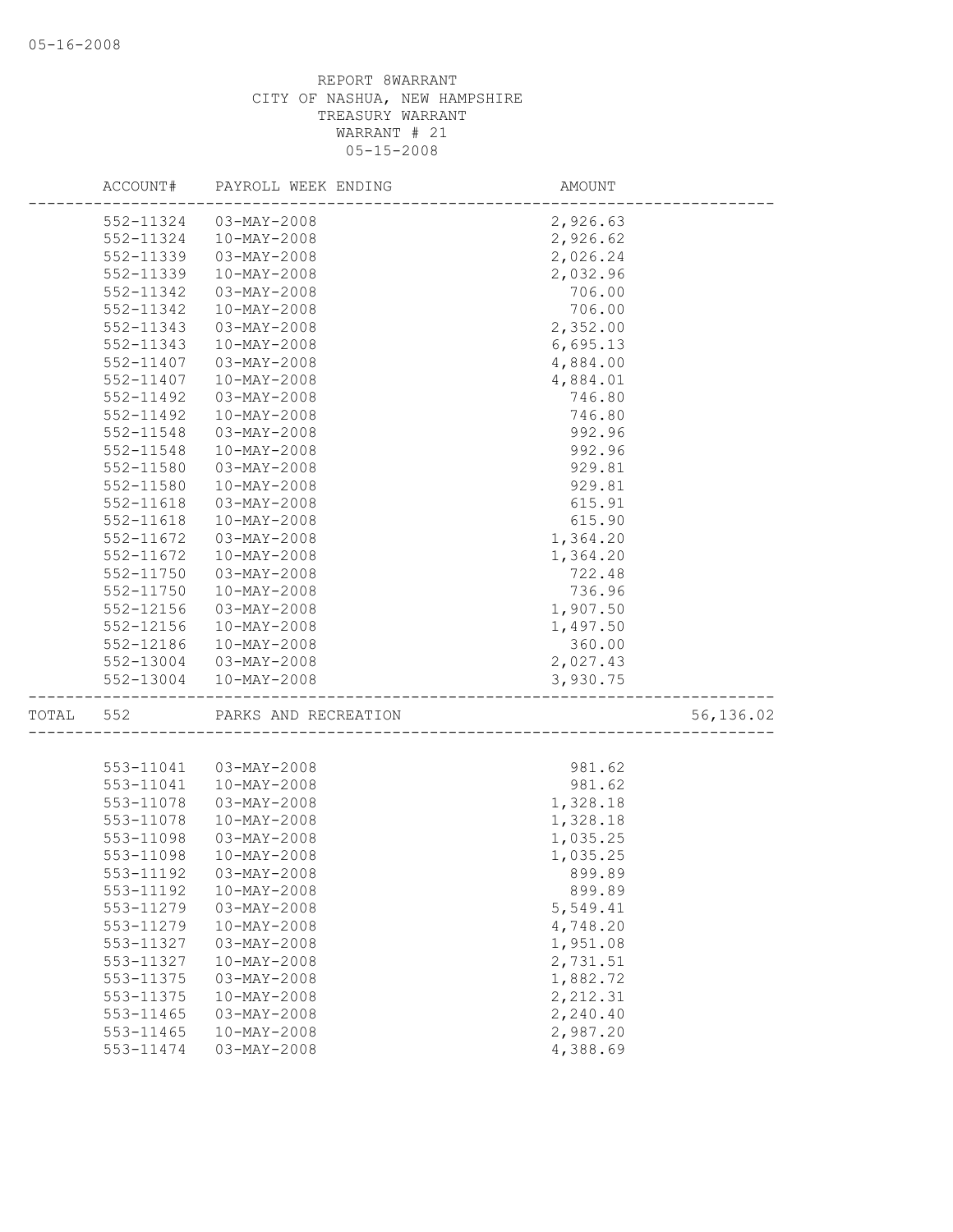|       | ACCOUNT#               | PAYROLL WEEK ENDING                | AMOUNT               |            |
|-------|------------------------|------------------------------------|----------------------|------------|
|       | 553-11474              | $10 - \text{MAY} - 2008$           | 4,420.61             |            |
|       | $553 - 11475$          | $03 - MAX - 2008$                  | 1,706.68             |            |
|       | 553-11475              | 10-MAY-2008                        | 1,705.25             |            |
|       | 553-11630              | $03-MAY-2008$                      | 1,435.20             |            |
|       | 553-11630              | $10-MAY-2008$                      | 1,509.60             |            |
|       | 553-11631              | 03-MAY-2008                        | 727.20               |            |
|       | 553-11631              | $10 - MAX - 2008$                  | 729.60               |            |
|       | 553-11648              | $03 - MAY - 2008$                  | 841.92               |            |
|       | 553-11648              | $10 - MAX - 2008$                  | 792.60               |            |
|       | 553-11678              | $03 - MAX - 2008$                  | 1,575.29             |            |
|       | 553-11678              | $10-MAY-2008$                      | 1,575.29             |            |
|       | 553-11759              | 03-MAY-2008                        | 13,068.00            |            |
|       | 553-11759              | $10 - MAX - 2008$                  | 13,086.68            |            |
|       | 553-11771              | 03-MAY-2008                        | 1,683.20             |            |
|       | 553-11771              | $10-MAY-2008$                      | 1,683.20             |            |
|       | 553-12128              | 03-MAY-2008                        | 261.45               |            |
|       | 553-12128              | $10-MAY-2008$                      | 294.14               |            |
|       | 553-13004              | 03-MAY-2008                        | 667.66               |            |
|       | 553-13004              | $10-MAY-2008$                      | 580.30               |            |
|       | 553-17004              | $10-MAY-2008$                      | 700.00               |            |
|       | 553-17008              | 03-MAY-2008                        | 1,800.00             |            |
|       | 553-17008              | $10-MAY-2008$                      | 900.00               |            |
|       |                        |                                    |                      |            |
| TOTAL | 553                    | STREET DEPARTMENT                  |                      | 88, 925.27 |
|       |                        |                                    |                      |            |
|       |                        |                                    |                      |            |
|       | 555-11024<br>555-11024 | 03-MAY-2008<br>$10 - MAX - 2008$   | 725.27<br>725.26     |            |
|       | 555-11058              | 03-MAY-2008                        | 929.81               |            |
|       | 555-11058              | 10-MAY-2008                        | 929.81               |            |
|       | 555-11461              | $03-MAY-2008$                      | 1,404.69             |            |
|       | 555-11461              | $10-MAY-2008$                      | 1,404.69             |            |
|       | 555-11505              | $03-MAY-2008$                      | 1, 117.43            |            |
|       | 555-11505              | 10-MAY-2008                        |                      |            |
|       |                        |                                    | 1, 117.43            |            |
|       | 555-11639              | $03-MAY-2008$<br>$10-MAY-2008$     | 746.80               |            |
|       | 555-11639<br>555-11640 | $03 - MAX - 2008$                  | 746.80<br>691.25     |            |
|       | 555-11640              | 10-MAY-2008                        |                      |            |
|       | 555-11738              | $03 - MAX - 2008$                  | 695.60               |            |
|       | 555-11738              | $10-MAY-2008$                      | 1,760.00<br>1,760.00 |            |
|       | 555-11745              | $03 - MAY - 2008$                  | 738.80               |            |
|       | 555-11745              | $10-MAY-2008$                      | 738.80               |            |
|       | 555-11746              | $03 - MAX - 2008$                  | 1,075.15             |            |
|       |                        |                                    |                      |            |
|       | 555-11746<br>555-13004 | $10-MAY-2008$<br>$10 - MAX - 2008$ | 1,075.14<br>154.38   |            |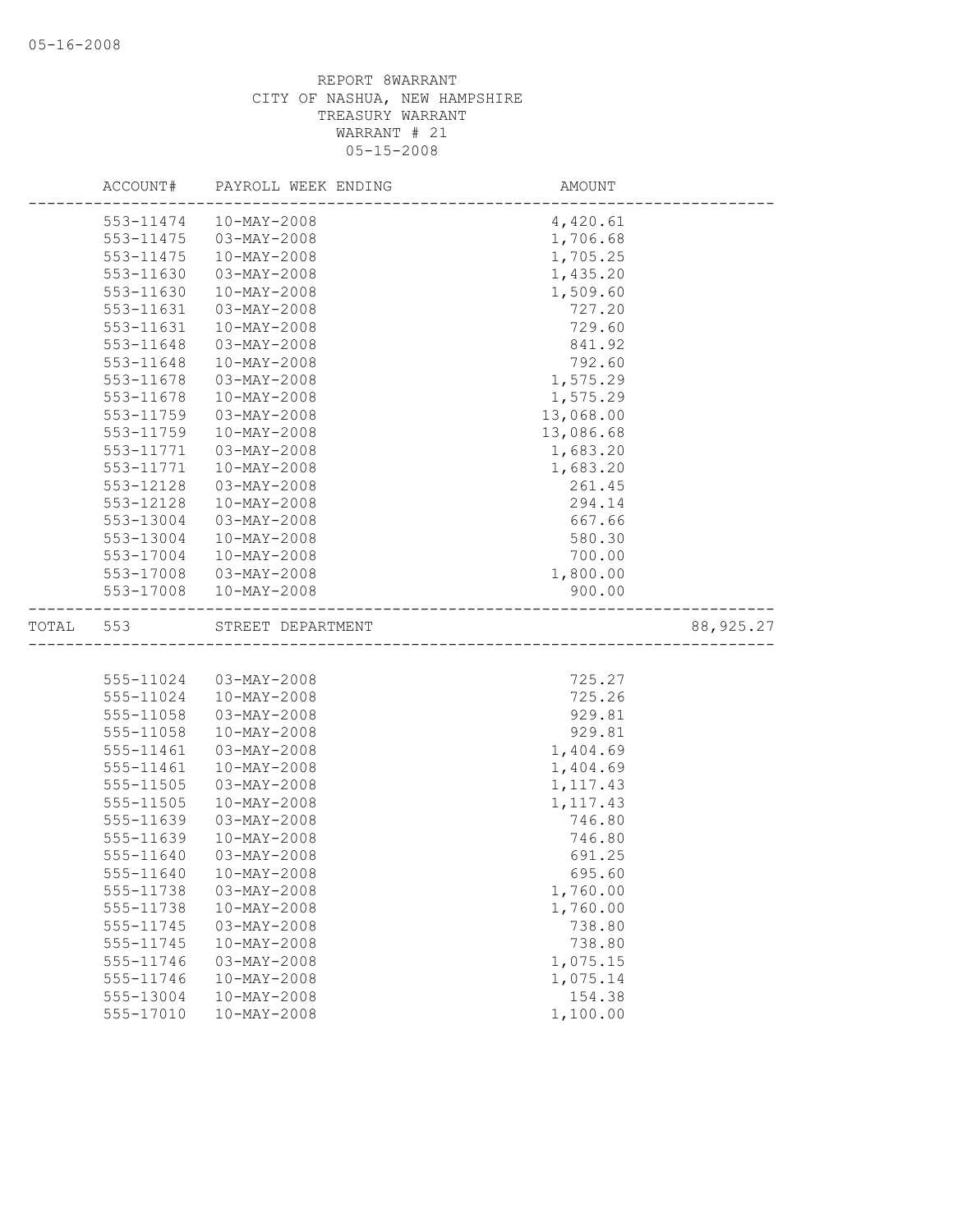|           |           | ACCOUNT# PAYROLL WEEK ENDING | AMOUNT                              |           |
|-----------|-----------|------------------------------|-------------------------------------|-----------|
|           |           | TOTAL 555 TRAFFIC DEPARTMENT | ----------------------------------  | 19,637.11 |
|           |           | 557-11161  03-MAY-2008       | 746.80                              |           |
|           |           | 557-11161  10-MAY-2008       | 746.81<br>_________________________ |           |
|           | TOTAL 557 | PARKING LOTS                 |                                     | 1,493.61  |
|           |           |                              |                                     |           |
|           |           | 561-11345 03-MAY-2008        | 1,301.50                            |           |
|           |           | 561-11345  10-MAY-2008       | 1,301.50                            |           |
|           |           | 561-11651  03-MAY-2008       | 811.82                              |           |
|           | 561-11651 | 10-MAY-2008                  | 811.82                              |           |
|           | 561-11658 | $03 - MAX - 2008$            | 985.56                              |           |
|           | 561-11658 | 10-MAY-2008                  | 985.56                              |           |
|           | 561-12153 | $03 - MAX - 2008$            | 780.00                              |           |
|           | 561-12153 | 10-MAY-2008                  | 800.00                              |           |
|           |           | 561-13004 03-MAY-2008        | 73.21                               |           |
| TOTAL     | 561       | EDGEWOOD CEMETERY            |                                     | 7,850.97  |
|           |           |                              |                                     |           |
|           |           | 563-11345 03-MAY-2008        | 1,094.66                            |           |
|           |           | 563-11345  10-MAY-2008       | 1,094.67                            |           |
|           | 563-11651 | 03-MAY-2008                  | 722.90                              |           |
|           | 563-11651 | 10-MAY-2008                  | 722.90                              |           |
|           |           | 563-11657 03-MAY-2008        | 903.15                              |           |
|           |           | 563-11657  10-MAY-2008       | 903.15                              |           |
|           |           | 563-12153  03-MAY-2008       | 800.00                              |           |
|           |           | 563-12153  10-MAY-2008       | 800.00                              |           |
| TOTAL 563 |           | WOODLAWN CEMETERY            |                                     | 7,041.43  |
|           |           |                              |                                     |           |
|           |           | 571-11174  03-MAY-2008       | 838.19                              |           |
|           |           | 571-11174  10-MAY-2008       | 838.19                              |           |
|           |           | 571-11237 03-MAY-2008        | 1,885.71                            |           |
|           |           | 571-11237  10-MAY-2008       | 1,885.72                            |           |
| TOTAL     | 571       | COMMUNITY DEVELOPMENT        |                                     | 5,447.81  |
|           |           |                              |                                     |           |
|           | 572-11024 | $03 - MAY - 2008$            | 609.96                              |           |
|           | 572-11024 | 10-MAY-2008                  | 609.96                              |           |
|           | 572-11215 | $03 - MAX - 2008$            | 3,542.40                            |           |
|           | 572-11215 | 10-MAY-2008                  | 3,542.40                            |           |
|           | 572-11238 | $03 - MAY - 2008$            | 812.71                              |           |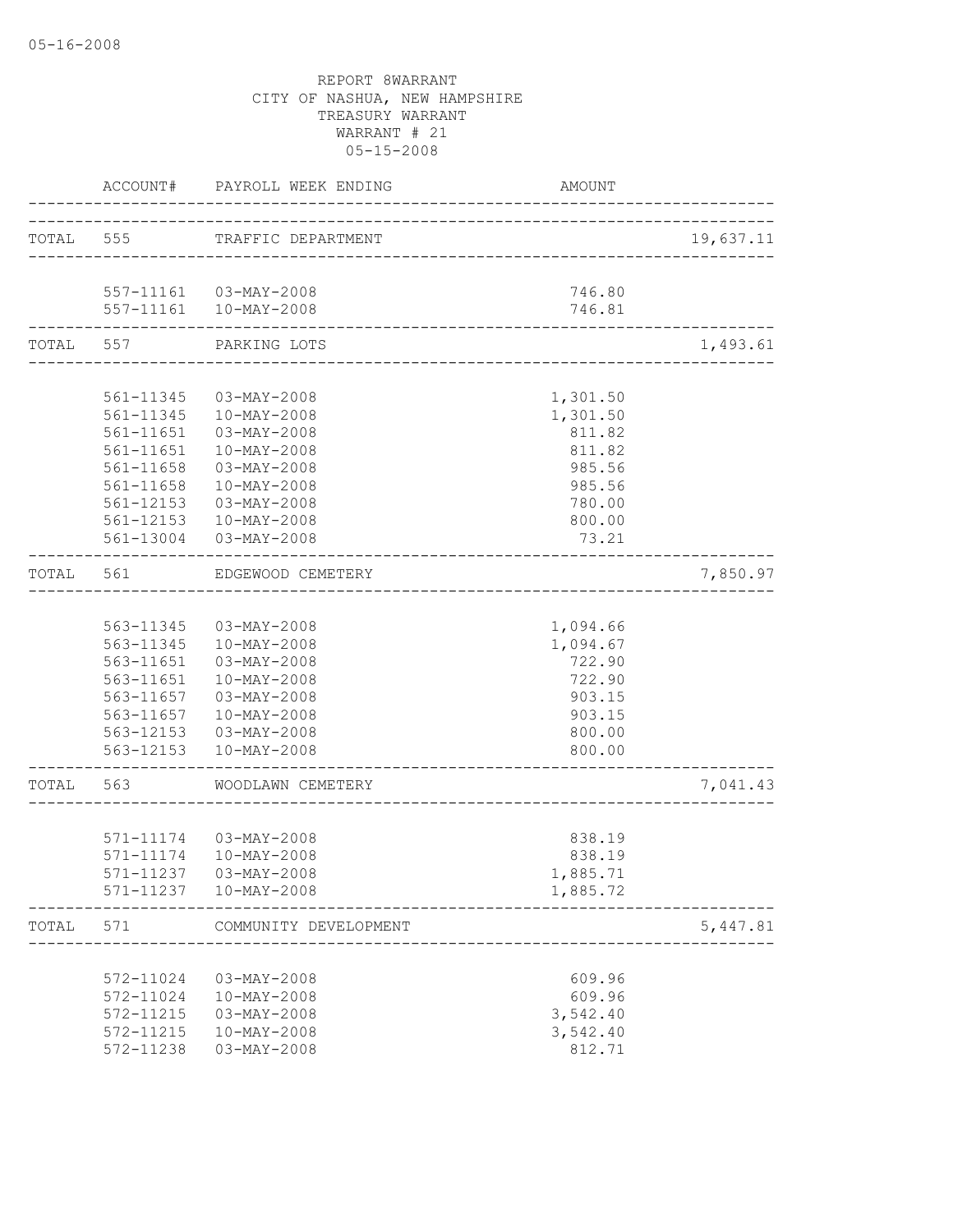|       | ACCOUNT#      | PAYROLL WEEK ENDING | AMOUNT    |           |
|-------|---------------|---------------------|-----------|-----------|
|       | 572-11238     | $10-MAY-2008$       | 812.71    |           |
|       | 572-11450     | $03 - MAX - 2008$   | 1,622.11  |           |
|       | 572-11450     | $10-MAY-2008$       | 1,622.11  |           |
|       | 572-11522     | 03-MAY-2008         | 788.29    |           |
|       | 572-11522     | $10-MAY-2008$       | 788.29    |           |
|       | 572-11525     | $03 - MAY - 2008$   | 972.85    |           |
|       | 572-11525     | 10-MAY-2008         | 972.85    |           |
|       | 572-58005     | $10 - MAX - 2008$   | 300.00    |           |
|       | 572-98045     | 10-MAY-2008         | 100.00    |           |
|       | 572-98046     | 10-MAY-2008         | 100.00    |           |
| TOTAL | 572           | PLANNING DEPARTMENT |           | 17,196.64 |
|       |               |                     |           |           |
|       | 575-11032     | 03-MAY-2008         | 676.88    |           |
|       | 575-11032     | 10-MAY-2008         | 676.89    |           |
|       | 575-11042     | 03-MAY-2008         | 1,318.79  |           |
|       | 575-11042     | $10 - MAX - 2008$   | 1,318.78  |           |
|       | 575-11062     | $03 - MAX - 2008$   | 559.14    |           |
|       | 575-11062     | $10 - MAX - 2008$   | 1,570.26  |           |
|       | 575-11189     | $03 - MAX - 2008$   | 981.93    |           |
|       | 575-11189     | $10-MAY-2008$       | 2,749.54  |           |
|       | 575-11246     | 03-MAY-2008         | 1,831.21  |           |
|       | 575-11246     | $10-MAY-2008$       | 1,602.31  |           |
|       | 575-11387     | $03 - MAY - 2008$   | 4,536.51  |           |
|       | 575-11387     | $10-MAY-2008$       | 12,933.10 |           |
|       | 575-11393     | 03-MAY-2008         | 3,321.62  |           |
|       | 575-11393     | $10-MAY-2008$       | 9,063.48  |           |
|       | $575 - 11400$ | $03 - MAX - 2008$   | 7,001.22  |           |
|       | 575-11400     | $10 - MAX - 2008$   | 19,927.70 |           |
|       | 575-11401     | $03 - MAX - 2008$   | 4,595.32  |           |
|       | 575-11401     | $10-MAY-2008$       | 13,020.81 |           |
|       | 575-11403     | 03-MAY-2008         | 809.98    |           |
|       | 575-11403     | $10 - MAX - 2008$   | 809.99    |           |
|       | 575-11404     | 03-MAY-2008         | 694.68    |           |
|       | 575-11404     | $10-MAY-2008$       | 2,018.49  |           |
|       | 575-11627     | 03-MAY-2008         | 544.61    |           |
|       | 575-11627     | $10-MAY-2008$       | 1,566.42  |           |
|       | 575-12076     | $03 - MAY - 2008$   | 150.92    |           |
|       | 575-12076     | $10-MAY-2008$       | 358.72    |           |
|       | 575-12087     | $03 - MAX - 2008$   | 375.90    |           |
|       | 575-12087     | $10-MAY-2008$       | 436.07    |           |
|       | 575-12090     | $03 - MAX - 2008$   | 1,137.44  |           |
|       | 575-12090     | $10-MAY-2008$       | 3,099.92  |           |
|       | 575-12114     | $03 - MAX - 2008$   | 1,081.81  |           |
|       | 575-12114     | $10-MAY-2008$       | 1,077.50  |           |
|       | 575-13035     | $03 - MAX - 2008$   | 895.19    |           |
|       | 575-13035     | $10-MAY-2008$       | 1,035.07  |           |
|       |               |                     |           |           |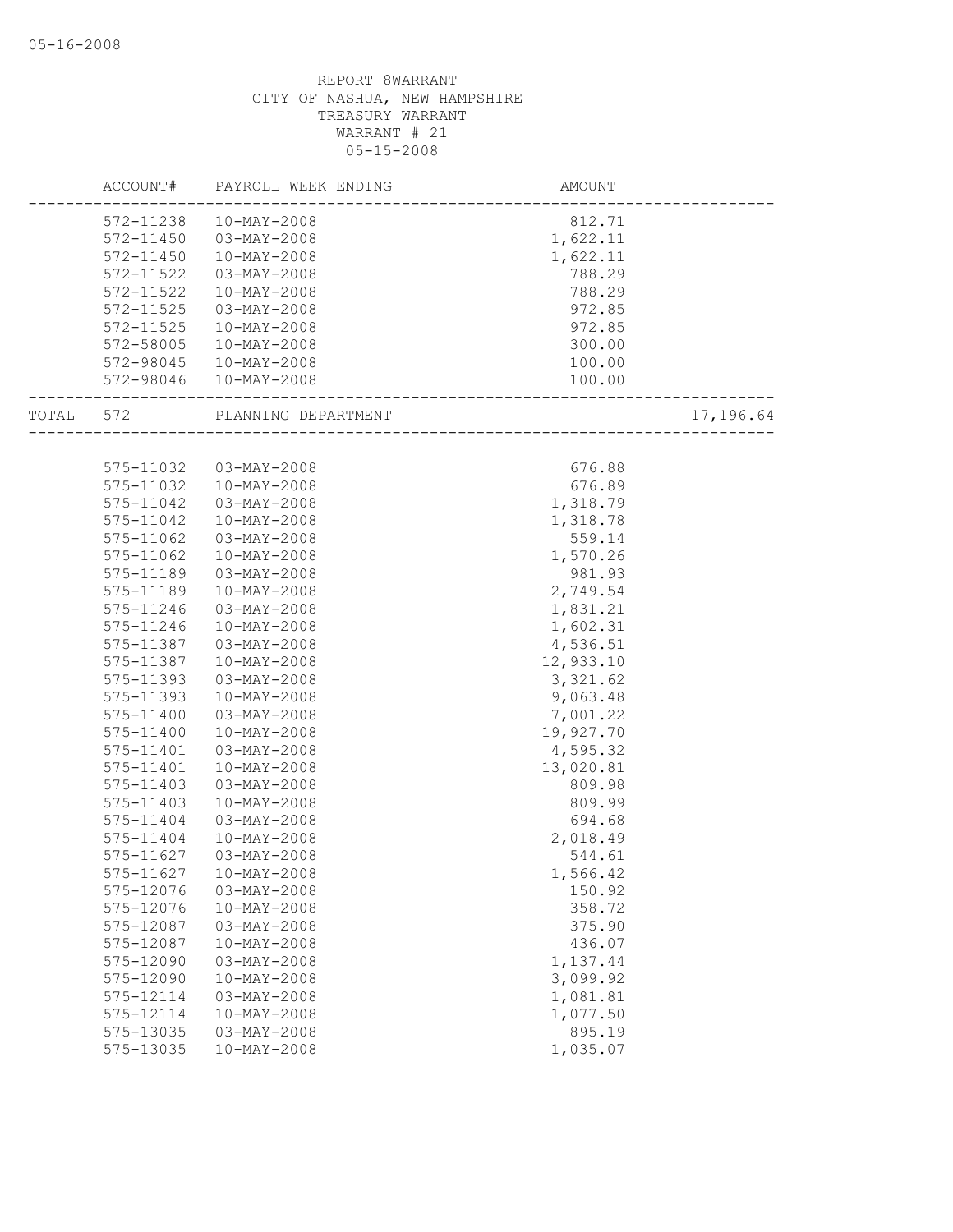|           | ACCOUNT#  | PAYROLL WEEK ENDING        | AMOUNT     |            |
|-----------|-----------|----------------------------|------------|------------|
|           |           | TOTAL 575 PUBLIC LIBRARIES |            | 103,778.20 |
|           |           |                            |            |            |
|           | 576-11059 | 03-MAY-2008                | 1,216.69   |            |
|           | 576-11059 | 10-MAY-2008                | 1,216.69   |            |
|           | 576-11139 | 03-MAY-2008                | 246.95     |            |
|           | 576-11139 | $10-MAY-2008$              | 224.84     |            |
|           | 576-11221 | 03-MAY-2008                | 1,002.92   |            |
|           | 576-11221 | 10-MAY-2008                | 1,002.92   |            |
|           | 576-11315 | 03-MAY-2008                | 1,260.15   |            |
|           | 576-11315 | 10-MAY-2008                | 1,260.15   |            |
|           |           | 576-11361 03-MAY-2008      | 5,082.76   |            |
|           |           | 576-11361  10-MAY-2008     | 5,082.76   |            |
| TOTAL 576 |           | BUILDING DEPARTMENT        |            | 17,596.83  |
|           |           |                            |            |            |
|           |           | 577-11067 03-MAY-2008      | 1,139.43   |            |
|           |           | 577-11067  10-MAY-2008     | 1,139.43   |            |
|           |           | 577-11183  03-MAY-2008     | 1,014.94   |            |
|           |           | 577-11183  10-MAY-2008     | 1,014.94   |            |
| TOTAL     | 577       | CODE ENFORCEMENT           |            | 4,308.74   |
|           |           |                            |            |            |
|           | 581-11012 | 03-MAY-2008                | 3,942.31   |            |
|           | 581-11075 | 03-MAY-2008                | 4,076.92   |            |
|           | 581-11081 | 03-MAY-2008                | 2,021.22   |            |
|           | 581-11162 | 03-MAY-2008                | 19,647.83  |            |
|           | 581-11162 | $10-MAY-2008$              | 54, 247.78 |            |
|           | 581-11204 | 03-MAY-2008                | 11,022.00  |            |
|           | 581-11204 | $10-MAY-2008$              | 11,022.00  |            |
|           | 581-11348 | $03 - MAX - 2008$          | 149,035.32 |            |
|           | 581-11366 | $03 - MAX - 2008$          | 49,155.40  |            |
|           | 581-11366 | $10-MAY-2008$              | 48,956.21  |            |
|           | 581-11396 | 03-MAY-2008                | 61,781.58  |            |
|           | 581-11408 | 03-MAY-2008                | 14,617.94  |            |
|           | 581-11408 | $10-MAY-2008$              | 14,831.91  |            |
|           | 581-11486 | $03 - MAX - 2008$          | 78,428.94  |            |
|           | 581-11515 | $03-MAY-2008$              | 4,861.67   |            |
|           | 581-11570 | $03 - MAY - 2008$          | 56, 376.18 |            |
|           | 581-11572 | $03-MAY-2008$              | 48, 118.79 |            |
|           | 581-11579 | $03 - MAX - 2008$          | 61, 445.13 |            |
|           | 581-11628 | $10 - MAX - 2008$          | 1,215.20   |            |
|           | 581-11675 | $03 - MAX - 2008$          | 5,769.23   |            |
|           | 581-11709 | $03 - MAX - 2008$          | 5,727.68   |            |
|           | 581-11711 | $03 - MAX - 2008$          | 2,628.18   |            |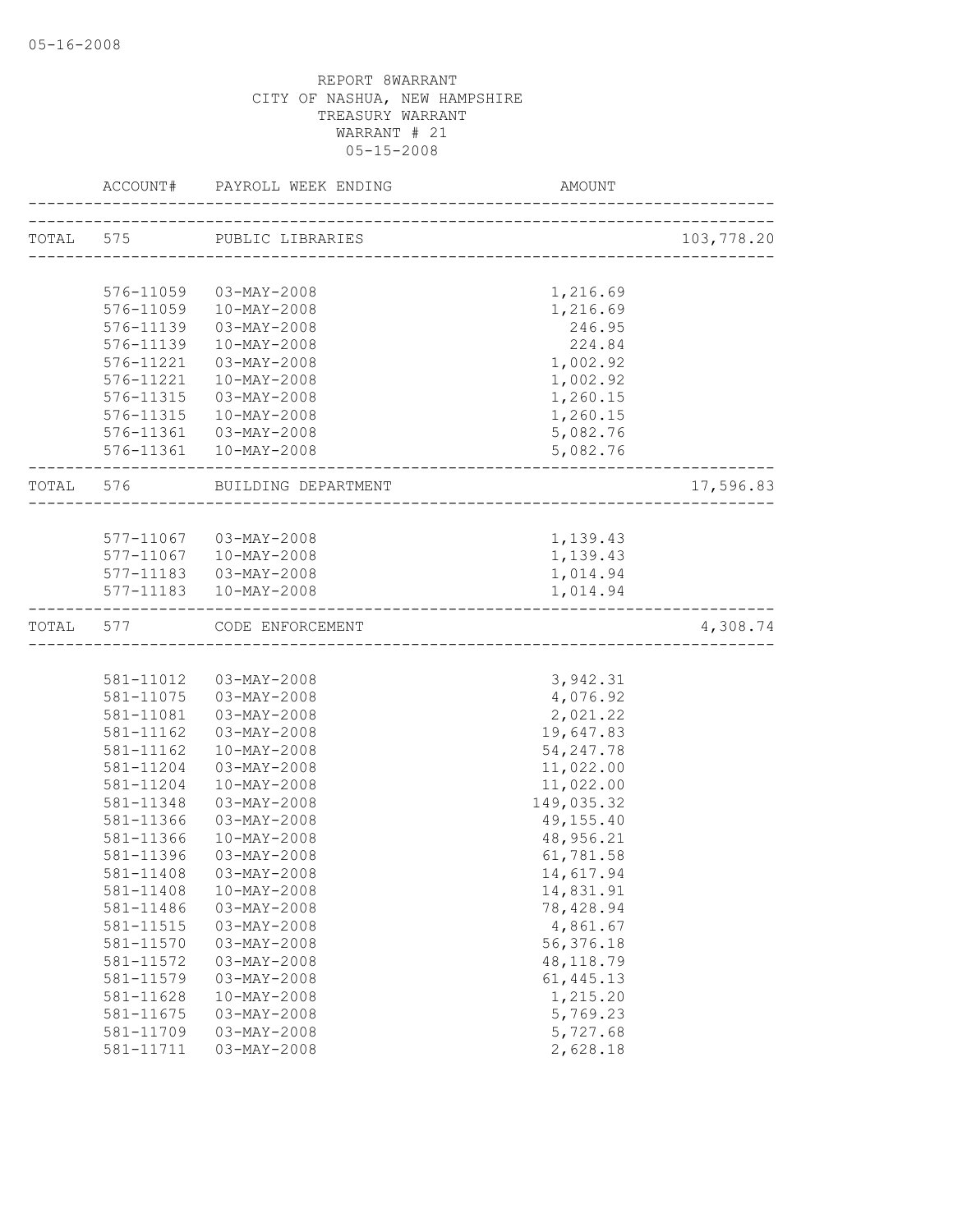| ACCOUNT#  | PAYROLL WEEK ENDING | AMOUNT       |  |
|-----------|---------------------|--------------|--|
| 581-11726 | $03 - MAY - 2008$   | 3,060,649.69 |  |
| 581-11800 | 03-MAY-2008         | 37,206.29    |  |
| 581-11801 | 03-MAY-2008         | 12,337.44    |  |
| 581-11802 | $03 - MAY - 2008$   | 12,638.51    |  |
| 581-11803 | 03-MAY-2008         | 12,977.86    |  |
| 581-11803 | 10-MAY-2008         | 659.40       |  |
| 581-11804 | $03-MAY-2008$       | 14,429.38    |  |
| 581-11805 | $03 - MAX - 2008$   | 60,580.17    |  |
| 581-11812 | $03 - MAY - 2008$   | 9,099.11     |  |
| 581-11830 | $03-MAY-2008$       | 3, 145.86    |  |
| 581-11850 | 10-MAY-2008         | 2,584.05     |  |
| 581-11860 | 03-MAY-2008         | 6,123.47     |  |
| 581-12006 | $03-MAY-2008$       | 3,126.00     |  |
| 581-12021 | $03 - MAX - 2008$   | 1,698.18     |  |
| 581-12021 | $10-MAY-2008$       | 1,642.00     |  |
| 581-12060 | 10-MAY-2008         | 2,832.00     |  |
| 581-12078 | $03 - MAX - 2008$   | 1,612.50     |  |
| 581-12078 | $10 - MAX - 2008$   | 150.00       |  |
| 581-12081 | $03 - MAY - 2008$   | 1,327.02     |  |
| 581-12084 | 03-MAY-2008         | 800.00       |  |
| 581-12084 | 10-MAY-2008         | 1,387.50     |  |
| 581-12087 | $03-MAY-2008$       | 1,047.88     |  |
| 581-12087 | $10 - MAX - 2008$   | 1,092.24     |  |
| 581-12111 | $03-MAY-2008$       | 328.50       |  |
| 581-12111 | 10-MAY-2008         | 129,589.83   |  |
| 581-12112 | 03-MAY-2008         | 105.00       |  |
| 581-12112 | $10-MAY-2008$       | 7,534.23     |  |
| 581-12126 | $03-MAY-2008$       | 331.88       |  |
| 581-12126 | 10-MAY-2008         | 4,954.00     |  |
| 581-12135 | 03-MAY-2008         | 264.78       |  |
| 581-12135 | $10-MAY-2008$       | 2,743.20     |  |
| 581-12136 | 03-MAY-2008         | 108.51       |  |
| 581-12136 | $10-MAY-2008$       | 944.15       |  |
| 581-12138 | 03-MAY-2008         | 789.08       |  |
| 581-12138 | 10-MAY-2008         | 1,156.13     |  |
| 581-12141 | $10-MAY-2008$       | 800.00       |  |
| 581-12153 | 10-MAY-2008         | 60.00        |  |
| 581-12198 | $03 - MAX - 2008$   | 19,784.88    |  |
| 581-12201 | $03-MAY-2008$       | 1,951.90     |  |
| 581-12201 | $10 - MAX - 2008$   | 32, 244.38   |  |
| 581-13004 | $03 - MAX - 2008$   | 900.00       |  |
| 581-13004 | $10 - MAX - 2008$   | 310.13       |  |
| 581-13021 | $03 - MAX - 2008$   | 98.22        |  |
| 581-13021 | $10 - MAX - 2008$   | 569.01       |  |
| 581-13032 | $10-MAY-2008$       | 868.52       |  |
| 581-13120 | $03 - MAX - 2008$   | 2,901.54     |  |
| 581-13120 | $10-MAY-2008$       | 4,338.84     |  |
| 581-13133 | $03 - MAX - 2008$   | 825.00       |  |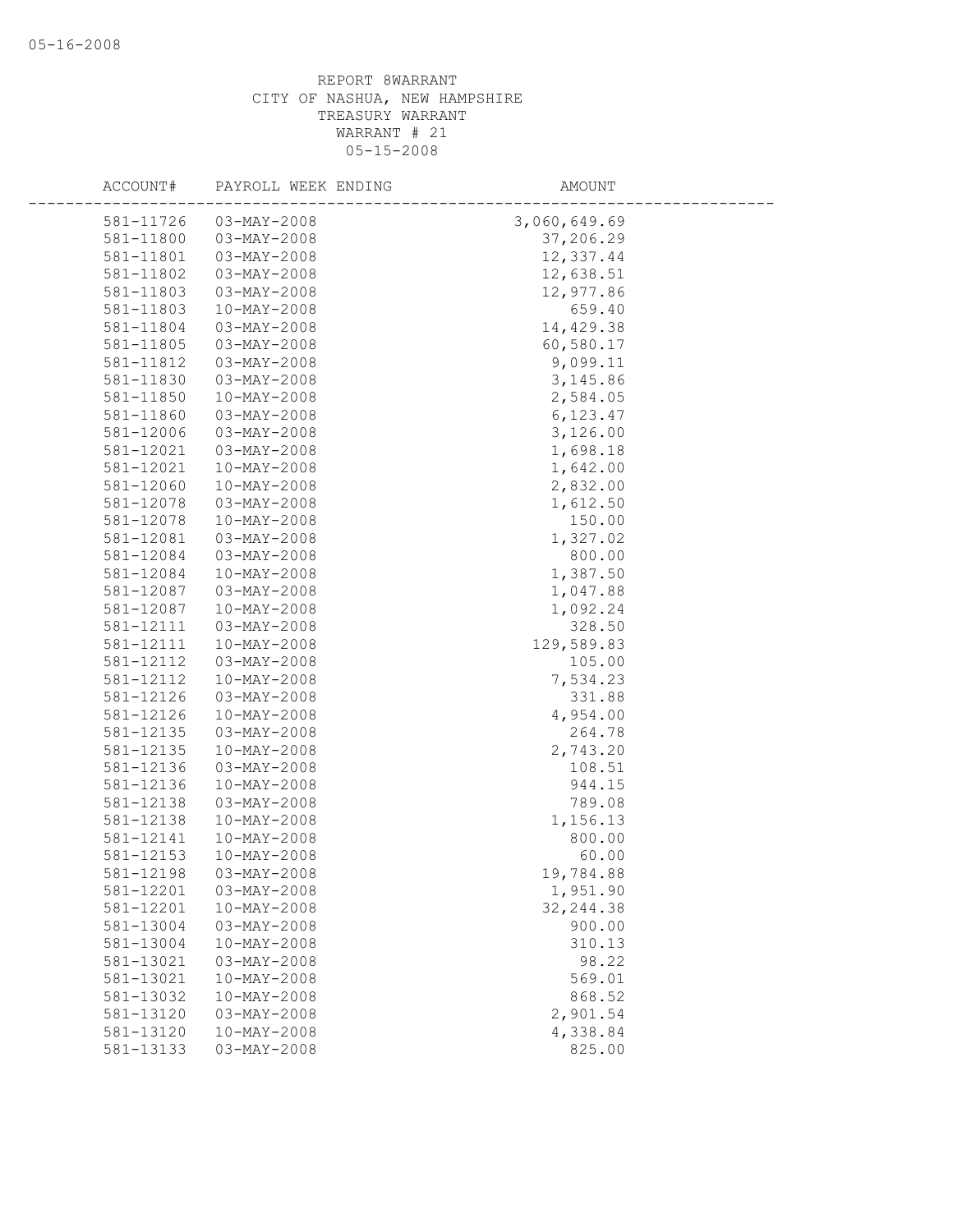|       | ACCOUNT#  | PAYROLL WEEK ENDING      | AMOUNT    |                |
|-------|-----------|--------------------------|-----------|----------------|
|       | 581-13137 | $03 - MAX - 2008$        | 325.00    |                |
|       | 581-13137 | $10 - MAX - 2008$        | 315.00    |                |
|       | 581-18008 | $03 - MAX - 2008$        | 1,000.00  |                |
|       | 581-19000 | $03 - MAX - 2008$        | 9,213.43  |                |
|       | 581-19210 | $03 - MAX - 2008$        | 7,285.00  |                |
|       | 581-19210 | $10 - \text{MAX} - 2008$ | 34,775.00 |                |
|       | 581-19240 | $03 - MAX - 2008$        | 1,486.80  |                |
| TOTAL | 581       | SCHOOL DEPARTMENT        |           | 4, 226, 977.91 |
|       |           |                          |           |                |
|       | 590-23522 | $03 - MAX - 2008$        | 10.00     |                |
|       | 590-23522 | $10 - \text{MAX} - 2008$ | 170.00    |                |
| TOTAL | 590       | P/Y OBLIGATIONS          |           | 180.00         |
|       |           |                          |           |                |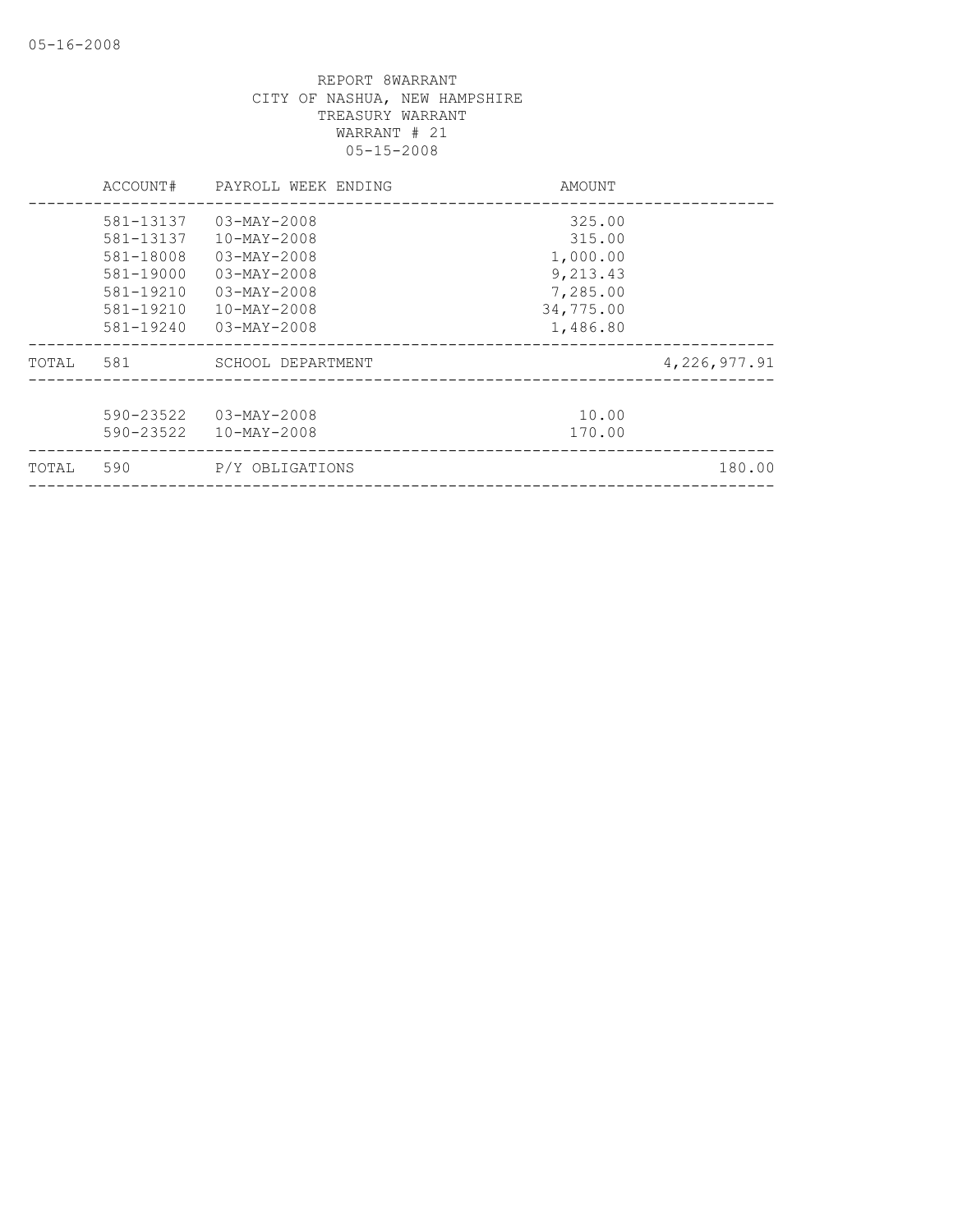|           | ACCOUNT# PAYROLL WEEK ENDING |  | AMOUNT |  |
|-----------|------------------------------|--|--------|--|
|           |                              |  |        |  |
| TOTAL 952 |                              |  |        |  |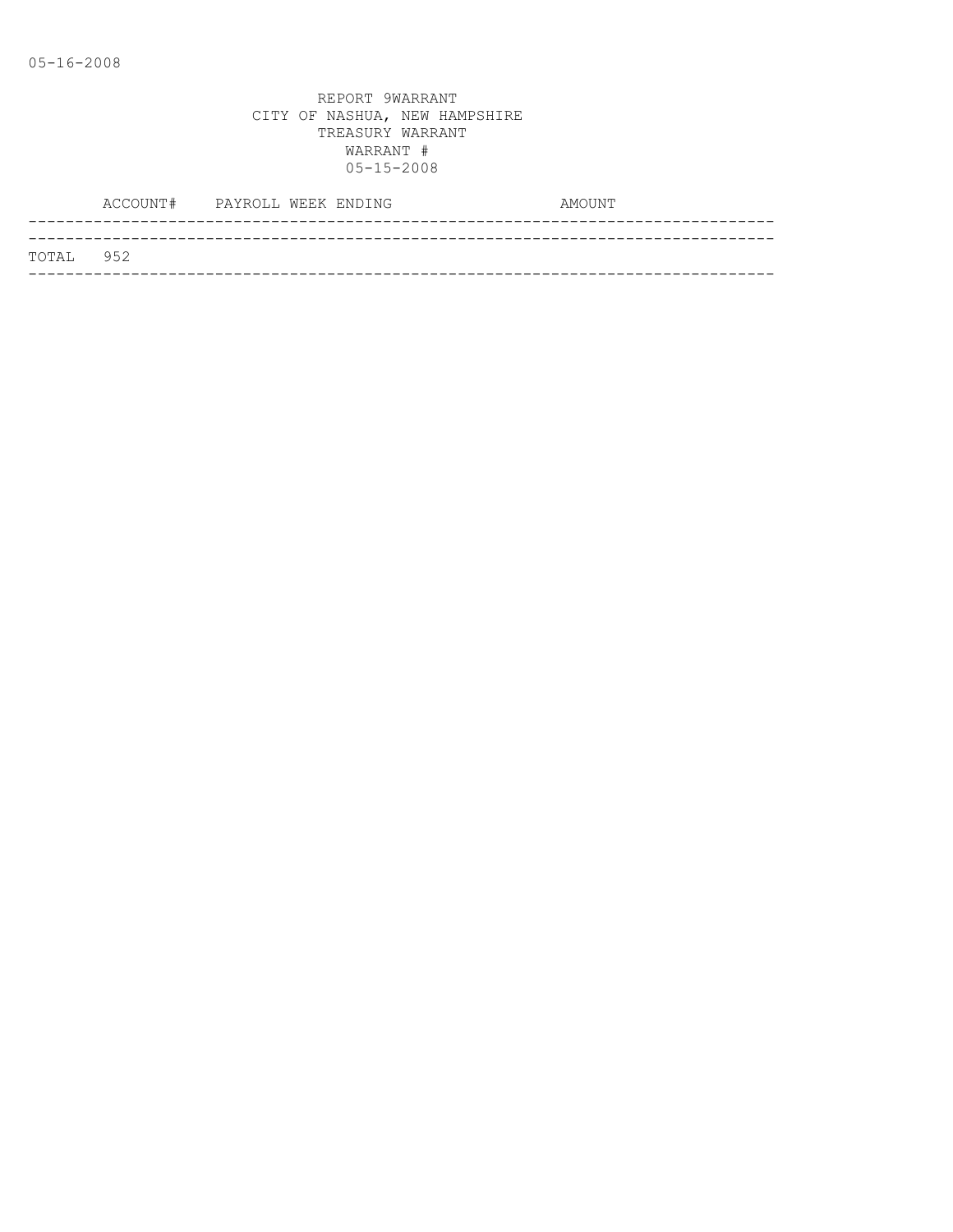| ACCOUNT#               | PAYROLL WEEK ENDING              | AMOUNT           |
|------------------------|----------------------------------|------------------|
| 801-11008              | 03-MAY-2008                      | 554.81           |
| 801-11008              | 10-MAY-2008                      | 554.81           |
| 801-11094              | 03-MAY-2008                      | 96.23            |
| 801-11094              | $10 - MAX - 2008$                | 96.24            |
| 801-11101              | 03-MAY-2008                      | 866.42           |
| 801-11101              | 10-MAY-2008                      | 866.40           |
| 801-11193              | 03-MAY-2008                      | 943.50           |
| 801-11193              | $10 - MAX - 2008$                | 943.50           |
| 801-11208              | 03-MAY-2008                      | 92.98            |
| 801-11208              | $10 - MAX - 2008$                | 92.98            |
| 801-11211              | 03-MAY-2008                      | 64.34            |
| 801-11211              | 10-MAY-2008                      | 64.34            |
| 801-11222              | $03 - MAX - 2008$                | 199.23           |
| 801-11222              | $10 - MAX - 2008$                | 199.23           |
| 801-11249              | 03-MAY-2008                      | 132.00           |
| 801-11249              | 10-MAY-2008                      | 132.00           |
| 801-11271              | 03-MAY-2008                      | 985.14           |
| 801-11271              | 10-MAY-2008                      | 985.14           |
| 801-11276              | $03 - MAX - 2008$                | 3,136.00         |
| 801-11276              | $10 - MAX - 2008$                | 3,136.00         |
| 801-11383              | 03-MAY-2008<br>$10 - MAX - 2008$ | 838.19<br>838.19 |
| 801-11383<br>801-11435 | 03-MAY-2008                      | 257.36           |
| 801-11435              | 10-MAY-2008                      | 257.36           |
| 801-11595              | 03-MAY-2008                      | 6,678.00         |
| 801-11595              | 03-MAY-2008                      | 2,226.00         |
| 801-11595              | $10 - MAX - 2008$                | 7,445.20         |
| 801-11595              | $10 - MAX - 2008$                | 2,226.00         |
| 801-11596              | 03-MAY-2008                      | 3,136.00         |
| 801-11596              | 10-MAY-2008                      | 3,136.00         |
| 801-11598              | $03 - MAX - 2008$                | 776.80           |
| 801-11598              | $10 - MAX - 2008$                | 776.80           |
| 801-11599              | $03 - MAX - 2008$                | 1,026.65         |
| 801-11599              | 03-MAY-2008                      | 1,026.65         |
| 801-11599              | $10-MAY-2008$                    | 1,026.65         |
| 801-11599              | $10-MAY-2008$                    | 1,026.65         |
| 801-11606              | $03 - MAX - 2008$                | 667.96           |
| 801-11606              | 10-MAY-2008                      | 667.96           |
| 801-11647              | $03-MAY-2008$                    | 1,401.23         |
| 801-11647              | $10 - MAX - 2008$                | 1,401.23         |
| 801-12128              | $03-MAY-2008$                    | 283.55           |
| 801-12128              | $10 - MAX - 2008$                | 280.22           |
| 801-12594              | $03 - MAX - 2008$                | 2,853.50         |
| 801-12594              | $10 - MAX - 2008$                | 3,224.00         |
| 801-13004              | $03 - MAX - 2008$                | 2,037.98         |
| 801-13004              | 03-MAY-2008                      | 1,806.37         |
| 801-13004              | $03-MAY-2008$                    | 15.72            |
| 801-13004              | $03 - MAX - 2008$                | 161.20           |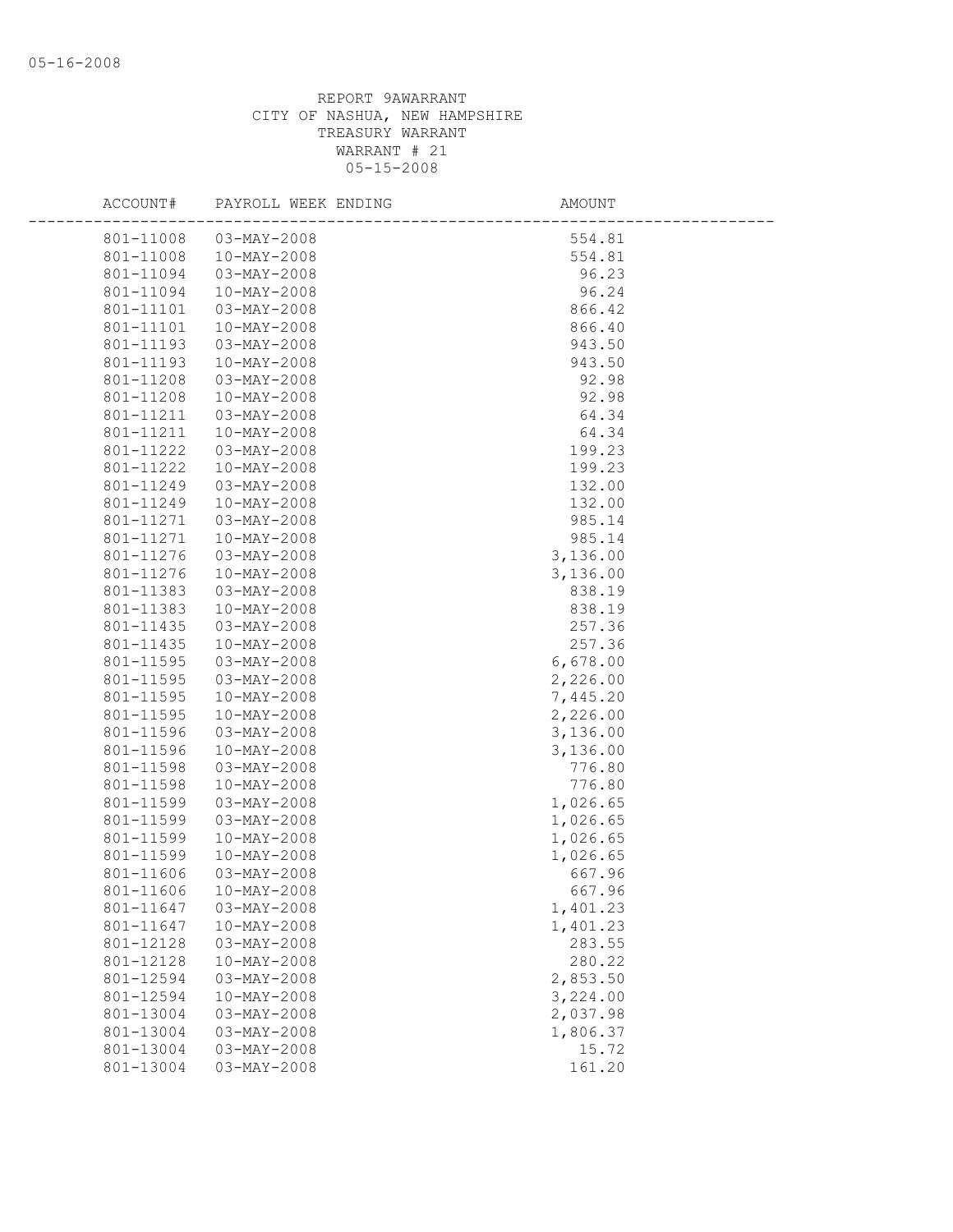|       | ACCOUNT#  | PAYROLL WEEK ENDING      | AMOUNT   |           |
|-------|-----------|--------------------------|----------|-----------|
|       | 801-13004 | $10-MAY-2008$            | 1,066.79 |           |
|       | 801-13004 | 10-MAY-2008              | 539.56   |           |
|       | 801-13004 | 10-MAY-2008              | 182.06   |           |
|       | 801-17008 | $03 - MAX - 2008$        | 900.00   |           |
|       | 801-59236 | 03-MAY-2008              | 382.62   |           |
|       | 801-59236 | 10-MAY-2008              | 382.62   |           |
|       | 801-59237 | 03-MAY-2008              | 360.27   |           |
|       | 801-59237 | $10 - MAX - 2008$        | 360.28   |           |
|       | 801-59240 | 03-MAY-2008              | 132.49   |           |
|       |           | 801-59240  10-MAY-2008   | 132.49   |           |
| TOTAL | 801       | SOLID WASTE DISPOSAL     |          | 66,079.89 |
|       |           |                          |          |           |
|       | 802-11028 | $03 - MAY - 2008$        | 387.79   |           |
|       | 802-11028 | 03-MAY-2008              | 182.49   |           |
|       | 802-11028 | $10 - MAX - 2008$        | 387.79   |           |
|       | 802-11028 | $10-MAY-2008$            | 182.49   |           |
|       | 802-11064 | 03-MAY-2008              | 132.49   |           |
|       | 802-11064 | 03-MAY-2008              | 132.49   |           |
|       | 802-11064 | $10-MAY-2008$            | 132.49   |           |
|       | 802-11064 | $10-MAY-2008$            | 132.49   |           |
|       | 802-11091 | 03-MAY-2008              | 1,044.26 |           |
|       | 802-11091 | 10-MAY-2008              | 1,044.26 |           |
|       | 802-11092 | $03 - MAX - 2008$        | 739.60   |           |
|       | 802-11092 | $10-MAY-2008$            | 738.80   |           |
|       | 802-11094 | 03-MAY-2008              | 288.71   |           |
|       | 802-11094 | $03 - MAX - 2008$        | 288.70   |           |
|       | 802-11094 | $10-MAY-2008$            | 288.69   |           |
|       | 802-11094 | $10-MAY-2008$            | 288.71   |           |
|       | 802-11096 | 03-MAY-2008              | 883.98   |           |
|       | 802-11096 | 10-MAY-2008              | 883.98   |           |
|       | 802-11102 | 03-MAY-2008              | 854.94   |           |
|       | 802-11102 | 10-MAY-2008              | 854.94   |           |
|       | 802-11105 | 03-MAY-2008              | 970.14   |           |
|       | 802-11105 | $10-MAY-2008$            | 953.14   |           |
|       | 802-11155 | 03-MAY-2008              | 1,039.21 |           |
|       | 802-11155 | 10-MAY-2008              | 1,024.73 |           |
|       | 802-11157 | $03-MAY-2008$            | 807.04   |           |
|       | 802-11157 | $10 - MAX - 2008$        | 795.52   |           |
|       | 802-11158 | $03 - MAY - 2008$        | 1,683.20 |           |
|       | 802-11158 | $10 - MAX - 2008$        | 1,683.20 |           |
|       | 802-11208 | $03 - MAY - 2008$        | 37.19    |           |
|       | 802-11208 | $03 - MAY - 2008$        | 37.19    |           |
|       | 802-11208 | $10 - \text{MAX} - 2008$ | 37.19    |           |
|       | 802-11208 | $10 - MAX - 2008$        | 37.19    |           |
|       | 802-11211 | $03 - MAY - 2008$        | 386.02   |           |
|       | 802-11211 | $03 - MAY - 2008$        | 386.02   |           |
|       |           |                          |          |           |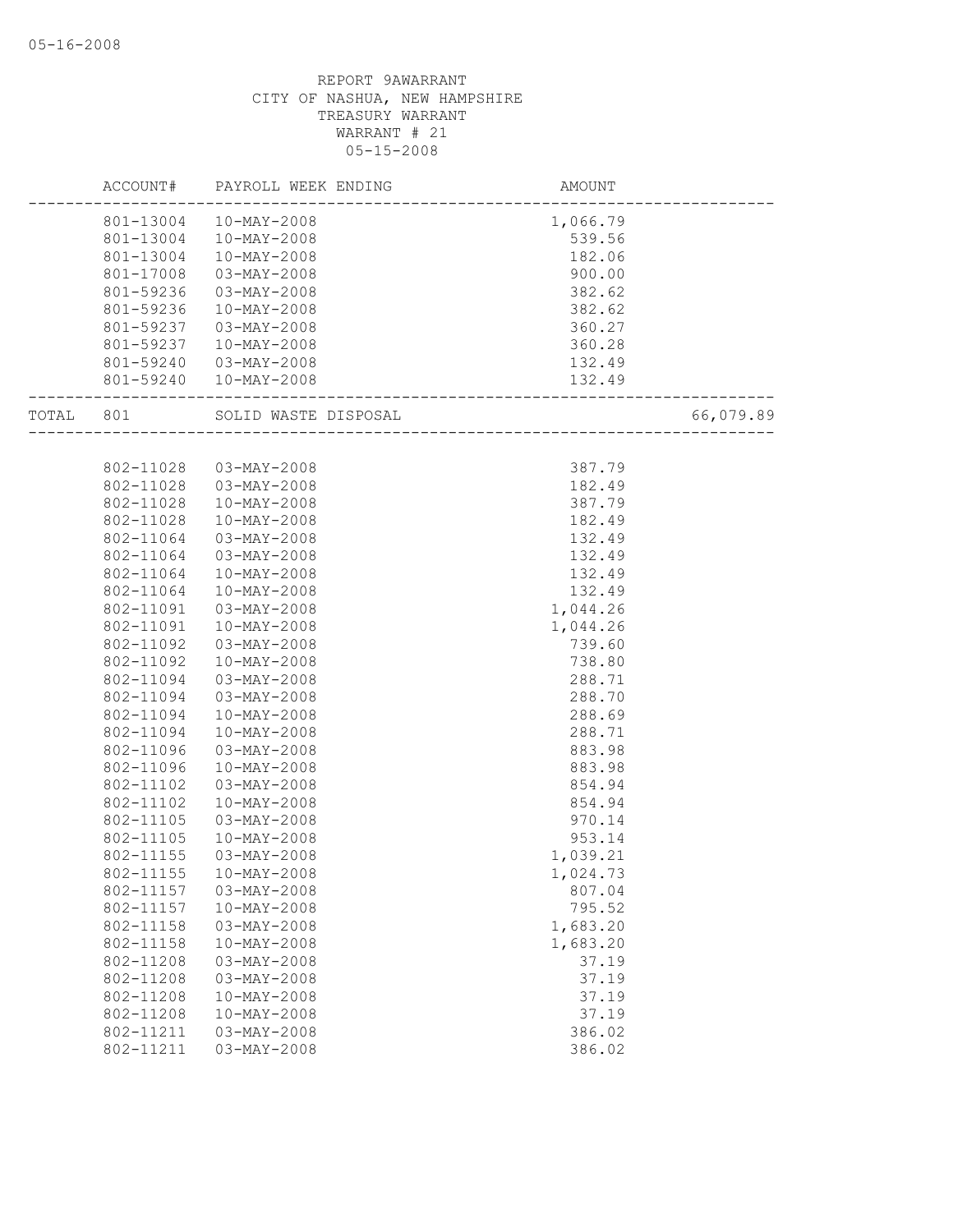| ACCOUNT#  | PAYROLL WEEK ENDING | AMOUNT    |  |
|-----------|---------------------|-----------|--|
| 802-11211 | 10-MAY-2008         | 386.02    |  |
| 802-11211 | 10-MAY-2008         | 386.02    |  |
| 802-11222 | 03-MAY-2008         | 199.23    |  |
| 802-11222 | $10-MAY-2008$       | 199.23    |  |
| 802-11249 | $03 - MAY - 2008$   | 75.43     |  |
| 802-11249 | 03-MAY-2008         | 75.43     |  |
| 802-11249 | 10-MAY-2008         | 75.43     |  |
| 802-11249 | $10-MAY-2008$       | 75.43     |  |
| 802-11260 | $03 - MAX - 2008$   | 1,760.00  |  |
| 802-11260 | $10-MAY-2008$       | 1,760.00  |  |
| 802-11270 | $03 - MAX - 2008$   | 1,023.64  |  |
| 802-11270 | $10-MAY-2008$       | 1,023.64  |  |
| 802-11333 | 03-MAY-2008         | 1,006.52  |  |
| 802-11333 | 10-MAY-2008         | 1,006.52  |  |
| 802-11435 | $03-MAY-2008$       | 428.93    |  |
| 802-11435 | $03 - MAX - 2008$   | 171.57    |  |
| 802-11435 | 10-MAY-2008         | 428.93    |  |
| 802-11435 | 10-MAY-2008         | 171.57    |  |
| 802-11480 | $03 - MAX - 2008$   | 3,282.24  |  |
| 802-11480 | $10-MAY-2008$       | 3,405.92  |  |
| 802-11507 | 03-MAY-2008         | 746.80    |  |
| 802-11507 | 10-MAY-2008         | 746.80    |  |
| 802-11513 | 03-MAY-2008         | 6,507.07  |  |
| 802-11513 | $10-MAY-2008$       | 5,095.20  |  |
| 802-11514 | 03-MAY-2008         | 2,715.91  |  |
| 802-11514 | $10-MAY-2008$       | 2,666.10  |  |
| 802-11681 | $03-MAY-2008$       | 297.14    |  |
| 802-11681 | $03-MAY-2008$       | 1,188.55  |  |
| 802-11681 | $10 - MAX - 2008$   | 297.14    |  |
| 802-11681 | 10-MAY-2008         | 1,188.55  |  |
| 802-11693 | $03 - MAX - 2008$   | 1,132.40  |  |
| 802-11693 | $10-MAY-2008$       | 1,132.40  |  |
| 802-11763 | 03-MAY-2008         | 167.64    |  |
| 802-11763 | 03-MAY-2008         | 670.55    |  |
| 802-11763 | 10-MAY-2008         | 167.64    |  |
| 802-11763 | $10-MAY-2008$       | 670.55    |  |
| 802-11764 | 03-MAY-2008         | 1, 117.43 |  |
| 802-11764 | $10-MAY-2008$       | 1,117.43  |  |
| 802-13004 | $03-MAY-2008$       | 1,368.46  |  |
| 802-13004 | $03 - MAY - 2008$   | 831.28    |  |
| 802-13004 | $10-MAY-2008$       | 1,147.06  |  |
| 802-13004 | $10 - MAX - 2008$   | 2,495.12  |  |
| 802-17002 | $03-MAY-2008$       | 500.00    |  |
| 802-59236 | $03 - MAX - 2008$   | 382.61    |  |
| 802-59236 | $10-MAY-2008$       | 382.61    |  |
| 802-59237 | $03 - MAX - 2008$   | 1,050.57  |  |
| 802-59237 | $10 - MAX - 2008$   | 1,050.57  |  |
|           |                     |           |  |